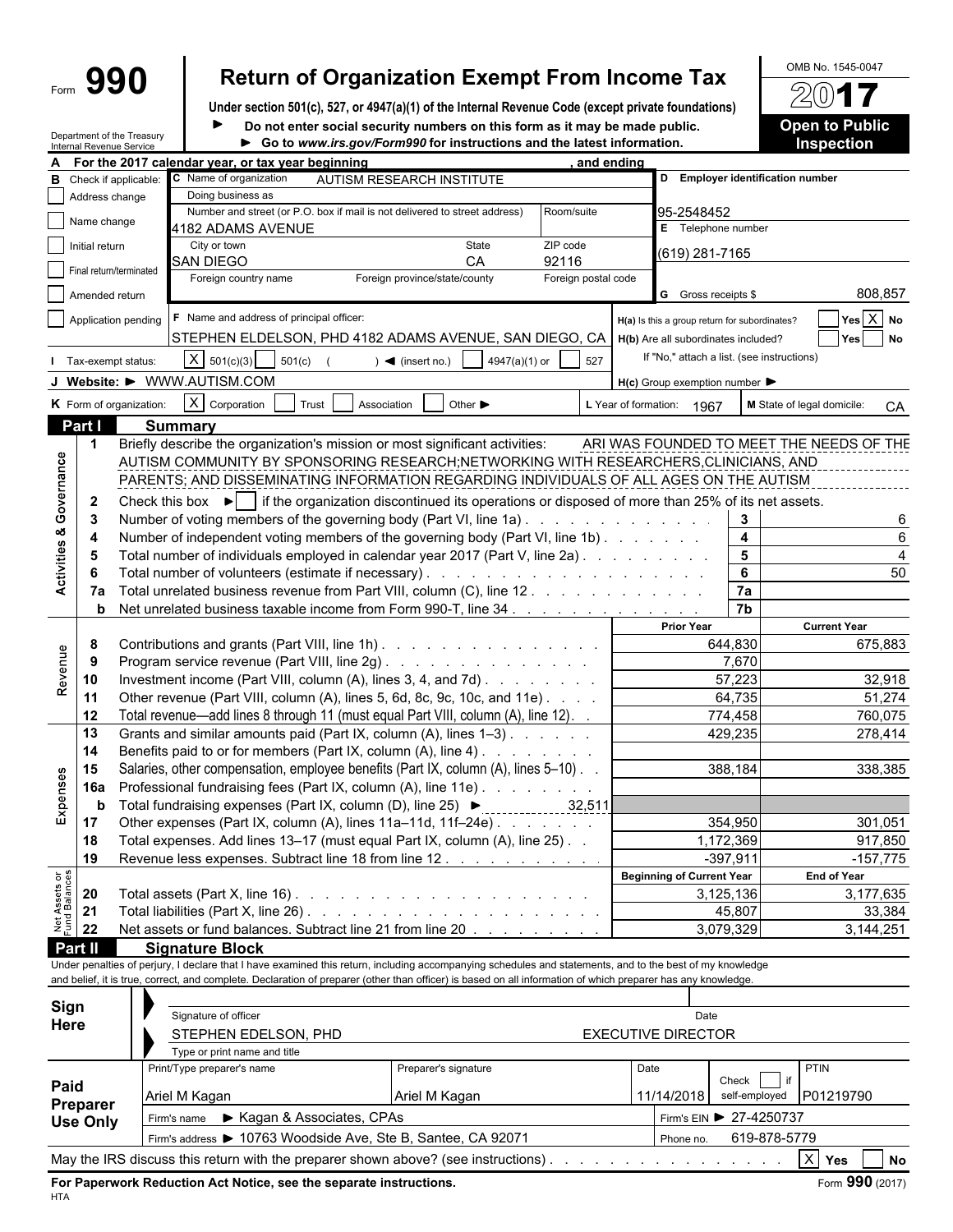|     | Form 990 (2017) | AUTISM RESEARCH INSTITUTE                                                                                                                                                                                                                                                                                                                                                                                                                                                                                                                                                                                                                                                                                                                                                                                                                              |               | 95-2548452 | Page 2 |
|-----|-----------------|--------------------------------------------------------------------------------------------------------------------------------------------------------------------------------------------------------------------------------------------------------------------------------------------------------------------------------------------------------------------------------------------------------------------------------------------------------------------------------------------------------------------------------------------------------------------------------------------------------------------------------------------------------------------------------------------------------------------------------------------------------------------------------------------------------------------------------------------------------|---------------|------------|--------|
|     | Part III        | <b>Statement of Program Service Accomplishments</b><br>Check if Schedule O contains a response or note to any line in this Part III                                                                                                                                                                                                                                                                                                                                                                                                                                                                                                                                                                                                                                                                                                                    |               |            |        |
|     |                 | Briefly describe the organization's mission:<br>THE MISSION OF THE AUTISM RESEARCH INSTITUTE IS TO IMPROVE THE HEALTH AND WELLBEING OF<br>PEOPLE ON THE AUTISM SPECTRUM THROUGH RESEARCH AND THE EDUCATION OF PROFESSIONAL, THOSE WHO<br>ARE AFFECTED AND THEIR FAMILIES.                                                                                                                                                                                                                                                                                                                                                                                                                                                                                                                                                                              |               |            |        |
|     |                 | Did the organization undertake any significant program services during the year which were not listed on<br>If "Yes," describe these new services on Schedule O.                                                                                                                                                                                                                                                                                                                                                                                                                                                                                                                                                                                                                                                                                       |               | <b>Yes</b> | $X$ No |
|     |                 | Did the organization cease conducting, or make significant changes in how it conducts, any program                                                                                                                                                                                                                                                                                                                                                                                                                                                                                                                                                                                                                                                                                                                                                     |               | <b>Yes</b> | $X$ No |
|     |                 | If "Yes," describe these changes on Schedule O.<br>Describe the organization's program service accomplishments for each of its three largest program services, as measured by<br>expenses. Section 501(c)(3) and 501(c)(4) organizations are required to report the amount of grants and allocations to others,<br>the total expenses, and revenue, if any, for each program service reported.                                                                                                                                                                                                                                                                                                                                                                                                                                                         |               |            |        |
| 4a  | (Code:          | _____________)(Expenses \$ _______492,916 including grants of \$ _________________)(Revenue \$<br>THE AUTISM RESEARCH INSTITUTE (ARI) DISTRIBUTES SCIENCE-BASED INFORMATION TO PARENTS AND<br>PROFESSIONALS INCLUDING: (1) SPONSORS AUTISM.COM CONTAINING COMPREHENSIVE INFORMATION ON NUMEROUS<br>TOPICS. (2) SPONSORS THREE TO FOUR FREE ONLINE WEBINARS EACH MONTH (3) PUBLISHES A HARDCOPY<br>SCIENCE NEWSLETTER AND SEVERAL AUTISM-RELATED E-NEWSLETTERS INCLUDING: ARI NEWS, AND CLINICAL<br>RESEARCH FOR OBSTETRICIANS, PEDIATRICIANS AND NURSES. (4) SUPPORTS AN ACTIVE DIALOGUE AMONG<br>RESEARCHERS AND CLINICIANS AT THINK TANKS. (5) MODERATES THREE AUTISM YAHOO DISCUSSION GROUPS AND<br>SPONSORS A RESOURCE CALL CENTER WITH A "LIVE" PERSON.                                                                                           |               |            |        |
| 4b. | (Code:          | _____________)(Expenses \$ _______294,069_including grants of \$ _________________)(Revenue \$<br>The Autism Research Institute (ARI) has awarded research grants to scientific investgators<br>worldwide ARI prides itself in funding "research that make a difference. "The funded research is<br>aimed at investigating the underlying causes of autism including biochemistry and neurology as<br>well as developing and validating treatment effectiveness ARI supports two maior autism tissue<br>banks including the National Institute of Child Health and Human Development a the University<br>of Maryland and the gastrointestinal autism tissue bank at Massachusetts General Hospital. Much<br>of the funded research investigates common medical problems, such as their compromised<br>gastrointestinal, immune, and metabolic systems. |               |            |        |
| 4с  | (Code:          | 7,075 including grants of \$<br>) (Expenses \$<br>THE AUTISM RESEARCH INSTITUTE (ARI) IS AN NGO MEMBER OF THE UNITED NATIONS. ARI COLLABORATES<br>WITH RESEARCHERS, ORGANIZES CONFERENCES AND THINK TANKS, AND ACTIVELY CONSULTS WITH AUTISM<br>ORGANIZATIONS WORLDWIDE. MANY OF OUR ARTICLES. VIDEOS. AND ASSESSMENT QUESTIONNAIRES HAVE BEEN<br>TRANSLATED INTO VARIOUS LANGUAGES IN THE PAST YEARS, ARI HAS SPONSORED REPRESENTATIVES TO TRAVEL<br>TO AND PROVIDE OUTREACH SERVICES TO FAMILES AND PROFESSIONALS IN COLUMBIA, GHANA, INDIA,<br>PHILLPINES, RUSSIA, AND UKRAINE.                                                                                                                                                                                                                                                                     | ) (Revenue \$ |            |        |
| 4d  |                 | Other program services. (Describe in Schedule O.)                                                                                                                                                                                                                                                                                                                                                                                                                                                                                                                                                                                                                                                                                                                                                                                                      |               |            |        |
| 4e. | (Expenses \$    | including grants of \$<br>Total program service expenses<br>794,060                                                                                                                                                                                                                                                                                                                                                                                                                                                                                                                                                                                                                                                                                                                                                                                    | ) (Revenue \$ |            |        |
|     |                 |                                                                                                                                                                                                                                                                                                                                                                                                                                                                                                                                                                                                                                                                                                                                                                                                                                                        |               |            |        |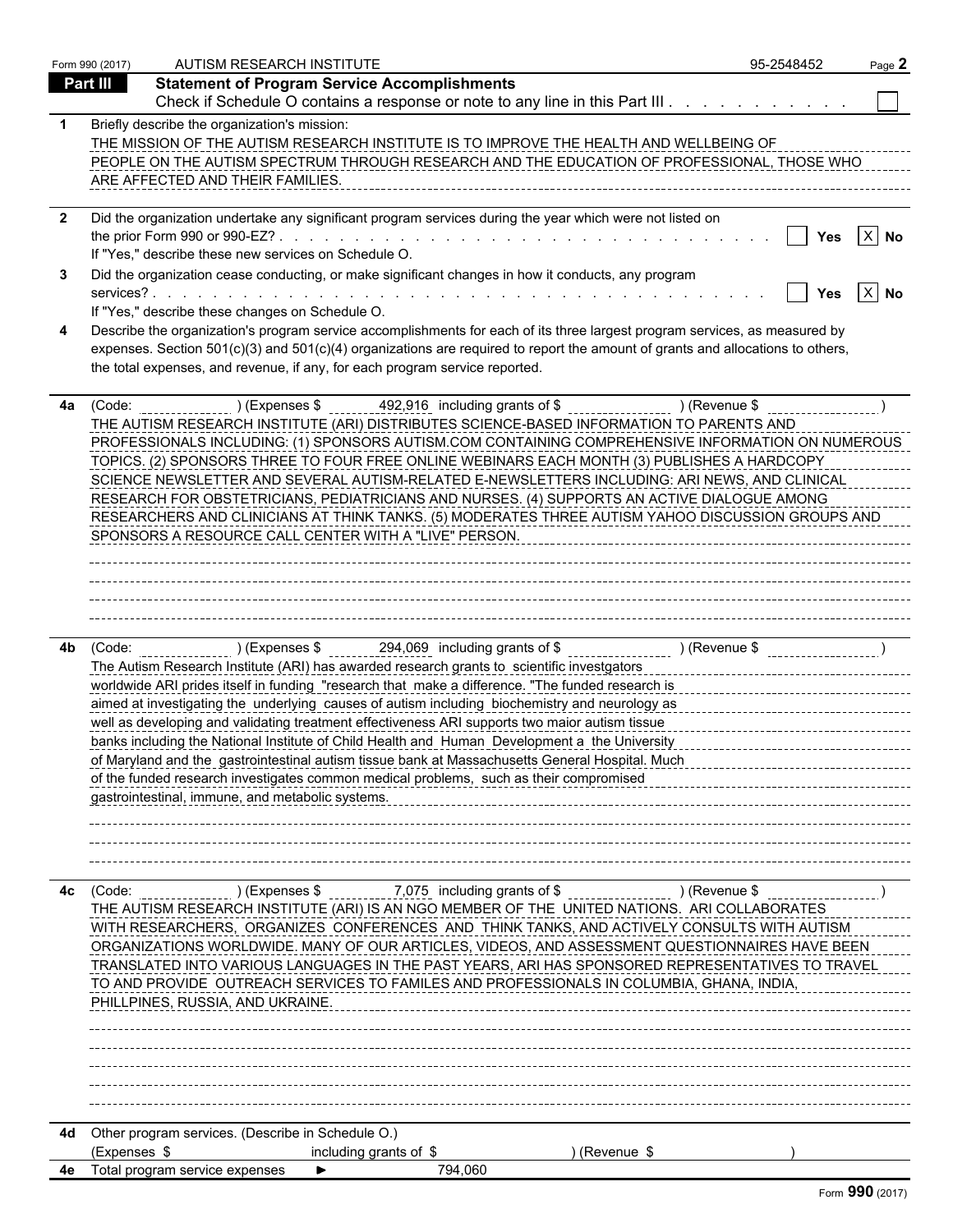Form 990 (2017) AUTISM RESEARCH INSTITUTE **12.1 and 2018 12.1 and 2019** 12.1 and 2019 12.1 and 2019 12.1 and 2019 12.1 and 2019 12.1 and 2019 12.1 and 2019 12.1 and 2019 12.1 and 2019 12.1 and 2019 12.1 and 2019 12.1 and 2

| <b>Part IV</b> | <b>Checklist of Required Schedules</b>                                                                                                                                                                                                                |                 |                           |              |  |
|----------------|-------------------------------------------------------------------------------------------------------------------------------------------------------------------------------------------------------------------------------------------------------|-----------------|---------------------------|--------------|--|
|                |                                                                                                                                                                                                                                                       |                 | Yes No                    |              |  |
|                | Is the organization described in section $501(c)(3)$ or $4947(a)(1)$ (other than a private foundation)? If "Yes,"                                                                                                                                     |                 | $\mathsf{X}$              |              |  |
|                | Is the organization required to complete Schedule B, Schedule of Contributors (see instructions)?                                                                                                                                                     | $\overline{2}$  | $\mathsf{X}$              |              |  |
| 3              | Did the organization engage in direct or indirect political campaign activities on behalf of or in opposition to                                                                                                                                      | 3 <sup>1</sup>  |                           | $\mathsf{X}$ |  |
|                | Section 501(c)(3) organizations. Did the organization engage in lobbying activities, or have a section 501(h)                                                                                                                                         |                 |                           | $\mathsf{X}$ |  |
|                |                                                                                                                                                                                                                                                       |                 |                           |              |  |
| 5.             | Is the organization a section $501(c)(4)$ , $501(c)(5)$ , or $501(c)(6)$ organization that receives membership dues,<br>assessments, or similar amounts as defined in Revenue Procedure 98-19? If "Yes," complete Schedule C,                         |                 |                           |              |  |
|                |                                                                                                                                                                                                                                                       | 5 <sub>5</sub>  |                           | $\mathsf{X}$ |  |
|                | Did the organization maintain any donor advised funds or any similar funds or accounts for which donors<br>have the right to provide advice on the distribution or investment of amounts in such funds or accounts? If                                | $6\overline{6}$ |                           | $\mathsf{X}$ |  |
|                | Did the organization receive or hold a conservation easement, including easements to preserve open space,<br>the environment, historic land areas, or historic structures? If "Yes," complete Schedule D, Part II.                                    | $\overline{7}$  |                           | $\mathsf{X}$ |  |
| 8              | Did the organization maintain collections of works of art, historical treasures, or other similar assets? If "Yes,"                                                                                                                                   | 8               |                           | $\mathsf{X}$ |  |
|                | Did the organization report an amount in Part X, line 21, for escrow or custodial account liability, serve as a<br>custodian for amounts not listed in Part X; or provide credit counseling, debt management, credit repair, or debt                  |                 |                           |              |  |
|                |                                                                                                                                                                                                                                                       | 9               |                           | $\mathsf{X}$ |  |
| 10             | Did the organization, directly or through a related organization, hold assets in temporarily restricted<br>endowments, permanent endowments, or quasi-endowments? If "Yes," complete Schedule D, Part V.                                              | 10              |                           | X            |  |
|                | 11 If the organization's answer to any of the following questions is "Yes," then complete Schedule D, Parts VI,<br>VII, VIII, IX, or X as applicable.                                                                                                 |                 |                           |              |  |
|                | a Did the organization report an amount for land, buildings, and equipment in Part X, line 10? If "Yes," complete                                                                                                                                     | $ 11a  \times$  |                           |              |  |
|                | <b>b</b> Did the organization report an amount for investments—other securities in Part X, line 12 that is 5% or more<br>of its total assets reported in Part X, line 16? If "Yes," complete Schedule D, Part VII.                                    | 11 <sub>b</sub> |                           | $\times$     |  |
|                | c Did the organization report an amount for investments-program related in Part X, line 13 that is 5% or more<br>of its total assets reported in Part X, line 16? If "Yes," complete Schedule D, Part VIII.                                           | 11c             |                           | $\mathsf{X}$ |  |
|                | d Did the organization report an amount for other assets in Part X, line 15 that is 5% or more of its total assets                                                                                                                                    | 11d             |                           | X            |  |
|                | e Did the organization report an amount for other liabilities in Part X, line 25? If "Yes," complete Schedule D, Part X.<br>f Did the organization's separate or consolidated financial statements for the tax year include a footnote that addresses | 11e             |                           | $\mathsf{X}$ |  |
|                | the organization's liability for uncertain tax positions under FIN 48 (ASC 740)? If "Yes," complete Schedule D, Part X.                                                                                                                               | 11f             |                           | X.           |  |
|                | 12a Did the organization obtain separate, independent audited financial statements for the tax year? If "Yes," complete                                                                                                                               | $12a \mid X$    |                           |              |  |
|                | <b>b</b> Was the organization included in consolidated, independent audited financial statements for the tax year? If "Yes,"                                                                                                                          |                 |                           |              |  |
|                | and if the organization answered "No" to line 12a, then completing Schedule D, Parts XI and XII is optional.                                                                                                                                          | 12 <sub>b</sub> |                           | X            |  |
| 13             | Is the organization a school described in section $170(b)(1)(A)(ii)$ ? If "Yes," complete Schedule E.                                                                                                                                                 | 13              |                           | $\mathsf X$  |  |
|                | 14a Did the organization maintain an office, employees, or agents outside of the United States?.<br>and the company of the company of                                                                                                                 | 14a             |                           | $\mathsf{X}$ |  |
|                | <b>b</b> Did the organization have aggregate revenues or expenses of more than \$10,000 from grantmaking,                                                                                                                                             |                 |                           |              |  |
|                | fundraising, business, investment, and program service activities outside the United States, or aggregate                                                                                                                                             |                 |                           |              |  |
|                | foreign investments valued at \$100,000 or more? If "Yes," complete Schedule F, Parts I and IV.                                                                                                                                                       | 14 <sub>b</sub> |                           | X            |  |
| 15             | Did the organization report on Part IX, column (A), line 3, more than \$5,000 of grants or other assistance to or                                                                                                                                     | 15              |                           | X            |  |
| 16             | Did the organization report on Part IX, column (A), line 3, more than \$5,000 of aggregate grants or other<br>assistance to or for foreign individuals? If "Yes," complete Schedule F, Parts III and IV.                                              | 16              |                           | X            |  |
| 17             | Did the organization report a total of more than \$15,000 of expenses for professional fundraising services<br>on Part IX, column (A), lines 6 and 11e? If "Yes," complete Schedule G, Part I (see instructions).                                     | 17              | $\mathsf{X}$              |              |  |
| 18             | Did the organization report more than \$15,000 total of fundraising event gross income and contributions on                                                                                                                                           | 18              | $\boldsymbol{\mathsf{X}}$ |              |  |
| 19             | Did the organization report more than \$15,000 of gross income from gaming activities on Part VIII, line 9a?                                                                                                                                          | 19              |                           |              |  |

Form **990** (2017)

| Form 990 (2017) |  |  |  |
|-----------------|--|--|--|
|                 |  |  |  |
|                 |  |  |  |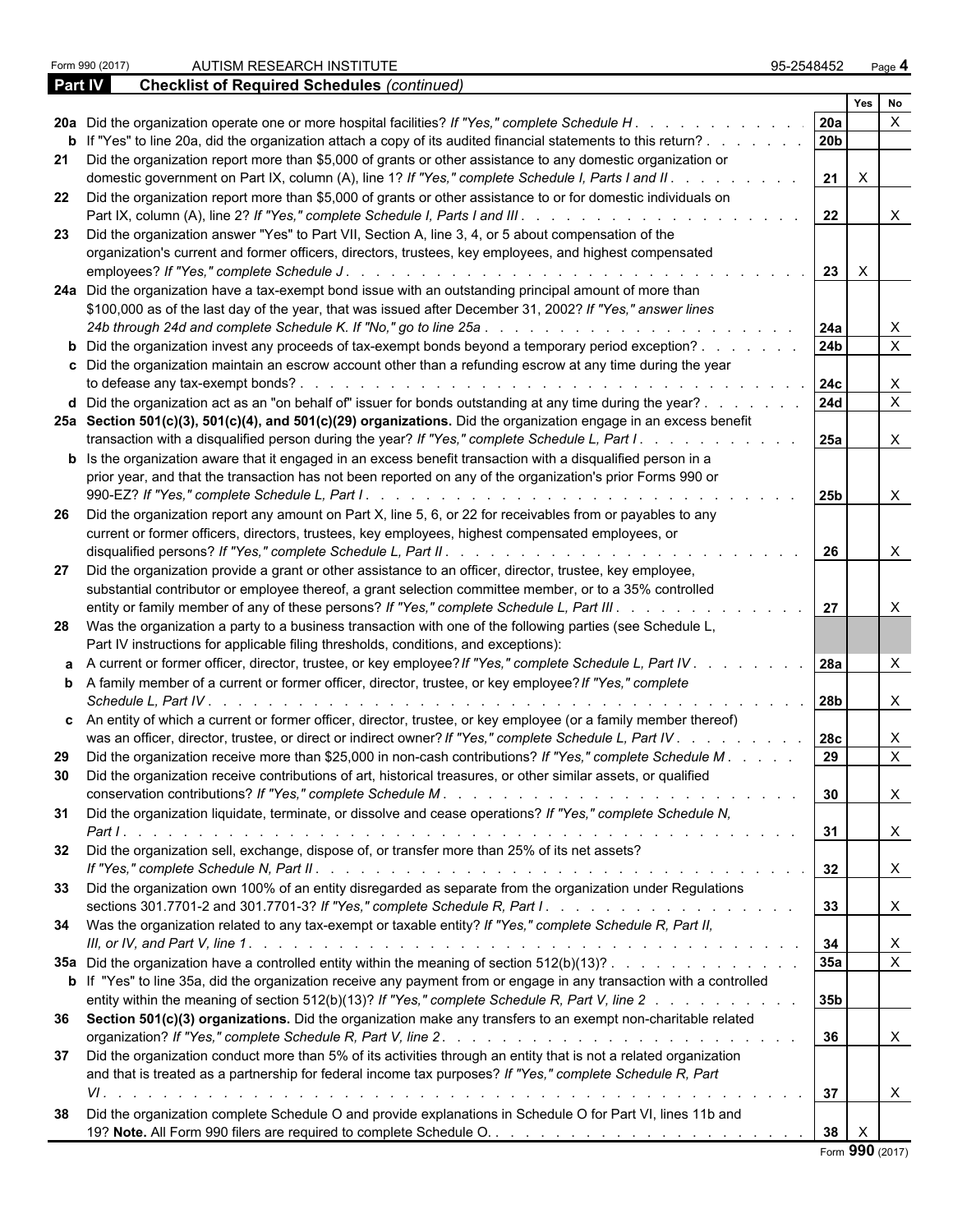|               | Form 990 (2017) | AUTISM RESEARCH INSTITUTE                                                                                                           | 95-2548452      |              | Page 5         |  |
|---------------|-----------------|-------------------------------------------------------------------------------------------------------------------------------------|-----------------|--------------|----------------|--|
| <b>Part V</b> |                 | <b>Statements Regarding Other IRS Filings and Tax Compliance</b>                                                                    |                 |              |                |  |
|               |                 | Check if Schedule O contains a response or note to any line in this Part V                                                          |                 |              |                |  |
|               |                 |                                                                                                                                     |                 | Yes          |                |  |
|               |                 | 1a<br>Enter the number reported in Box 3 of Form 1096. Enter -0- if not applicable                                                  | 30              |              |                |  |
|               |                 | 1 <sub>b</sub><br>Enter the number of Forms W-2G included in line 1a. Enter -0- if not applicable                                   |                 |              |                |  |
|               |                 | Did the organization comply with backup withholding rules for reportable payments to vendors and reportable                         |                 |              |                |  |
|               |                 |                                                                                                                                     | 1c              |              |                |  |
|               |                 | 2a Enter the number of employees reported on Form W-3, Transmittal of Wage and Tax                                                  |                 |              |                |  |
|               |                 | 2a<br>Statements, filed for the calendar year ending with or within the year covered by this return                                 |                 |              |                |  |
| b             |                 | If at least one is reported on line 2a, did the organization file all required federal employment tax returns?                      | 2 <sub>b</sub>  | $\mathsf{X}$ |                |  |
|               |                 | Note. If the sum of lines 1a and 2a is greater than 250, you may be required to e-file. (see instructions)                          |                 |              |                |  |
| За            |                 | Did the organization have unrelated business gross income of \$1,000 or more during the year?.                                      | 3a              |              |                |  |
|               |                 | If "Yes," has it filed a Form 990-T for this year? If "No" to line 3b, provide an explanation in Schedule O.                        | 3 <sub>b</sub>  |              |                |  |
|               |                 |                                                                                                                                     |                 |              |                |  |
| 4a            |                 | At any time during the calendar year, did the organization have an interest in, or a signature or other authority                   |                 |              |                |  |
|               |                 | over, a financial account in a foreign country (such as a bank account, securities account, or other financial                      |                 |              |                |  |
|               |                 |                                                                                                                                     | 4a              |              |                |  |
|               |                 | If "Yes," enter the name of the foreign country: ▶                                                                                  |                 |              |                |  |
|               |                 | See instructions for filing requirements for FinCEN Form 114, Report of Foreign Bank and Financial Accounts                         |                 |              |                |  |
|               | (FBAR).         |                                                                                                                                     |                 |              |                |  |
| 5a            |                 | Was the organization a party to a prohibited tax shelter transaction at any time during the tax year?.                              | 5a              |              | X              |  |
|               |                 | Did any taxable party notify the organization that it was or is a party to a prohibited tax shelter transaction?                    | 5 <sub>b</sub>  |              | $\pmb{\times}$ |  |
|               |                 |                                                                                                                                     | 5 <sub>c</sub>  |              |                |  |
| 6а            |                 | Does the organization have annual gross receipts that are normally greater than \$100,000, and did the                              |                 |              |                |  |
|               |                 | organization solicit any contributions that were not tax deductible as charitable contributions?                                    | 6a              |              | $\times$       |  |
|               |                 | <b>b</b> If "Yes," did the organization include with every solicitation an express statement that such contributions or             |                 |              |                |  |
|               |                 |                                                                                                                                     | 6 <sub>b</sub>  |              |                |  |
|               |                 | Organizations that may receive deductible contributions under section 170(c).                                                       |                 |              |                |  |
|               |                 | Did the organization receive a payment in excess of \$75 made partly as a contribution and partly for goods                         |                 |              |                |  |
|               |                 |                                                                                                                                     | 7a              |              | $\times$       |  |
|               |                 | Yes," did the organization notify the donor of the value of the goods or services provided?                                         | 7 <sub>b</sub>  |              |                |  |
|               |                 | c Did the organization sell, exchange, or otherwise dispose of tangible personal property for which it was                          |                 |              |                |  |
|               |                 |                                                                                                                                     | 7c              |              | X              |  |
|               |                 | 'Yes," indicate the number of Forms 8282 filed during the year . $\ldots$ 7d $\,$                                                   |                 |              |                |  |
|               |                 | Did the organization receive any funds, directly or indirectly, to pay premiums on a personal benefit contract?                     | 7e              |              |                |  |
|               |                 | Did the organization, during the year, pay premiums, directly or indirectly, on a personal benefit contract? .                      | 7f              |              | X              |  |
|               |                 | If the organization received a contribution of qualified intellectual property, did the organization file Form 8899 as required?    | 7g              |              |                |  |
|               |                 | If the organization received a contribution of cars, boats, airplanes, or other vehicles, did the organization file a Form 1098-C?. | <b>7h</b>       |              |                |  |
| 8             |                 | Sponsoring organizations maintaining donor advised funds. Did a donor advised fund maintained by the                                |                 |              |                |  |
|               |                 | sponsoring organization have excess business holdings at any time during the year?                                                  | 8               |              |                |  |
| 9             |                 | Sponsoring organizations maintaining donor advised funds.                                                                           |                 |              |                |  |
|               |                 | Did the sponsoring organization make any taxable distributions under section 4966?                                                  | 9a              |              |                |  |
|               |                 | Did the sponsoring organization make a distribution to a donor, donor advisor, or related person?                                   | 9 <sub>b</sub>  |              |                |  |
| 10            |                 | Section 501(c)(7) organizations. Enter:                                                                                             |                 |              |                |  |
|               |                 | 10a<br>Initiation fees and capital contributions included on Part VIII, line 12.                                                    |                 |              |                |  |
|               |                 | 10 <sub>b</sub><br>Gross receipts, included on Form 990, Part VIII, line 12, for public use of club facilities                      |                 |              |                |  |
|               |                 | Section 501(c)(12) organizations. Enter:                                                                                            |                 |              |                |  |
|               |                 | 11a                                                                                                                                 |                 |              |                |  |
|               |                 |                                                                                                                                     |                 |              |                |  |
|               |                 | Gross income from other sources (Do not net amounts due or paid to other sources                                                    |                 |              |                |  |
|               |                 | 11 <sub>b</sub>                                                                                                                     |                 |              |                |  |
| 12a           |                 | Section 4947(a)(1) non-exempt charitable trusts. Is the organization filing Form 990 in lieu of Form 1041?                          | 12a             |              |                |  |
| b             |                 | 12 <sub>b</sub><br>If "Yes," enter the amount of tax-exempt interest received or accrued during the year                            |                 |              |                |  |
| 13            |                 | Section 501(c)(29) qualified nonprofit health insurance issuers.                                                                    |                 |              |                |  |
| а             |                 | Is the organization licensed to issue qualified health plans in more than one state?                                                | 13a             |              |                |  |
|               |                 | Note. See the instructions for additional information the organization must report on Schedule O.                                   |                 |              |                |  |
|               |                 | <b>b</b> Enter the amount of reserves the organization is required to maintain by the states in which                               |                 |              |                |  |
|               |                 | 13 <sub>b</sub>                                                                                                                     |                 |              |                |  |
| C             |                 | 13 <sub>c</sub>                                                                                                                     |                 |              |                |  |
| 14a           |                 | Did the organization receive any payments for indoor tanning services during the tax year?.                                         | 14a             |              | X              |  |
| $\mathbf b$   |                 | If "Yes," has it filed a Form 720 to report these payments? If "No," provide an explanation in Schedule O                           | 14 <sub>b</sub> |              |                |  |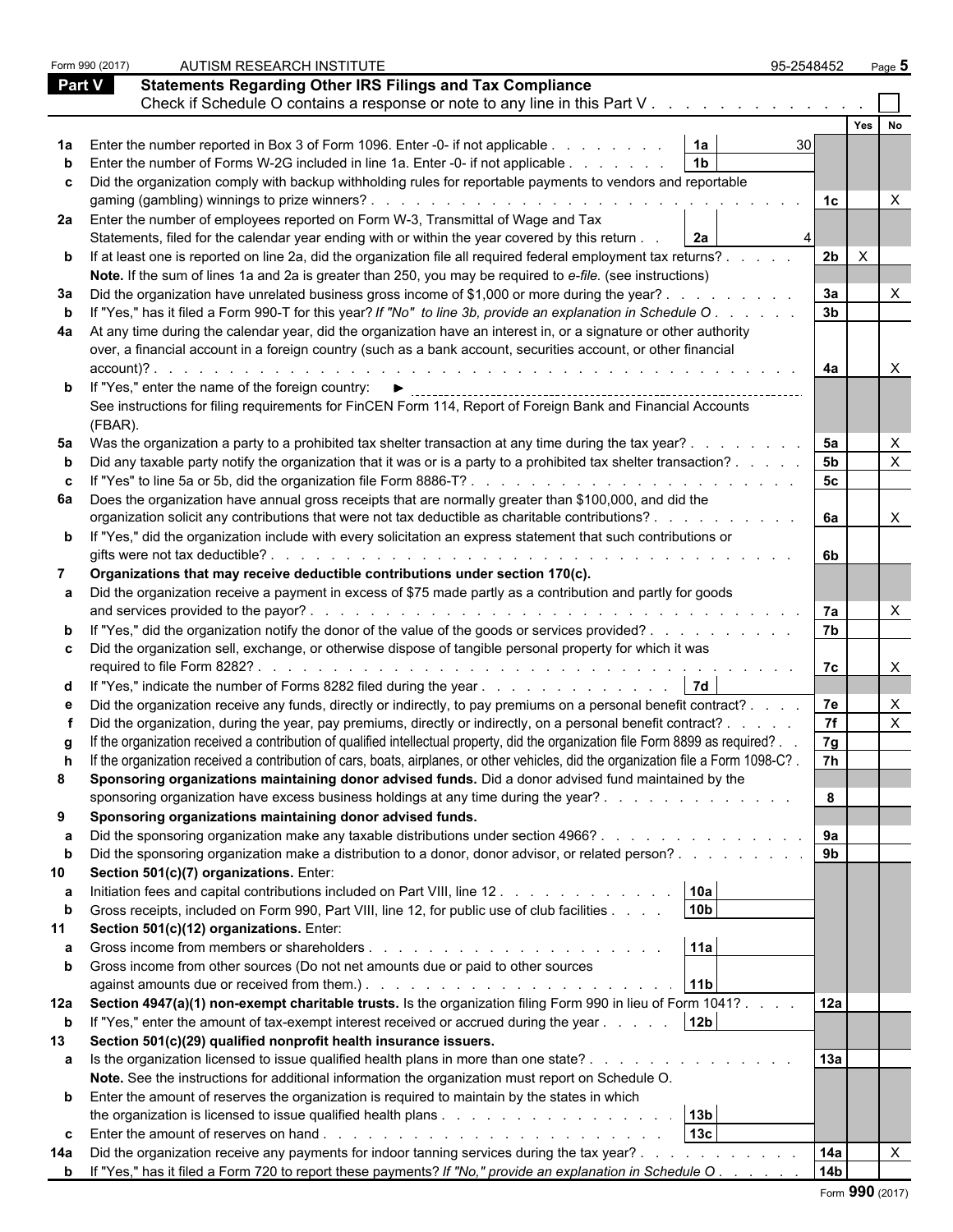|                | Form 990 (2017) | AUTISM RESEARCH INSTITUTE                                                                                                                                                                                                            | 95-2548452 |                                 | Page $6$ |                           |
|----------------|-----------------|--------------------------------------------------------------------------------------------------------------------------------------------------------------------------------------------------------------------------------------|------------|---------------------------------|----------|---------------------------|
| <b>Part VI</b> |                 | Governance, Management, and Disclosure For each "Yes" response to lines 2 through 7b below, and for a "No"                                                                                                                           |            |                                 |          |                           |
|                |                 | response to line 8a, 8b, or 10b below, describe the circumstances, processes, or changes in Schedule O. See instructions.                                                                                                            |            |                                 |          |                           |
|                |                 | Check if Schedule O contains a response or note to any line in this Part VI                                                                                                                                                          |            |                                 |          |                           |
|                |                 | <b>Section A. Governing Body and Management</b>                                                                                                                                                                                      |            |                                 |          |                           |
|                |                 | 1a                                                                                                                                                                                                                                   |            |                                 | Yes No   |                           |
|                |                 | 1a Enter the number of voting members of the governing body at the end of the tax year.<br>If there are material differences in voting rights among members of the governing body, or                                                |            |                                 |          |                           |
|                |                 |                                                                                                                                                                                                                                      |            |                                 |          |                           |
|                |                 | if the governing body delegated broad authority to an executive committee or similar<br>committee, explain in Schedule O.                                                                                                            |            |                                 |          |                           |
|                |                 | <b>b</b> Enter the number of voting members included in line 1a, above, who are independent.<br>l 1b                                                                                                                                 |            |                                 |          |                           |
|                |                 |                                                                                                                                                                                                                                      |            |                                 |          |                           |
| $\mathbf{2}$   |                 | Did any officer, director, trustee, or key employee have a family relationship or a business relationship with                                                                                                                       |            | $\overline{2}$                  |          | $\boldsymbol{\mathsf{X}}$ |
| 3              |                 | Did the organization delegate control over management duties customarily performed by or under the direct                                                                                                                            |            |                                 |          |                           |
|                |                 | supervision of officers, directors, or trustees, or key employees to a management company or other person?.                                                                                                                          |            | $3^{\circ}$                     |          | X                         |
|                |                 | Did the organization make any significant changes to its governing documents since the prior Form 990 was filed? .                                                                                                                   |            | $\overline{4}$                  |          | $\mathsf X$               |
|                |                 | Did the organization become aware during the year of a significant diversion of the organization's assets?                                                                                                                           |            | 5                               |          | $\mathsf X$               |
|                |                 | Did the organization have members or stockholders?.                                                                                                                                                                                  |            | 6                               |          | $\mathsf X$               |
|                |                 | 7a Did the organization have members, stockholders, or other persons who had the power to elect or appoint                                                                                                                           |            |                                 |          |                           |
|                |                 | one or more members of the governing body?.                                                                                                                                                                                          |            | 7a                              |          | $\mathsf{X}$              |
|                |                 | <b>b</b> Are any governance decisions of the organization reserved to (or subject to approval by) members,                                                                                                                           |            |                                 |          |                           |
|                |                 |                                                                                                                                                                                                                                      |            | 7 <sub>b</sub>                  |          | $\boldsymbol{\mathsf{X}}$ |
| 8              |                 | Did the organization contemporaneously document the meetings held or written actions undertaken during                                                                                                                               |            |                                 |          |                           |
|                |                 | the year by the following:                                                                                                                                                                                                           |            |                                 |          |                           |
|                |                 |                                                                                                                                                                                                                                      |            | 8a<br>$\mathsf{X}$              |          |                           |
|                |                 |                                                                                                                                                                                                                                      |            | 8b<br>$\mathsf{X}$              |          |                           |
|                |                 | 9 Is there any officer, director, trustee, or key employee listed in Part VII, Section A, who cannot be reached                                                                                                                      |            |                                 |          |                           |
|                |                 | at the organization's mailing address? If "Yes," provide the names and addresses in Schedule O.                                                                                                                                      |            |                                 |          | $\mathsf{X}$              |
|                |                 | Section B. Policies (This Section B requests information about policies not required by the Internal Revenue Code.)                                                                                                                  |            |                                 |          |                           |
|                |                 |                                                                                                                                                                                                                                      |            |                                 | Yes No   |                           |
|                |                 |                                                                                                                                                                                                                                      |            | 10a                             |          | $\boldsymbol{\mathsf{X}}$ |
|                |                 | <b>b</b> If "Yes," did the organization have written policies and procedures governing the activities of such chapters,                                                                                                              |            |                                 |          |                           |
|                |                 | affiliates, and branches to ensure their operations are consistent with the organization's exempt purposes?.                                                                                                                         |            | 10 <sub>b</sub>                 |          |                           |
|                |                 | 11a Has the organization provided a complete copy of this Form 990 to all members of its governing body before filing the form?.                                                                                                     |            | 11a<br>$\mathsf{X}$             |          |                           |
|                |                 | <b>b</b> Describe in Schedule O the process, if any, used by the organization to review this Form 990.<br>12a Did the organization have a written conflict of interest policy? If "No," go to line 13.                               |            | 12a<br>$\times$                 |          |                           |
|                |                 | <b>b</b> Were officers, directors, or trustees, and key employees required to disclose annually interests that could give rise to conflicts?                                                                                         |            | 12 <sub>b</sub><br>$\mathsf{X}$ |          |                           |
|                |                 | Did the organization regularly and consistently monitor and enforce compliance with the policy? If "Yes,"                                                                                                                            |            |                                 |          |                           |
|                |                 |                                                                                                                                                                                                                                      |            | $\mathsf{X}$<br>12c             |          |                           |
|                |                 |                                                                                                                                                                                                                                      |            | $13 \mid X$                     |          |                           |
|                |                 |                                                                                                                                                                                                                                      |            | $14 \mid X$                     |          |                           |
|                |                 | 15 Did the process for determining compensation of the following persons include a review and approval by                                                                                                                            |            |                                 |          |                           |
|                |                 | independent persons, comparability data, and contemporaneous substantiation of the deliberation and decision?                                                                                                                        |            |                                 |          |                           |
|                |                 |                                                                                                                                                                                                                                      |            | 15a<br>$\mathsf{X}$             |          |                           |
|                |                 |                                                                                                                                                                                                                                      |            | 15 <sub>b</sub>                 |          | $\mathsf{X}$              |
|                |                 | If "Yes" to line 15a or 15b, describe the process in Schedule O (see instructions).                                                                                                                                                  |            |                                 |          |                           |
|                |                 | 16a Did the organization invest in, contribute assets to, or participate in a joint venture or similar arrangement                                                                                                                   |            |                                 |          |                           |
|                |                 |                                                                                                                                                                                                                                      |            | <b>16a</b>                      |          | $\times$                  |
|                |                 | <b>b</b> If "Yes," did the organization follow a written policy or procedure requiring the organization to evaluate its<br>participation in joint venture arrangements under applicable federal tax law, and take steps to safeguard |            |                                 |          |                           |
|                |                 |                                                                                                                                                                                                                                      |            | 16b                             |          |                           |
|                |                 | <b>Section C. Disclosure</b>                                                                                                                                                                                                         |            |                                 |          |                           |
| 17             |                 | List the states with which a copy of this Form 990 is required to be filed<br>$\triangleright$ CA                                                                                                                                    |            |                                 |          |                           |
| 18             |                 | Section 6104 requires an organization to make its Forms 1023 (or 1024 if applicable), 990, and 990-T (Section 501(c)(3)s only)                                                                                                       |            |                                 |          |                           |
|                |                 | available for public inspection. Indicate how you made these available. Check all that apply.                                                                                                                                        |            |                                 |          |                           |
|                |                 | $X$ Own website<br>Another's website<br>Upon request<br>Other (explain in Schedule O)                                                                                                                                                |            |                                 |          |                           |
| 19             |                 | Describe in Schedule O whether (and if so, how) the organization made its governing documents, conflict of interest policy, and                                                                                                      |            |                                 |          |                           |
| 20             |                 | financial statements available to the public during the tax year.<br>State the name, address, and telephone number of the person who possesses the organization's books and records:                                                 |            |                                 |          |                           |
|                |                 | STEPHEN EDELSON                                                                                                                                                                                                                      |            |                                 |          |                           |
|                |                 | ----------<br>4182 ADAMS AVENUE, SAN DIEGO, CA 92116                                                                                                                                                                                 |            |                                 |          |                           |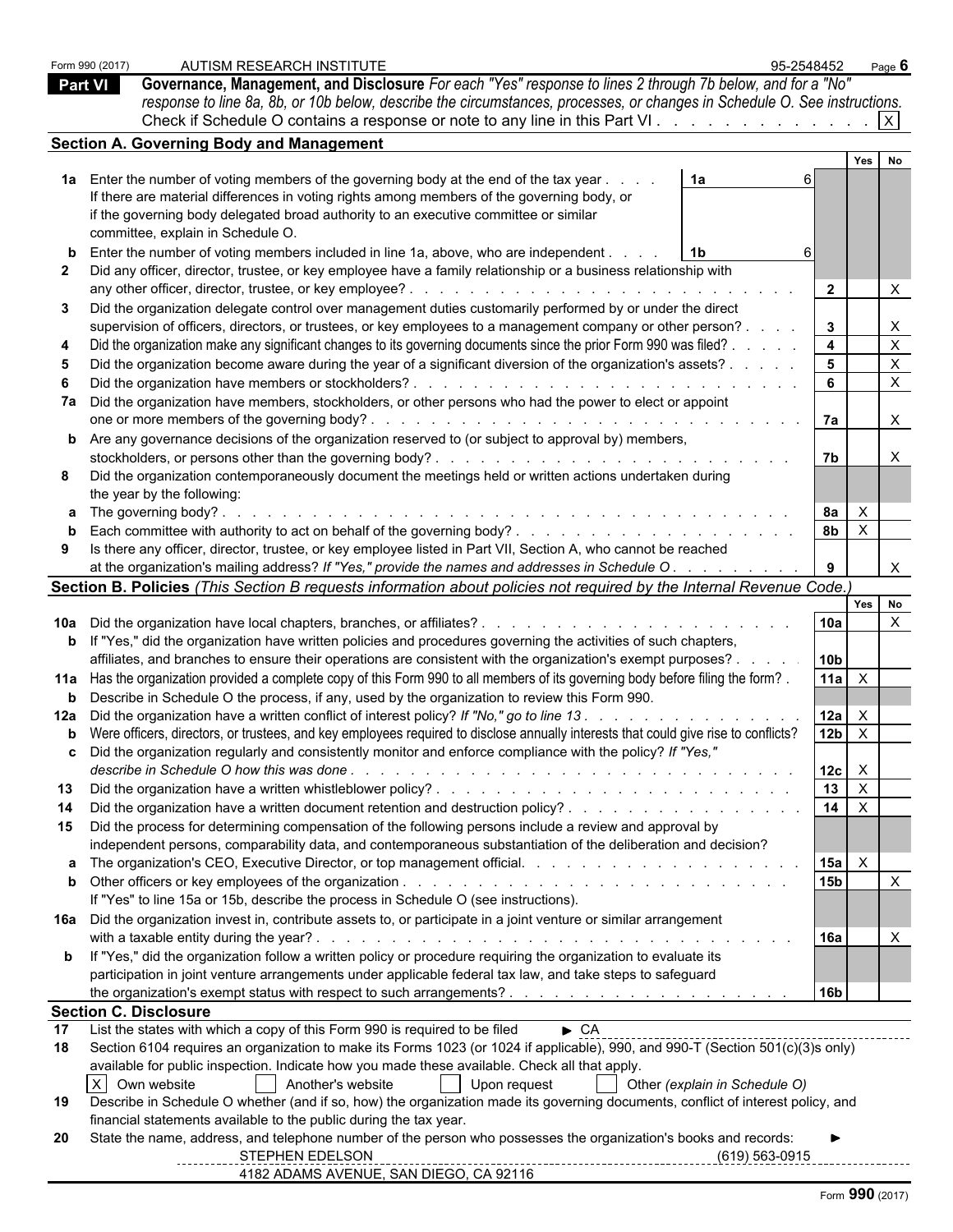| Form 990 (2017)   | AUTISM RESEARCH INSTITUTE                                                                                                         | 95-2548452 | Page . |
|-------------------|-----------------------------------------------------------------------------------------------------------------------------------|------------|--------|
| <b>Part VII</b>   | Compensation of Officers, Directors, Trustees, Key Employees, Highest Compensated                                                 |            |        |
|                   | <b>Employees, and Independent Contractors</b><br>Check if Schedule O contains a response or note to any line in this Part VII.    |            |        |
| <b>Section A.</b> | Officers, Directors, Trustees, Key Employees, and Highest Compensated Employees                                                   |            |        |
|                   | 1a Complete this table for all persons required to be listed. Report compensation for the calendar year ending with or within the |            |        |

**1a** Complete this table for all persons required to be listed. Report compensation for the calendar year ending with or within the organization's tax year.

List all of the organization's **current** officers, directors, trustees (whether individuals or organizations), regardless of amount of compensation. Enter -0- in columns (D), (E), and (F) if no compensation was paid.

List all of the organization's **current** key employees, if any. See instructions for definition of "key employee."

List the organization's five **current** highest compensated employees (other than an officer, director, trustee, or key employee) who received reportable compensation (Box 5 of Form W-2 and/or Box 7 of Form 1099-MISC) of more than \$100,000 from the organization and any related organizations.

List all of the organization's **former** officers, key employees, and highest compensated employees who received more than \$100,000 of reportable compensation from the organization and any related organizations.

List all of the organization's **former directors or trustees** that received, in the capacity as a former director or trustee of the organization, more than \$10,000 of reportable compensation from the organization and any related organizations.

List persons in the following order: individual trustees or directors; institutional trustees; officers; key employees; highest compensated employees; and former such persons.

Check this box if neither the organization nor any related organization compensated any current officer, director, or trustee.

|                                                                                                                                                                                                                                                                               |                                                                                  |                                   |                       |             | (C)          |                                                                  |        |                                                |                                                  |                                                                                   |
|-------------------------------------------------------------------------------------------------------------------------------------------------------------------------------------------------------------------------------------------------------------------------------|----------------------------------------------------------------------------------|-----------------------------------|-----------------------|-------------|--------------|------------------------------------------------------------------|--------|------------------------------------------------|--------------------------------------------------|-----------------------------------------------------------------------------------|
| (A)                                                                                                                                                                                                                                                                           | (B)                                                                              |                                   |                       |             | Position     | (do not check more than one                                      |        | (D)                                            | (E)                                              | (F)                                                                               |
| Name and Title                                                                                                                                                                                                                                                                | Average<br>hours per                                                             |                                   |                       |             |              | box, unless person is both an<br>officer and a director/trustee) |        | Reportable<br>compensation                     | Reportable<br>compensation                       | Estimated<br>amount of                                                            |
|                                                                                                                                                                                                                                                                               | week (list any<br>hours for<br>related<br>organizations<br>below dotted<br>line) | Individual trustee<br>or director | Institutional trustee | Officer     | Key employee | Highest compensated<br>employee                                  | Former | from<br>the<br>organization<br>(W-2/1099-MISC) | from related<br>organizations<br>(W-2/1099-MISC) | other<br>compensation<br>from the<br>organization<br>and related<br>organizations |
| Kimberly Taylor<br>university Taylor<br>Services<br>Services<br>Services<br>Services<br>Services<br>Services<br>Services<br>Services<br>Services<br>Services<br>Services<br>Services<br>Services<br>Services<br>Services<br>Services<br>Services<br>Services<br>Servic<br>(1) | 6.00                                                                             |                                   |                       |             |              |                                                                  |        |                                                |                                                  |                                                                                   |
| President                                                                                                                                                                                                                                                                     |                                                                                  | X                                 |                       | X           |              |                                                                  |        |                                                |                                                  |                                                                                   |
| Jane Johnson<br>(2)<br>-------------------------------                                                                                                                                                                                                                        | 4.00                                                                             |                                   |                       |             |              |                                                                  |        |                                                |                                                  |                                                                                   |
| Secretary                                                                                                                                                                                                                                                                     |                                                                                  | X                                 |                       |             |              |                                                                  |        |                                                |                                                  |                                                                                   |
| (3) Christopher Flynn                                                                                                                                                                                                                                                         | 0.50                                                                             |                                   |                       |             |              |                                                                  |        |                                                |                                                  |                                                                                   |
| Treasurer                                                                                                                                                                                                                                                                     |                                                                                  | $\times$                          |                       | $\mathsf X$ |              |                                                                  |        |                                                |                                                  |                                                                                   |
|                                                                                                                                                                                                                                                                               | 0.50                                                                             |                                   |                       |             |              |                                                                  |        |                                                |                                                  |                                                                                   |
| <b>Board Member</b>                                                                                                                                                                                                                                                           |                                                                                  | $\times$                          |                       |             |              |                                                                  |        |                                                |                                                  |                                                                                   |
| (5) Dr. Jill James                                                                                                                                                                                                                                                            | 0.50                                                                             |                                   |                       |             |              |                                                                  |        |                                                |                                                  |                                                                                   |
| <b>Board Member</b>                                                                                                                                                                                                                                                           |                                                                                  | X                                 |                       |             |              |                                                                  |        |                                                |                                                  |                                                                                   |
| (6) Dr. Marvin Natowicz<br>_________________________                                                                                                                                                                                                                          | 0.50                                                                             |                                   |                       |             |              |                                                                  |        |                                                |                                                  |                                                                                   |
| <b>Board Member</b>                                                                                                                                                                                                                                                           |                                                                                  | X                                 |                       |             |              |                                                                  |        |                                                |                                                  |                                                                                   |
| (7) Stephen M. Edelson<br>------------------------                                                                                                                                                                                                                            | 40.00                                                                            |                                   |                       |             |              |                                                                  |        |                                                |                                                  |                                                                                   |
| <b>Executive Director</b>                                                                                                                                                                                                                                                     |                                                                                  |                                   |                       |             | X            | X                                                                |        | 170,834                                        |                                                  | 4,591                                                                             |
| (8)                                                                                                                                                                                                                                                                           |                                                                                  |                                   |                       |             |              |                                                                  |        |                                                |                                                  |                                                                                   |
| (9)                                                                                                                                                                                                                                                                           |                                                                                  |                                   |                       |             |              |                                                                  |        |                                                |                                                  |                                                                                   |
| (10)                                                                                                                                                                                                                                                                          |                                                                                  |                                   |                       |             |              |                                                                  |        |                                                |                                                  |                                                                                   |
| (11)                                                                                                                                                                                                                                                                          |                                                                                  |                                   |                       |             |              |                                                                  |        |                                                |                                                  |                                                                                   |
| (12)                                                                                                                                                                                                                                                                          |                                                                                  |                                   |                       |             |              |                                                                  |        |                                                |                                                  |                                                                                   |
| (13)                                                                                                                                                                                                                                                                          |                                                                                  |                                   |                       |             |              |                                                                  |        |                                                |                                                  |                                                                                   |
| (14)                                                                                                                                                                                                                                                                          |                                                                                  |                                   |                       |             |              |                                                                  |        |                                                |                                                  |                                                                                   |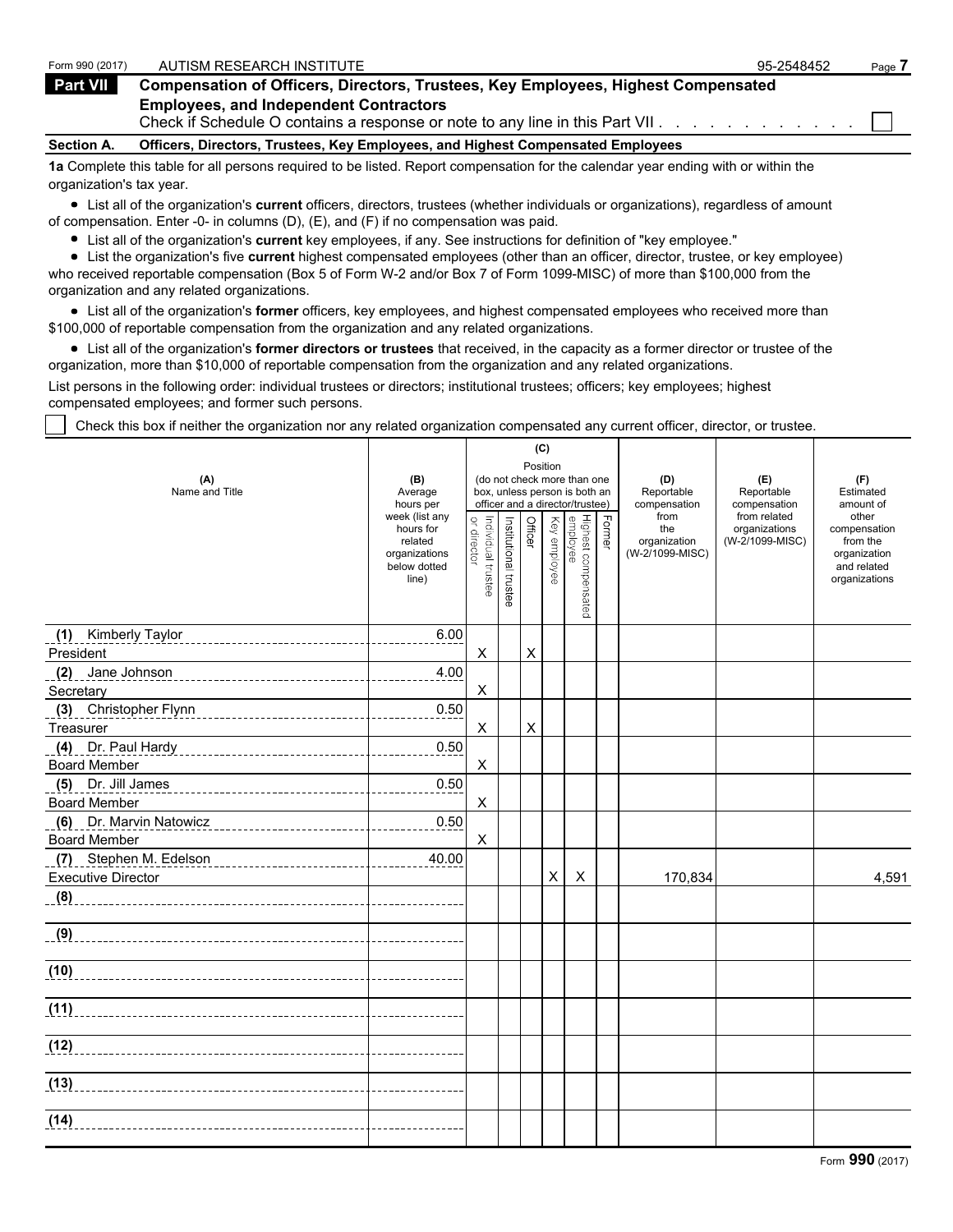|              | Form 990 (2017)<br>AUTISM RESEARCH INSTITUTE                                                                                                                                                                         |                                                                                                                 |                                  |                       |                |                                 |                                                                                                                                    |        |                                                                                     |                                                                                       | 95-2548452 |                                                                                                                    | Page $8$ |
|--------------|----------------------------------------------------------------------------------------------------------------------------------------------------------------------------------------------------------------------|-----------------------------------------------------------------------------------------------------------------|----------------------------------|-----------------------|----------------|---------------------------------|------------------------------------------------------------------------------------------------------------------------------------|--------|-------------------------------------------------------------------------------------|---------------------------------------------------------------------------------------|------------|--------------------------------------------------------------------------------------------------------------------|----------|
|              | <b>Part VII</b><br>Section A. Officers, Directors, Trustees, Key Employees, and Highest Compensated Employees (continued)                                                                                            |                                                                                                                 |                                  |                       |                |                                 |                                                                                                                                    |        |                                                                                     |                                                                                       |            |                                                                                                                    |          |
|              | (A)<br>Name and title                                                                                                                                                                                                | (B)<br>Average<br>hours per<br>week (list any<br>hours for<br>related<br>organizations<br>below dotted<br>line) | Individual trustee<br>or directo | Institutional trustee | <b>Officer</b> | (C)<br>Position<br>Key employee | (do not check more than one<br>box, unless person is both an<br>officer and a director/trustee)<br>Highest compensated<br>employee | Former | (D)<br>Reportable<br>compensation<br>from<br>the<br>organization<br>(W-2/1099-MISC) | (E)<br>Reportable<br>compensation<br>from related<br>organizations<br>(W-2/1099-MISC) |            | (F)<br>Estimated<br>amount of<br>other<br>compensation<br>from the<br>organization<br>and related<br>organizations |          |
| (15)         |                                                                                                                                                                                                                      |                                                                                                                 |                                  |                       |                |                                 |                                                                                                                                    |        |                                                                                     |                                                                                       |            |                                                                                                                    |          |
|              |                                                                                                                                                                                                                      |                                                                                                                 |                                  |                       |                |                                 |                                                                                                                                    |        |                                                                                     |                                                                                       |            |                                                                                                                    |          |
| (16)         |                                                                                                                                                                                                                      |                                                                                                                 |                                  |                       |                |                                 |                                                                                                                                    |        |                                                                                     |                                                                                       |            |                                                                                                                    |          |
| (17)         |                                                                                                                                                                                                                      |                                                                                                                 |                                  |                       |                |                                 |                                                                                                                                    |        |                                                                                     |                                                                                       |            |                                                                                                                    |          |
| (18)         |                                                                                                                                                                                                                      |                                                                                                                 |                                  |                       |                |                                 |                                                                                                                                    |        |                                                                                     |                                                                                       |            |                                                                                                                    |          |
| (19)         |                                                                                                                                                                                                                      |                                                                                                                 |                                  |                       |                |                                 |                                                                                                                                    |        |                                                                                     |                                                                                       |            |                                                                                                                    |          |
| (20)         |                                                                                                                                                                                                                      |                                                                                                                 |                                  |                       |                |                                 |                                                                                                                                    |        |                                                                                     |                                                                                       |            |                                                                                                                    |          |
| (21)         |                                                                                                                                                                                                                      |                                                                                                                 |                                  |                       |                |                                 |                                                                                                                                    |        |                                                                                     |                                                                                       |            |                                                                                                                    |          |
| (22)         |                                                                                                                                                                                                                      |                                                                                                                 |                                  |                       |                |                                 |                                                                                                                                    |        |                                                                                     |                                                                                       |            |                                                                                                                    |          |
|              |                                                                                                                                                                                                                      |                                                                                                                 |                                  |                       |                |                                 |                                                                                                                                    |        |                                                                                     |                                                                                       |            |                                                                                                                    |          |
| (23)         |                                                                                                                                                                                                                      |                                                                                                                 |                                  |                       |                |                                 |                                                                                                                                    |        |                                                                                     |                                                                                       |            |                                                                                                                    |          |
| (24)         |                                                                                                                                                                                                                      |                                                                                                                 |                                  |                       |                |                                 |                                                                                                                                    |        |                                                                                     |                                                                                       |            |                                                                                                                    |          |
| (25)         |                                                                                                                                                                                                                      |                                                                                                                 |                                  |                       |                |                                 |                                                                                                                                    |        |                                                                                     |                                                                                       |            |                                                                                                                    |          |
| 1b           |                                                                                                                                                                                                                      |                                                                                                                 |                                  |                       |                |                                 |                                                                                                                                    |        | 170,834                                                                             |                                                                                       |            |                                                                                                                    | 4,591    |
| c            | Total from continuation sheets to Part VII, Section A. ▶                                                                                                                                                             |                                                                                                                 |                                  |                       |                |                                 |                                                                                                                                    |        | 170,834                                                                             |                                                                                       |            |                                                                                                                    | 4,591    |
| 2            | Total number of individuals (including but not limited to those listed above) who received more than \$100,000 of                                                                                                    |                                                                                                                 |                                  |                       |                |                                 |                                                                                                                                    |        |                                                                                     |                                                                                       |            |                                                                                                                    |          |
|              | reportable compensation from the organization                                                                                                                                                                        | ▶                                                                                                               |                                  |                       |                |                                 |                                                                                                                                    |        |                                                                                     |                                                                                       |            |                                                                                                                    | Yes No   |
| 3            | Did the organization list any former officer, director, or trustee, key employee, or highest compensated<br>employee on line 1a? If "Yes," complete Schedule J for such individual                                   |                                                                                                                 |                                  |                       |                |                                 |                                                                                                                                    |        |                                                                                     |                                                                                       | 3          |                                                                                                                    | Х        |
| 4            | For any individual listed on line 1a, is the sum of reportable compensation and other compensation from<br>the organization and related organizations greater than \$150,000? If "Yes," complete Schedule J for such |                                                                                                                 |                                  |                       |                |                                 |                                                                                                                                    |        |                                                                                     |                                                                                       |            |                                                                                                                    |          |
|              |                                                                                                                                                                                                                      |                                                                                                                 |                                  |                       |                |                                 |                                                                                                                                    |        |                                                                                     |                                                                                       | 4          | X                                                                                                                  |          |
| 5            | Did any person listed on line 1a receive or accrue compensation from any unrelated organization or individual<br>for services rendered to the organization? If "Yes," complete Schedule J for such person            |                                                                                                                 |                                  |                       |                |                                 |                                                                                                                                    |        |                                                                                     |                                                                                       | 5          |                                                                                                                    | X        |
| $\mathbf 1$  | <b>Section B. Independent Contractors</b><br>Complete this table for your five highest compensated independent contractors that received more than \$100,000 of                                                      |                                                                                                                 |                                  |                       |                |                                 |                                                                                                                                    |        |                                                                                     |                                                                                       |            |                                                                                                                    |          |
|              | compensation from the organization. Report compensation for the calendar year ending with or within the organization's tax<br>year.                                                                                  |                                                                                                                 |                                  |                       |                |                                 |                                                                                                                                    |        |                                                                                     |                                                                                       |            |                                                                                                                    |          |
|              | (A)                                                                                                                                                                                                                  |                                                                                                                 |                                  |                       |                |                                 |                                                                                                                                    |        | (B)                                                                                 |                                                                                       |            | (C)                                                                                                                |          |
|              | Name and business address                                                                                                                                                                                            |                                                                                                                 |                                  |                       |                |                                 |                                                                                                                                    |        | Description of services                                                             |                                                                                       |            | Compensation                                                                                                       |          |
|              |                                                                                                                                                                                                                      |                                                                                                                 |                                  |                       |                |                                 |                                                                                                                                    |        |                                                                                     |                                                                                       |            |                                                                                                                    |          |
|              |                                                                                                                                                                                                                      |                                                                                                                 |                                  |                       |                |                                 |                                                                                                                                    |        |                                                                                     |                                                                                       |            |                                                                                                                    |          |
| $\mathbf{2}$ | Total number of independent contractors (including but not limited to those listed above) who received                                                                                                               |                                                                                                                 |                                  |                       |                |                                 |                                                                                                                                    |        |                                                                                     |                                                                                       |            |                                                                                                                    |          |
|              |                                                                                                                                                                                                                      |                                                                                                                 |                                  |                       |                |                                 |                                                                                                                                    |        |                                                                                     |                                                                                       |            |                                                                                                                    |          |

 $\blacktriangleright$ 

more than \$100,000 of compensation from the organization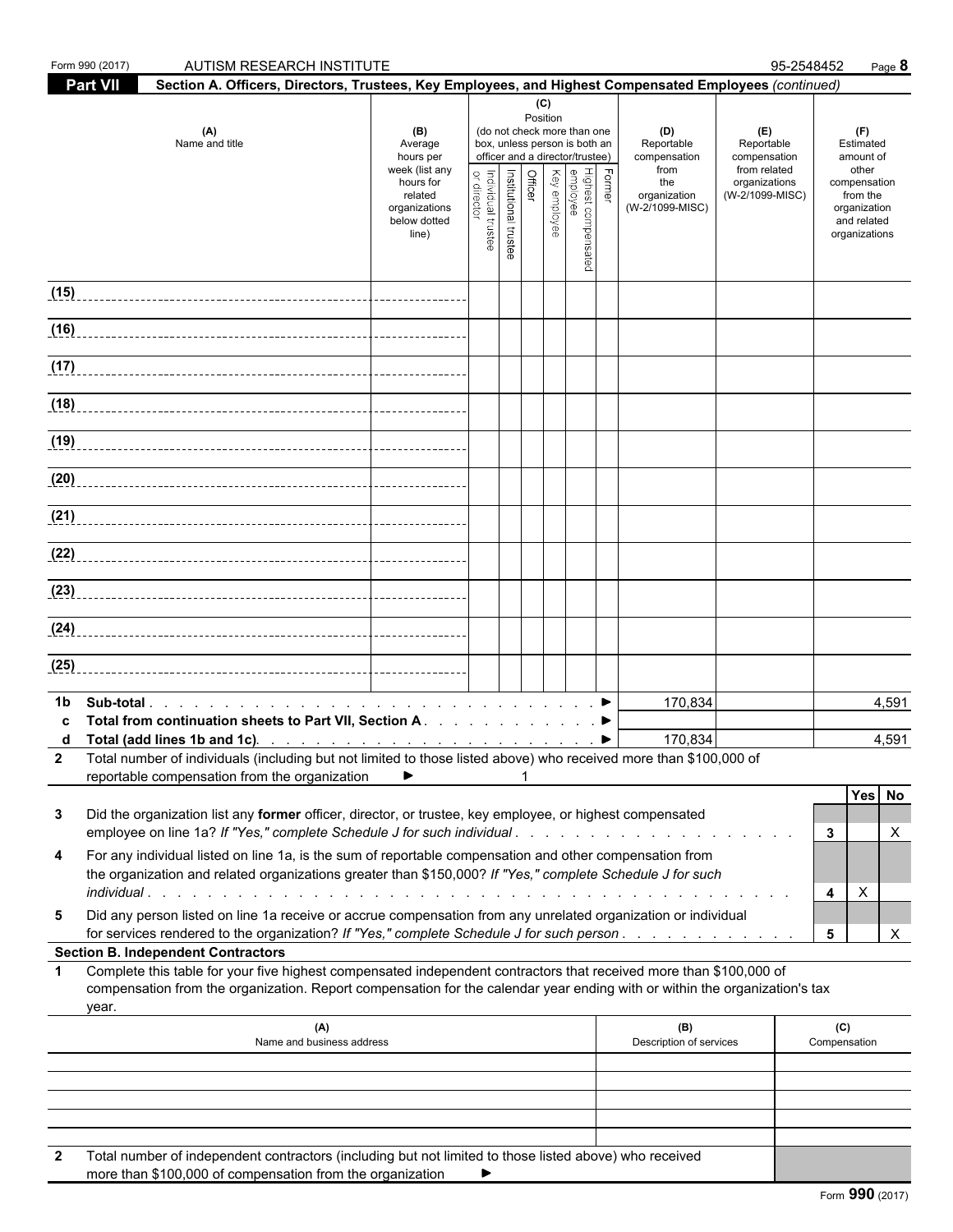|                                                           | Form 990 (2017)<br><b>Part VIII</b> | AUTISM RESEARCH INSTITUTE<br><b>Statement of Revenue</b>                                                                                                                                                                                                                                             |                                                                |                                                      |                      |                                                    | 95-2548452                              | Page 9                                                           |
|-----------------------------------------------------------|-------------------------------------|------------------------------------------------------------------------------------------------------------------------------------------------------------------------------------------------------------------------------------------------------------------------------------------------------|----------------------------------------------------------------|------------------------------------------------------|----------------------|----------------------------------------------------|-----------------------------------------|------------------------------------------------------------------|
|                                                           |                                     |                                                                                                                                                                                                                                                                                                      |                                                                |                                                      | (A)<br>Total revenue | (B)<br>Related or<br>exempt<br>function<br>revenue | (C)<br>Unrelated<br>business<br>revenue | (D)<br>Revenue<br>excluded from<br>tax under sections<br>512-514 |
| Contributions, Gifts, Grants<br>and Other Similar Amounts | 1a<br>b<br>c<br>d<br>g<br>h         | Federated campaigns<br>Membership dues<br>Fundraising events<br>Related organizations<br>Government grants (contributions)<br>All other contributions, gifts, grants, and<br>similar amounts not included above<br>Noncash contributions included in lines 1a-1f:<br>Total. Add lines 1a-1f <u>.</u> | 1a<br>1 <sub>b</sub><br>1c<br>1 <sub>d</sub><br>1e<br>1f<br>\$ | 5,628<br>670,255<br>▶                                | 675,883              |                                                    |                                         |                                                                  |
| Program Service Revenue                                   | 2a                                  | All other program service revenue                                                                                                                                                                                                                                                                    |                                                                | <b>Business Code</b>                                 |                      |                                                    |                                         |                                                                  |
|                                                           | 3<br>4                              | Investment income (including dividends, interest, and<br>other similar amounts). $\ldots$ $\ldots$ $\ldots$ $\ldots$ $\ldots$ $\ldots$<br>Income from investment of tax-exempt bond proceeds ▶                                                                                                       |                                                                |                                                      | 19,876               | 19,876                                             |                                         |                                                                  |
|                                                           | 5<br>6a<br>b<br>d<br>b              | Gross rents<br>Less: rental expenses<br>Rental income or (loss)<br>Net rental income or (loss).<br>7a Gross amount from sales of<br>assets other than inventory<br>Less: cost or other basis<br>and sales expenses                                                                                   | (i) Real<br>7,150<br>7,150<br>(i) Securities<br>13,042         | (ii) Personal<br>$\blacktriangleright$<br>(ii) Other | 1,144<br>7,150       | 1,144<br>7,150                                     |                                         |                                                                  |
|                                                           | 8а                                  | <b>c</b> Gain or (loss) <u>13,042</u><br>Gross income from fundraising                                                                                                                                                                                                                               |                                                                |                                                      | 13,042               |                                                    |                                         |                                                                  |
| Other Revenue                                             | c                                   | events (not including \$<br>of contributions reported on line 1c).<br>See Part IV, line 18. a<br>b Less: direct expenses b<br>Net income or (loss) from fundraising events ▶<br>9a Gross income from gaming activities.<br>See Part IV, line 19. $\ldots$ $\ldots$ $\ldots$ $\ldots$ a               | _____________________                                          | 90,921<br>48,632                                     | 42,289               |                                                    |                                         |                                                                  |
|                                                           | c.                                  | <b>b</b> Less: direct expenses <b>b</b><br>Net income or (loss) from gaming activities ▶<br>10a Gross sales of inventory, less<br>returns and allowances $\mathbf{a}$<br><b>b</b> Less: cost of goods sold <b>b</b>                                                                                  |                                                                | 841<br>150<br>$\blacktriangleright$                  |                      |                                                    |                                         |                                                                  |
|                                                           | 11a<br>b                            | <b>c</b> Net income or (loss) from sales of inventory<br>Miscellaneous Revenue<br>All other revenue                                                                                                                                                                                                  |                                                                | <b>Business Code</b>                                 | 691                  |                                                    |                                         |                                                                  |
|                                                           | d<br>е<br>12                        | Total. Add lines 11a-11d ▶<br>Total revenue. See instructions. ▶                                                                                                                                                                                                                                     |                                                                |                                                      | 760,075              | 28,170                                             |                                         |                                                                  |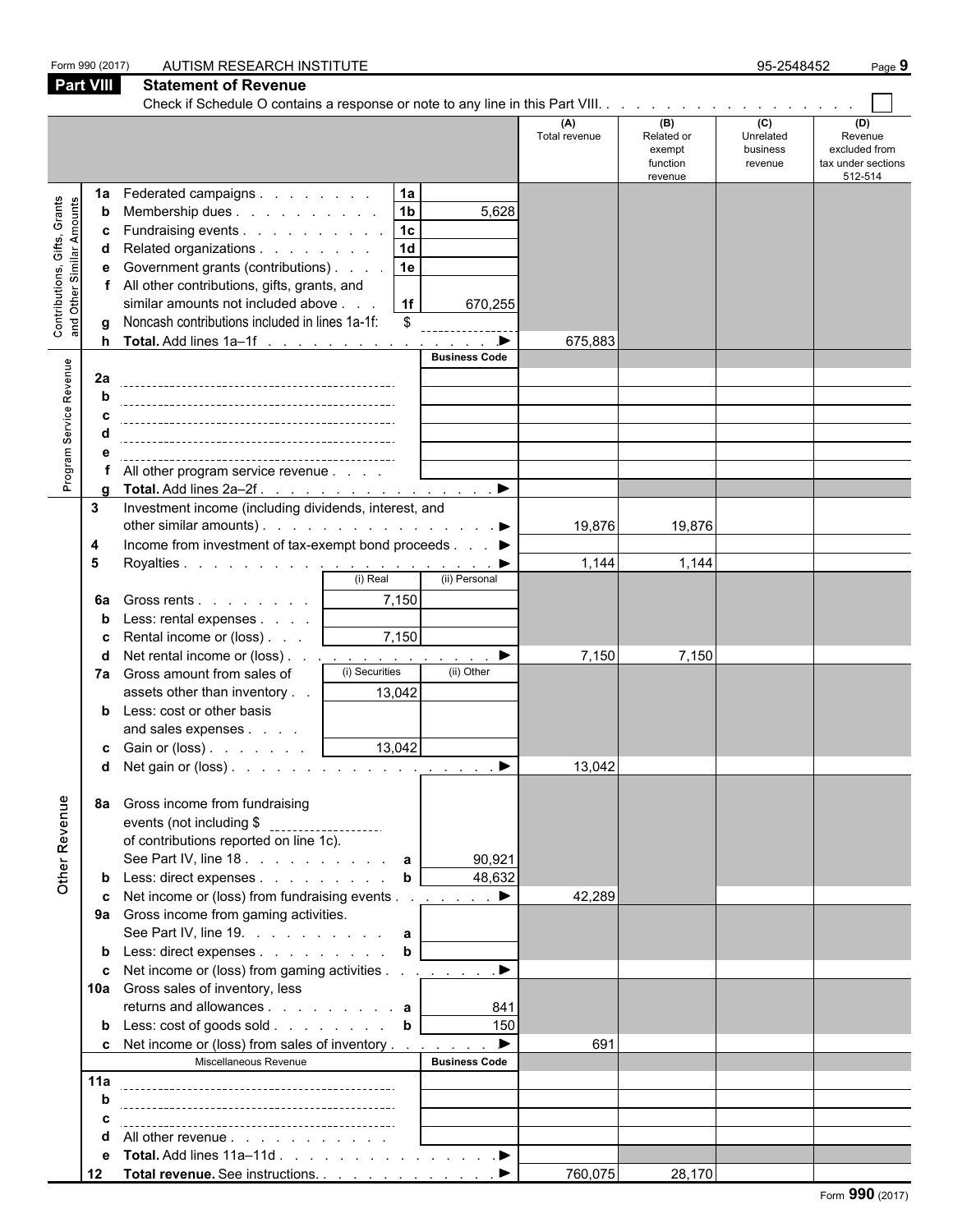#### Form 990 (2017) AUTISM RESEARCH INSTITUTE **1999** (2017) AND TO ALCOHOL 2017 AND Rage **10**

**Part IX Statement of Functional Expenses**

*Section 501(c)(3) and 501(c)(4) organizations must complete all columns. All other organizations must complete column (A).*

|                | Do not include amounts reported on lines 6b, 7b,<br>8b, 9b, and 10b of Part VIII.               | (A)<br>Total expenses | (B)<br>Program service<br>expenses | (C)<br>Management and<br>general expenses | (D)<br>Fundraising<br>expenses |
|----------------|-------------------------------------------------------------------------------------------------|-----------------------|------------------------------------|-------------------------------------------|--------------------------------|
| $\overline{1}$ | Grants and other assistance to domestic organizations                                           |                       |                                    |                                           |                                |
|                | domestic governments. See Part IV, line 21                                                      | 278,414               | 278,414                            |                                           |                                |
| $\mathbf{2}$   | Grants and other assistance to domestic                                                         |                       |                                    |                                           |                                |
|                | individuals. See Part IV, line 22                                                               |                       |                                    |                                           |                                |
| 3              | Grants and other assistance to foreign                                                          |                       |                                    |                                           |                                |
|                | organizations, foreign governments, and foreign                                                 |                       |                                    |                                           |                                |
|                | individuals. See Part IV, lines 15 and 16.                                                      |                       |                                    |                                           |                                |
| 4              | Benefits paid to or for members                                                                 |                       |                                    |                                           |                                |
| 5              | Compensation of current officers, directors,                                                    |                       |                                    |                                           |                                |
|                | trustees, and key employees                                                                     | 175,425               | 140,340                            | 17,543                                    | 17,542                         |
| 6              | Compensation not included above, to disqualified                                                |                       |                                    |                                           |                                |
|                | persons (as defined under section 4958(f)(1)) and<br>persons described in section 4958(c)(3)(B) | 135,349               | 113,642                            |                                           | 2,811                          |
| 7              | Other salaries and wages                                                                        |                       |                                    | 18,896                                    |                                |
| 8              | Pension plan accruals and contributions (include                                                |                       |                                    |                                           |                                |
|                | section $401(k)$ and $403(b)$ employer contributions).                                          |                       |                                    |                                           |                                |
| 9              | Other employee benefits                                                                         | 7,979                 | 6,543                              | 957                                       | 479                            |
| 10             | Payroll taxes                                                                                   | 19,632                | 16,099                             | 2,355                                     | 1,178                          |
| 11             | Fees for services (non-employees):                                                              |                       |                                    |                                           |                                |
| a              | Management.                                                                                     |                       |                                    |                                           |                                |
|                |                                                                                                 | 1,792                 |                                    | 1,792                                     |                                |
| C              |                                                                                                 | 30,732                |                                    | 30,732                                    |                                |
| d              |                                                                                                 |                       |                                    |                                           |                                |
| е              | Professional fundraising services. See Part IV, line 17.                                        |                       |                                    |                                           |                                |
|                | Investment management fees                                                                      |                       |                                    |                                           |                                |
| g              | Other. (If line 11g amount exceeds 10% of line 25, column                                       |                       |                                    |                                           |                                |
|                | (A) amount, list line 11g expenses on Schedule O.)                                              | 378                   |                                    |                                           | 378                            |
| 12             | Advertising and promotion                                                                       |                       |                                    |                                           |                                |
| 13             | Office expenses                                                                                 | 32,500                | 28,600                             | 2,600                                     | 1,300                          |
| 14             | Information technology.                                                                         | 25,551                | 25,551                             |                                           |                                |
| 15             |                                                                                                 |                       |                                    |                                           |                                |
| 16             | Occupancy.                                                                                      | 37,365                | 30,640                             | 4,483                                     | 2,242                          |
| 17             |                                                                                                 | 16,676                | 16,676                             |                                           |                                |
| 18             | Payments of travel or entertainment expenses                                                    |                       |                                    |                                           |                                |
|                | for any federal, state, or local public officials                                               |                       |                                    |                                           |                                |
| 19             | Conferences, conventions, and meetings                                                          | 4,250<br>1,033        | 4,250<br>1,033                     |                                           |                                |
| 20<br>21       | Payments to affiliates                                                                          |                       |                                    |                                           |                                |
| 22             | Depreciation, depletion, and amortization                                                       | 2,159                 | 1,770                              | 259                                       | 130                            |
| 23             |                                                                                                 | 8,173                 |                                    | 8,173                                     |                                |
| 24             | Other expenses. Itemize expenses not covered                                                    |                       |                                    |                                           |                                |
|                | above (List miscellaneous expenses in line 24e. If                                              |                       |                                    |                                           |                                |
|                | line 24e amount exceeds 10% of line 25, column                                                  |                       |                                    |                                           |                                |
|                | (A) amount, list line 24e expenses on Schedule O.)                                              |                       |                                    |                                           |                                |
| a              | CONTRACTED SERVICES                                                                             | 30,488                | 30,488                             |                                           |                                |
| b              | <b>THINK TANKS</b>                                                                              | 42,427                | 42,427                             |                                           |                                |
| C              | PHYSICIAN TRAINING - CLEVELAND CLINIC                                                           | 25,253                | 25,253                             |                                           |                                |
| d              | OTHER PROGRAM EXPENSES                                                                          | 19,012                | 18,144                             |                                           | 868                            |
| е              | All other expenses                                                                              | 23,262                | 14,190                             | 3,489                                     | 5,583                          |
| 25             | Total functional expenses. Add lines 1 through 24e                                              | 917,850               | 794,060                            | 91,279                                    | 32,511                         |
| 26             | Joint costs. Complete this line only if the                                                     |                       |                                    |                                           |                                |
|                | organization reported in column (B) joint costs                                                 |                       |                                    |                                           |                                |
|                | from a combined educational campaign and                                                        |                       |                                    |                                           |                                |
|                | fundraising solicitation. Check here<br>$\blacktriangleright$   if                              |                       |                                    |                                           |                                |
|                | following SOP 98-2 (ASC 958-720).                                                               |                       |                                    |                                           |                                |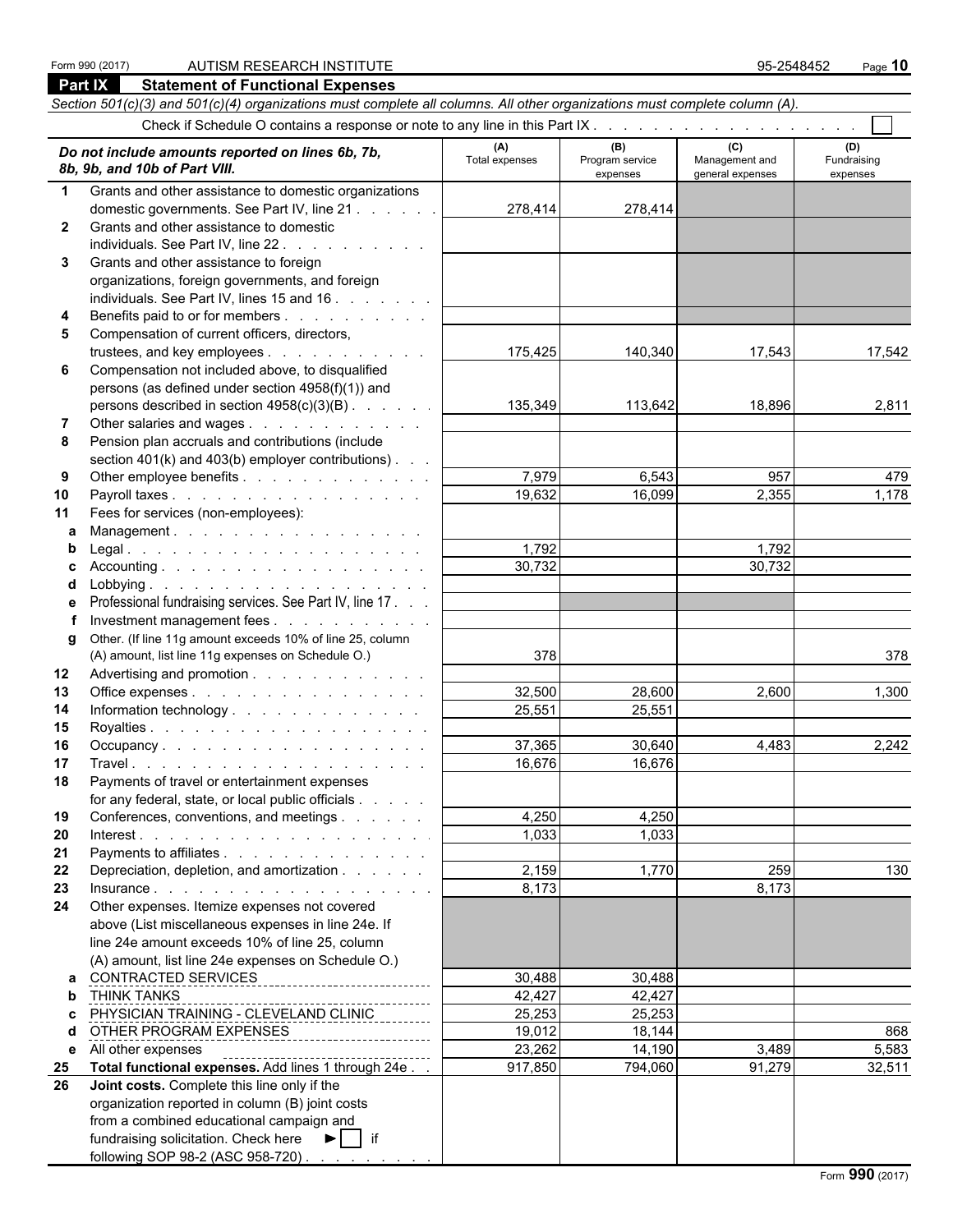| Form 990 (2017) | AUTISM RESEARCH INS  |
|-----------------|----------------------|
| <b>Part X</b>   | <b>Balance Sheet</b> |

|                   |                |                                                                                                   |                             | (A)<br>Beginning of year |                         | (B)<br>End of year |
|-------------------|----------------|---------------------------------------------------------------------------------------------------|-----------------------------|--------------------------|-------------------------|--------------------|
|                   | $\mathbf 1$    |                                                                                                   |                             | 611,800                  | $\mathbf{1}$            | 526,093            |
|                   | $\mathbf{2}$   | Savings and temporary cash investments                                                            |                             | 2,472,556                | $\overline{2}$          | 2,629,371          |
|                   | 3              |                                                                                                   |                             | 10,081                   | $\mathbf{3}$            | 1,950              |
|                   | 4              |                                                                                                   |                             |                          | $\overline{\mathbf{4}}$ |                    |
|                   | 5              | Loans and other receivables from current and former officers, directors,                          |                             |                          |                         |                    |
|                   |                | trustees, key employees, and highest compensated employees.                                       |                             |                          |                         |                    |
|                   |                |                                                                                                   |                             |                          | 5                       |                    |
|                   | 6              | Loans and other receivables from other disqualified persons (as defined under section             |                             |                          |                         |                    |
|                   |                | 4958(f)(1)), persons described in section 4958(c)(3)(B), and contributing employers and           |                             |                          |                         |                    |
|                   |                | sponsoring organizations of section 501(c)(9) voluntary employees' beneficiary                    |                             |                          |                         |                    |
|                   |                | organizations (see instructions). Complete Part II of Schedule L.                                 |                             |                          | 6                       |                    |
| Assets            | $\overline{7}$ |                                                                                                   |                             |                          | $\overline{7}$          |                    |
|                   | 8              |                                                                                                   |                             | 4,732                    | 8                       | 4,582              |
|                   | 9              | Prepaid expenses and deferred charges                                                             |                             | 9,552                    | 9                       | 1,383              |
|                   | 10a            | Land, buildings, and equipment: cost or                                                           |                             |                          |                         |                    |
|                   |                | other basis. Complete Part VI of Schedule D                                                       | 106,526<br>10a l            |                          |                         |                    |
|                   | b              | Less: accumulated depreciation                                                                    | 10 <sub>b</sub><br>92,270   | 16,415                   | 10 <sub>c</sub>         | 14,256             |
|                   | 11             | Investments—publicly traded securities                                                            |                             |                          | 11                      |                    |
|                   | 12             | Investments—other securities. See Part IV, line 11                                                |                             |                          | 12                      |                    |
|                   | 13             | Investments---program-related. See Part IV, line 11                                               |                             |                          | 13                      |                    |
|                   | 14             |                                                                                                   |                             |                          | 14                      |                    |
|                   | 15             |                                                                                                   |                             |                          | 15                      |                    |
|                   | 16             | Total assets. Add lines 1 through 15 (must equal line 34)                                         |                             | 3,125,136                | 16                      | 3,177,635          |
|                   | 17             | Accounts payable and accrued expenses                                                             |                             | 45,807                   | 17                      | 33,384             |
|                   | 18             |                                                                                                   |                             |                          | 18                      |                    |
|                   | 19             |                                                                                                   |                             |                          | 19                      |                    |
|                   | 20             |                                                                                                   |                             |                          | 20                      |                    |
|                   | 21             | Escrow or custodial account liability. Complete Part IV of Schedule D.                            |                             |                          | 21                      |                    |
|                   | 22             | Loans and other payables to current and former officers, directors,                               |                             |                          |                         |                    |
| Liabilities       |                | trustees, key employees, highest compensated employees, and                                       |                             |                          |                         |                    |
|                   |                | disqualified persons. Complete Part II of Schedule L.                                             |                             |                          | 22                      |                    |
|                   | 23             | Secured mortgages and notes payable to unrelated third parties                                    |                             |                          | 23                      |                    |
|                   | 24             | Unsecured notes and loans payable to unrelated third parties                                      |                             |                          | 24                      |                    |
|                   | 25             | Other liabilities (including federal income tax, payables to related third                        |                             |                          |                         |                    |
|                   |                | parties, and other liabilities not included on lines 17-24). Complete                             |                             |                          |                         |                    |
|                   |                |                                                                                                   |                             |                          | 25                      |                    |
|                   | 26             | Total liabilities. Add lines 17 through 25.                                                       |                             | 45,807                   | 26                      | 33,384             |
|                   |                |                                                                                                   |                             |                          |                         |                    |
|                   |                | Organizations that follow SFAS 117 (ASC 958), check here $\blacktriangleright  \overline{X} $ and |                             |                          |                         |                    |
|                   |                | complete lines 27 through 29, and lines 33 and 34.                                                |                             |                          |                         |                    |
|                   | 27             |                                                                                                   |                             | 3,032,059                | 27                      | 3,077,246          |
|                   | 28             |                                                                                                   |                             | 47,270                   | 28                      | 67,005             |
|                   | 29             |                                                                                                   |                             |                          | 29                      |                    |
| or Fund Balances  |                | Organizations that do not follow SFAS 117 (ASC958), check here                                    | $\blacktriangleright$   and |                          |                         |                    |
|                   |                | complete lines 30 through 34.                                                                     |                             |                          |                         |                    |
| <b>Net Assets</b> | 30             | Capital stock or trust principal, or current funds                                                |                             |                          | 30                      |                    |
|                   | 31             | Paid-in or capital surplus, or land, building, or equipment fund                                  |                             |                          | 31                      |                    |
|                   | 32             | Retained earnings, endowment, accumulated income, or other funds                                  |                             |                          | 32                      |                    |
|                   | 33             |                                                                                                   |                             | 3,079,329                | 33                      | 3,144,251          |
|                   | 34             | Total liabilities and net assets/fund balances                                                    |                             | 3,125,136 34             |                         | 3,177,635          |

Form **990** (2017)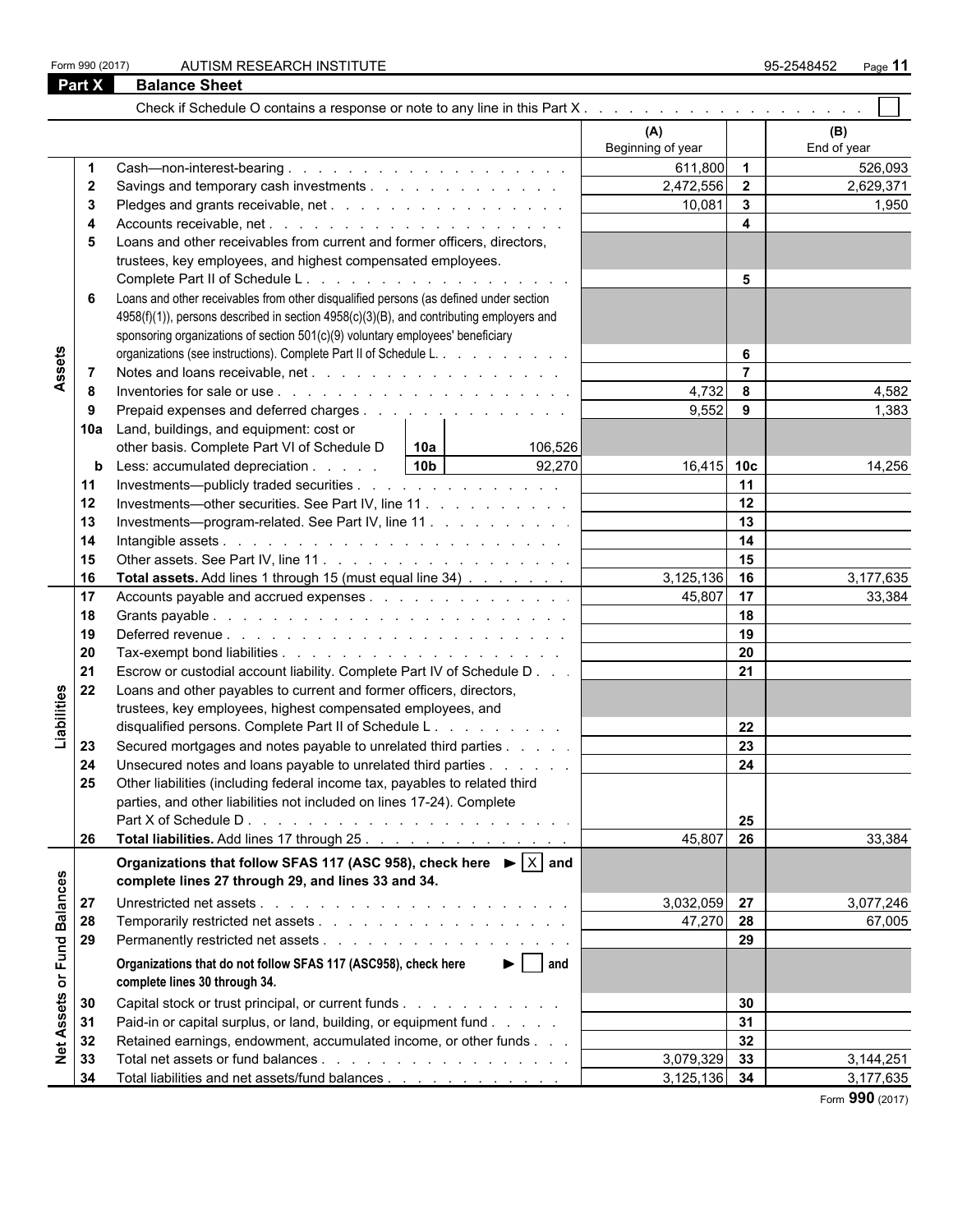|         | AUTISM RESEARCH INSTITUTE<br>Form 990 (2017)                                                                                                                                                                                                                              |                         | 95-2548452 Page 12 |                  |
|---------|---------------------------------------------------------------------------------------------------------------------------------------------------------------------------------------------------------------------------------------------------------------------------|-------------------------|--------------------|------------------|
| Part XI | <b>Reconciliation of Net Assets</b>                                                                                                                                                                                                                                       |                         |                    |                  |
|         | Check if Schedule O contains a response or note to any line in this Part XI                                                                                                                                                                                               |                         |                    |                  |
|         |                                                                                                                                                                                                                                                                           | $\overline{\mathbf{1}}$ |                    | 760,075          |
|         |                                                                                                                                                                                                                                                                           | $\overline{2}$          |                    | 917,850          |
|         |                                                                                                                                                                                                                                                                           | $3^{\circ}$             |                    | $-157,775$       |
|         | Net assets or fund balances at beginning of year (must equal Part X, line 33, column (A))                                                                                                                                                                                 | $\overline{\mathbf{4}}$ |                    | 3,079,329        |
| 5       |                                                                                                                                                                                                                                                                           | 5                       |                    | 221,398          |
| -6      |                                                                                                                                                                                                                                                                           | 6                       |                    |                  |
|         |                                                                                                                                                                                                                                                                           | $\overline{7}$          |                    |                  |
| -8      |                                                                                                                                                                                                                                                                           | 8                       |                    | 1,299            |
| -9      | Other changes in net assets or fund balances (explain in Schedule O).                                                                                                                                                                                                     | 9                       |                    |                  |
| 10      | Net assets or fund balances at end of year. Combine lines 3 through 9 (must equal Part X, line 33,                                                                                                                                                                        |                         |                    |                  |
|         |                                                                                                                                                                                                                                                                           | 10                      |                    | 3,144,251        |
|         | <b>Financial Statements and Reporting</b><br>Part XII                                                                                                                                                                                                                     |                         |                    |                  |
|         | Check if Schedule O contains a response or note to any line in this Part XII.                                                                                                                                                                                             |                         |                    |                  |
|         | $X$ Accrual<br>Accounting method used to prepare the Form 990:<br>Other<br>Cash<br>If the organization changed its method of accounting from a prior year or checked "Other," explain in<br>Schedule O.                                                                   |                         |                    | Yes<br><b>No</b> |
| 2а      | Were the organization's financial statements compiled or reviewed by an independent accountant? .<br>If "Yes," check a box below to indicate whether the financial statements for the year were compiled or<br>reviewed on a separate basis, consolidated basis, or both: | and a strategic and     | 2a                 |                  |
|         | Separate basis<br>Consolidated basis<br>Both consolidated and separate basis                                                                                                                                                                                              |                         |                    |                  |
|         | Were the organization's financial statements audited by an independent accountant?<br>If "Yes," check a box below to indicate whether the financial statements for the year were audited on a<br>separate basis, consolidated basis, or both:                             |                         | 2 <sub>b</sub>     | $\times$         |
|         | X Separate basis<br>Consolidated basis<br>Both consolidated and separate basis                                                                                                                                                                                            |                         |                    |                  |
|         | "Yes" to line 2a or 2b, does the organization have a committee that assumes responsibility for oversight of                                                                                                                                                               |                         |                    |                  |
|         | the audit, review, or compilation of its financial statements and selection of an independent accountant?                                                                                                                                                                 |                         | 2c                 | $\times$         |
|         | If the organization changed either its oversight process or selection process during the tax year, explain in<br>Schedule O.                                                                                                                                              |                         |                    |                  |
| За      | As a result of a federal award, was the organization required to undergo an audit or audits as set forth in                                                                                                                                                               |                         |                    |                  |
|         |                                                                                                                                                                                                                                                                           |                         | За                 | $\times$         |
| b       | If "Yes," did the organization undergo the required audit or audits? If the organization did not undergo the                                                                                                                                                              |                         |                    |                  |
|         | required audit or audits, explain why in Schedule O and describe any steps taken to undergo such audits                                                                                                                                                                   |                         | 3 <sub>b</sub>     |                  |
|         |                                                                                                                                                                                                                                                                           |                         |                    | Form 990 (2017)  |

|  | orm $990$ (2017) |  |
|--|------------------|--|
|--|------------------|--|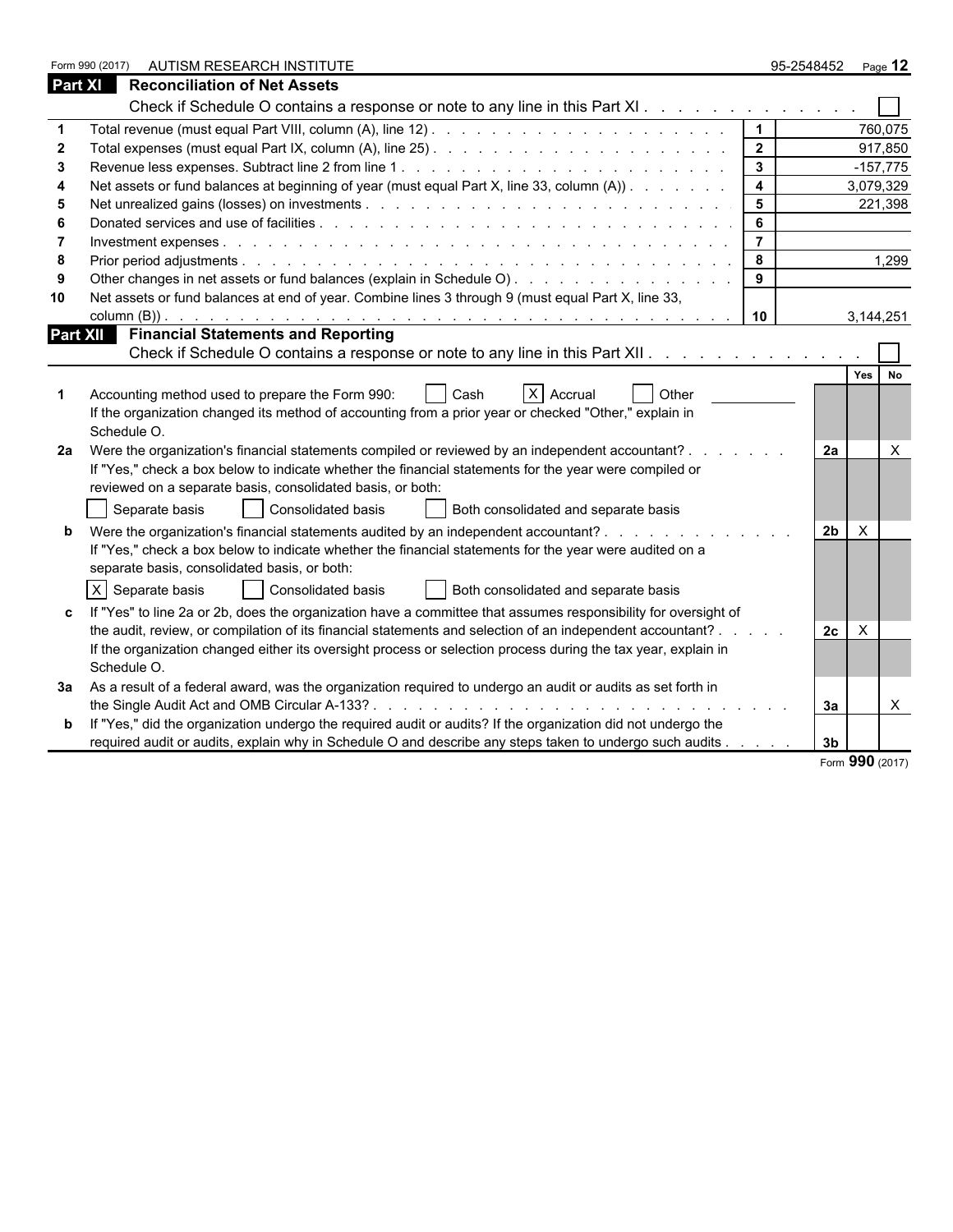| <b>SCHEDULE A</b> |  |                      |
|-------------------|--|----------------------|
|                   |  | (Form 990 or 990-EZ) |

Department of the Treasury

# **Public Charity Status and Public Support**  $\frac{\text{OMB No. 1545-0047}}{20}$

**Complete if the organization is a section 501(c)(3) organization or a section 4947(a)(1) nonexempt charitable trust.**

▶ Attach to Form 990 or Form 990-EZ. **Dem to Public** 



| Internal Revenue Service | Go to www.irs.gov/Form990 for instructions and the latest information. |                                       | Insp |
|--------------------------|------------------------------------------------------------------------|---------------------------------------|------|
| Name of the organization |                                                                        | <b>Employer identification number</b> |      |

|                |                                                                                                   | AUTISM RESEARCH INSTITUTE                                                                                                                                                                                                                                                                                                                                                                                                                                                        |            |                                                                                     |            |                                                                   | 95-2548452                                              |                                                       |  |
|----------------|---------------------------------------------------------------------------------------------------|----------------------------------------------------------------------------------------------------------------------------------------------------------------------------------------------------------------------------------------------------------------------------------------------------------------------------------------------------------------------------------------------------------------------------------------------------------------------------------|------------|-------------------------------------------------------------------------------------|------------|-------------------------------------------------------------------|---------------------------------------------------------|-------------------------------------------------------|--|
| Part I         |                                                                                                   | Reason for Public Charity Status (All organizations must complete this part.) See instructions.                                                                                                                                                                                                                                                                                                                                                                                  |            |                                                                                     |            |                                                                   |                                                         |                                                       |  |
|                |                                                                                                   | The organization is not a private foundation because it is: (For lines 1 through 12, check only one box.)                                                                                                                                                                                                                                                                                                                                                                        |            |                                                                                     |            |                                                                   |                                                         |                                                       |  |
| 1              |                                                                                                   | A church, convention of churches, or association of churches described in section 170(b)(1)(A)(i).                                                                                                                                                                                                                                                                                                                                                                               |            |                                                                                     |            |                                                                   |                                                         |                                                       |  |
| 2              |                                                                                                   | A school described in section 170(b)(1)(A)(ii). (Attach Schedule E (Form 990 or 990-EZ).)                                                                                                                                                                                                                                                                                                                                                                                        |            |                                                                                     |            |                                                                   |                                                         |                                                       |  |
| 3              | A hospital or a cooperative hospital service organization described in section 170(b)(1)(A)(iii). |                                                                                                                                                                                                                                                                                                                                                                                                                                                                                  |            |                                                                                     |            |                                                                   |                                                         |                                                       |  |
| 4              |                                                                                                   | A medical research organization operated in conjunction with a hospital described in section 170(b)(1)(A)(iii). Enter the<br>hospital's name, city, and state:                                                                                                                                                                                                                                                                                                                   |            |                                                                                     |            |                                                                   |                                                         |                                                       |  |
| 5              |                                                                                                   | An organization operated for the benefit of a college or university owned or operated by a governmental unit described in<br>section 170(b)(1)(A)(iv). (Complete Part II.)                                                                                                                                                                                                                                                                                                       |            |                                                                                     |            |                                                                   |                                                         |                                                       |  |
| 6              |                                                                                                   | A federal, state, or local government or governmental unit described in section 170(b)(1)(A)(v).                                                                                                                                                                                                                                                                                                                                                                                 |            |                                                                                     |            |                                                                   |                                                         |                                                       |  |
| $\overline{7}$ |                                                                                                   | An organization that normally receives a substantial part of its support from a governmental unit or from the general public<br>described in section 170(b)(1)(A)(vi). (Complete Part II.)                                                                                                                                                                                                                                                                                       |            |                                                                                     |            |                                                                   |                                                         |                                                       |  |
| 8              |                                                                                                   | A community trust described in section 170(b)(1)(A)(vi). (Complete Part II.)                                                                                                                                                                                                                                                                                                                                                                                                     |            |                                                                                     |            |                                                                   |                                                         |                                                       |  |
| 9              |                                                                                                   | An agricultural research organization described in section 170(b)(1)(A)(ix) operated in conjunction with a land-grant college<br>or university or a non-land-grant college of agriculture (see instructions). Enter the name, city, and state of the college or<br>university:                                                                                                                                                                                                   |            |                                                                                     |            |                                                                   |                                                         |                                                       |  |
| 10             | $\mathsf{X}$                                                                                      | An organization that normally receives: (1) more than 33 1/3% of its support from contributions, membership fees, and gross<br>receipts from activities related to its exempt functions—subject to certain exceptions, and (2) no more than 33 1/3% of its<br>support from gross investment income and unrelated business taxable income (less section 511 tax) from businesses<br>acquired by the organization after June 30, 1975. See section 509(a)(2). (Complete Part III.) |            |                                                                                     |            |                                                                   |                                                         |                                                       |  |
| 11             |                                                                                                   | An organization organized and operated exclusively to test for public safety. See section 509(a)(4).                                                                                                                                                                                                                                                                                                                                                                             |            |                                                                                     |            |                                                                   |                                                         |                                                       |  |
| 12             |                                                                                                   | An organization organized and operated exclusively for the benefit of, to perform the functions of, or to carry out the purposes<br>of one or more publicly supported organizations described in section 509(a)(1) or section 509(a)(2). See section 509(a)(3).<br>Check the box in lines 12a through 12d that describes the type of supporting organization and complete lines 12e, 12f, and 12g.                                                                               |            |                                                                                     |            |                                                                   |                                                         |                                                       |  |
| a              |                                                                                                   | Type I. A supporting organization operated, supervised, or controlled by its supported organization(s), typically by giving<br>the supported organization(s) the power to regularly appoint or elect a majority of the directors or trustees of the supporting<br>organization. You must complete Part IV, Sections A and B.                                                                                                                                                     |            |                                                                                     |            |                                                                   |                                                         |                                                       |  |
| b              |                                                                                                   | Type II. A supporting organization supervised or controlled in connection with its supported organization(s), by having<br>control or management of the supporting organization vested in the same persons that control or manage the supported<br>organization(s). You must complete Part IV, Sections A and C.                                                                                                                                                                 |            |                                                                                     |            |                                                                   |                                                         |                                                       |  |
| c              |                                                                                                   | Type III functionally integrated. A supporting organization operated in connection with, and functionally integrated with,                                                                                                                                                                                                                                                                                                                                                       |            |                                                                                     |            |                                                                   |                                                         |                                                       |  |
|                |                                                                                                   | its supported organization(s) (see instructions). You must complete Part IV, Sections A, D, and E.                                                                                                                                                                                                                                                                                                                                                                               |            |                                                                                     |            |                                                                   |                                                         |                                                       |  |
| d              |                                                                                                   | Type III non-functionally integrated. A supporting organization operated in connection with its supported organization(s)<br>that is not functionally integrated. The organization generally must satisfy a distribution requirement and an attentiveness<br>requirement (see instructions). You must complete Part IV, Sections A and D, and Part V.                                                                                                                            |            |                                                                                     |            |                                                                   |                                                         |                                                       |  |
| е              |                                                                                                   | Check this box if the organization received a written determination from the IRS that it is a Type I, Type II, Type III<br>functionally integrated, or Type III non-functionally integrated supporting organization.                                                                                                                                                                                                                                                             |            |                                                                                     |            |                                                                   |                                                         |                                                       |  |
|                |                                                                                                   | Enter the number of supported organizations                                                                                                                                                                                                                                                                                                                                                                                                                                      |            |                                                                                     |            |                                                                   |                                                         |                                                       |  |
|                |                                                                                                   | Provide the following information about the supported organization(s).                                                                                                                                                                                                                                                                                                                                                                                                           |            |                                                                                     |            |                                                                   |                                                         |                                                       |  |
|                |                                                                                                   | (i) Name of supported organization                                                                                                                                                                                                                                                                                                                                                                                                                                               | $(ii)$ EIN | (iii) Type of organization<br>(described on lines 1-10<br>above (see instructions)) |            | (iv) Is the organization<br>listed in your governing<br>document? | (v) Amount of monetary<br>support (see<br>instructions) | (vi) Amount of<br>other support (see<br>instructions) |  |
|                |                                                                                                   |                                                                                                                                                                                                                                                                                                                                                                                                                                                                                  |            |                                                                                     | <b>Yes</b> | No                                                                |                                                         |                                                       |  |
| (A)            |                                                                                                   |                                                                                                                                                                                                                                                                                                                                                                                                                                                                                  |            |                                                                                     |            |                                                                   |                                                         |                                                       |  |
| (B)            |                                                                                                   |                                                                                                                                                                                                                                                                                                                                                                                                                                                                                  |            |                                                                                     |            |                                                                   |                                                         |                                                       |  |
| (C)            |                                                                                                   |                                                                                                                                                                                                                                                                                                                                                                                                                                                                                  |            |                                                                                     |            |                                                                   |                                                         |                                                       |  |
| (D)            |                                                                                                   |                                                                                                                                                                                                                                                                                                                                                                                                                                                                                  |            |                                                                                     |            |                                                                   |                                                         |                                                       |  |
| (E)            |                                                                                                   |                                                                                                                                                                                                                                                                                                                                                                                                                                                                                  |            |                                                                                     |            |                                                                   |                                                         |                                                       |  |
| <b>Total</b>   |                                                                                                   |                                                                                                                                                                                                                                                                                                                                                                                                                                                                                  |            |                                                                                     |            |                                                                   |                                                         |                                                       |  |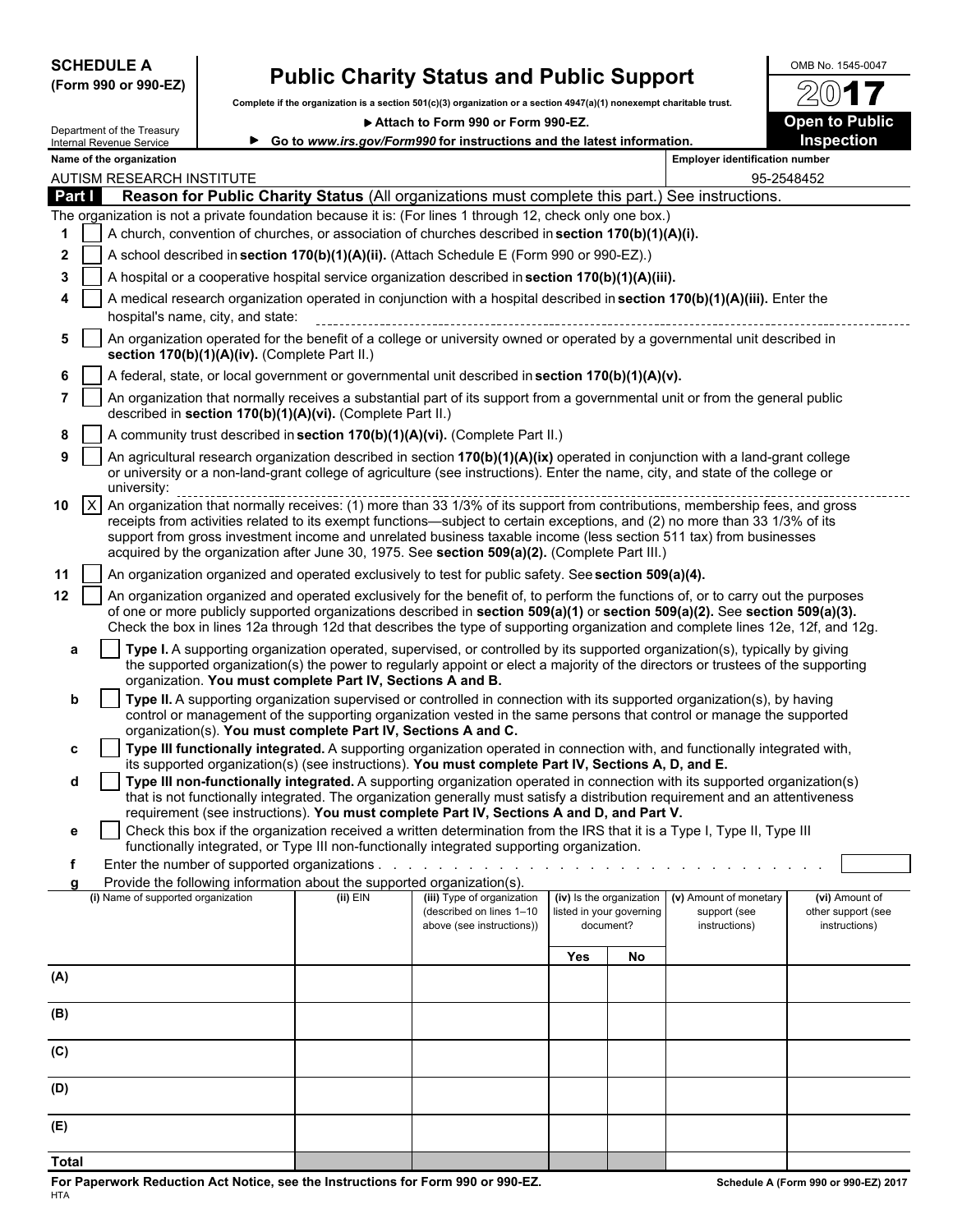|          | Schedule A (Form 990 or 990-EZ) 2017                                                                                                      | AUTISM RESEARCH INSTITUTE |          |            |            | 95-2548452 | Page 2                |
|----------|-------------------------------------------------------------------------------------------------------------------------------------------|---------------------------|----------|------------|------------|------------|-----------------------|
| Part II  | Support Schedule for Organizations Described in Sections 170(b)(1)(A)(iv) and 170(b)(1)(A)(vi)                                            |                           |          |            |            |            |                       |
|          | (Complete only if you checked the box on line 5, 7, or 8 of Part I or if the organization failed to qualify under                         |                           |          |            |            |            |                       |
|          | Part III. If the organization fails to qualify under the tests listed below, please complete Part III.)                                   |                           |          |            |            |            |                       |
|          | <b>Section A. Public Support</b>                                                                                                          |                           |          |            |            |            |                       |
|          | Calendar year (or fiscal year beginning in)<br>▶                                                                                          | (a) 2013                  | (b) 2014 | $(c)$ 2015 | $(d)$ 2016 | (e) 2017   | (f) Total             |
| 1.       | Gifts, grants, contributions, and                                                                                                         |                           |          |            |            |            |                       |
|          | membership fees received. (Do not                                                                                                         |                           |          |            |            |            |                       |
|          | include any "unusual grants.")                                                                                                            |                           |          |            |            |            |                       |
| 2        | Tax revenues levied for the organization's                                                                                                |                           |          |            |            |            |                       |
|          | benefit and either paid to or expended on                                                                                                 |                           |          |            |            |            |                       |
|          | its behalf $\ldots$ $\ldots$ $\ldots$ $\ldots$ $\ldots$                                                                                   |                           |          |            |            |            |                       |
| 3        | The value of services or facilities                                                                                                       |                           |          |            |            |            |                       |
|          | furnished by a governmental unit to the                                                                                                   |                           |          |            |            |            |                       |
|          | organization without charge                                                                                                               |                           |          |            |            |            |                       |
|          | Total. Add lines 1 through 3                                                                                                              |                           |          |            |            |            |                       |
| 5        | The portion of total contributions by                                                                                                     |                           |          |            |            |            |                       |
|          | each person (other than a                                                                                                                 |                           |          |            |            |            |                       |
|          | governmental unit or publicly                                                                                                             |                           |          |            |            |            |                       |
|          | supported organization) included on                                                                                                       |                           |          |            |            |            |                       |
|          | line 1 that exceeds 2% of the amount                                                                                                      |                           |          |            |            |            |                       |
|          | shown on line 11, column $(f)$ . $\ldots$ .                                                                                               |                           |          |            |            |            |                       |
| 6        | Public support. Subtract line 5 from line 4                                                                                               |                           |          |            |            |            |                       |
|          | <b>Section B. Total Support</b>                                                                                                           |                           |          |            |            |            |                       |
|          | Calendar year (or fiscal year beginning in)<br>▶                                                                                          | (a) 2013                  | (b) 2014 | $(c)$ 2015 | $(d)$ 2016 | (e) 2017   | (f) Total             |
|          | Amounts from line 4.                                                                                                                      |                           |          |            |            |            |                       |
| 8        | Gross income from interest, dividends,                                                                                                    |                           |          |            |            |            |                       |
|          | payments received on securities loans,                                                                                                    |                           |          |            |            |            |                       |
|          | rents, royalties, and income from                                                                                                         |                           |          |            |            |            |                       |
|          |                                                                                                                                           |                           |          |            |            |            |                       |
|          | Net income from unrelated business                                                                                                        |                           |          |            |            |            |                       |
|          | activities, whether or not the business is                                                                                                |                           |          |            |            |            |                       |
|          | regularly carried on                                                                                                                      |                           |          |            |            |            |                       |
| 10       | Other income. Do not include gain or                                                                                                      |                           |          |            |            |            |                       |
|          | loss from the sale of capital assets                                                                                                      |                           |          |            |            |            |                       |
|          | (Explain in Part VI.)                                                                                                                     |                           |          |            |            |            |                       |
|          | 11 Total support. Add lines 7 through 10                                                                                                  |                           |          |            |            |            |                       |
| 12       |                                                                                                                                           |                           |          |            |            | 12         |                       |
| 13       | First five years. If the Form 990 is for the organization's first, second, third, fourth, or fifth tax year as a section 501(c)(3)        |                           |          |            |            |            |                       |
|          |                                                                                                                                           |                           |          |            |            |            |                       |
|          | <b>Section C. Computation of Public Support Percentage</b>                                                                                |                           |          |            |            | 14         |                       |
| 14<br>15 | Public support percentage for 2017 (line 6, column (f) divided by line 11, column (f)).                                                   |                           |          |            |            | 15         |                       |
|          |                                                                                                                                           |                           |          |            |            |            |                       |
|          | 16a 33 1/3% support test-2017. If the organization did not check the box on line 13, and line 14 is 33 1/3% or more, check this box       |                           |          |            |            |            | $\blacktriangleright$ |
|          | <b>b</b> 33 1/3% support test-2016. If the organization did not check a box on line 13 or 16a, and line 15 is 33 1/3% or more, check this |                           |          |            |            |            |                       |
|          |                                                                                                                                           |                           |          |            |            |            |                       |
|          | 17a 10%-facts-and-circumstances test-2017. If the organization did not check a box on line 13, 16a, or 16b, and line 14                   |                           |          |            |            |            |                       |
|          | is 10% or more, and if the organization meets the "facts-and-circumstances" test, check this box and stop here. Explain in                |                           |          |            |            |            |                       |
|          | Part VI how the organization meets the "facts-and-circumstances" test. The organization qualifies as a publicly supported                 |                           |          |            |            |            |                       |
|          |                                                                                                                                           |                           |          |            |            |            |                       |
|          | <b>b</b> 10%-facts-and-circumstances test-2016. If the organization did not check a box on line 13, 16a, 16b, or 17a, and line            |                           |          |            |            |            |                       |
|          | 15 is 10% or more, and if the organization meets the "facts-and-circumstances" test, check this box and stop here.                        |                           |          |            |            |            |                       |
|          | Explain in Part VI how the organization meets the "facts-and-circumstances" test. The organization qualifies as a publicly                |                           |          |            |            |            |                       |
|          | Private foundation. If the organization did not check a box on line 13, 16a, 16b, 17a, or 17b, check this box and see                     |                           |          |            |            |            |                       |
| 18       |                                                                                                                                           |                           |          |            |            |            |                       |
|          |                                                                                                                                           |                           |          |            |            |            |                       |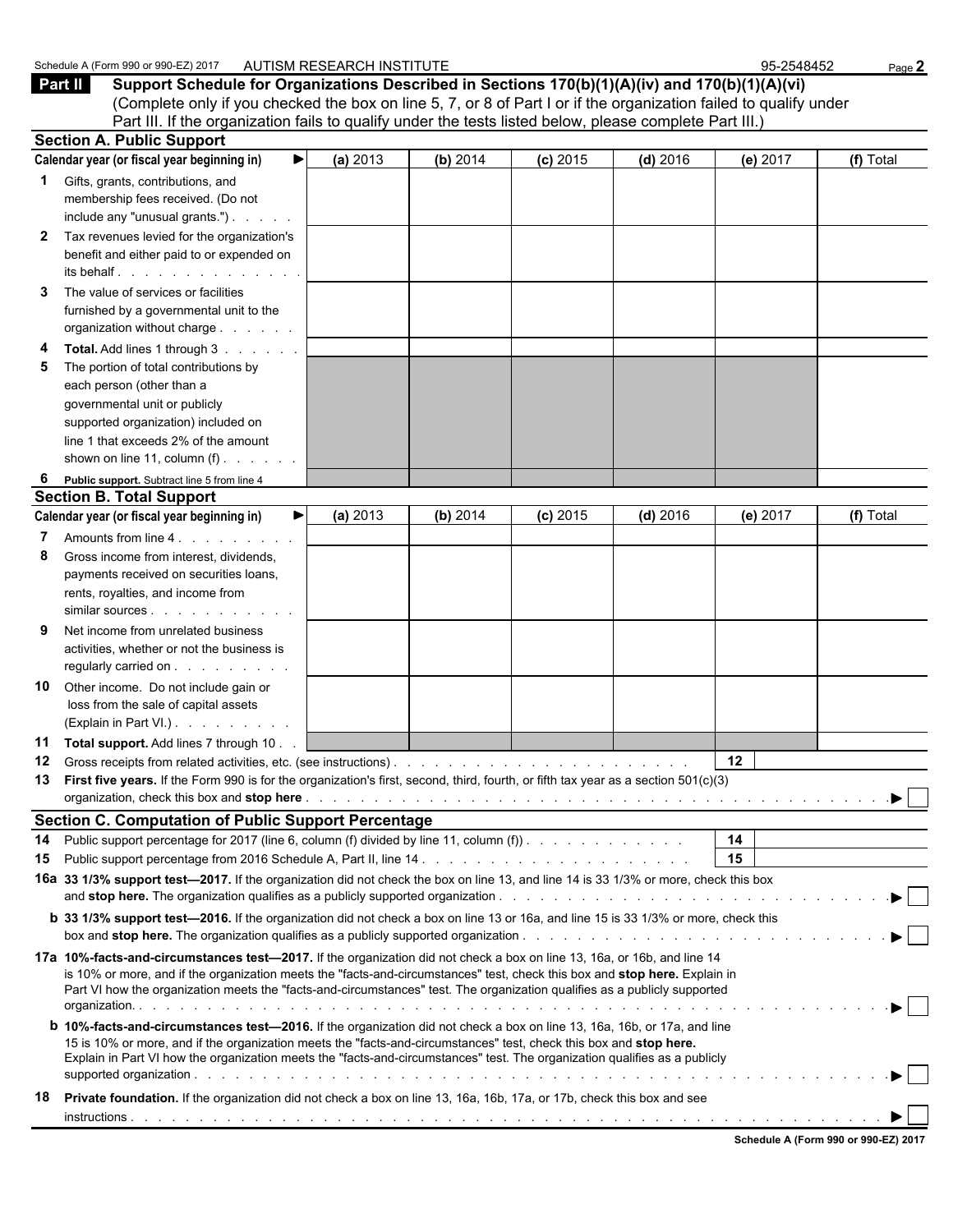#### Schedule A (Form 990 or 990-EZ) 2017 AUTISM RESEARCH INSTITUTE 95-2548452 Page 3

#### **Part III Support Schedule for Organizations Described in Section 509(a)(2)**

(Complete only if you checked the box on line 10 of Part I or if the organization failed to qualify under Part II. If the organization fails to qualify under the tests listed below, please complete Part II.)

|              | <b>Section A. Public Support</b>                                                                                                                             |           |           |            |            |          |                                |
|--------------|--------------------------------------------------------------------------------------------------------------------------------------------------------------|-----------|-----------|------------|------------|----------|--------------------------------|
|              | Calendar year (or fiscal year beginning in)                                                                                                                  | (a) 2013  | (b) 2014  | $(c)$ 2015 | $(d)$ 2016 | (e) 2017 | (f) Total                      |
|              | 1 Gifts, grants, contributions, and membership fees                                                                                                          |           |           |            |            |          |                                |
|              | received. (Do not include any "unusual grants.")                                                                                                             | 1,475,203 | 1,136,754 | 754,399    | 652,500    | 675,883  | 4,694,739                      |
| $\mathbf{2}$ | Gross receipts from admissions, merchandise<br>sold or services performed, or facilities<br>furnished in any activity that is related to the                 |           |           |            |            |          |                                |
|              | organization's tax-exempt purpose                                                                                                                            |           |           |            |            |          |                                |
| 3            | Gross receipts from activities that are not an                                                                                                               |           |           |            |            |          |                                |
|              | unrelated trade or business under section 513.                                                                                                               |           |           |            |            |          |                                |
| 4            | Tax revenues levied for the organization's                                                                                                                   |           |           |            |            |          |                                |
|              | benefit and either paid to or expended on<br>its behalf in the set of the set of the set of the set of the set of the set of the set of the set of the set o |           |           |            |            |          |                                |
| 5            | The value of services or facilities                                                                                                                          |           |           |            |            |          |                                |
|              | furnished by a governmental unit to the                                                                                                                      |           |           |            |            |          |                                |
|              | organization without charge                                                                                                                                  |           |           |            |            |          |                                |
| 6            | <b>Total.</b> Add lines 1 through 5.                                                                                                                         | 1,475,203 | 1,136,754 | 754,399    | 652,500    | 675,883  | 4,694,739                      |
|              | 7a Amounts included on lines 1, 2, and 3                                                                                                                     |           |           |            |            |          |                                |
|              | received from disqualified persons                                                                                                                           |           |           |            |            |          |                                |
|              | <b>b</b> Amounts included on lines 2 and 3                                                                                                                   |           |           |            |            |          |                                |
|              | received from other than disqualified                                                                                                                        |           |           |            |            |          |                                |
|              | persons that exceed the greater of \$5,000                                                                                                                   |           |           |            |            |          |                                |
|              | or 1% of the amount on line 13 for the year                                                                                                                  |           |           |            |            |          |                                |
|              | c Add lines 7a and 7b.                                                                                                                                       |           |           |            |            |          |                                |
| 8            | <b>Public support (Subtract line 7c from</b>                                                                                                                 |           |           |            |            |          |                                |
|              | $line 6.)$ .                                                                                                                                                 |           |           |            |            |          | 4,694,739                      |
|              | <b>Section B. Total Support</b>                                                                                                                              |           |           |            |            |          |                                |
|              | Calendar year (or fiscal year beginning in)<br>▶                                                                                                             | (a) 2013  | (b) 2014  | $(c)$ 2015 | $(d)$ 2016 | (e) 2017 | (f) Total                      |
|              | 9 Amounts from line 6.                                                                                                                                       | 1,475,203 | 1,136,754 | 754,399    | 652,500    | 675,883  | 4,694,739                      |
|              | <b>10a</b> Gross income from interest, dividends,                                                                                                            |           |           |            |            |          |                                |
|              | payments received on securities loans, rents,                                                                                                                |           |           |            |            |          |                                |
|              | royalties, and income from similar sources.                                                                                                                  | 38,067    | 63,238    | 71,323     | 55,922     | 43,330   | 271,880                        |
|              | <b>b</b> Unrelated business taxable income (less                                                                                                             |           |           |            |            |          |                                |
|              | section 511 taxes) from businesses                                                                                                                           |           |           |            |            |          |                                |
|              | acquired after June 30, 1975                                                                                                                                 |           |           |            |            |          |                                |
|              | c Add lines 10a and 10b                                                                                                                                      | 38,067    | 63,238    | 71,323     | 55,922     | 43,330   | 271,880                        |
|              | 11 Net income from unrelated business                                                                                                                        |           |           |            |            |          |                                |
|              | activities not included in line 10b, whether                                                                                                                 |           |           |            |            |          |                                |
|              | or not the business is regularly carried on.                                                                                                                 |           |           |            |            |          |                                |
| 12           | Other income. Do not include gain or                                                                                                                         |           |           |            |            |          |                                |
|              | loss from the sale of capital assets                                                                                                                         |           |           |            |            |          |                                |
|              | (Explain in Part VI.)                                                                                                                                        | 87,736    | 78,690    | 78,580     | 45,312     | 42,980   | 333,298                        |
|              | 13 Total support. (Add lines 9, 10c, 11,                                                                                                                     |           |           |            |            |          |                                |
|              | and $12.$ ). $\ldots$ $\ldots$ $\ldots$ $\ldots$                                                                                                             | 1,601,006 | 1,278,682 | 904,302    | 753,734    | 762,193  | 5,299,917                      |
|              | 14 First five years. If the Form 990 is for the organization's first, second, third, fourth, or fifth tax year as a section 501(c)(3)                        |           |           |            |            |          |                                |
|              |                                                                                                                                                              |           |           |            |            |          | ▶                              |
|              | <b>Section C. Computation of Public Support Percentage</b>                                                                                                   |           |           |            |            |          |                                |
| 15           | Public support percentage for 2017 (line 8, column (f) divided by line 13, column (f)).                                                                      |           |           |            |            | 15       | 88.58%                         |
| 16           |                                                                                                                                                              |           |           |            |            | 16       | 89.30%                         |
|              | Section D. Computation of Investment Income Percentage                                                                                                       |           |           |            |            |          |                                |
| 17           | Investment income percentage for 2017 (line 10c, column (f) divided by line 13, column (f)). $\ldots$                                                        |           |           |            |            | 17       | 5.13%                          |
| 18           |                                                                                                                                                              |           |           |            |            | 18       | 4.22%                          |
|              | 19a 33 1/3% support tests-2017. If the organization did not check the box on line 14, and line 15 is more than 33 1/3%, and line 17 is                       |           |           |            |            |          |                                |
|              | b 33 1/3% support tests—2016. If the organization did not check a box on line 14 or line 19a, and line 16 is more than 33 1/3%, and                          |           |           |            |            |          | $\blacktriangleright$ $\mid$ X |
|              | line 18 is not more than 33 1/3%, check this box and stop here. The organization qualifies as a publicly supported organization                              |           |           |            |            |          | ▶                              |
|              |                                                                                                                                                              |           |           |            |            |          |                                |
|              |                                                                                                                                                              |           |           |            |            |          | ▶                              |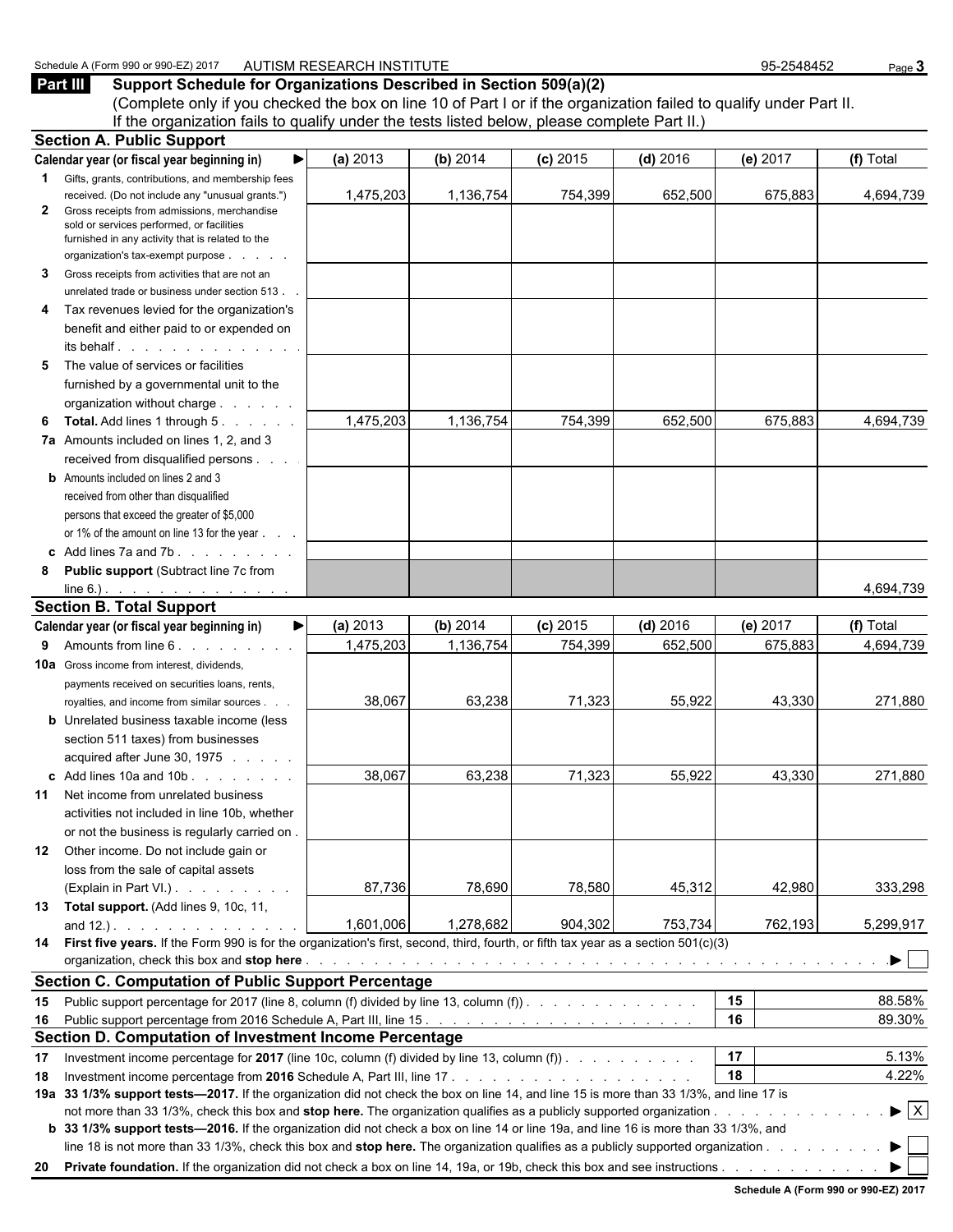#### **Part IV Supporting Organizations**

(Complete only if you checked a box in line 12 on Part I. If you checked 12a of Part I, complete Sections A and B. If you checked 12b of Part I, complete Sections A and C. If you checked 12c of Part I, complete Sections A, D, and E. If you checked 12d of Part I, complete Sections A and D, and complete Part V.)

#### **Section A. All Supporting Organizations**

- **1** Are all of the organization's supported organizations listed by name in the organization's governing documents? *If* "*No,*" *describe in Part VI how the supported organizations are designated. If designated by class or purpose, describe the designation. If historic and continuing relationship, explain.* **1**
- **2** Did the organization have any supported organization that does not have an IRS determination of status under section 509(a)(1) or (2)? *If* "*Yes,*" *explain in Part VI how the organization determined that the supported organization was described in section 509(a)(1) or (2).*
- **3a** Did the organization have a supported organization described in section 501(c)(4), (5), or (6)? *If* "*Yes,*" *answer (b) and (c) below.* **3a**
- **b** Did the organization confirm that each supported organization qualified under section 501(c)(4), (5), or (6) and satisfied the public support tests under section 509(a)(2)? *If* "*Yes,*" *describe in Part VI when and how the organization made the determination.* **3b**
- **c** Did the organization ensure that all support to such organizations was used exclusively for section 170(c)(2) (B) purposes? *If* "*Yes,*" *explain in Part VI what controls the organization put in place to ensure such use.* **3c**
- **4a** Was any supported organization not organized in the United States ("foreign supported organization")? *If "Yes," and if you checked 12a or 12b in Part I, answer (b) and (c) below.* **4a**
- **b** Did the organization have ultimate control and discretion in deciding whether to make grants to the foreign supported organization? *If* "*Yes,*" *describe in Part VI how the organization had such control and discretion despite being controlled or supervised by or in connection with its supported organizations.* **4b**
- **c** Did the organization support any foreign supported organization that does not have an IRS determination under sections 501(c)(3) and 509(a)(1) or (2)? *If* "*Yes,*" *explain in Part VI what controls the organization used to ensure that all support to the foreign supported organization was used exclusively for section 170(c)(2)(B) purposes.* **4c**
- **5a** Did the organization add, substitute, or remove any supported organizations during the tax year? *If* "*Yes,*" *answer (b) and (c) below (if applicable). Also, provide detail in Part VI, including (i) the names and EIN numbers of the supported organizations added, substituted, or removed; (ii) the reasons for each such action; (iii) the authority under the organization's organizing document authorizing such action; and (iv) how the action was accomplished (such as by amendment to the organizing document).* **5a**
- **b Type I or Type II only.** Was any added or substituted supported organization part of a class already designated in the organization's organizing document? **5b**
- **c Substitutions only.** Was the substitution the result of an event beyond the organization's control? **5c**
- **6** Did the organization provide support (whether in the form of grants or the provision of services or facilities) to anyone other than (i) its supported organizations, (ii) individuals that are part of the charitable class benefited by one or more of its supported organizations, or (iii) other supporting organizations that also support or benefit one or more of the filing organization's supported organizations? *If "Yes," provide detail in Part VI.* **6**
- **7** Did the organization provide a grant, loan, compensation, or other similar payment to a substantial contributor (defined in section 4958(c)(3)(C)), a family member of a substantial contributor, or a 35% controlled entity with regard to a substantial contributor? *If "Yes," complete Part I of Schedule L (Form 990 or 990-EZ).* **7**
- **8** Did the organization make a loan to a disqualified person (as defined in section 4958) not described in line 7? *If "Yes," complete Part I of Schedule L (Form 990 or 990-EZ).* **8**
- **9a** Was the organization controlled directly or indirectly at any time during the tax year by one or more disqualified persons as defined in section 4946 (other than foundation managers and organizations described in section 509(a)(1) or (2))? *If* "*Yes*," *provide detail in Part VI.*
- **b** Did one or more disqualified persons (as defined in line 9a) hold a controlling interest in any entity in which the supporting organization had an interest? *If* "*Yes,*" *provide detail in Part VI.* **9b**
- **c** Did a disqualified person (as defined in line 9a) have an ownership interest in, or derive any personal benefit from, assets in which the supporting organization also had an interest? *If* "Yes," *provide detail in Part VI.*
- **10a** Was the organization subject to the excess business holdings rules of section 4943 because of section 4943(f) (regarding certain Type II supporting organizations, and all Type III non-functionally integrated supporting organizations)? If "Yes," answer 10b below.
	- **b** Did the organization have any excess business holdings in the tax year? *(Use Schedule C, Form 4720, to determine whether the organization had excess business holdings.)*

|        | Yes<br>I | No |
|--------|----------|----|
|        |          |    |
| 1      |          |    |
|        |          |    |
| 2      |          |    |
|        |          |    |
| 3a     |          |    |
|        |          |    |
| 3b     |          |    |
|        |          |    |
| 3c     |          |    |
| 4a     |          |    |
|        |          |    |
| 4b     |          |    |
|        |          |    |
| 4c     |          |    |
|        |          |    |
| 5a     |          |    |
| 5b     |          |    |
| 5c     |          |    |
|        |          |    |
| 6      |          |    |
|        |          |    |
| 7      |          |    |
|        |          |    |
| 8      |          |    |
| a      |          |    |
|        |          |    |
| I<br>b |          |    |
|        |          |    |
| Jο     |          |    |
| Ŋ      |          |    |
| ŀ      |          |    |
| 0b     |          |    |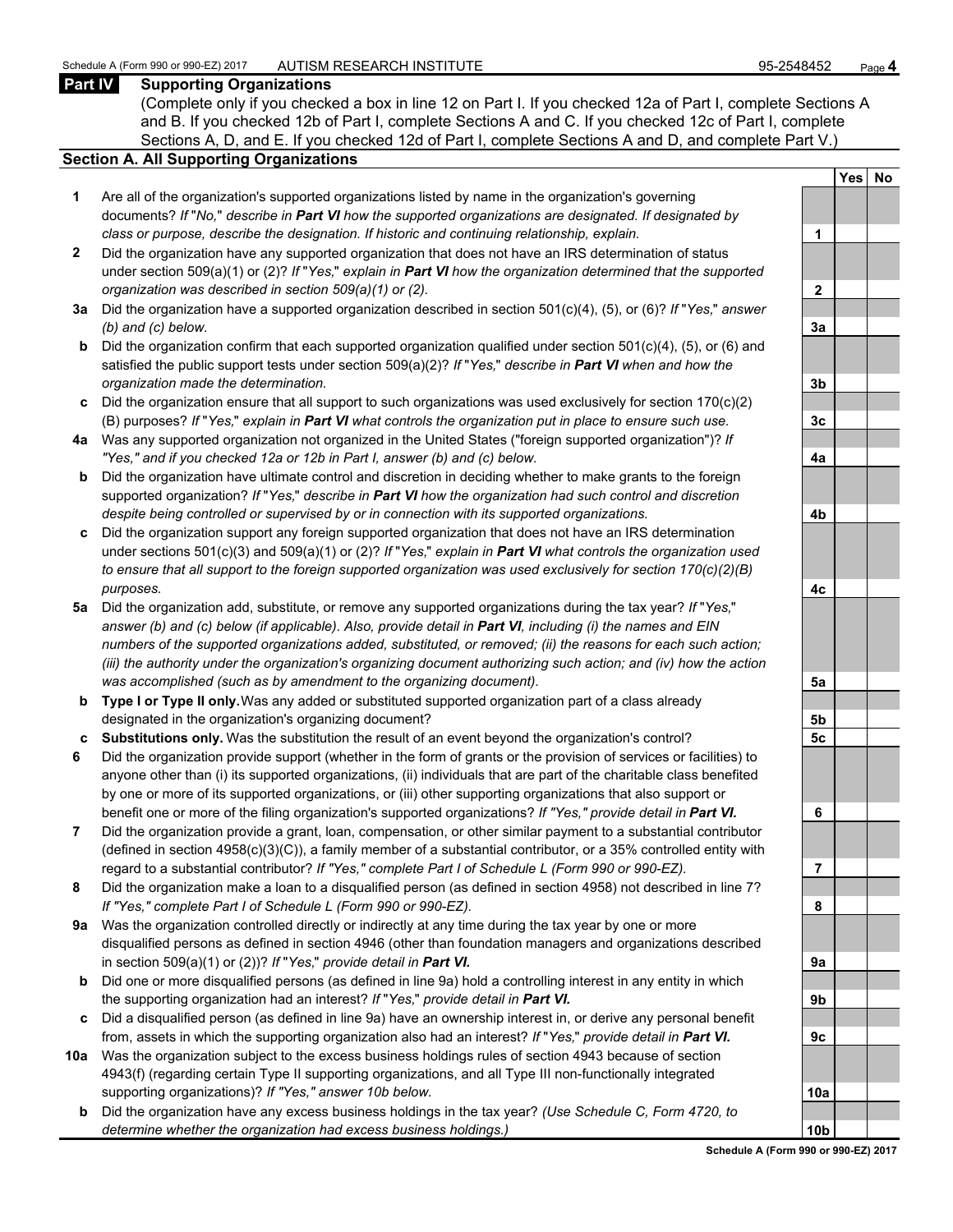|              | Schedule A (Form 990 or 990-EZ) 2017<br>AUTISM RESEARCH INSTITUTE                                                      | 95-2548452      |            | Page 5    |
|--------------|------------------------------------------------------------------------------------------------------------------------|-----------------|------------|-----------|
| Part IV      | <b>Supporting Organizations (continued)</b>                                                                            |                 |            |           |
|              |                                                                                                                        |                 | <b>Yes</b> | No        |
| 11           | Has the organization accepted a gift or contribution from any of the following persons?                                |                 |            |           |
| a            | A person who directly or indirectly controls, either alone or together with persons described in (b) and (c)           |                 |            |           |
|              | below, the governing body of a supported organization?                                                                 | 11a             |            |           |
| b            | A family member of a person described in (a) above?                                                                    | 11 <sub>b</sub> |            |           |
| c            | A 35% controlled entity of a person described in (a) or (b) above? If "Yes" to a, b, or c, provide detail in Part VI.  | 11c             |            |           |
|              | <b>Section B. Type I Supporting Organizations</b>                                                                      |                 |            |           |
|              |                                                                                                                        |                 | Yesl       | <b>No</b> |
| 1            | Did the directors, trustees, or membership of one or more supported organizations have the power to                    |                 |            |           |
|              | regularly appoint or elect at least a majority of the organization's directors or trustees at all times during the     |                 |            |           |
|              | tax year? If "No," describe in Part VI how the supported organization(s) effectively operated, supervised, or          |                 |            |           |
|              | controlled the organization's activities. If the organization had more than one supported organization,                |                 |            |           |
|              | describe how the powers to appoint and/or remove directors or trustees were allocated among the supported              |                 |            |           |
|              | organizations and what conditions or restrictions, if any, applied to such powers during the tax year.                 | 1               |            |           |
| $\mathbf{2}$ | Did the organization operate for the benefit of any supported organization other than the supported                    |                 |            |           |
|              | organization(s) that operated, supervised, or controlled the supporting organization? If "Yes," explain in Part        |                 |            |           |
|              | VI how providing such benefit carried out the purposes of the supported organization(s) that operated,                 |                 |            |           |
|              | supervised, or controlled the supporting organization.                                                                 | $\overline{2}$  |            |           |
|              | <b>Section C. Type II Supporting Organizations</b>                                                                     |                 |            |           |
|              |                                                                                                                        |                 | Yes        | No        |
| 1            | Were a majority of the organization's directors or trustees during the tax year also a majority of the directors       |                 |            |           |
|              | or trustees of each of the organization's supported organization(s)? If "No," describe in Part VI how control          |                 |            |           |
|              | or management of the supporting organization was vested in the same persons that controlled or managed                 |                 |            |           |
|              | the supported organization(s).                                                                                         | 1               |            |           |
|              | <b>Section D. All Type III Supporting Organizations</b>                                                                |                 |            |           |
|              |                                                                                                                        |                 | Yes        | No        |
| 1            | Did the organization provide to each of its supported organizations, by the last day of the fifth month of the         |                 |            |           |
|              | organization's tax year, (i) a written notice describing the type and amount of support provided during the prior tax  |                 |            |           |
|              | year, (ii) a copy of the Form 990 that was most recently filed as of the date of notification, and (iii) copies of the |                 |            |           |
|              | organization's governing documents in effect on the date of notification, to the extent not previously provided?       | 1               |            |           |
| $\mathbf{2}$ | Were any of the organization's officers, directors, or trustees either (i) appointed or elected by the supported       |                 |            |           |
|              | organization(s) or (ii) serving on the governing body of a supported organization? If "No," explain in Part VI how     |                 |            |           |
|              | the organization maintained a close and continuous working relationship with the supported organization(s).            | $\mathbf{2}$    |            |           |
| 3            | By reason of the relationship described in (2), did the organization's supported organizations have a                  |                 |            |           |
|              | significant voice in the organization's investment policies and in directing the use of the organization's             |                 |            |           |
|              | income or assets at all times during the tax year? If "Yes," describe in Part VI the role the organization's           |                 |            |           |

*supported organizations played in this regard.* **3**

#### **Section E. Type III Functionally Integrated Supporting Organizations**

- **1** *Check the box next to the method that the organization used to satisfy the Integral Part Test during the year (see instructions).*
- **a** The organization satisfied the Activities Test. *Complete line 2 below.*
- **b** The organization is the parent of each of its supported organizations. *Complete line 3 below.*
- **c** The organization supported a governmental entity. *Describe in Part VI how you supported a government entity (see instructions).*
- **2** Activities Test. *Answer (a) and (b) below.* **Yes No**
- **a** Did substantially all of the organization's activities during the tax year directly further the exempt purposes of the supported organization(s) to which the organization was responsive? *If* "*Yes,*" *then in Part VI identify those supported organizations and explain how these activities directly furthered their exempt purposes, how the organization was responsive to those supported organizations, and how the organization determined that these activities constituted substantially all of its activities.* **2a**
- **b** Did the activities described in (a) constitute activities that, but for the organization's involvement, one or more of the organization's supported organization(s) would have been engaged in? *If* "*Yes,*" *explain in Part VI the reasons for the organization's position that its supported organization(s) would have engaged in these activities but for the organization's involvement.* **2b**
- **3** Parent of Supported Organizations. *Answer (a) and (b) below.*
- **a** Did the organization have the power to regularly appoint or elect a majority of the officers, directors, or trustees of each of the supported organizations? *Provide details in Part VI.* **3a**
- **b** Did the organization exercise a substantial degree of direction over the policies, programs, and activities of each of its supported organizations? *If* "*Yes,*" *describe in Part VI the role played by the organization in this regard.* **3b**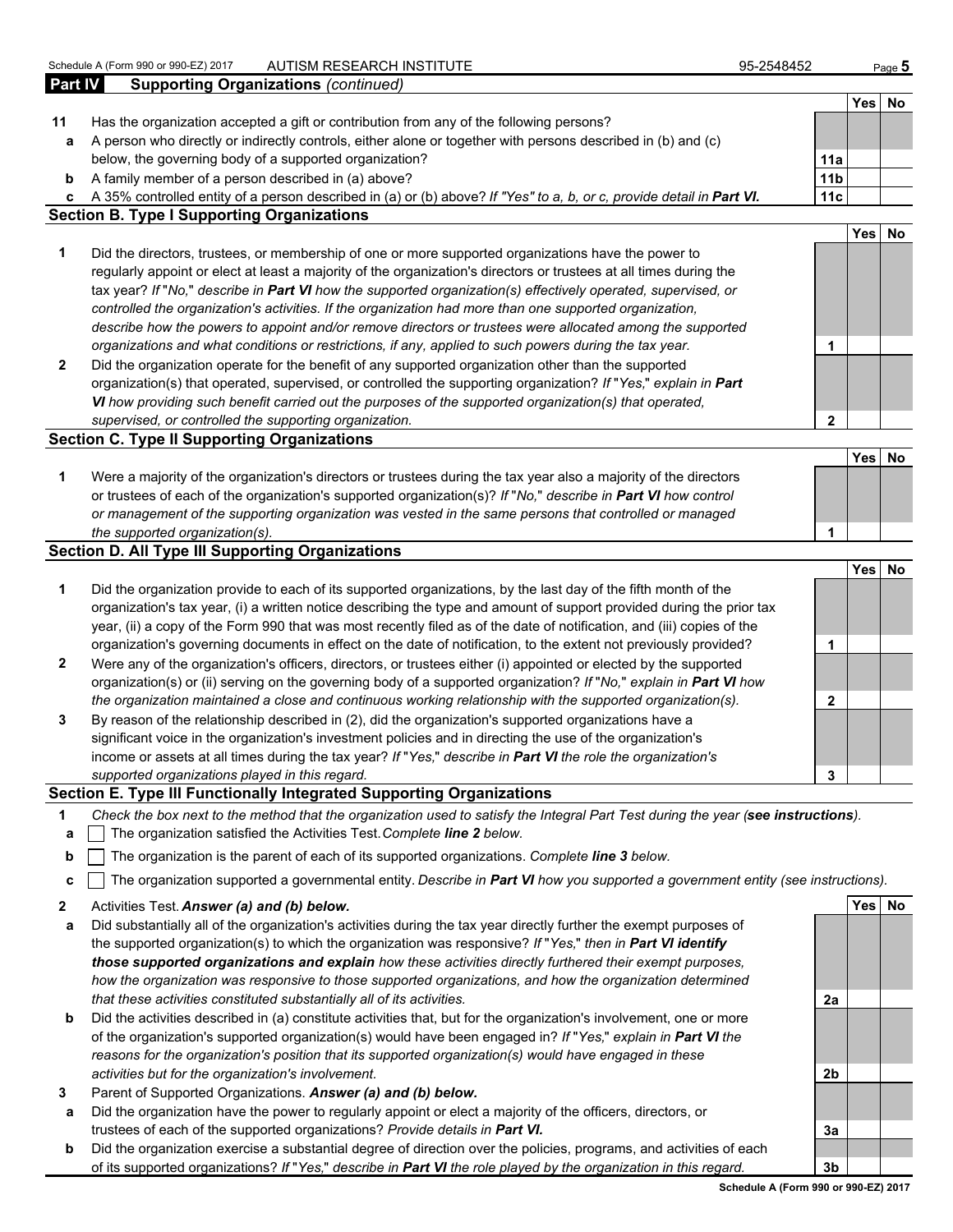| Schedule A (Form 990 or 990-EZ) 2017<br>AUTISM RESEARCH INSTITUTE                                                                     |                |                | 95-2548452<br>Page $6$         |
|---------------------------------------------------------------------------------------------------------------------------------------|----------------|----------------|--------------------------------|
| Part V<br>Type III Non-Functionally Integrated 509(a)(3) Supporting Organizations                                                     |                |                |                                |
| Check here if the organization satisfied the Integral Part Test as a qualifying trust on Nov. 20, 1970 (explain in Part VI). See<br>1 |                |                |                                |
| instructions. All other Type III non-functionally integrated supporting organizations must complete Sections A through E.             |                |                |                                |
|                                                                                                                                       |                |                | (B) Current Year               |
| <b>Section A - Adjusted Net Income</b>                                                                                                |                | (A) Prior Year | (optional)                     |
| 1 Net short-term capital gain                                                                                                         | 1              |                |                                |
| 2 Recoveries of prior-year distributions                                                                                              | $\overline{2}$ |                |                                |
| 3 Other gross income (see instructions)                                                                                               | 3              |                |                                |
| 4 Add lines 1 through 3.                                                                                                              | 4              |                |                                |
| 5 Depreciation and depletion                                                                                                          | 5              |                |                                |
| 6 Portion of operating expenses paid or incurred for production or                                                                    |                |                |                                |
| collection of gross income or for management, conservation, or                                                                        |                |                |                                |
| maintenance of property held for production of income (see instructions)                                                              | 6              |                |                                |
| 7 Other expenses (see instructions)                                                                                                   | 7              |                |                                |
| 8 Adjusted Net Income (subtract lines 5, 6, and 7 from line 4).                                                                       | 8              |                |                                |
| <b>Section B - Minimum Asset Amount</b>                                                                                               |                | (A) Prior Year | (B) Current Year<br>(optional) |
| 1 Aggregate fair market value of all non-exempt-use assets (see                                                                       |                |                |                                |
| instructions for short tax year or assets held for part of year):                                                                     |                |                |                                |
| a Average monthly value of securities                                                                                                 | 1a             |                |                                |
| <b>b</b> Average monthly cash balances                                                                                                | 1b             |                |                                |
| c Fair market value of other non-exempt-use assets                                                                                    | 1c             |                |                                |
| d Total (add lines 1a, 1b, and 1c)                                                                                                    | 1d             |                |                                |
| e Discount claimed for blockage or other                                                                                              |                |                |                                |
| factors (explain in detail in <b>Part VI</b> ):                                                                                       |                |                |                                |
| 2 Acquisition indebtedness applicable to non-exempt-use assets                                                                        | 2              |                |                                |
| 3 Subtract line 2 from line 1d.                                                                                                       | 3              |                |                                |
| 4 Cash deemed held for exempt use. Enter 1-1/2% of line 3 (for greater amount,                                                        |                |                |                                |
| see instructions).                                                                                                                    | 4              |                |                                |
| 5 Net value of non-exempt-use assets (subtract line 4 from line 3)                                                                    | 5              |                |                                |
| 6 Multiply line 5 by .035.                                                                                                            | 6              |                |                                |
| 7 Recoveries of prior-year distributions                                                                                              | $\overline{7}$ |                |                                |
| 8 Minimum Asset Amount (add line 7 to line 6)                                                                                         | 8              |                |                                |
| <b>Section C - Distributable Amount</b>                                                                                               |                |                | <b>Current Year</b>            |
| 1 Adjusted net income for prior year (from Section A, line 8, Column A)                                                               | 1              |                |                                |
| 2 Enter 85% of line 1                                                                                                                 | 2              |                |                                |
| 3 Minimum asset amount for prior year (from Section B, line 8, Column A)                                                              | 3              |                |                                |
| 4 Enter greater of line 2 or line 3.                                                                                                  | 4              |                |                                |
| 5 Income tax imposed in prior year                                                                                                    | 5              |                |                                |
| 6 Distributable Amount. Subtract line 5 from line 4, unless subject to                                                                |                |                |                                |
| emergency temporary reduction (see instructions).                                                                                     | 6              |                |                                |

**7** Check here if the current year is the organization's first as a non-functionally integrated Type III supporting organization (see instructions).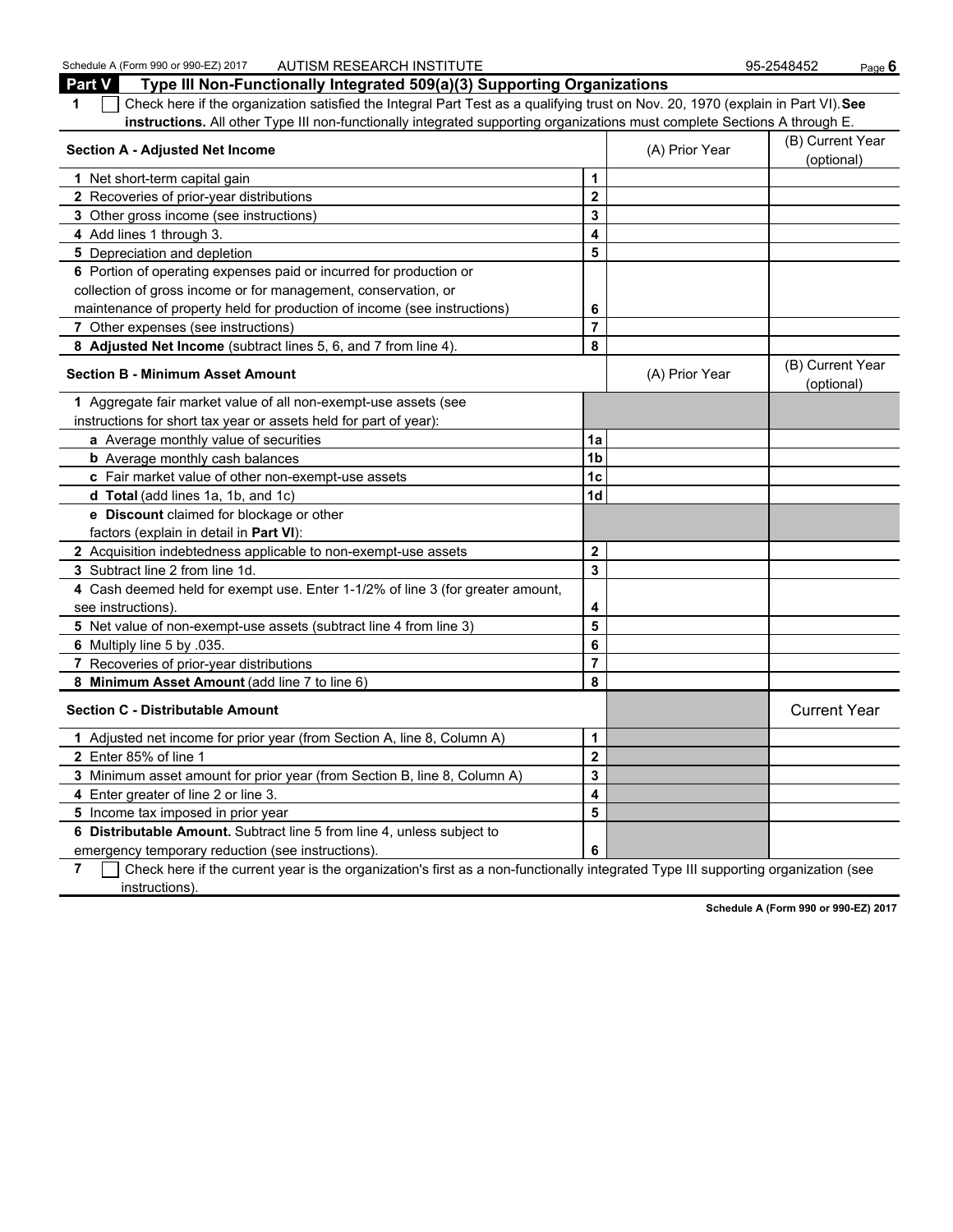| <b>Part V</b>  | Type III Non-Functionally Integrated 509(a)(3) Supporting Organizations (continued)        |                             |                           |                      |  |
|----------------|--------------------------------------------------------------------------------------------|-----------------------------|---------------------------|----------------------|--|
|                | <b>Section D - Distributions</b>                                                           |                             |                           | <b>Current Year</b>  |  |
|                | 1 Amounts paid to supported organizations to accomplish exempt purposes                    |                             |                           |                      |  |
|                | 2 Amounts paid to perform activity that directly furthers exempt purposes of supported     |                             |                           |                      |  |
|                | organizations, in excess of income from activity                                           |                             |                           |                      |  |
|                | 3 Administrative expenses paid to accomplish exempt purposes of supported organizations    |                             |                           |                      |  |
|                | 4 Amounts paid to acquire exempt-use assets                                                |                             |                           |                      |  |
|                | 5 Qualified set-aside amounts (prior IRS approval required)                                |                             |                           |                      |  |
|                | 6 Other distributions (describe in Part VI). See instructions.                             |                             |                           |                      |  |
|                | 7 Total annual distributions. Add lines 1 through 6.                                       |                             |                           |                      |  |
| 8              | Distributions to attentive supported organizations to which the organization is responsive |                             |                           |                      |  |
|                | (provide details in Part VI). See instructions.                                            |                             |                           |                      |  |
| 9              | Distributable amount for 2017 from Section C, line 6                                       |                             |                           |                      |  |
|                | 10 Line 8 amount divided by line 9 amount                                                  |                             |                           | 0.000                |  |
|                |                                                                                            | $\sf (i)$                   | (ii)                      | (iii)                |  |
|                | Section E - Distribution Allocations (see instructions)                                    | <b>Excess Distributions</b> | <b>Underdistributions</b> | <b>Distributable</b> |  |
|                |                                                                                            |                             | Pre-2017                  | Amount for 2017      |  |
| 1              | Distributable amount for 2017 from Section C, line 6                                       |                             |                           |                      |  |
|                | Underdistributions, if any, for years prior to 2017                                        |                             |                           |                      |  |
| $\mathbf{2}$   | (reasonable cause required-explain in Part VI). See                                        |                             |                           |                      |  |
|                | instructions.                                                                              |                             |                           |                      |  |
| 3              | Excess distributions carryover, if any, to 2017                                            |                             |                           |                      |  |
| a<br>b         | From 2013. $\ldots$                                                                        |                             |                           |                      |  |
|                | From 2014. $\ldots$ $\ldots$ $\ldots$                                                      |                             |                           |                      |  |
| c              | <b>d</b> From 2015.                                                                        |                             |                           |                      |  |
|                | e From 2016.                                                                               |                             |                           |                      |  |
|                | f Total of lines 3a through e                                                              |                             |                           |                      |  |
|                | g Applied to underdistributions of prior years                                             |                             |                           |                      |  |
|                | h Applied to 2017 distributable amount                                                     |                             |                           |                      |  |
| j.             | Carryover from 2012 not applied (see instructions)                                         |                             |                           |                      |  |
|                | Remainder. Subtract lines 3g, 3h, and 3i from 3f.                                          |                             |                           |                      |  |
| 4              | Distributions for 2017 from                                                                |                             |                           |                      |  |
|                | Section D, line 7:<br>\$                                                                   |                             |                           |                      |  |
|                | a Applied to underdistributions of prior years                                             |                             |                           |                      |  |
| b              | Applied to 2017 distributable amount                                                       |                             |                           |                      |  |
|                | c Remainder. Subtract lines 4a and 4b from 4.                                              |                             |                           |                      |  |
| 5              | Remaining underdistributions for years prior to 2017, if                                   |                             |                           |                      |  |
|                | any. Subtract lines 3g and 4a from line 2. For result                                      |                             |                           |                      |  |
|                | greater than zero, explain in Part VI. See instructions.                                   |                             |                           |                      |  |
| 6              | Remaining underdistributions for 2017. Subtract lines 3h                                   |                             |                           |                      |  |
|                | and 4b from line 1. For result greater than zero, explain in                               |                             |                           |                      |  |
|                | Part VI. See instructions.                                                                 |                             |                           |                      |  |
| $\overline{7}$ | Excess distributions carryover to 2018. Add lines 3j                                       |                             |                           |                      |  |
|                | and 4c.                                                                                    |                             |                           |                      |  |
| 8              | Breakdown of line 7:                                                                       |                             |                           |                      |  |
| a              | Excess from $2013.7.7.7.7.7$                                                               |                             |                           |                      |  |
| b              | Excess from $2014.$ $\ldots$ $\ldots$                                                      |                             |                           |                      |  |
|                | <b>c</b> Excess from $2015$                                                                |                             |                           |                      |  |
| d              | Excess from 2016. $\ldots$ $\ldots$                                                        |                             |                           |                      |  |
|                | <b>e</b> Excess from $2017$ .                                                              |                             |                           |                      |  |
|                |                                                                                            |                             |                           |                      |  |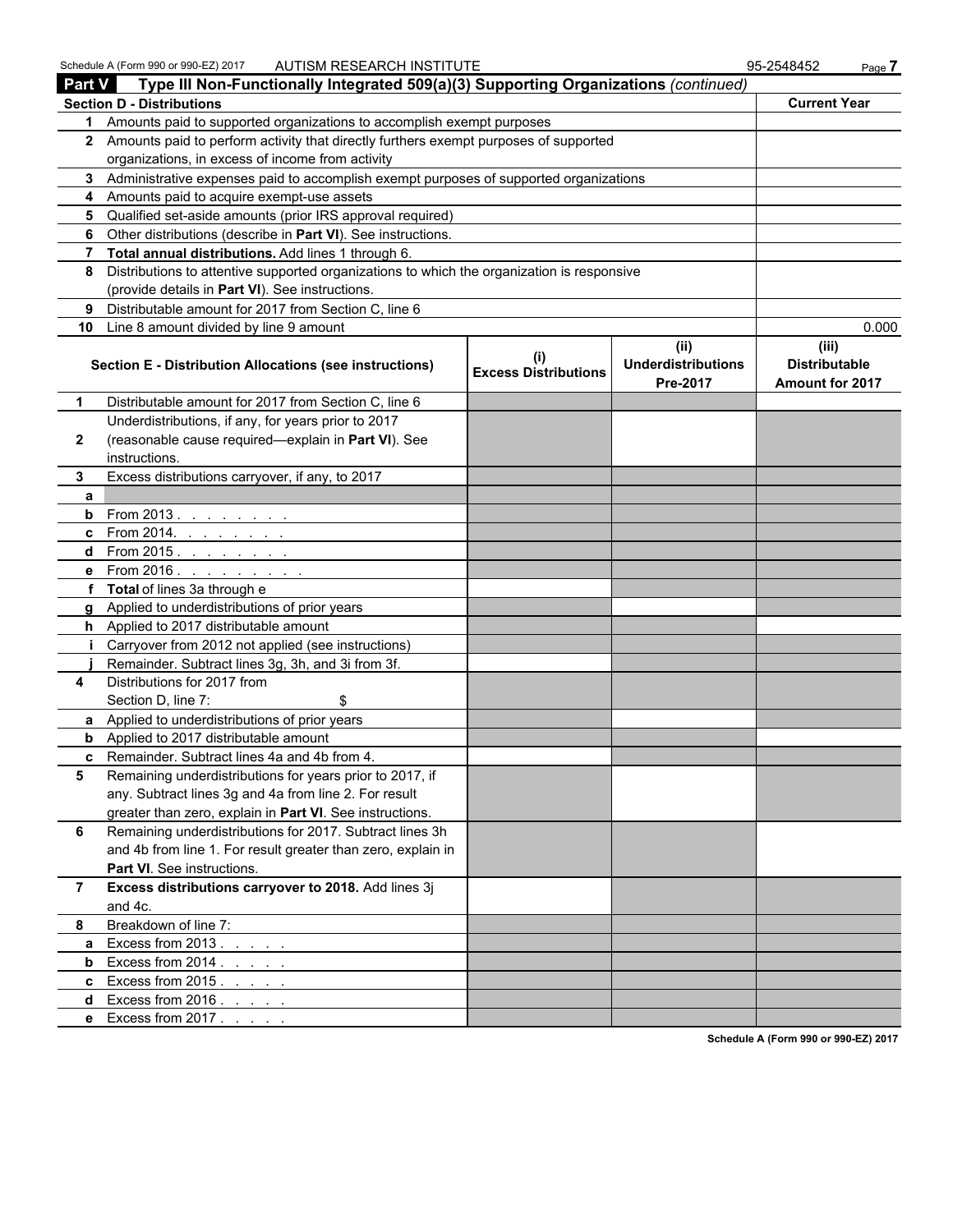| <b>Part VI</b> | Schedule A (Form 990 or 990-EZ) 2017<br>AUTISM RESEARCH INSTITUTE<br>Supplemental Information. Provide the explanations required by Part II, line 10; Part II, line 17a or 17b; Part<br>III, line 12; Part IV, Section A, lines 1, 2, 3b, 3c, 4b, 4c, 5a, 6, 9a, 9b, 9c, 11a, 11b, and 11c; Part IV, Section<br>B, lines 1 and 2; Part IV, Section C, line 1; Part IV, Section D, lines 2 and 3; Part IV, Section E, lines 1c, 2a, 2b,<br>3a, and 3b; Part V, line 1; Part V, Section B, line 1e; Part V, Section D, lines 5, 6, and 8; and Part V, Section E,<br>lines 2, 5, and 6. Also complete this part for any additional information. (See instructions.) | 95-2548452 | Page 8 |
|----------------|------------------------------------------------------------------------------------------------------------------------------------------------------------------------------------------------------------------------------------------------------------------------------------------------------------------------------------------------------------------------------------------------------------------------------------------------------------------------------------------------------------------------------------------------------------------------------------------------------------------------------------------------------------------|------------|--------|
|                | Part III Section B Line 12 Sales of inventory and fundraising event income                                                                                                                                                                                                                                                                                                                                                                                                                                                                                                                                                                                       |            |        |
|                |                                                                                                                                                                                                                                                                                                                                                                                                                                                                                                                                                                                                                                                                  |            |        |
|                |                                                                                                                                                                                                                                                                                                                                                                                                                                                                                                                                                                                                                                                                  |            |        |
|                |                                                                                                                                                                                                                                                                                                                                                                                                                                                                                                                                                                                                                                                                  |            |        |
|                |                                                                                                                                                                                                                                                                                                                                                                                                                                                                                                                                                                                                                                                                  |            |        |
|                |                                                                                                                                                                                                                                                                                                                                                                                                                                                                                                                                                                                                                                                                  |            |        |
|                |                                                                                                                                                                                                                                                                                                                                                                                                                                                                                                                                                                                                                                                                  |            |        |
|                |                                                                                                                                                                                                                                                                                                                                                                                                                                                                                                                                                                                                                                                                  |            |        |
|                |                                                                                                                                                                                                                                                                                                                                                                                                                                                                                                                                                                                                                                                                  |            |        |
|                |                                                                                                                                                                                                                                                                                                                                                                                                                                                                                                                                                                                                                                                                  |            |        |
|                |                                                                                                                                                                                                                                                                                                                                                                                                                                                                                                                                                                                                                                                                  |            |        |
|                |                                                                                                                                                                                                                                                                                                                                                                                                                                                                                                                                                                                                                                                                  |            |        |
|                |                                                                                                                                                                                                                                                                                                                                                                                                                                                                                                                                                                                                                                                                  |            |        |
|                |                                                                                                                                                                                                                                                                                                                                                                                                                                                                                                                                                                                                                                                                  |            |        |
|                |                                                                                                                                                                                                                                                                                                                                                                                                                                                                                                                                                                                                                                                                  |            |        |
|                |                                                                                                                                                                                                                                                                                                                                                                                                                                                                                                                                                                                                                                                                  |            |        |
|                |                                                                                                                                                                                                                                                                                                                                                                                                                                                                                                                                                                                                                                                                  |            |        |
|                |                                                                                                                                                                                                                                                                                                                                                                                                                                                                                                                                                                                                                                                                  |            |        |
|                |                                                                                                                                                                                                                                                                                                                                                                                                                                                                                                                                                                                                                                                                  |            |        |
|                |                                                                                                                                                                                                                                                                                                                                                                                                                                                                                                                                                                                                                                                                  |            |        |
|                |                                                                                                                                                                                                                                                                                                                                                                                                                                                                                                                                                                                                                                                                  |            |        |
|                |                                                                                                                                                                                                                                                                                                                                                                                                                                                                                                                                                                                                                                                                  |            |        |
|                |                                                                                                                                                                                                                                                                                                                                                                                                                                                                                                                                                                                                                                                                  |            |        |
|                |                                                                                                                                                                                                                                                                                                                                                                                                                                                                                                                                                                                                                                                                  |            |        |
|                |                                                                                                                                                                                                                                                                                                                                                                                                                                                                                                                                                                                                                                                                  |            |        |
|                |                                                                                                                                                                                                                                                                                                                                                                                                                                                                                                                                                                                                                                                                  |            |        |
|                |                                                                                                                                                                                                                                                                                                                                                                                                                                                                                                                                                                                                                                                                  |            |        |
|                |                                                                                                                                                                                                                                                                                                                                                                                                                                                                                                                                                                                                                                                                  |            |        |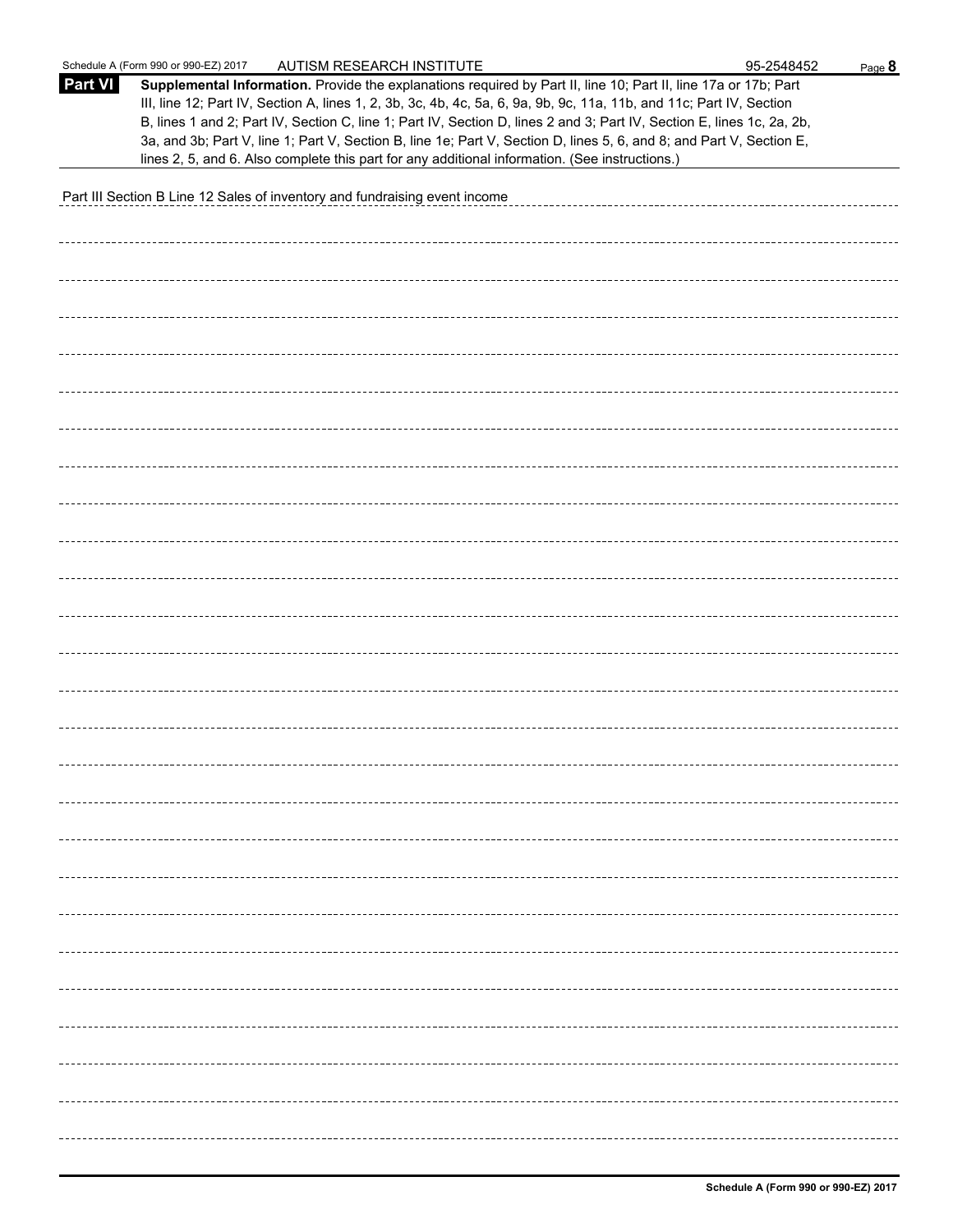| <b>Schedule B</b>            |  |  |
|------------------------------|--|--|
| $T_{\rm{max}}$ 000 000 $E$ 7 |  |  |

**(Form 990, 990-EZ, or 990-PF)**

Department of the Treasury

# **Schedule of Contributors**  $\frac{200B N0. 1545-0047}{200B N0. 1545-0047}$

**Attach to Form 990, Form 990-EZ, or Form 990-PF.**

#### ▶ Go to www.irs.gov/Form990 for the latest information.

| Name of the organization              | <b>Employer identification number</b> |
|---------------------------------------|---------------------------------------|
| AUTISM RESEARCH INSTITUTE             | 95-2548452                            |
| <b>Organization type</b> (check one): |                                       |

| Filers of:         | Section:                                                                  |
|--------------------|---------------------------------------------------------------------------|
| Form 990 or 990-FZ | $ X $ 501(c)( 3 ) (enter number) organization                             |
|                    | 4947(a)(1) nonexempt charitable trust not treated as a private foundation |
|                    | 527 political organization                                                |
| Form 990-PF        | 501(c)(3) exempt private foundation                                       |
|                    | 4947(a)(1) nonexempt charitable trust treated as a private foundation     |
|                    | 501(c)(3) taxable private foundation                                      |
|                    |                                                                           |

Check if your organization is covered by the **General Rule** or a **Special Rule.**

**Note:** Only a section 501(c)(7), (8), or (10) organization can check boxes for both the General Rule and a Special Rule. See instructions.

#### **General Rule**

 $|X|$  For an organization filing Form 990, 990-EZ, or 990-PF that received, during the year, contributions totaling \$5,000 or more (in money or property) from any one contributor. Complete Parts I and II. See instructions for determining a contributor's total contributions.

#### **Special Rules**

| For an organization described in section $501(c)(3)$ filing Form 990 or 990-EZ that met the 33 1/3 % support test of the    |
|-----------------------------------------------------------------------------------------------------------------------------|
| regulations under sections $509(a)(1)$ and $170(b)(1)(A)(vi)$ , that checked Schedule A (Form 990 or 990-EZ), Part II, line |
| 13, 16a, or 16b, and that received from any one contributor, during the year, total contributions of the greater of (1)     |
| \$5,000; or (2) 2% of the amount on (i) Form 990, Part VIII, line 1h; or (ii) Form 990-EZ, line 1. Complete Parts I and II. |

 For an organization described in section 501(c)(7), (8), or (10) filing Form 990 or 990-EZ that received from any one contributor, during the year, total contributions of more than \$1,000 *exclusively* for religious, charitable, scientific, literary, or educational purposes, or for the prevention of cruelty to children or animals. Complete Parts I, II, and III.

 For an organization described in section 501(c)(7), (8), or (10) filing Form 990 or 990-EZ that received from any one contributor, during the year, contributions *exclusively* for religious, charitable, etc., purposes, but no such contributions totaled more than \$1,000. If this box is checked, enter here the total contributions that were received during the year for an *exclusively* religious, charitable, etc., purpose. Don't complete any of the parts unless the **General Rule** applies to this organization because it received *nonexclusively* religious, charitable, etc., contributions totaling \$5,000 or more during the year . . . . . . . . . . . . . . . . . . . . . . . . . . . . . . . . . . . . . . . . . . . . . . . . . . . \$

**Caution:** An organization that isn't covered by the General Rule and/or the Special Rules doesn't file Schedule B (Form 990, 990-EZ, or 990-PF), but it **must** answer "No" on Part IV, line 2, of its Form 990; or check the box on line H of its Form 990-EZ or on its Form 990-PF, Part I, line 2, to certify that it doesn't meet the filing requirements of Schedule B (Form 990, 990-EZ, or 990-PF).

**For Paperwork Reduction Act Notice, see the instructions for Form 990, 990-EZ, or 990-PF. Schedule B (Form 990, 990-EZ, or 990-PF) (2017) HTA**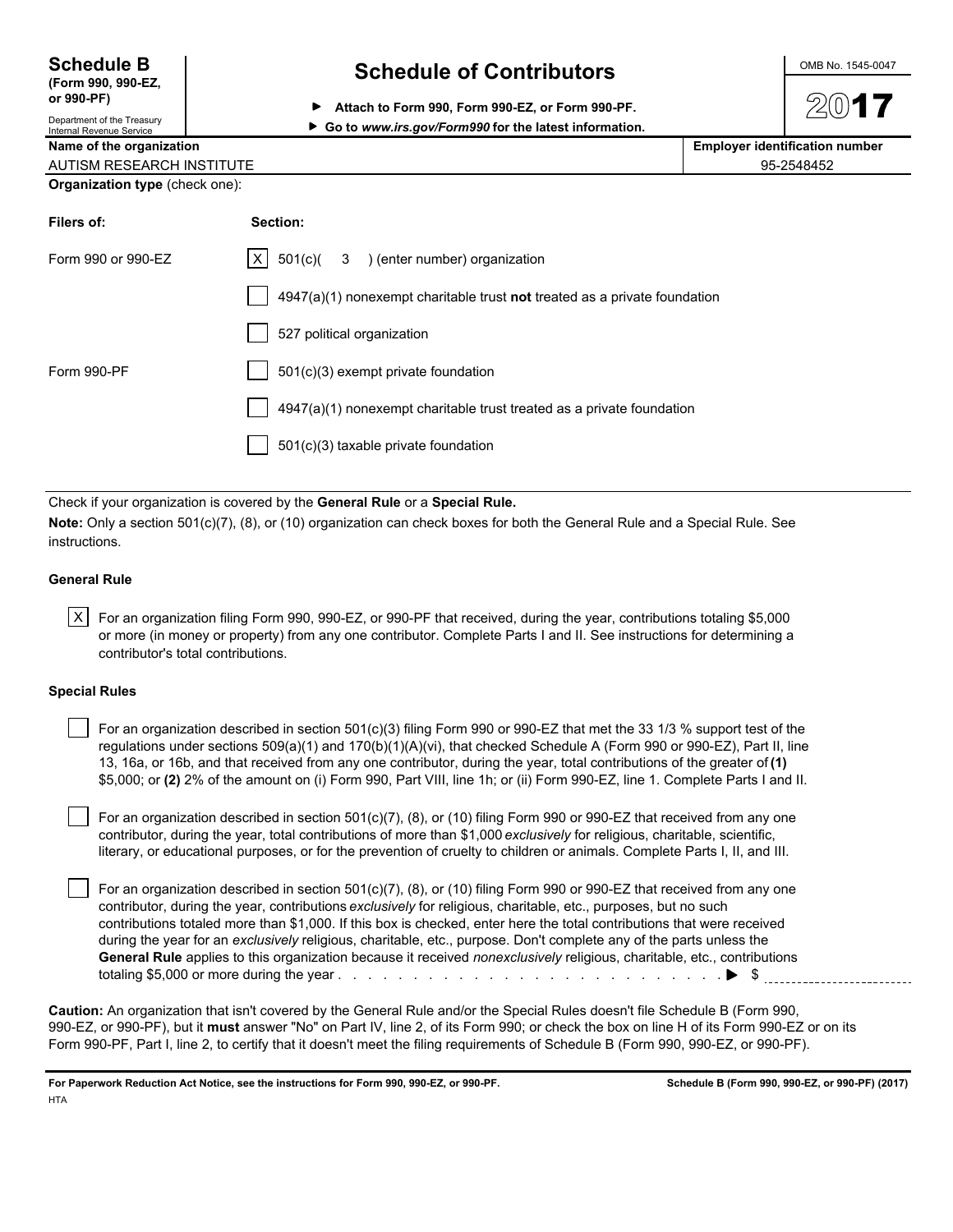| Schedule B (Form 990, 990-EZ, or 990-PF) (2017) | $P$ age $\blacktriangle$ |
|-------------------------------------------------|--------------------------|
|-------------------------------------------------|--------------------------|

AUTISM RESEARCH INSTITUTE AUTISM RESEARCH INSTITUTE

**Name of organization Name of organization Name of organization Employer identification number** 

| Part I         | Contributors (see instructions). Use duplicate copies of Part I if additional space is needed. |                                   |                                                                                         |
|----------------|------------------------------------------------------------------------------------------------|-----------------------------------|-----------------------------------------------------------------------------------------|
| (a)<br>No.     | (b)<br>Name, address, and ZIP + 4                                                              | (c)<br><b>Total contributions</b> | (d)<br>Type of contribution                                                             |
| 1              | N/A                                                                                            | \$<br>20,000                      | Person<br>Payroll<br>Noncash<br>(Complete Part II for<br>noncash contributions.)        |
| (a)<br>No.     | (b)<br>Name, address, and ZIP + 4                                                              | (c)<br><b>Total contributions</b> | (d)<br>Type of contribution                                                             |
| $\overline{2}$ | N/A<br>CA                                                                                      | \$<br>5,000                       | <b>Person</b><br>Payroll<br>Noncash<br>(Complete Part II for<br>noncash contributions.) |
| (a)<br>No.     | (b)<br>Name, address, and ZIP + 4                                                              | (c)<br><b>Total contributions</b> | (d)<br>Type of contribution                                                             |
| $\overline{3}$ | N/A                                                                                            | \$.<br>40,000                     | Person<br>Payroll<br>Noncash<br>(Complete Part II for<br>noncash contributions.)        |
| (a)<br>No.     | (b)<br>Name, address, and ZIP + 4                                                              | (c)<br><b>Total contributions</b> | (d)<br>Type of contribution                                                             |
| 4              | N/A                                                                                            | \$<br>7,500                       | Person<br>Payroll<br>Noncash<br>(Complete Part II for<br>noncash contributions.)        |
| (a)<br>No.     | (b)<br>Name, address, and ZIP + 4                                                              | (c)<br><b>Total contributions</b> | (d)<br>Type of contribution                                                             |
| $\overline{5}$ | N/A                                                                                            | \$<br>50,000                      | Person<br>Payroll<br>Noncash<br>(Complete Part II for<br>noncash contributions.)        |
| (a)<br>No.     | (b)<br>Name, address, and ZIP + 4                                                              | (c)<br><b>Total contributions</b> | (d)<br>Type of contribution                                                             |
| 6              | N/A                                                                                            | \$<br>20,000                      | Person<br>Payroll<br>Noncash<br>(Complete Part II for<br>noncash contributions.)        |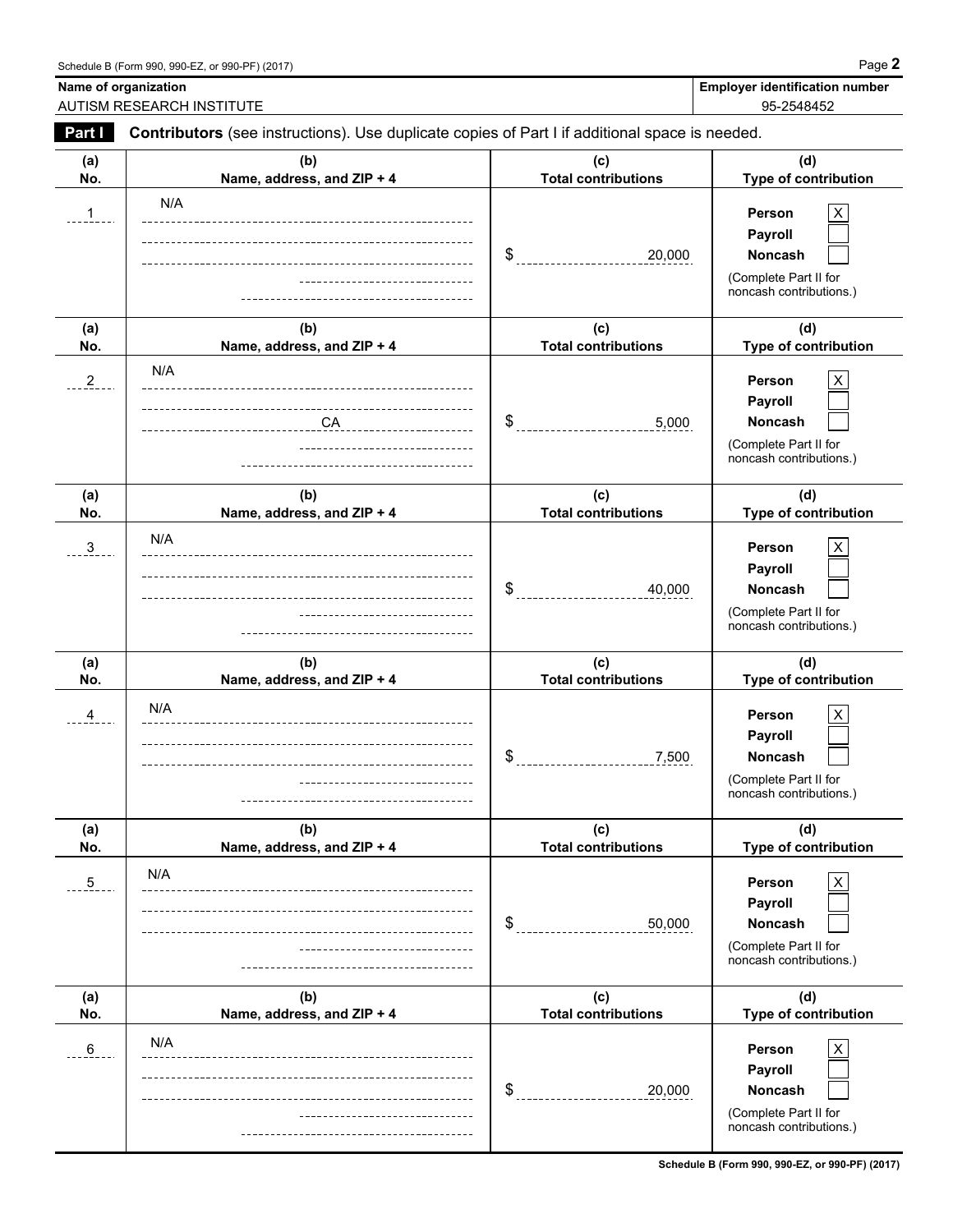| Schedule B (Form 990, 990-EZ, or 990-PF) (2017) | Page <sub>←</sub> |
|-------------------------------------------------|-------------------|
|-------------------------------------------------|-------------------|

**AUTISM RESEARCH INSTITUTE** 

| 95-2548452 |  |
|------------|--|

| Part I         | Contributors (see instructions). Use duplicate copies of Part I if additional space is needed. |                                   |                                                                                              |
|----------------|------------------------------------------------------------------------------------------------|-----------------------------------|----------------------------------------------------------------------------------------------|
| (a)<br>No.     | (b)<br>Name, address, and ZIP + 4                                                              | (c)<br><b>Total contributions</b> | (d)<br>Type of contribution                                                                  |
| $\overline{7}$ | N/A<br>IL.                                                                                     | \$<br>40,000                      | <b>Person</b><br>х<br>Payroll<br>Noncash<br>(Complete Part II for<br>noncash contributions.) |
| (a)<br>No.     | (b)<br>Name, address, and ZIP + 4                                                              | (c)<br><b>Total contributions</b> | (d)<br>Type of contribution                                                                  |
| 8              | N/A                                                                                            | \$<br>17,532                      | Person<br>х<br>Payroll<br>Noncash<br>(Complete Part II for<br>noncash contributions.)        |
| (a)<br>No.     | (b)<br>Name, address, and ZIP + 4                                                              | (c)<br><b>Total contributions</b> | (d)<br>Type of contribution                                                                  |
| 9              | N/A                                                                                            | \$<br>10,000                      | Person<br>х<br>Payroll<br>Noncash<br>(Complete Part II for<br>noncash contributions.)        |
| (a)<br>No.     | (b)<br>Name, address, and ZIP + 4                                                              | (c)<br><b>Total contributions</b> | (d)<br>Type of contribution                                                                  |
| 10             | N/A                                                                                            | \$<br>5,000                       | Person<br>х<br>Payroll<br>Noncash<br>(Complete Part II for<br>noncash contributions.)        |
| (a)<br>No.     | (b)<br>Name, address, and ZIP + 4                                                              | (c)<br><b>Total contributions</b> | (d)<br>Type of contribution                                                                  |
| 11             | N/A                                                                                            | 5,000<br>\$                       | Person<br>х<br>Payroll<br>Noncash<br>(Complete Part II for<br>noncash contributions.)        |
| (a)<br>No.     | (b)<br>Name, address, and ZIP + 4                                                              | (c)<br><b>Total contributions</b> | (d)<br>Type of contribution                                                                  |
| 12             | N/A                                                                                            | \$<br>10,000                      | Person<br>Payroll<br>Noncash<br>(Complete Part II for<br>noncash contributions.)             |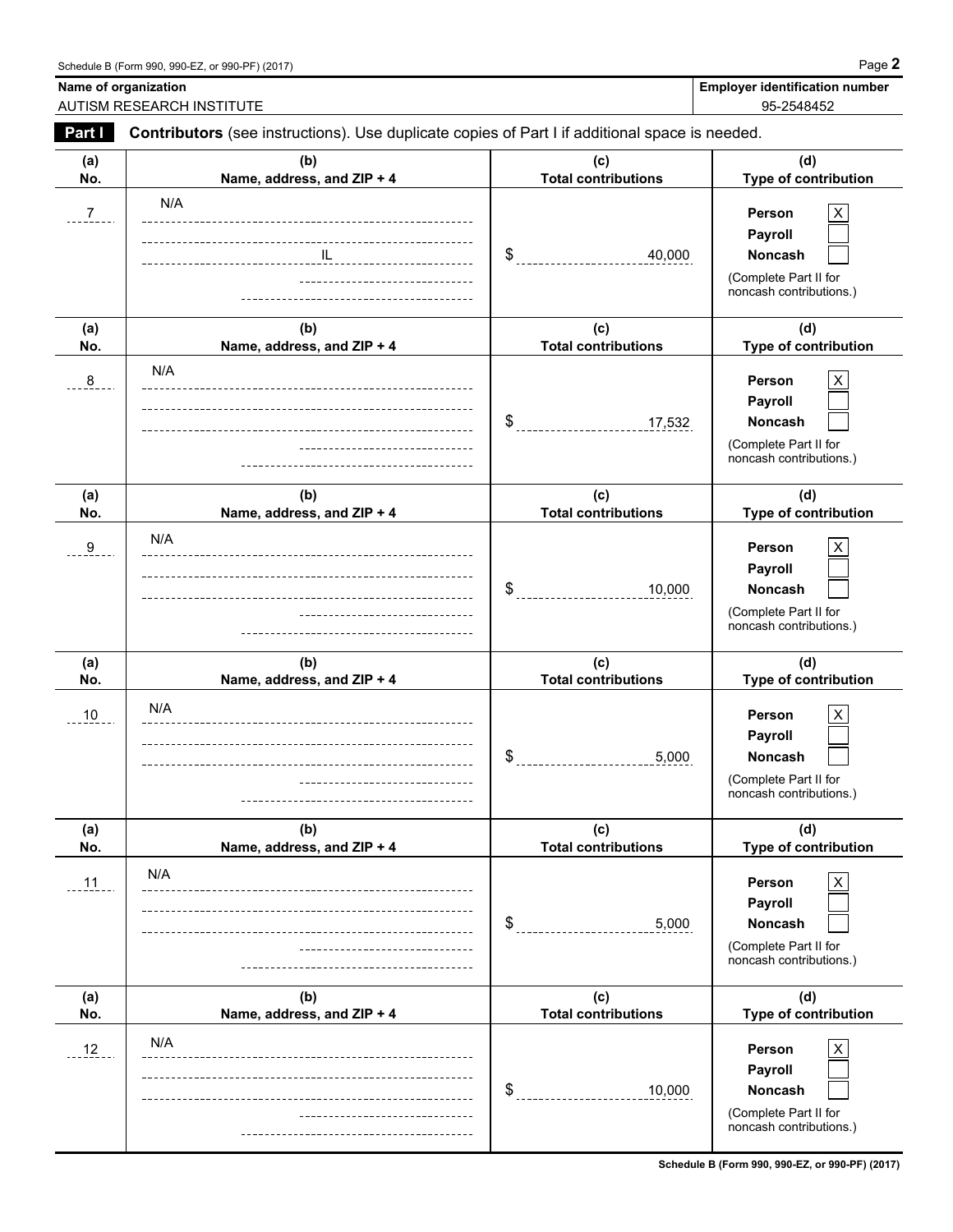| Schedule B (Form 990, 990-EZ, or 990-PF) (2017) | $P$ age $\blacktriangle$ |
|-------------------------------------------------|--------------------------|
|-------------------------------------------------|--------------------------|

AUTISM RESEARCH INSTITUTE AUTISM RESEARCH INSTITUTE

I

**Name of organization Name of organization Name of organization Employer identification number** 

| Part I     | Contributors (see instructions). Use duplicate copies of Part I if additional space is needed. |                                   |                                                                                         |
|------------|------------------------------------------------------------------------------------------------|-----------------------------------|-----------------------------------------------------------------------------------------|
| (a)<br>No. | (b)<br>Name, address, and ZIP + 4                                                              | (c)<br><b>Total contributions</b> | (d)<br>Type of contribution                                                             |
| 13         | N/A                                                                                            | \$<br>87,217                      | Person<br>Payroll<br><b>Noncash</b><br>(Complete Part II for<br>noncash contributions.) |
| (a)<br>No. | (b)<br>Name, address, and ZIP + 4                                                              | (c)<br><b>Total contributions</b> | (d)<br>Type of contribution                                                             |
| 14         | N/A                                                                                            | \$<br>10,000                      | <b>Person</b><br>Payroll<br>Noncash<br>(Complete Part II for<br>noncash contributions.) |
| (a)<br>No. | (b)<br>Name, address, and ZIP + 4                                                              | (c)<br><b>Total contributions</b> | (d)<br>Type of contribution                                                             |
| $15\,$     | N/A                                                                                            | S<br>15,000                       | Person<br>Payroll<br>Noncash<br>(Complete Part II for<br>noncash contributions.)        |
| (a)<br>No. | (b)<br>Name, address, and ZIP + 4                                                              | (c)<br><b>Total contributions</b> | (d)<br>Type of contribution                                                             |
| 16         | N/A                                                                                            | \$<br>5,000                       | <b>Person</b><br>Payroll<br>Noncash<br>(Complete Part II for<br>noncash contributions.) |
| (a)<br>No. | (b)<br>Name, address, and ZIP + 4                                                              | (c)<br><b>Total contributions</b> | (d)<br>Type of contribution                                                             |
|            |                                                                                                | \$                                | Person<br>Payroll<br>Noncash<br>(Complete Part II for<br>noncash contributions.)        |
| (a)<br>No. | (b)<br>Name, address, and ZIP + 4                                                              | (c)<br><b>Total contributions</b> | (d)<br>Type of contribution                                                             |
|            |                                                                                                | \$                                | Person<br>Payroll<br>Noncash<br>(Complete Part II for<br>noncash contributions.)        |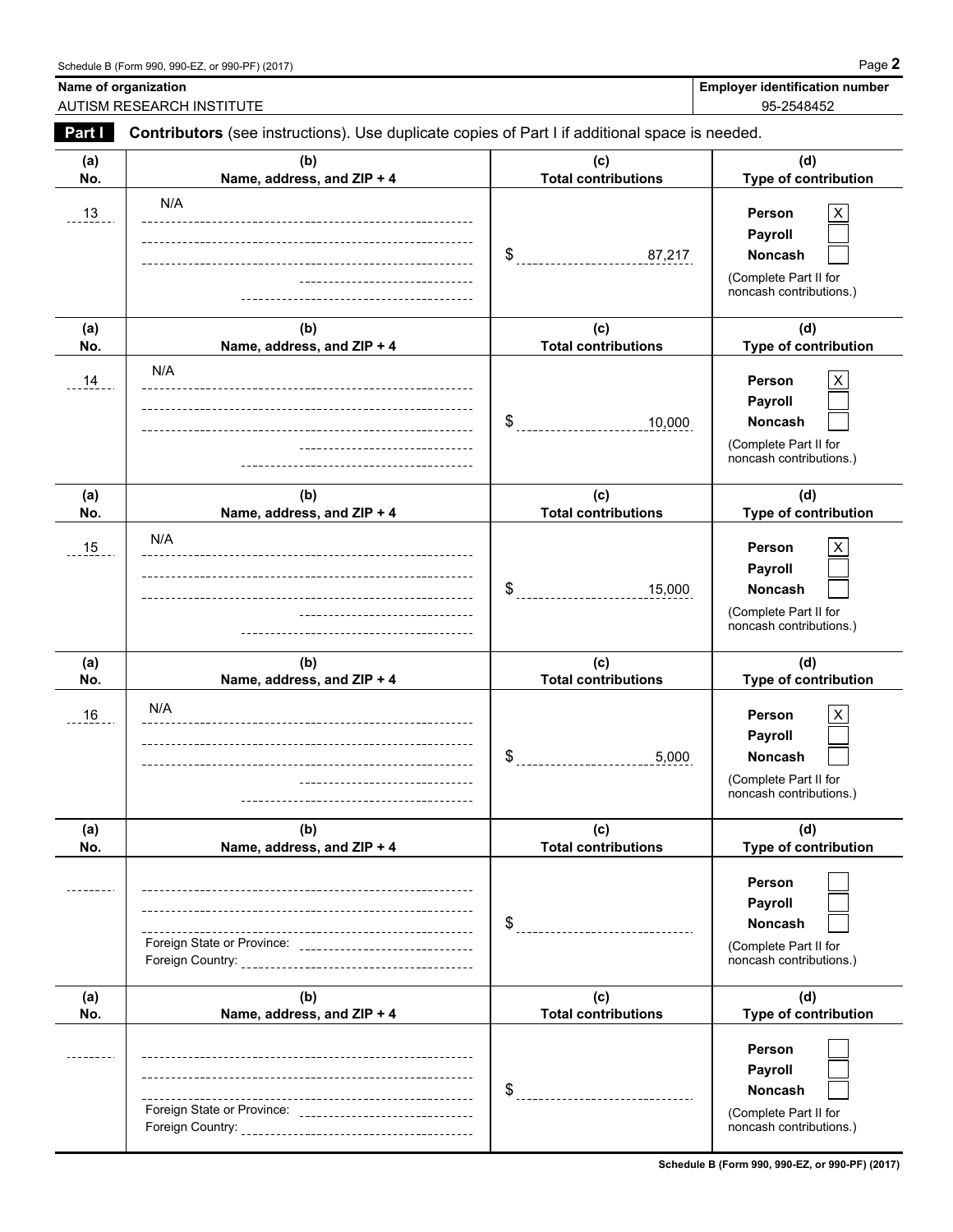**Name of organization is a set of organization in the set of organization is a set of organization in the set of organization in the set of organization in the set of organization in the set of organization in the set of o** AUTISM RESEARCH INSTITUTE 95-2548452

**Part II Noncash Property** (see instructions). Use duplicate copies of Part II if additional space is needed. **(a) No. (c) (d) (b) Description of noncash property given Date received from FMV (or estimate) Part I (See instructions.)** --------- $$$ **(a) No. (c) (b) (d) Description of noncash property given Date received from FMV (or estimate)** Part I **B Part I CONSCRIPTION CONSCRIPTION** *CONSCRIPTION* **CONSCRIPTION** *CONSCRIPTION* **CONSCRIPTION** *CONSCRIPTION* **CONSCRIPTION** ---------\$

|                           |                                              | \$                                              |                      |
|---------------------------|----------------------------------------------|-------------------------------------------------|----------------------|
| (a) No.<br>from<br>Part I | (b)<br>Description of noncash property given | (c)<br>FMV (or estimate)<br>(See instructions.) | (d)<br>Date received |
|                           |                                              | \$                                              |                      |
| (a) No.<br>from<br>Part I | (b)<br>Description of noncash property given | (c)<br>FMV (or estimate)<br>(See instructions.) | (d)<br>Date received |
|                           |                                              | \$                                              |                      |
| (a) No.<br>from<br>Part I | (b)<br>Description of noncash property given | (c)<br>FMV (or estimate)<br>(See instructions.) | (d)<br>Date received |
|                           |                                              | \$                                              |                      |
| (a) No.<br>from<br>Part I | (b)<br>Description of noncash property given | (c)<br>FMV (or estimate)<br>(See instructions.) | (d)<br>Date received |
|                           |                                              | \$                                              |                      |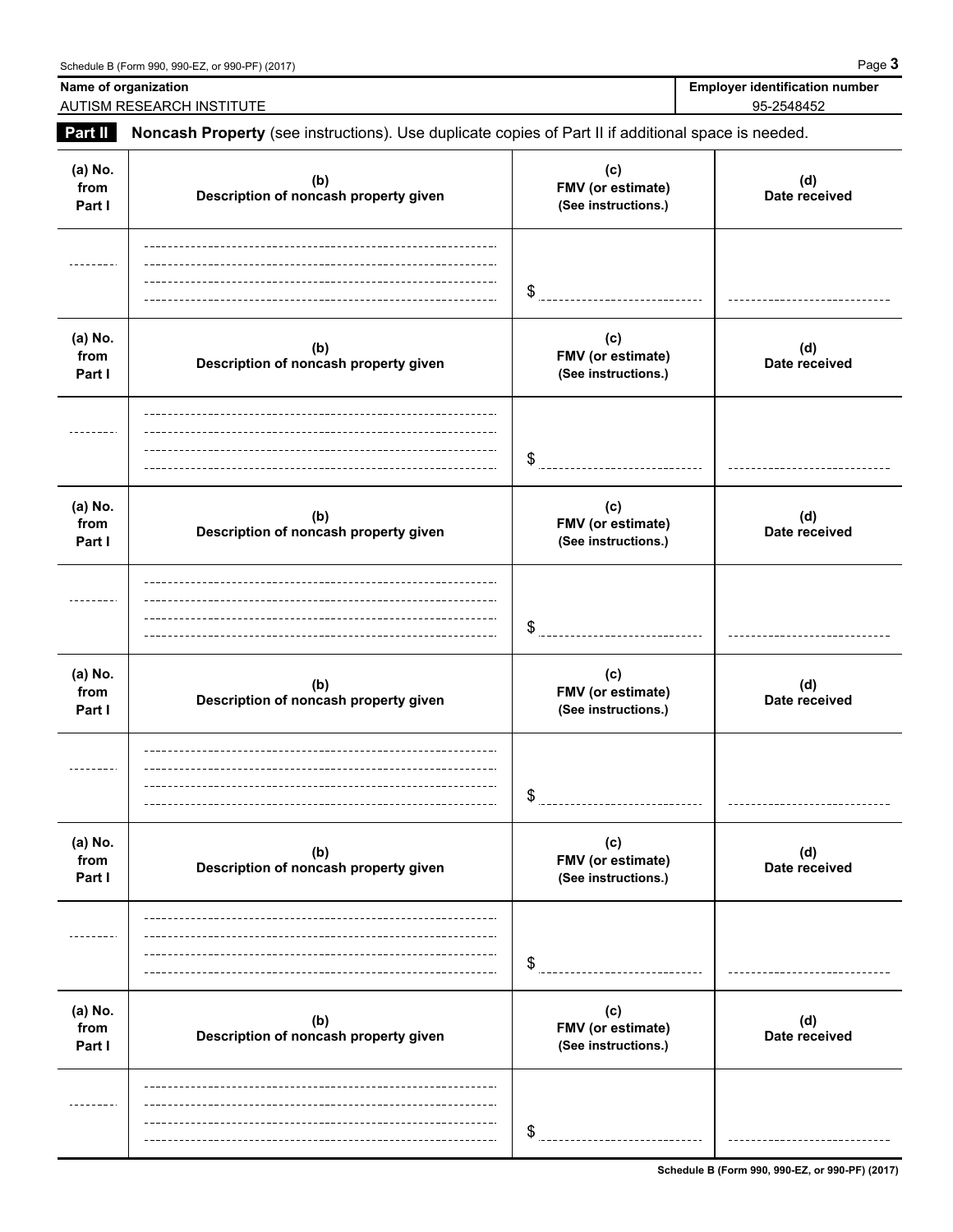| Name of organization        | AUTISM RESEARCH INSTITUTE                                                                                                                                                                                                                                                                                                                                                                                                                                                                                                              |                      | <b>Employer identification number</b><br>95-2548452 |
|-----------------------------|----------------------------------------------------------------------------------------------------------------------------------------------------------------------------------------------------------------------------------------------------------------------------------------------------------------------------------------------------------------------------------------------------------------------------------------------------------------------------------------------------------------------------------------|----------------------|-----------------------------------------------------|
| Part III                    | Exclusively religious, charitable, etc., contributions to organizations described in section 501(c)(7), (8), or<br>(10) that total more than \$1,000 for the year from any one contributor. Complete columns (a) through (e) and<br>the following line entry. For organizations completing Part III, enter the total of exclusively religious, charitable, etc.,<br>contributions of \$1,000 or less for the year. (Enter this information once. See instructions.)<br>Use duplicate copies of Part III if additional space is needed. |                      | $\blacktriangleright$ \$                            |
| (a) No.<br>from<br>Part I   | (b) Purpose of gift                                                                                                                                                                                                                                                                                                                                                                                                                                                                                                                    | (c) Use of gift      | (d) Description of how gift is held                 |
|                             |                                                                                                                                                                                                                                                                                                                                                                                                                                                                                                                                        |                      |                                                     |
|                             |                                                                                                                                                                                                                                                                                                                                                                                                                                                                                                                                        | (e) Transfer of gift |                                                     |
|                             | Transferee's name, address, and ZIP + 4                                                                                                                                                                                                                                                                                                                                                                                                                                                                                                |                      | Relationship of transferor to transferee            |
|                             | For. Prov.<br>Country                                                                                                                                                                                                                                                                                                                                                                                                                                                                                                                  |                      |                                                     |
| (a) No.<br>from<br>Part I   | (b) Purpose of gift                                                                                                                                                                                                                                                                                                                                                                                                                                                                                                                    | (c) Use of gift      | (d) Description of how gift is held                 |
|                             |                                                                                                                                                                                                                                                                                                                                                                                                                                                                                                                                        |                      |                                                     |
|                             |                                                                                                                                                                                                                                                                                                                                                                                                                                                                                                                                        | (e) Transfer of gift |                                                     |
|                             | Transferee's name, address, and ZIP + 4                                                                                                                                                                                                                                                                                                                                                                                                                                                                                                |                      | Relationship of transferor to transferee            |
|                             |                                                                                                                                                                                                                                                                                                                                                                                                                                                                                                                                        |                      |                                                     |
| $(a)$ No.<br>from<br>Part I | For. Prov.<br>Country<br>(b) Purpose of gift                                                                                                                                                                                                                                                                                                                                                                                                                                                                                           | (c) Use of gift      | (d) Description of how gift is held                 |
|                             |                                                                                                                                                                                                                                                                                                                                                                                                                                                                                                                                        | (e) Transfer of gift |                                                     |
|                             | Transferee's name, address, and ZIP + 4                                                                                                                                                                                                                                                                                                                                                                                                                                                                                                |                      | Relationship of transferor to transferee            |
|                             | For. Prov.<br>Country                                                                                                                                                                                                                                                                                                                                                                                                                                                                                                                  |                      |                                                     |
| (a) No.<br>from<br>Part I   | (b) Purpose of gift                                                                                                                                                                                                                                                                                                                                                                                                                                                                                                                    | (c) Use of gift      | (d) Description of how gift is held                 |
|                             |                                                                                                                                                                                                                                                                                                                                                                                                                                                                                                                                        |                      |                                                     |
|                             |                                                                                                                                                                                                                                                                                                                                                                                                                                                                                                                                        | (e) Transfer of gift |                                                     |
|                             | Transferee's name, address, and ZIP + 4                                                                                                                                                                                                                                                                                                                                                                                                                                                                                                |                      | Relationship of transferor to transferee            |
|                             | For. Prov.<br>Country                                                                                                                                                                                                                                                                                                                                                                                                                                                                                                                  |                      |                                                     |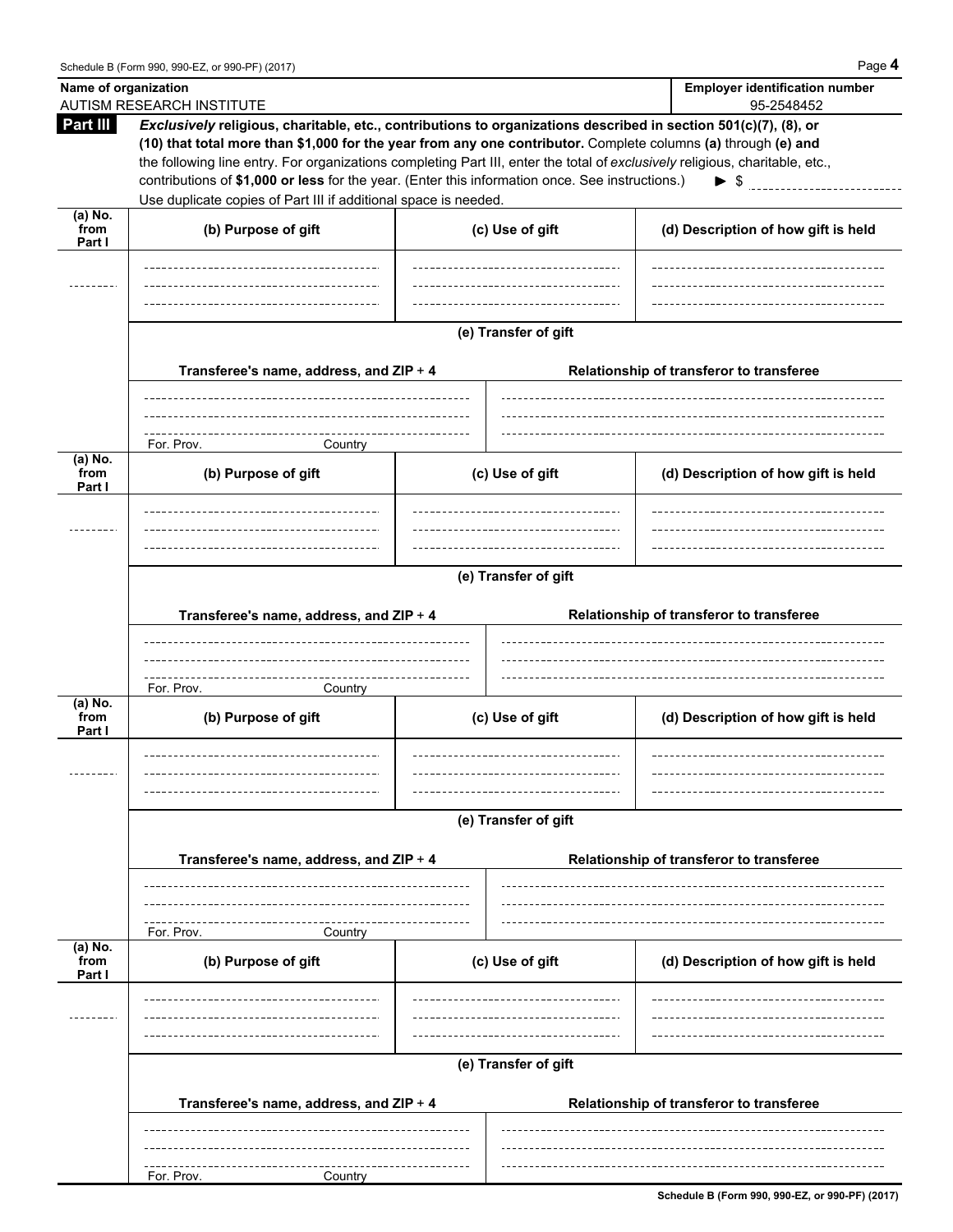**SCHEDULE D** OMB No. 1545-0047 **Supplemental Financial Statements (Form 990)** G **Complete if the organization answered "Yes" on Form 990, Part IV, line 6, 7, 8, 9, 10, 11a, 11b, 11c, 11d, 11e, 11f, 12a, or 12b. Open to Public Attach to Form 990. Inspection**<br>Internal Revenue Service **Community Constructions and the latest information.**<br>Internal Revenue Service **Community Community Constructions and the latest information.** Internal Revenue Service Name of the organization **Name of the organization Employer identification number**  $\overline{\phantom{a}}$  Employer identification number AUTISM RESEARCH INSTITUTE 95-2548452  **Part I Organizations Maintaining Donor Advised Funds or Other Similar Funds or Accounts.** Complete if the organization answered "Yes" on Form 990, Part IV, line 6. **(a)** Donor advised funds **(b)** Funds and other accounts **1** Total number at end of year . . . . . . **2** Aggregate value of contributions to (during year) . . . **3** Aggregate value of grants from (during year) . . . **4** Aggregate value at end of year . . . . . **5** Did the organization inform all donors and donor advisors in writing that the assets held in donor advised funds are the organization's property, subject to the organization's exclusive legal control? . . . . . . . . . . . . . . . . . . . . . . . . . . . . . . . . . . . . . . **Yes No 6** Did the organization inform all grantees, donors, and donor advisors in writing that grant funds can be used only for charitable purposes and not for the benefit of the donor or donor advisor, or for any other purpose conferring impermissible private benefit? . . . . . . . . . . . . . . . . . . . . . . . . . . . . . . . . . . . . . . . . . . . . . . . . . **Yes No Part II Conservation Easements.**  Complete if the organization answered "Yes" on Form 990, Part IV, line 7. **1** Purpose(s) of conservation easements held by the organization (check all that apply). Preservation of land for public use (e.g., recreation or education)  $\|\cdot\|$  Preservation of a historically important land area Protection of natural habitat **Protection of a certified historic structure** Protection of a certified historic structure Preservation of open space **2** Complete lines 2a through 2d if the organization held a qualified conservation contribution in the form of a conservation easement on the last day of the tax year. **Held at the End of the Tax Year Held at the End of the Tax Year a** Total number of conservation easements . . . . . . . . . . . . . . . . . . . . . . . . . . . . . . . . . . . . . . . . . . . . . . . . . . . . **2a b** Total acreage restricted by conservation easements . . . . . . . . . . . . . . . . . . . . . . . . . . . . . . . . . . . . . . . . . . . . . . . . . **2b c** Number of conservation easements on a certified historic structure included in (a) . . . . . . 2c **d** Number of conservation easements included in (c) acquired after 7/25/06, and not on a historic structure listed in the National Register . . . . . . . . . . . . . . . . . . . . . . . . . . . . . . . . . . . . . . . . . . . . . . . . . **2d 3** Number of conservation easements modified, transferred, released, extinguished, or terminated by the organization during the tax year  $\triangleright$ **4** Number of states where property subject to conservation easement is located **5** Does the organization have a written policy regarding the periodic monitoring, inspection, handling of violations, and enforcement of the conservation easements it holds? . . . . . . . . . . . . . . . . . . . . . . . . . . . . . . . . . . . . . . . . . . . . . **Yes No 6** Staff and volunteer hours devoted to monitoring, inspecting, handling of violations, and enforcing conservation easements during the year **7** Amount of expenses incurred in monitoring, inspecting, handling of violations, and enforcing conservation easements during the year \$ **8** Does each conservation easement reported on line 2(d) above satisfy the requirements of section 170(h)(4)(B)(i) and section 170(h)(4)(B)(ii)? . . . . . . . . . . . . . . . . . . . . . . . . . . . . . . . . . . . . . . . . . . . . . . . . . . **Yes No 9** In Part XIII, describe how the organization reports conservation easements in its revenue and expense statement, and balance sheet, and include, if applicable, the text of the footnote to the organization's financial statements that describes the organization's accounting for conservation easements.  **Part III Organizations Maintaining Collections of Art, Historical Treasures, or Other Similar Assets.** Complete if the organization answered "Yes" on Form 990, Part IV, line 8. **1a** If the organization elected, as permitted under SFAS 116 (ASC 958), not to report in its revenue statement and balance sheet works of art, historical treasures, or other similar assets held for public exhibition, education, or research in furtherance of public service, provide, in Part XIII, the text of the footnote to its financial statements that describes these items. **b** If the organization elected, as permitted under SFAS 116 (ASC 958), to report in its revenue statement and balance sheet works of art, historical treasures, or other similar assets held for public exhibition, education, or research in furtherance of public service, provide the following amounts relating to these items: **(i)** Revenue included on Form 990, Part VIII, line 1 . . . . . . . . . . . . . . . . . . . . . . . . . . . . . . . . . . . . . . . . . . . . . . . . . \$ **(ii)** Assets included in Form 990, Part X . . . . . . . . . . . . . . . . . . . . . . . . . . . . . . . . . . . . . . . . . . . . . . . . . . . . . \$ **2** If the organization received or held works of art, historical treasures, or other similar assets for financial gain, provide the following amounts required to be reported under SFAS 116 (ASC 958) relating to these items: **a** Revenue included on Form 990, Part VIII, line 1 . . . . . . . . . . . . . . . . . . . . . . . . . . . . . . . . . . . . . . . . . . . . . . . . . \$ **b** Assets included in Form 990, Part X . . . . . . . . . . . . . . . . . . . . . . . . . . . . . . . . . . . . . . . . . . . . . . . . . . . . . \$

**HTA**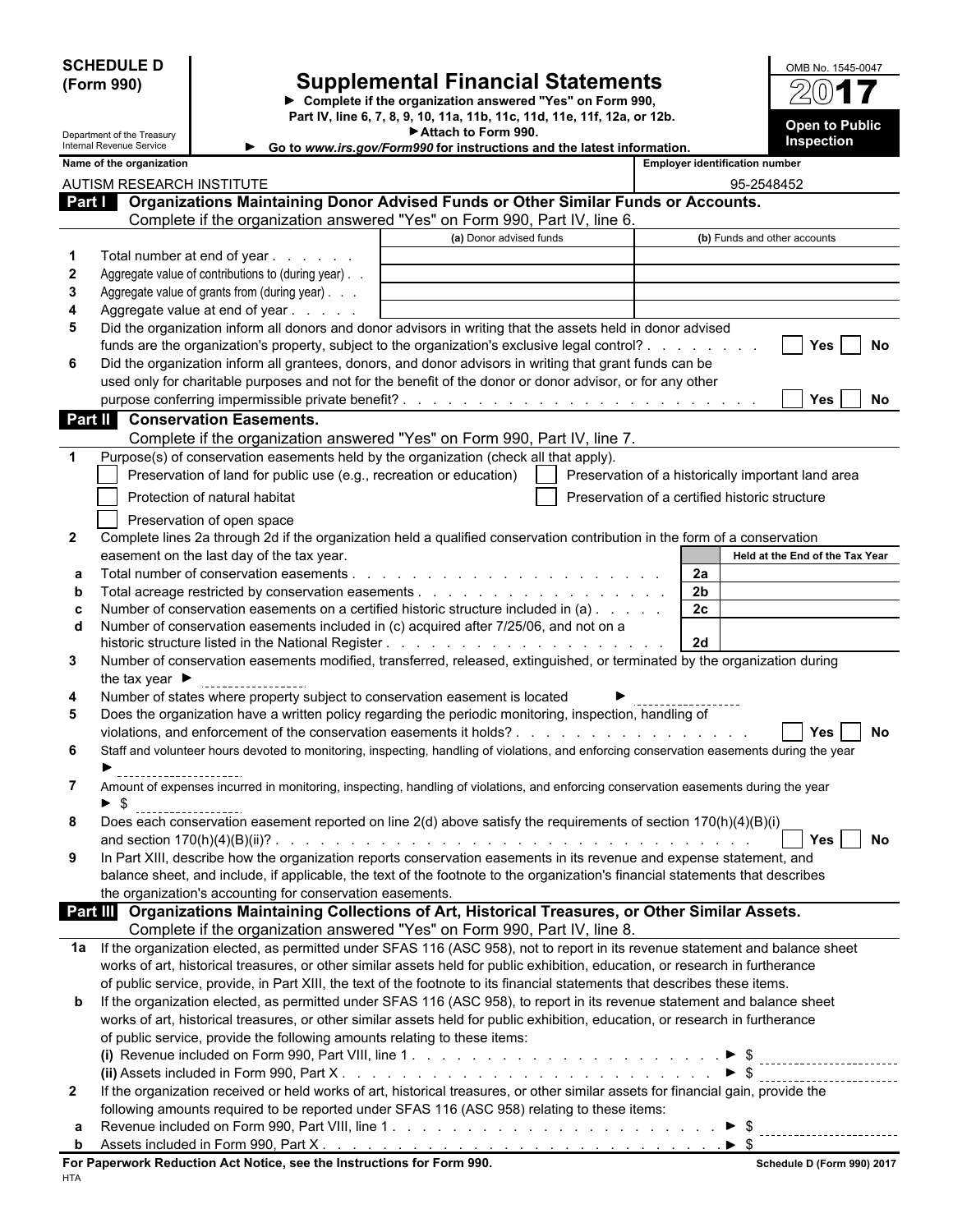|         | Schedule D (Form 990) 2017 AUTISM RESEARCH INSTITUTE                                                                                                                                                                         |                         |                |                   |                           |                | 95-2548452           |                |                     | Page $2$ |
|---------|------------------------------------------------------------------------------------------------------------------------------------------------------------------------------------------------------------------------------|-------------------------|----------------|-------------------|---------------------------|----------------|----------------------|----------------|---------------------|----------|
|         | Part III Organizations Maintaining Collections of Art, Historical Treasures, or Other Similar Assets (continued)                                                                                                             |                         |                |                   |                           |                |                      |                |                     |          |
| 3       | Using the organization's acquisition, accession, and other records, check any of the following that are a significant use of its                                                                                             |                         |                |                   |                           |                |                      |                |                     |          |
|         | collection items (check all that apply):                                                                                                                                                                                     |                         |                |                   |                           |                |                      |                |                     |          |
| а       | Public exhibition                                                                                                                                                                                                            |                         |                |                   | Loan or exchange programs |                |                      |                |                     |          |
| b       | Scholarly research                                                                                                                                                                                                           |                         | e              | Other             |                           |                |                      |                |                     |          |
| c       | Preservation for future generations                                                                                                                                                                                          |                         |                |                   |                           |                |                      |                |                     |          |
| 4       | Provide a description of the organization's collections and explain how they further the organization's exempt purpose in Part<br>XIII.                                                                                      |                         |                |                   |                           |                |                      |                |                     |          |
| 5       | During the year, did the organization solicit or receive donations of art, historical treasures, or other similar<br>assets to be sold to raise funds rather than to be maintained as part of the organization's collection? |                         |                |                   |                           |                |                      |                | Yes                 | No       |
|         | Part IV Escrow and Custodial Arrangements.                                                                                                                                                                                   |                         |                |                   |                           |                |                      |                |                     |          |
|         | Complete if the organization answered "Yes" on Form 990, Part IV, line 9, or reported an amount on Form<br>990, Part X, line 21.                                                                                             |                         |                |                   |                           |                |                      |                |                     |          |
| 1a      | Is the organization an agent, trustee, custodian or other intermediary for contributions or other assets not                                                                                                                 |                         |                |                   |                           |                |                      |                |                     |          |
|         | If "Yes," explain the arrangement in Part XIII and complete the following table:                                                                                                                                             |                         |                |                   |                           |                |                      |                | Yes                 | No       |
|         |                                                                                                                                                                                                                              |                         |                |                   |                           |                |                      | Amount         |                     |          |
| c       |                                                                                                                                                                                                                              |                         |                |                   |                           | 1c             |                      |                |                     |          |
|         |                                                                                                                                                                                                                              |                         |                |                   |                           | 1 <sub>d</sub> |                      |                |                     |          |
|         |                                                                                                                                                                                                                              |                         |                |                   |                           | 1e             |                      |                |                     |          |
|         |                                                                                                                                                                                                                              |                         |                |                   |                           | 1f             |                      |                |                     |          |
| 2a      | Did the organization include an amount on Form 990, Part X, line 21, for escrow or custodial account liability?                                                                                                              |                         |                |                   |                           |                |                      |                | Yes $X$ No          |          |
| b       | If "Yes," explain the arrangement in Part XIII. Check here if the explanation has been provided on Part XIII.                                                                                                                |                         |                |                   |                           |                |                      |                |                     |          |
| Part V  | <b>Endowment Funds.</b>                                                                                                                                                                                                      |                         |                |                   |                           |                |                      |                |                     |          |
|         | Complete if the organization answered "Yes" on Form 990, Part IV, line 10.                                                                                                                                                   |                         |                |                   |                           |                |                      |                |                     |          |
|         |                                                                                                                                                                                                                              | (a) Current year        | (b) Prior year |                   | (c) Two years back        |                | (d) Three years back |                | (e) Four years back |          |
| 1a      | Beginning of year balance                                                                                                                                                                                                    |                         |                |                   |                           |                |                      |                |                     |          |
|         | Contributions                                                                                                                                                                                                                |                         |                |                   |                           |                |                      |                |                     |          |
| c       | Net investment earnings, gains,                                                                                                                                                                                              |                         |                |                   |                           |                |                      |                |                     |          |
|         | and losses                                                                                                                                                                                                                   |                         |                |                   |                           |                |                      |                |                     |          |
|         | Grants or scholarships                                                                                                                                                                                                       |                         |                |                   |                           |                |                      |                |                     |          |
| е       | Other expenditures for facilities                                                                                                                                                                                            |                         |                |                   |                           |                |                      |                |                     |          |
|         | and programs                                                                                                                                                                                                                 |                         |                |                   |                           |                |                      |                |                     |          |
|         | Administrative expenses                                                                                                                                                                                                      |                         |                |                   |                           |                |                      |                |                     |          |
| g<br>2  | End of year balance<br>Provide the estimated percentage of the current year end balance (line 1g, column (a)) held as:                                                                                                       |                         |                |                   |                           |                |                      |                |                     |          |
| а       | Board designated or quasi-endowment                                                                                                                                                                                          | ▶                       | %              |                   |                           |                |                      |                |                     |          |
| b       | Permanent endowment                                                                                                                                                                                                          | %                       |                |                   |                           |                |                      |                |                     |          |
| c       | ▶<br>Temporarily restricted endowment                                                                                                                                                                                        | $\%$                    |                |                   |                           |                |                      |                |                     |          |
|         | The percentages on lines 2a, 2b, and 2c should equal 100%.                                                                                                                                                                   |                         |                |                   |                           |                |                      |                |                     |          |
| За      | Are there endowment funds not in the possession of the organization that are held and administered for the                                                                                                                   |                         |                |                   |                           |                |                      |                |                     |          |
|         | organization by:                                                                                                                                                                                                             |                         |                |                   |                           |                |                      |                | Yes                 | No       |
|         | (i)                                                                                                                                                                                                                          |                         |                |                   |                           |                |                      | 3a(i)          |                     |          |
|         | (ii)                                                                                                                                                                                                                         |                         |                |                   |                           |                |                      | 3a(ii)         |                     |          |
| b       | If "Yes" on line 3a(ii), are the related organizations listed as required on Schedule R?                                                                                                                                     |                         |                |                   |                           |                |                      | 3 <sub>b</sub> |                     |          |
| 4       | Describe in Part XIII the intended uses of the organization's endowment funds.                                                                                                                                               |                         |                |                   |                           |                |                      |                |                     |          |
| Part VI | Land, Buildings, and Equipment.<br>Complete if the organization answered "Yes" on Form 990, Part IV, line 11a. See Form 990, Part X, line 10.                                                                                |                         |                |                   |                           |                |                      |                |                     |          |
|         | Description of property                                                                                                                                                                                                      | (a) Cost or other basis |                | (b) Cost or other |                           |                | (c) Accumulated      |                | (d) Book value      |          |
|         |                                                                                                                                                                                                                              | (investment)            |                | basis (other)     |                           |                | depreciation         |                |                     |          |
| 1a      | Land.                                                                                                                                                                                                                        |                         |                |                   |                           |                |                      |                |                     |          |
| b       | Buildings                                                                                                                                                                                                                    |                         |                |                   |                           |                |                      |                |                     |          |
| С       | Leasehold improvements                                                                                                                                                                                                       |                         |                |                   | 18,018                    |                | 5,501                |                |                     | 12,517   |
| d       | Equipment.                                                                                                                                                                                                                   |                         |                |                   | 88,508                    |                | 68,751               |                |                     | 1,739    |
| е       | Other <u>.</u>                                                                                                                                                                                                               |                         |                |                   |                           |                |                      |                |                     |          |
|         | Total. Add lines 1a through 1e. (Column (d) must equal Form 990, Part X, column (B), line 10c.) ▶                                                                                                                            |                         |                |                   |                           |                |                      |                |                     | 14,256   |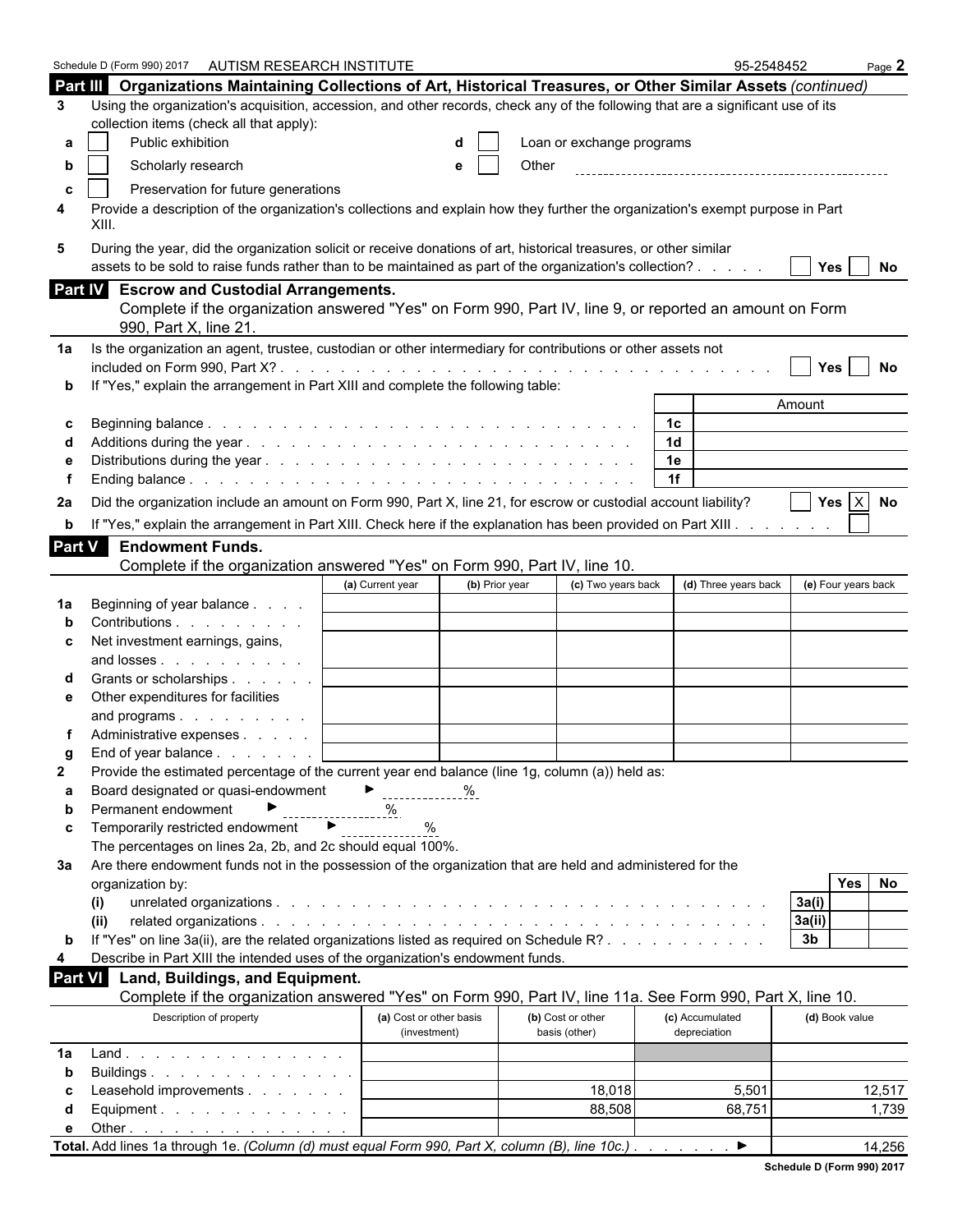#### **Part VII Investments—Other Securities.**  Complete if the organization answered "Yes" on Form 990, Part IV, line 11b. See Form 990, Part X, line 12. **(a)** Description of security or category (including name of security) **(b)** Book value **(c)** Method of valuation: Cost or end-of-year market value **(1)** Financial derivatives . . . . . . . . . . . **(2)** Closely-held equity interests . . . . . **(3)** Other  $(A)$ (B)  $(C)$ (D)  $(E)$  $(F)$  $(G)$ (H) **Total.** *(Column (b) must equal Form 990, Part X, col. (B) line 12.)* **Part VIII Investments—Program Related.**  Complete if the organization answered "Yes" on Form 990, Part IV, line 11c. See Form 990, Part X, line 13. **(a)** Description of investment **(b)** Book value **(b)** Book value **(c)** Method of valuation: Cost or end-of-year market value **(1) (2) (3) (4) (5) (6) (7) (8) (9) Total.** *(Column (b) must equal Form 990, Part X, col. (B) line 13.)*  **Part IX Other Assets.** Complete if the organization answered "Yes" on Form 990, Part IV, line 11d. See Form 990, Part X, line 15. **(a)** Description **(b)** Book value **(1) (2) (3) (4) (5) (6) (7) (8) (9) Total.** *(Column (b) must equal Form 990, Part X, col. (B) line 15.) . . . . . . . . . . . . . . . . . . . . . . . . . . . . . . . . . . . . . . . . . . . .* **Part X** Other Liabilities. Complete if the organization answered "Yes" on Form 990, Part IV, line 11e or 11f. See Form 990, Part X, line 25. **1. (a)** Description of liability **(b) (b)** Book value

| 1.  | (a) Description of liability                                                             | (b) Book value |
|-----|------------------------------------------------------------------------------------------|----------------|
|     | (1) Federal income taxes                                                                 |                |
| (2) |                                                                                          |                |
| (3) |                                                                                          |                |
| (4) |                                                                                          |                |
| (5) |                                                                                          |                |
| (6) |                                                                                          |                |
| (7) |                                                                                          |                |
| (8) |                                                                                          |                |
| (9) |                                                                                          |                |
|     | Total. (Column (b) must equal Form 990, Part X, col. (B) line 25.) $\blacktriangleright$ |                |

**2.** Liability for uncertain tax positions. In Part XIII, provide the text of the footnote to the organization's financial statements that reports the organization's liability for uncertain tax positions under FIN 48 (ASC 740). Check here if the text of the footnote has been provided in Part XIII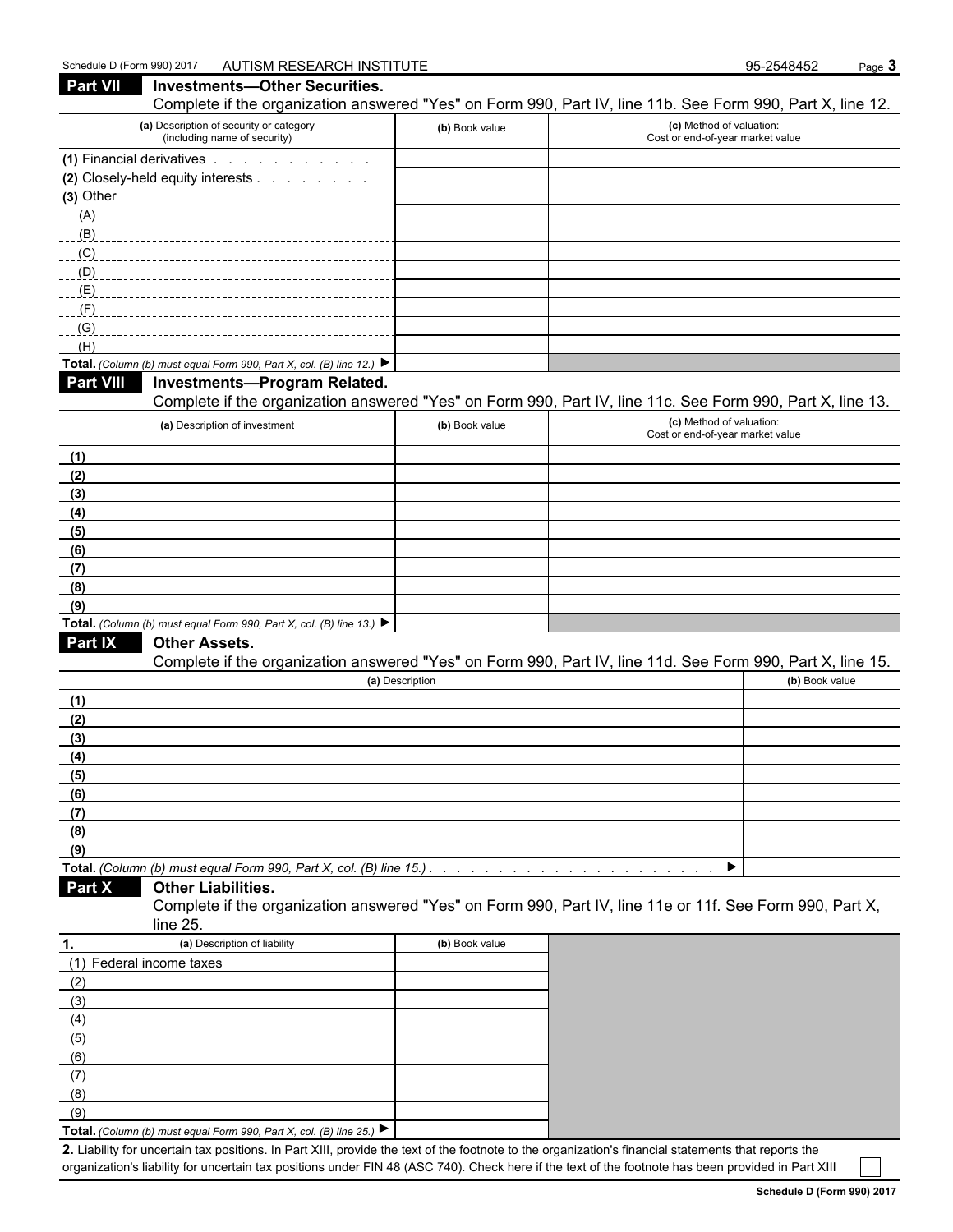|                  | Schedule D (Form 990) 2017           | AUTISM RESEARCH INSTITUTE                                                                                                                          | 95-2548452  | Page 4   |
|------------------|--------------------------------------|----------------------------------------------------------------------------------------------------------------------------------------------------|-------------|----------|
| <b>Part XI</b>   |                                      | Reconciliation of Revenue per Audited Financial Statements With Revenue per Return.                                                                |             |          |
|                  |                                      | Complete if the organization answered "Yes" on Form 990, Part IV, line 12a.                                                                        |             |          |
| $\mathbf 1$      |                                      | Total revenue, gains, and other support per audited financial statements                                                                           | $\mathbf 1$ | 975,773  |
| $\mathbf{2}$     |                                      | Amounts included on line 1 but not on Form 990, Part VIII, line 12:                                                                                |             |          |
| a                |                                      | Net unrealized gains (losses) on investments<br>2a<br>221,398                                                                                      |             |          |
| b                |                                      | 2 <sub>b</sub>                                                                                                                                     |             |          |
| С                |                                      | 2c                                                                                                                                                 |             |          |
| d                |                                      | $-5,700$<br>2d                                                                                                                                     |             |          |
| e                |                                      |                                                                                                                                                    | 2e          | 215,698  |
| 3                |                                      |                                                                                                                                                    | 3           | 760,075  |
| 4                |                                      | Amounts included on Form 990, Part VIII, line 12, but not on line 1:                                                                               |             |          |
| a                |                                      | Investment expenses not included on Form 990, Part VIII, line 7b<br>4a                                                                             |             |          |
| b                |                                      | 4 <sub>b</sub>                                                                                                                                     |             |          |
| c                |                                      |                                                                                                                                                    | 4с          |          |
| 5                |                                      | Total revenue. Add lines 3 and 4c. (This must equal Form 990, Part I, line 12.)                                                                    | 5           | 760,075  |
| <b>Part XII</b>  |                                      | Reconciliation of Expenses per Audited Financial Statements With Expenses per Return.                                                              |             |          |
|                  |                                      | Complete if the organization answered "Yes" on Form 990, Part IV, line 12a.                                                                        |             |          |
| 1                |                                      |                                                                                                                                                    | $\mathbf 1$ | 910,851  |
| $\mathbf{2}$     |                                      | Amounts included on line 1 but not on Form 990, Part IX, line 25:                                                                                  |             |          |
| a                |                                      | 2a                                                                                                                                                 |             |          |
| b                |                                      | 2 <sub>b</sub>                                                                                                                                     |             |          |
| c                |                                      | 2c                                                                                                                                                 |             |          |
| d                |                                      | 2d<br>$-7.000$                                                                                                                                     |             |          |
| e                |                                      |                                                                                                                                                    | 2е          | $-7,000$ |
| 3                |                                      |                                                                                                                                                    | 3           | 917,851  |
| 4                |                                      | Amounts included on Form 990, Part IX, line 25, but not on line 1:                                                                                 |             |          |
| a                |                                      | Investment expenses not included on Form 990, Part VIII, line 7b<br>4a                                                                             |             |          |
| b                |                                      | 4 <sub>b</sub>                                                                                                                                     | $-1$        |          |
| C                |                                      |                                                                                                                                                    | 4с          | -1       |
| 5                |                                      | Total expenses. Add lines 3 and 4c. (This must equal Form 990, Part I, line 18.)                                                                   | 5           | 917,850  |
| <b>Part XIII</b> |                                      | Supplemental Information.                                                                                                                          |             |          |
|                  |                                      | Provide the descriptions required for Part II, lines 3, 5, and 9; Part III, lines 1a and 4; Part IV, lines 1b and 2b; Part V, line 4; Part X, line |             |          |
|                  |                                      | 2; Part XI, lines 2d and 4b; and Part XII, lines 2d and 4b. Also complete this part to provide any additional information.                         |             |          |
|                  |                                      | Part XI Line 2d Sublease rental income/expense of \$7,150 net to zero for audit. \$1,300                                                           |             |          |
|                  |                                      |                                                                                                                                                    |             |          |
|                  |                                      | adjustment to Accounts Receivable performed in current year for audit, prior year for tax                                                          |             |          |
|                  |                                      |                                                                                                                                                    |             |          |
|                  |                                      | purposes. \$150 COGS included in revenue section of tax return not audit. Net amount is                                                            |             |          |
|                  |                                      |                                                                                                                                                    |             |          |
|                  | \$5,700 (\$7,150-1300-150).          |                                                                                                                                                    |             |          |
|                  |                                      |                                                                                                                                                    |             |          |
|                  |                                      | Part XII Line 2d Sublease rental income/expense of \$7,150 net to zero for audit. \$150 COGS                                                       |             |          |
|                  |                                      |                                                                                                                                                    |             |          |
|                  |                                      | included in revenue section of tax return not audit. Net amount is \$7,000 (\$7,150-150).                                                          |             |          |
|                  |                                      |                                                                                                                                                    |             |          |
|                  | Part XII Line 4b rounding adjustment |                                                                                                                                                    |             |          |
|                  |                                      |                                                                                                                                                    |             |          |
|                  |                                      |                                                                                                                                                    |             |          |
|                  |                                      |                                                                                                                                                    |             |          |
|                  |                                      |                                                                                                                                                    |             |          |
|                  |                                      |                                                                                                                                                    |             |          |
|                  |                                      |                                                                                                                                                    |             |          |
|                  |                                      |                                                                                                                                                    |             |          |
|                  |                                      |                                                                                                                                                    |             |          |
|                  |                                      |                                                                                                                                                    |             |          |
|                  |                                      |                                                                                                                                                    |             |          |
|                  |                                      |                                                                                                                                                    |             |          |
|                  |                                      |                                                                                                                                                    |             |          |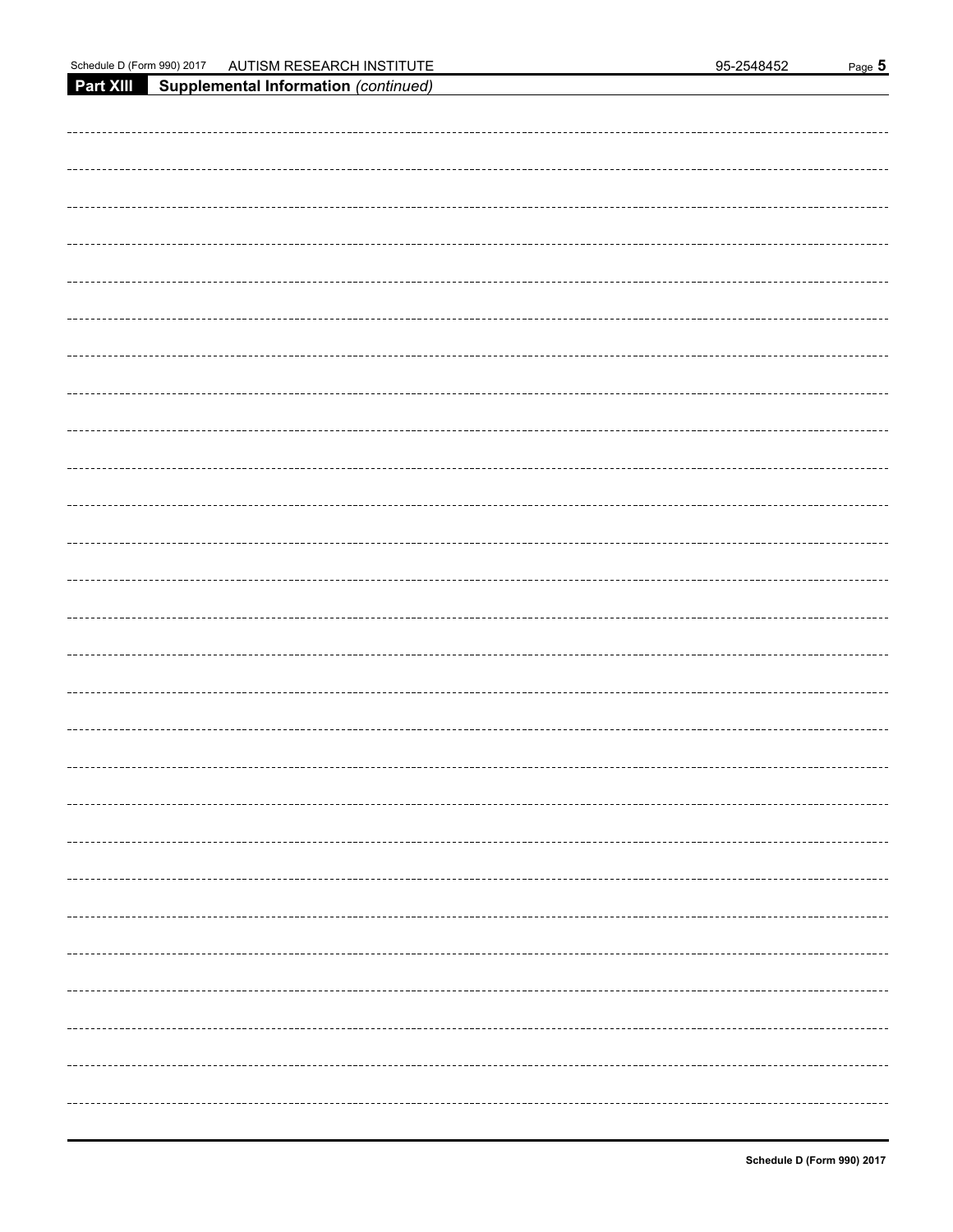|                                                              |                                                                                                                                                                                          |                                                        |                                    |                                                    | Supplemental Information Regarding Fundraising or Gaming Activities                             |                                                                            | OMB No. 1545-0047                                       |
|--------------------------------------------------------------|------------------------------------------------------------------------------------------------------------------------------------------------------------------------------------------|--------------------------------------------------------|------------------------------------|----------------------------------------------------|-------------------------------------------------------------------------------------------------|----------------------------------------------------------------------------|---------------------------------------------------------|
| <b>SCHEDULE G</b><br>(Form 990 or 990-EZ)                    |                                                                                                                                                                                          |                                                        |                                    |                                                    | Complete if the organization answered "Yes" on Form 990, Part IV, line 17, 18, or 19, or if the |                                                                            |                                                         |
| Department of the Treasury                                   |                                                                                                                                                                                          |                                                        | Attach to Form 990 or Form 990-EZ. |                                                    | organization entered more than \$15,000 on Form 990-EZ, line 6a.                                |                                                                            | <b>Open to Public</b>                                   |
| Internal Revenue Service<br>Name of the organization         |                                                                                                                                                                                          | Go to www.irs.gov/Form990 for the latest instructions. |                                    |                                                    |                                                                                                 | <b>Employer identification number</b>                                      | <b>Inspection</b>                                       |
| AUTISM RESEARCH INSTITUTE                                    |                                                                                                                                                                                          |                                                        |                                    |                                                    |                                                                                                 |                                                                            | 95-2548452                                              |
| Part I                                                       | Fundraising Activities. Complete if the organization answered "Yes" on Form 990, Part IV, line 17.                                                                                       |                                                        |                                    |                                                    |                                                                                                 |                                                                            |                                                         |
|                                                              | Form 990-EZ filers are not required to complete this part.                                                                                                                               |                                                        |                                    |                                                    |                                                                                                 |                                                                            |                                                         |
| 1                                                            | Indicate whether the organization raised funds through any of the following activities. Check all that apply.                                                                            |                                                        |                                    |                                                    |                                                                                                 |                                                                            |                                                         |
| Mail solicitations<br>a                                      | Internet and email solicitations                                                                                                                                                         |                                                        | е<br>f                             |                                                    | Solicitation of non-government grants                                                           |                                                                            |                                                         |
| b<br>Phone solicitations<br>c                                |                                                                                                                                                                                          |                                                        |                                    |                                                    | Solicitation of government grants<br>Special fundraising events                                 |                                                                            |                                                         |
| In-person solicitations<br>d                                 |                                                                                                                                                                                          |                                                        | g                                  |                                                    |                                                                                                 |                                                                            |                                                         |
| 2a                                                           | Did the organization have a written or oral agreement with any individual (including officers, directors, trustees,                                                                      |                                                        |                                    |                                                    |                                                                                                 |                                                                            |                                                         |
|                                                              | key employees listed in Form 990, Part VII) or entity in connection with professional fundraising services?                                                                              |                                                        |                                    |                                                    |                                                                                                 |                                                                            | Yes $X$ No                                              |
| b                                                            | If "Yes," list the 10 highest paid individuals or entities (fundraisers) pursuant to agreements under which the fundraiser is<br>to be compensated at least \$5,000 by the organization. |                                                        |                                    |                                                    |                                                                                                 |                                                                            |                                                         |
| (i) Name and address of individual<br>or entity (fundraiser) |                                                                                                                                                                                          | (ii) Activity                                          | contributions?                     | (iii) Did fundraiser have<br>custody or control of | (iv) Gross receipts<br>from activity                                                            | (v) Amount paid to<br>(or retained by)<br>fundraiser listed in<br>col. (i) | (vi) Amount paid to<br>(or retained by)<br>organization |
|                                                              |                                                                                                                                                                                          |                                                        | <b>Yes</b>                         | No                                                 |                                                                                                 |                                                                            |                                                         |
| 1                                                            |                                                                                                                                                                                          |                                                        |                                    |                                                    |                                                                                                 |                                                                            |                                                         |
| 2                                                            |                                                                                                                                                                                          |                                                        |                                    |                                                    |                                                                                                 |                                                                            |                                                         |
|                                                              |                                                                                                                                                                                          |                                                        |                                    |                                                    |                                                                                                 |                                                                            |                                                         |
| 3                                                            |                                                                                                                                                                                          |                                                        |                                    |                                                    |                                                                                                 |                                                                            |                                                         |
| 4                                                            |                                                                                                                                                                                          |                                                        |                                    |                                                    |                                                                                                 |                                                                            |                                                         |
| 5                                                            |                                                                                                                                                                                          |                                                        |                                    |                                                    |                                                                                                 |                                                                            |                                                         |
| 6                                                            |                                                                                                                                                                                          |                                                        |                                    |                                                    |                                                                                                 |                                                                            |                                                         |
|                                                              |                                                                                                                                                                                          |                                                        |                                    |                                                    |                                                                                                 |                                                                            |                                                         |
| 7                                                            |                                                                                                                                                                                          |                                                        |                                    |                                                    |                                                                                                 |                                                                            |                                                         |
|                                                              |                                                                                                                                                                                          |                                                        |                                    |                                                    |                                                                                                 |                                                                            |                                                         |
| 9                                                            |                                                                                                                                                                                          |                                                        |                                    |                                                    |                                                                                                 |                                                                            |                                                         |
| 10                                                           |                                                                                                                                                                                          |                                                        |                                    |                                                    |                                                                                                 |                                                                            |                                                         |
|                                                              |                                                                                                                                                                                          |                                                        |                                    |                                                    |                                                                                                 |                                                                            |                                                         |
| Total.                                                       |                                                                                                                                                                                          |                                                        |                                    |                                                    |                                                                                                 |                                                                            |                                                         |
| 3<br>registration or licensing.                              | List all states in which the organization is registered or licensed to solicit contributions or has been notified it is exempt from                                                      |                                                        |                                    |                                                    |                                                                                                 |                                                                            |                                                         |
|                                                              |                                                                                                                                                                                          |                                                        |                                    |                                                    |                                                                                                 |                                                                            |                                                         |
|                                                              |                                                                                                                                                                                          |                                                        |                                    |                                                    |                                                                                                 |                                                                            |                                                         |
|                                                              |                                                                                                                                                                                          |                                                        |                                    |                                                    |                                                                                                 |                                                                            |                                                         |
|                                                              |                                                                                                                                                                                          |                                                        |                                    |                                                    |                                                                                                 |                                                                            |                                                         |
|                                                              |                                                                                                                                                                                          |                                                        |                                    |                                                    |                                                                                                 |                                                                            |                                                         |
|                                                              |                                                                                                                                                                                          |                                                        |                                    |                                                    |                                                                                                 |                                                                            |                                                         |
|                                                              |                                                                                                                                                                                          |                                                        |                                    |                                                    |                                                                                                 |                                                                            |                                                         |
|                                                              |                                                                                                                                                                                          |                                                        |                                    |                                                    |                                                                                                 |                                                                            |                                                         |
|                                                              |                                                                                                                                                                                          |                                                        |                                    |                                                    |                                                                                                 |                                                                            |                                                         |
|                                                              |                                                                                                                                                                                          |                                                        |                                    |                                                    |                                                                                                 |                                                                            |                                                         |
|                                                              |                                                                                                                                                                                          |                                                        |                                    |                                                    |                                                                                                 |                                                                            |                                                         |
|                                                              |                                                                                                                                                                                          |                                                        |                                    |                                                    |                                                                                                 |                                                                            |                                                         |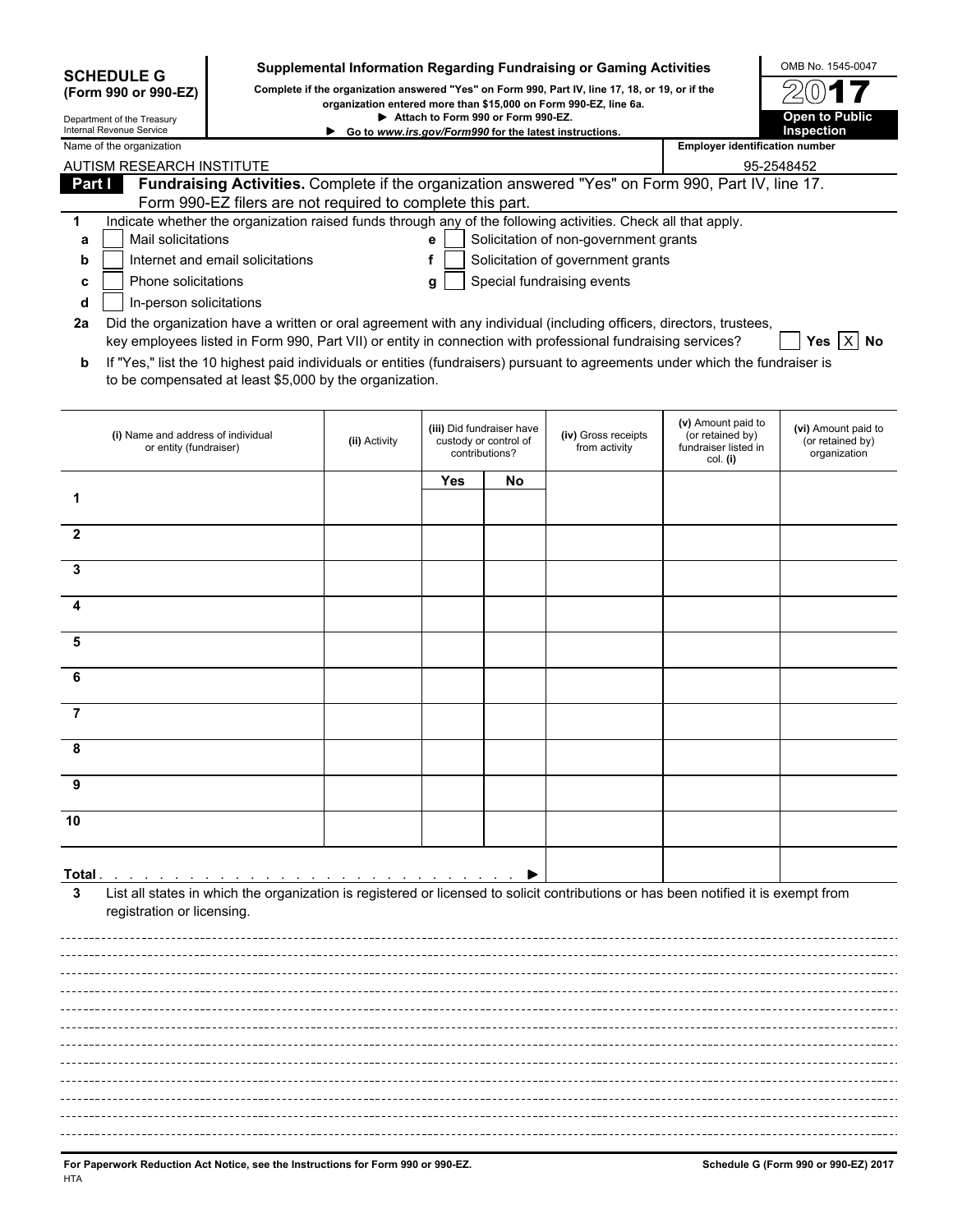#### Schedule G (Form 990 or 990-EZ) 2017 AUTISM RESEARCH INSTITUTE 95-2548452 Page 2

Part II **Fundraising Events.** Complete if the organization answered "Yes" on Form 990, Part IV, line 18, or reported more than \$15,000 of fundraising event contributions and gross income on Form 990-EZ, lines 1 and 6b. List events with gross receipts greater than \$5,000.

|                 |              |                                                                                                                                                                                                                               |                                               | events with gross receipts greater than \$5,000. |                                 |                                                       |
|-----------------|--------------|-------------------------------------------------------------------------------------------------------------------------------------------------------------------------------------------------------------------------------|-----------------------------------------------|--------------------------------------------------|---------------------------------|-------------------------------------------------------|
|                 |              |                                                                                                                                                                                                                               | (a) Event $#1$<br>Zoo Walk                    | $(b)$ Event #2                                   | (c) Other events<br><b>NONE</b> | (d) Total events<br>(add col. (a) through<br>col. (c) |
|                 |              |                                                                                                                                                                                                                               | (event type)                                  | (event type)                                     | (total number)                  |                                                       |
| Revenue         | $\mathbf 1$  | Gross receipts                                                                                                                                                                                                                | 90,921                                        |                                                  |                                 | 90,921                                                |
|                 | $\mathbf{2}$ | Less: Contributions                                                                                                                                                                                                           |                                               |                                                  |                                 |                                                       |
|                 | 3            | Gross income (line 1<br>minus line $2)$ .                                                                                                                                                                                     | 90,921                                        |                                                  |                                 | 90,921                                                |
|                 | 4            | Cash prizes                                                                                                                                                                                                                   |                                               |                                                  |                                 |                                                       |
|                 | 5            | Noncash prizes                                                                                                                                                                                                                |                                               |                                                  |                                 |                                                       |
|                 | 6            | Rent/facility costs                                                                                                                                                                                                           | 800                                           |                                                  |                                 | 800                                                   |
| Direct Expenses | 7            | Food and beverages                                                                                                                                                                                                            |                                               |                                                  |                                 |                                                       |
|                 | 8            | Entertainment                                                                                                                                                                                                                 |                                               |                                                  |                                 |                                                       |
|                 | 9            | Other direct expenses                                                                                                                                                                                                         | 47,832                                        |                                                  |                                 | 47,832                                                |
|                 | 10<br>11     | Direct expense summary. Add lines 4 through 9 in column (d) ▶                                                                                                                                                                 |                                               |                                                  |                                 | 48,632)<br>42,289                                     |
|                 | Part III     | Net income summary. Subtract line 10 from line 3, column (d) ▶  <br><b>Gaming.</b> Complete if the organization answered "Yes" on Form 990, Part IV, line 19, or reported more                                                |                                               |                                                  |                                 |                                                       |
|                 |              | than \$15,000 on Form 990-EZ, line 6a.                                                                                                                                                                                        |                                               |                                                  |                                 |                                                       |
| Revenue         |              |                                                                                                                                                                                                                               | (a) Bingo                                     | (b) Pull tabs/instant<br>bingo/progressive bingo | (c) Other gaming                | (d) Total gaming (add<br>col. (a) through col. (c))   |
|                 |              | Gross revenue                                                                                                                                                                                                                 |                                               |                                                  |                                 |                                                       |
|                 | $\mathbf{2}$ | Cash prizes                                                                                                                                                                                                                   |                                               |                                                  |                                 |                                                       |
|                 | 3            | Noncash prizes                                                                                                                                                                                                                |                                               |                                                  |                                 |                                                       |
| Direct Expenses | 4            | Rent/facility costs                                                                                                                                                                                                           |                                               |                                                  |                                 |                                                       |
|                 | 5            | Other direct expenses                                                                                                                                                                                                         |                                               | $\overline{\phantom{1}}$                         | $\overline{\phantom{m}}$        |                                                       |
|                 |              |                                                                                                                                                                                                                               |                                               |                                                  |                                 |                                                       |
|                 | 6            | Volunteer labor                                                                                                                                                                                                               | $\overline{\phantom{a}}$<br>$\%$<br>Yes<br>No | $\frac{\%}{\%}$<br>Yes<br>No                     | Yes<br>No                       |                                                       |
|                 | 7            |                                                                                                                                                                                                                               |                                               |                                                  |                                 | $\left( 0\right)$                                     |
|                 | 8            | Net gaming income summary. Subtract line 7 from line 1, column (d)                                                                                                                                                            |                                               |                                                  |                                 |                                                       |
|                 |              |                                                                                                                                                                                                                               |                                               |                                                  |                                 |                                                       |
|                 | a<br>b       | Enter the state(s) in which the organization conducts gaming activities:<br>Is the organization licensed to conduct gaming activities in each of these states?                                                                |                                               |                                                  |                                 | │ Yes<br>l No                                         |
|                 |              | If "No," explain: www.commutation.com/www.commutation.com/www.commutation.com/www.commutation.com/www.commutation.com/www.commutation.com/www.commutation.com/www.commutation.com/www.commutation.com/www.commutation.com/www |                                               |                                                  |                                 |                                                       |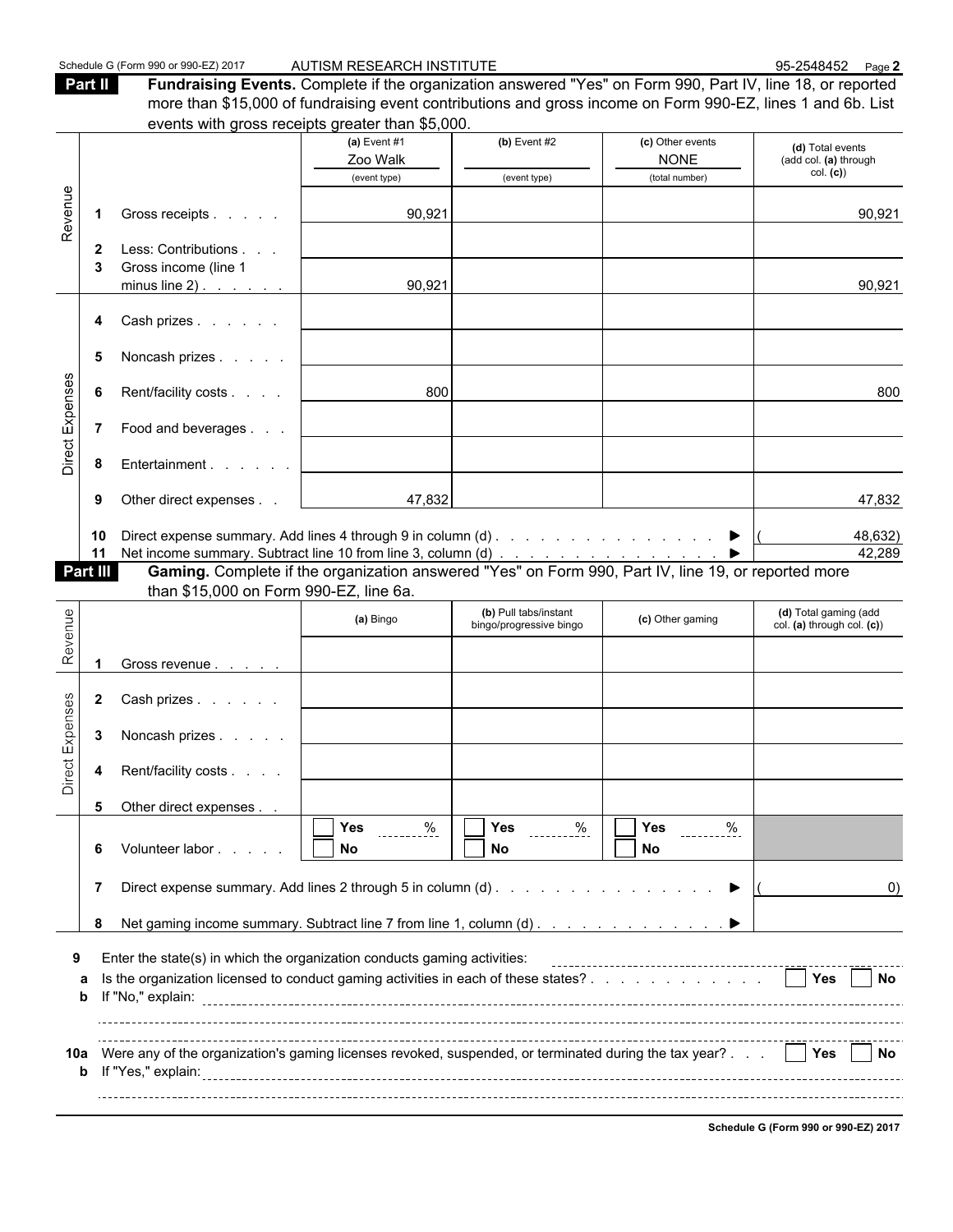|                         | Schedule G (Form 990 or 990-EZ) 2017 AUTISM RESEARCH INSTITUTE                                                                                                                                                                                                                                                                                                                                                                                                                                                                                                                               |                 | 95-2548452 | Page 3    |
|-------------------------|----------------------------------------------------------------------------------------------------------------------------------------------------------------------------------------------------------------------------------------------------------------------------------------------------------------------------------------------------------------------------------------------------------------------------------------------------------------------------------------------------------------------------------------------------------------------------------------------|-----------------|------------|-----------|
| 11                      |                                                                                                                                                                                                                                                                                                                                                                                                                                                                                                                                                                                              |                 |            | No        |
| 12.                     | Is the organization a grantor, beneficiary or trustee of a trust, or a member of a partnership or other entity                                                                                                                                                                                                                                                                                                                                                                                                                                                                               |                 |            | <b>No</b> |
| 13<br>a                 | Indicate the percentage of gaming activity conducted in:                                                                                                                                                                                                                                                                                                                                                                                                                                                                                                                                     | 13а             |            | %         |
| $\mathbf b$<br>14       | Enter the name and address of the person who prepares the organization's gaming/special events books<br>and records:                                                                                                                                                                                                                                                                                                                                                                                                                                                                         | 13 <sub>b</sub> |            | $\%$      |
|                         |                                                                                                                                                                                                                                                                                                                                                                                                                                                                                                                                                                                              |                 |            |           |
|                         |                                                                                                                                                                                                                                                                                                                                                                                                                                                                                                                                                                                              |                 |            |           |
| 15а<br>b                | Does the organization have a contract with a third party from whom the organization receives gaming<br>If "Yes," enter the amount of gaming revenue received by the organization $\bullet$ \$ _________________ and the<br>amount of gaming revenue retained by the third party $\bullet$ \$ $\frac{1}{2}$ = $\frac{1}{2}$ = $\frac{1}{2}$ = $\frac{1}{2}$ = $\frac{1}{2}$ = $\frac{1}{2}$ = $\frac{1}{2}$ = $\frac{1}{2}$ = $\frac{1}{2}$ = $\frac{1}{2}$ = $\frac{1}{2}$ = $\frac{1}{2}$ = $\frac{1}{2}$ = $\frac{1$<br>c If "Yes," enter name and address of the third party:             |                 |            |           |
|                         | Name $\blacktriangleright$                                                                                                                                                                                                                                                                                                                                                                                                                                                                                                                                                                   |                 |            |           |
|                         |                                                                                                                                                                                                                                                                                                                                                                                                                                                                                                                                                                                              |                 |            |           |
| 16                      | Gaming manager information:                                                                                                                                                                                                                                                                                                                                                                                                                                                                                                                                                                  |                 |            |           |
|                         | Name $\blacktriangleright$                                                                                                                                                                                                                                                                                                                                                                                                                                                                                                                                                                   |                 |            |           |
|                         |                                                                                                                                                                                                                                                                                                                                                                                                                                                                                                                                                                                              |                 |            |           |
|                         | Description of services provided                                                                                                                                                                                                                                                                                                                                                                                                                                                                                                                                                             |                 |            |           |
|                         | Director/officer<br>Employee<br>Independent contractor                                                                                                                                                                                                                                                                                                                                                                                                                                                                                                                                       |                 |            |           |
| 17<br>а<br>b<br>Part IV | Mandatory distributions:<br>Is the organization required under state law to make charitable distributions from the gaming proceeds to<br>Enter the amount of distributions required under state law to be distributed to other exempt organizations<br>or spent in the organization's own exempt activities during the tax year<br>- \$<br>▶<br>Supplemental Information. Provide the explanations required by Part I, line 2b, columns (iii) and (v); and<br>Part III, lines 9, 9b, 10b, 15b, 15c, 16, and 17b, as applicable. Also provide any additional information.<br>See instructions |                 | Yes        | <b>No</b> |
|                         |                                                                                                                                                                                                                                                                                                                                                                                                                                                                                                                                                                                              |                 |            |           |
|                         |                                                                                                                                                                                                                                                                                                                                                                                                                                                                                                                                                                                              |                 |            |           |
|                         |                                                                                                                                                                                                                                                                                                                                                                                                                                                                                                                                                                                              |                 |            |           |
|                         |                                                                                                                                                                                                                                                                                                                                                                                                                                                                                                                                                                                              |                 |            |           |
|                         |                                                                                                                                                                                                                                                                                                                                                                                                                                                                                                                                                                                              |                 |            |           |
|                         |                                                                                                                                                                                                                                                                                                                                                                                                                                                                                                                                                                                              |                 |            |           |
|                         |                                                                                                                                                                                                                                                                                                                                                                                                                                                                                                                                                                                              |                 |            |           |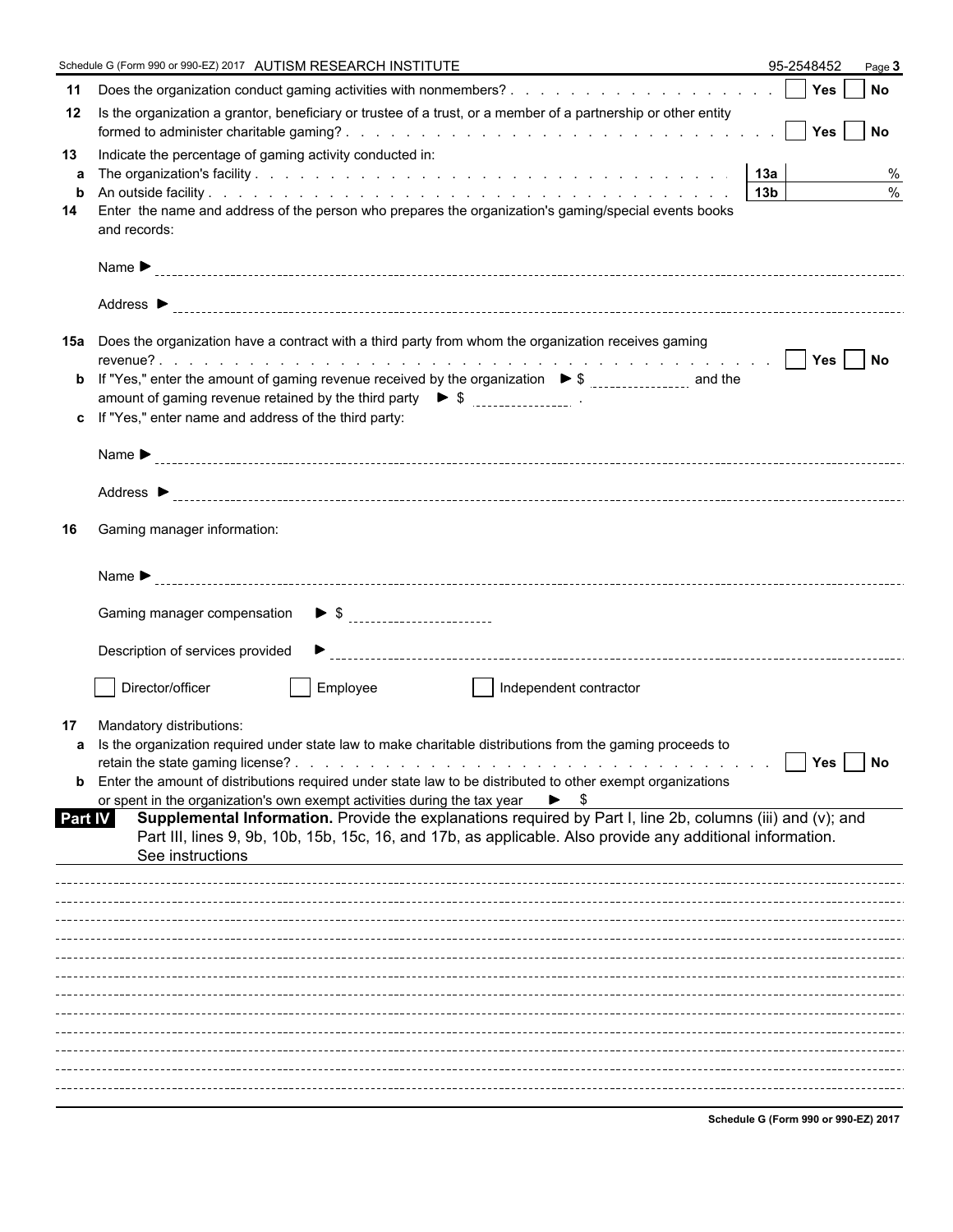| <b>SCHEDULE I</b><br>(Form 990)                        | <b>Grants and Other Assistance to Organizations,</b><br>Governments, and Individuals in the United States<br>Complete if the organization answered "Yes" on Form 990, Part IV, line 21 or 22.<br>Attach to Form 990. | OMB No. 1545-0047<br>2017<br><b>Open to Publi</b> |
|--------------------------------------------------------|----------------------------------------------------------------------------------------------------------------------------------------------------------------------------------------------------------------------|---------------------------------------------------|
| Department of the Treasury<br>Internal Revenue Service | Go to www.irs.gov/Form990 for the latest information.                                                                                                                                                                | <b>Inspection</b>                                 |
| Name of the organization                               |                                                                                                                                                                                                                      | <b>Employer identification number</b>             |
| AUTISM RESEARCH INSTITUTE                              |                                                                                                                                                                                                                      | 95-2548452                                        |
| Part I                                                 | <b>General Information on Grants and Assistance</b>                                                                                                                                                                  |                                                   |

| <br>e, the grantees' eligibility for the grants.<br>as to substantiate the amount of the grants or 1<br>r assistance.<br>Doe. |  |
|-------------------------------------------------------------------------------------------------------------------------------|--|
| $\alpha$ award the grants.<br>ritaria<br>the                                                                                  |  |

**2** Describe in Part IV the organization's procedures for monitoring the use of grant funds in the United States.

**Part II** Grants and Other Assistance to Domestic Organizations and Domestic Governments. Complete if the organization answered "Yes" on Form 990, Part IV, line 21, for any recipient that received more than \$5,000. Part II can be duplicated if additional space is needed.

| 1 (a) Name and address of organization<br>or government                                                                                | $(b)$ EIN  | (c) IRC section<br>if applicable | (d) Amount of cash<br>grant | (e) Amount of non-<br>cash assistance | (f) Method of valuation<br>(book, FMV, appraisal,<br>other) | (g) Description of<br>noncash assistance | (h) Purpose of grant<br>or assistance |
|----------------------------------------------------------------------------------------------------------------------------------------|------------|----------------------------------|-----------------------------|---------------------------------------|-------------------------------------------------------------|------------------------------------------|---------------------------------------|
| (1) UC Davis                                                                                                                           |            |                                  |                             |                                       |                                                             |                                          | Research                              |
| 1850 Research Park Drive Davis, CA 9                                                                                                   | 94-6036494 |                                  | 25,000                      |                                       |                                                             |                                          |                                       |
| (2) Arkansas Children's Research Insti                                                                                                 |            |                                  |                             |                                       |                                                             |                                          | Research                              |
| 13 Childrens Way Little Rock, AR 7220                                                                                                  | 71-0568795 |                                  | 60,000                      |                                       |                                                             |                                          |                                       |
| (3) Mass. General Hospital                                                                                                             |            |                                  |                             |                                       |                                                             |                                          | Research                              |
| 175 Cambridge Street Boston, MA 021                                                                                                    | 04-2697983 |                                  | 50,000                      |                                       |                                                             |                                          |                                       |
| (4) The Research Foundation for SUN                                                                                                    |            |                                  |                             |                                       |                                                             |                                          | Research                              |
| PO Box 9 Albany, NY 12201                                                                                                              | 14-1368361 |                                  | 20,000                      |                                       |                                                             |                                          |                                       |
| (5) Drew University                                                                                                                    |            |                                  |                             |                                       |                                                             |                                          | Research                              |
| 5555 Cindy Court Mounty Airy, MD 211                                                                                                   | 22-1487164 |                                  | 30,500                      |                                       |                                                             |                                          |                                       |
| (6) University of Maryland, Baltimore                                                                                                  |            |                                  |                             |                                       |                                                             |                                          | Research                              |
| 655 W Baltimore Street Baltimore, MD                                                                                                   | 15-6002036 |                                  | 11,550                      |                                       |                                                             |                                          |                                       |
| (7) UCSD School of Medicine                                                                                                            |            |                                  |                             |                                       |                                                             |                                          | Research                              |
| 9500 Gilman Drive La Jolla, CA 92093                                                                                                   | 95-6006144 |                                  | 11,000                      |                                       |                                                             |                                          |                                       |
| (8)                                                                                                                                    |            |                                  |                             |                                       |                                                             |                                          |                                       |
| (9)                                                                                                                                    |            |                                  |                             |                                       |                                                             |                                          |                                       |
| (10)                                                                                                                                   |            |                                  |                             |                                       |                                                             |                                          |                                       |
| (11)                                                                                                                                   |            |                                  |                             |                                       |                                                             |                                          |                                       |
| (12)                                                                                                                                   |            |                                  |                             |                                       |                                                             |                                          |                                       |
| Enter total number of section $501(c)(3)$ and government organizations listed in the line 1 table $\dots$ .<br>$\overline{\mathbf{2}}$ |            |                                  |                             |                                       |                                                             |                                          |                                       |

**3** Enter total number of other organizations listed in the line 1 table . . . . . . . . . . . . . . . . . . . . . . . . . . . . . . . . . . . . . . . . . . . . . . . . . . .

**For Paperwork Reduction Act Notice, see the Instructions for Form 990.** *Schedule I (Form 990)* **(2017) <b>Schedule I (Form 990) (2017**)

**Alternation Public Inspection**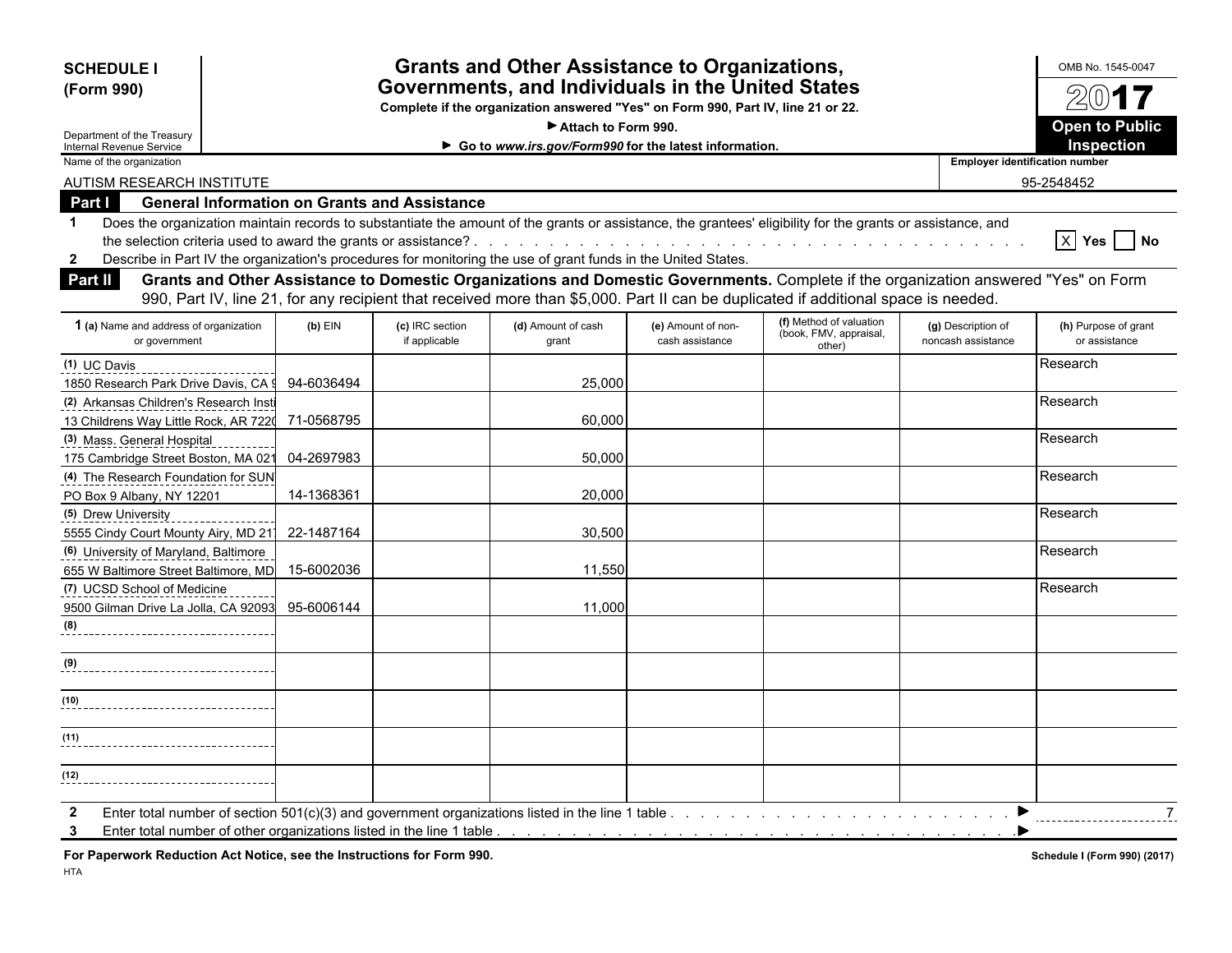| (a) Type of grant or assistance                                                                                                                      | (b) Number of | (c) Amount of | (d) Amount of      | (e) Method of valuation (book, | (f) Description of noncash assistance |
|------------------------------------------------------------------------------------------------------------------------------------------------------|---------------|---------------|--------------------|--------------------------------|---------------------------------------|
|                                                                                                                                                      | recipients    | cash grant    | noncash assistance | FMV, appraisal, other)         |                                       |
|                                                                                                                                                      |               |               |                    |                                |                                       |
|                                                                                                                                                      |               |               |                    |                                |                                       |
|                                                                                                                                                      |               |               |                    |                                |                                       |
|                                                                                                                                                      |               |               |                    |                                |                                       |
|                                                                                                                                                      |               |               |                    |                                |                                       |
|                                                                                                                                                      |               |               |                    |                                |                                       |
|                                                                                                                                                      |               |               |                    |                                |                                       |
| Supplemental Information. Provide the information required in Part I, line 2; Part III, column (b); and any other additional information.<br>Part IV |               |               |                    |                                |                                       |

<u>required institutional review board approval from each institution.</u>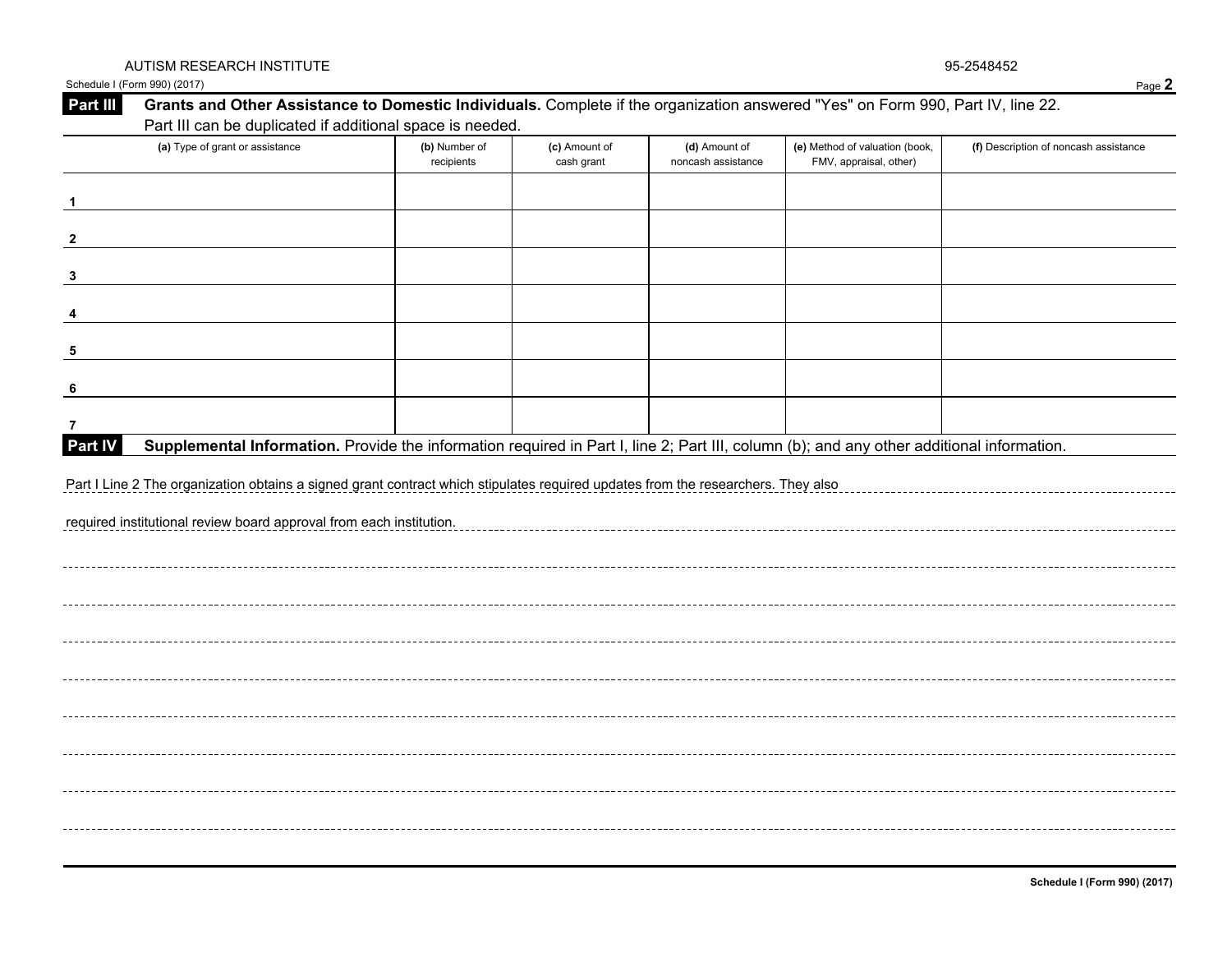|                | <b>SCHEDULE J</b>                                      |                                                                             | <b>Compensation Information</b>                                                                                                                                                                                                                                                                                                                                                                                                                           |                                       | OMB No. 1545-0047          |                            |  |
|----------------|--------------------------------------------------------|-----------------------------------------------------------------------------|-----------------------------------------------------------------------------------------------------------------------------------------------------------------------------------------------------------------------------------------------------------------------------------------------------------------------------------------------------------------------------------------------------------------------------------------------------------|---------------------------------------|----------------------------|----------------------------|--|
|                | (Form 990)                                             |                                                                             | For certain Officers, Directors, Trustees, Key Employees, and Highest<br><b>Compensated Employees</b>                                                                                                                                                                                                                                                                                                                                                     |                                       |                            |                            |  |
|                | Department of the Treasury                             |                                                                             | > Complete if the organization answered "Yes" on Form 990, Part IV, line 23.<br>Attach to Form 990.                                                                                                                                                                                                                                                                                                                                                       |                                       | <b>Open to Public</b>      |                            |  |
|                | Internal Revenue Service                               |                                                                             | Go to www.irs.gov/Form990 for instructions and the latest information.                                                                                                                                                                                                                                                                                                                                                                                    |                                       | <b>Inspection</b>          |                            |  |
|                | Name of the organization                               |                                                                             |                                                                                                                                                                                                                                                                                                                                                                                                                                                           | <b>Employer identification number</b> |                            |                            |  |
|                | AUTISM RESEARCH INSTITUTE                              |                                                                             |                                                                                                                                                                                                                                                                                                                                                                                                                                                           |                                       | 95-2548452                 |                            |  |
| Part I         |                                                        | <b>Questions Regarding Compensation</b>                                     |                                                                                                                                                                                                                                                                                                                                                                                                                                                           |                                       |                            | <b>Yes</b><br>No           |  |
| 1a             | First-class or charter travel<br>Travel for companions | Tax indemnification and gross-up payments<br>Discretionary spending account | Check the appropriate box(es) if the organization provided any of the following to or for a person listed on Form<br>990, Part VII, Section A, line 1a. Complete Part III to provide any relevant information regarding these items.<br>Housing allowance or residence for personal use<br>Payments for business use of personal residence<br>Health or social club dues or initiation fees<br>Personal services (such as, maid, chauffeur, chef)         |                                       |                            |                            |  |
|                |                                                        |                                                                             | If any of the boxes on line 1a are checked, did the organization follow a written policy regarding payment<br>or reimbursement or provision of all of the expenses described above? If "No," complete Part III to                                                                                                                                                                                                                                         |                                       | 1b                         |                            |  |
| $\mathbf{2}$   |                                                        |                                                                             | Did the organization require substantiation prior to reimbursing or allowing expenses incurred by all<br>directors, trustees, and officers, including the CEO/Executive Director, regarding the items checked on line                                                                                                                                                                                                                                     |                                       | $\mathbf{2}$               |                            |  |
| 3              | Compensation committee                                 | Independent compensation consultant<br>Form 990 of other organizations      | Indicate which, if any, of the following the filing organization used to establish the compensation of the<br>organization's CEO/Executive Director. Check all that apply. Do not check any boxes for methods used by a<br>related organization to establish compensation of the CEO/Executive Director, but explain in Part III.<br>$ X $ Written employment contract<br>Compensation survey or study<br>Approval by the board or compensation committee |                                       |                            |                            |  |
| 4              |                                                        | organization or a related organization:                                     | During the year, did any person listed on Form 990, Part VII, Section A, line 1a, with respect to the filing                                                                                                                                                                                                                                                                                                                                              |                                       |                            |                            |  |
| а<br>b<br>c    |                                                        |                                                                             | Participate in, or receive payment from, a supplemental nonqualified retirement plan?<br>Participate in, or receive payment from, an equity-based compensation arrangement?<br>If "Yes" to any of lines 4a-c, list the persons and provide the applicable amounts for each item in Part III.                                                                                                                                                              |                                       | 4a<br>4b<br>4c             | х<br>X                     |  |
| 5<br>a<br>b    |                                                        | compensation contingent on the revenues of:                                 | Only section 501(c)(3), 501(c)(4), and 501(c)(29) organizations must complete lines 5–9.<br>For persons listed on Form 990, Part VII, Section A, line 1a, did the organization pay or accrue any                                                                                                                                                                                                                                                          |                                       | 5а<br>5 <sub>b</sub>       | <u>X</u><br>$\overline{X}$ |  |
|                |                                                        | If "Yes" on line 5a or 5b, describe in Part III.                            |                                                                                                                                                                                                                                                                                                                                                                                                                                                           |                                       |                            |                            |  |
| 6<br>a         |                                                        | compensation contingent on the net earnings of:                             | For persons listed on Form 990, Part VII, Section A, line 1a, did the organization pay or accrue any                                                                                                                                                                                                                                                                                                                                                      |                                       | 6а                         | X                          |  |
| b              |                                                        | If "Yes" on line 6a or 6b, describe in Part III.                            |                                                                                                                                                                                                                                                                                                                                                                                                                                                           |                                       | 6 <sub>b</sub>             | $\overline{\mathsf{x}}$    |  |
| $\overline{7}$ |                                                        | payments not described on lines 5 and 6? If "Yes," describe in Part III     | For persons listed on Form 990, Part VII, Section A, line 1a, did the organization provide any nonfixed                                                                                                                                                                                                                                                                                                                                                   |                                       | $\overline{7}$             | X.                         |  |
| 8              |                                                        |                                                                             | Were any amounts reported on Form 990, Part VII, paid or accrued pursuant to a contract that was<br>subject to the initial contract exception described in Regulations section 53.4958-4(a)(3)? If "Yes," describe                                                                                                                                                                                                                                        |                                       | 8                          | X                          |  |
| 9              |                                                        |                                                                             | If "Yes" on line 8, did the organization also follow the rebuttable presumption procedure described in                                                                                                                                                                                                                                                                                                                                                    |                                       | 9                          |                            |  |
|                |                                                        | For Paperwork Reduction Act Notice, see the Instructions for Form 990.      |                                                                                                                                                                                                                                                                                                                                                                                                                                                           |                                       | Schedule J (Form 990) 2017 |                            |  |

HTA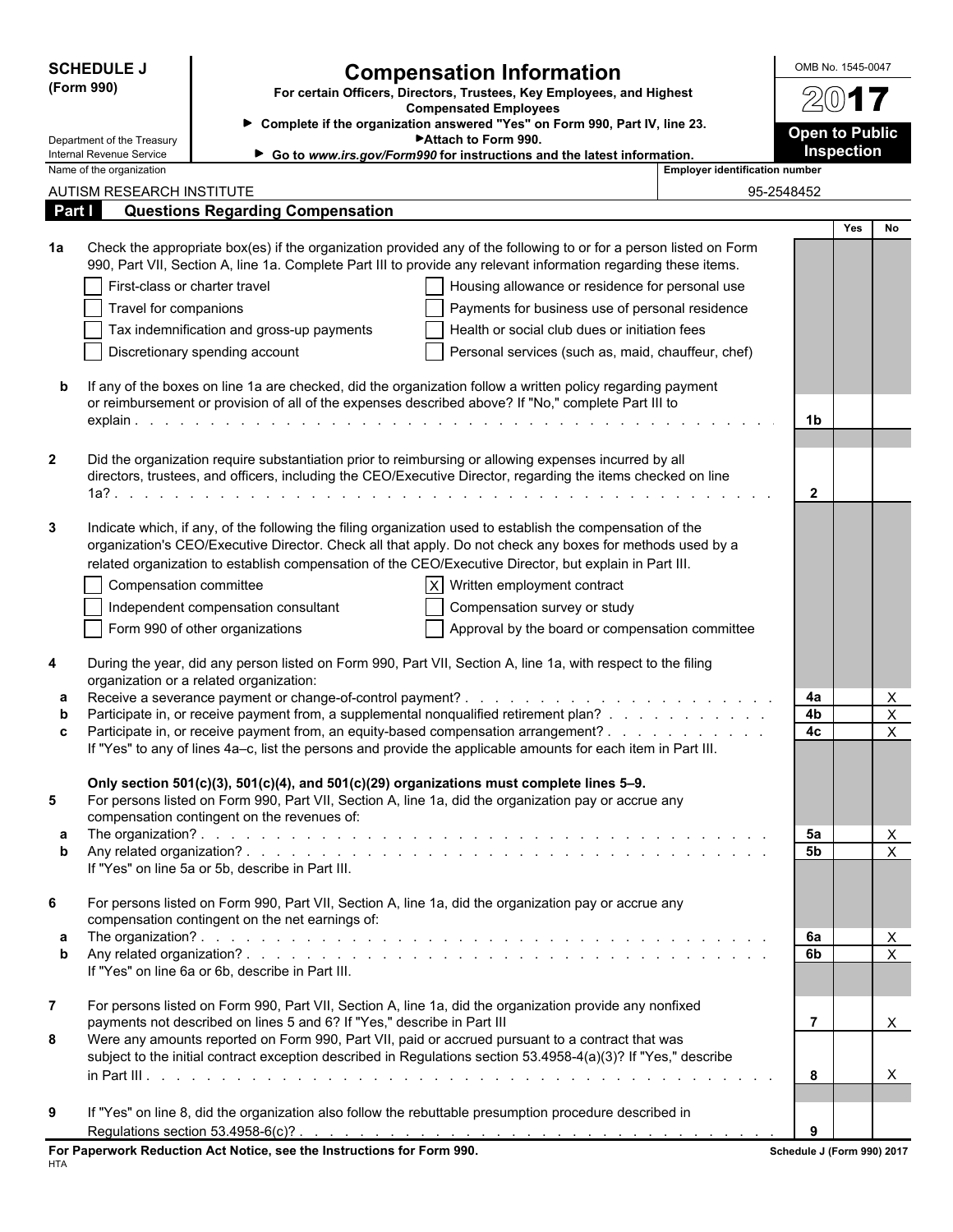#### Part II **Officers, Directors, Trustees, Key Employees, and Highest Compensated Employees. Use duplicate copies if additional space is needed.**

For each individual whose compensation must be reported on Schedule J, report compensation from the organization on row (i) and from related organizations, described in the instructions, on row (ii). Do not list any individuals that aren't listed on Form 990, Part VII.

Note: The sum of columns (B)(i)–(iii) for each listed individual must equal the total amount of Form 990, Part VII, Section A, line 1a, applicable column (D) and (E) amounts for that individual.

|                      |      |                          | (B) Breakdown of W-2 and/or 1099-MISC compensation |                                           | (C) Retirement and             | (D) Nontaxable | (E) Total of columns | (F) Compensation                                           |
|----------------------|------|--------------------------|----------------------------------------------------|-------------------------------------------|--------------------------------|----------------|----------------------|------------------------------------------------------------|
| (A) Name and Title   |      | (i) Base<br>compensation | (ii) Bonus & incentive<br>compensation             | (iii) Other<br>reportable<br>compensation | other deferred<br>compensation | benefits       | $(B)(i)$ – $(D)$     | in column (B) reported<br>as deferred on prior<br>Form 990 |
| Stephen M. Edelson   | (i)  | 160,425                  |                                                    | 10,409                                    |                                | 4,591          | 175,425              |                                                            |
| 1 Executive Director | (ii) |                          |                                                    |                                           |                                |                |                      |                                                            |
|                      | (i)  |                          |                                                    |                                           |                                |                |                      |                                                            |
| $\mathbf{2}$         | (ii) |                          |                                                    |                                           |                                |                |                      |                                                            |
|                      | (i)  |                          |                                                    |                                           |                                |                |                      |                                                            |
| -3                   | (ii) |                          |                                                    |                                           |                                |                |                      |                                                            |
|                      | (i)  |                          |                                                    |                                           |                                |                |                      |                                                            |
| 4                    | (ii) |                          |                                                    |                                           |                                |                |                      |                                                            |
|                      | (i)  |                          |                                                    |                                           |                                |                |                      |                                                            |
| 5                    | (ii) |                          |                                                    |                                           |                                |                |                      |                                                            |
|                      | (i)  |                          |                                                    |                                           |                                |                |                      |                                                            |
| 6                    | (ii) |                          |                                                    |                                           |                                |                |                      |                                                            |
|                      | (i)  |                          |                                                    |                                           |                                |                |                      |                                                            |
| $\overline{7}$       | (ii) |                          |                                                    |                                           |                                |                |                      |                                                            |
|                      | (i)  |                          |                                                    |                                           |                                |                |                      |                                                            |
| 8                    | (ii) |                          |                                                    |                                           |                                |                |                      |                                                            |
|                      | (i)  |                          |                                                    |                                           |                                |                |                      |                                                            |
| 9                    | (ii) |                          |                                                    |                                           |                                |                |                      |                                                            |
|                      | (i)  |                          |                                                    |                                           |                                |                |                      |                                                            |
| 10                   | (ii) |                          |                                                    |                                           |                                |                |                      |                                                            |
|                      | (i)  |                          |                                                    |                                           |                                |                |                      |                                                            |
| 11                   | (ii) |                          |                                                    |                                           |                                |                |                      |                                                            |
|                      | (i)  |                          |                                                    |                                           |                                |                |                      |                                                            |
| 12                   | (ii) |                          |                                                    |                                           |                                |                |                      |                                                            |
|                      | (i)  |                          |                                                    |                                           |                                |                |                      |                                                            |
| 13                   | (ii) |                          |                                                    |                                           |                                |                |                      |                                                            |
|                      | (i)  |                          |                                                    |                                           |                                |                |                      |                                                            |
| 14                   | (ii) |                          |                                                    |                                           |                                |                |                      |                                                            |
|                      | (i)  |                          |                                                    |                                           |                                |                |                      |                                                            |
| 15                   | (ii) |                          |                                                    |                                           |                                |                |                      |                                                            |
|                      | (i)  |                          |                                                    |                                           |                                |                |                      |                                                            |
| <u>16</u>            | (ii) |                          |                                                    |                                           |                                |                |                      |                                                            |

**Schedule J (Form 990) 2017**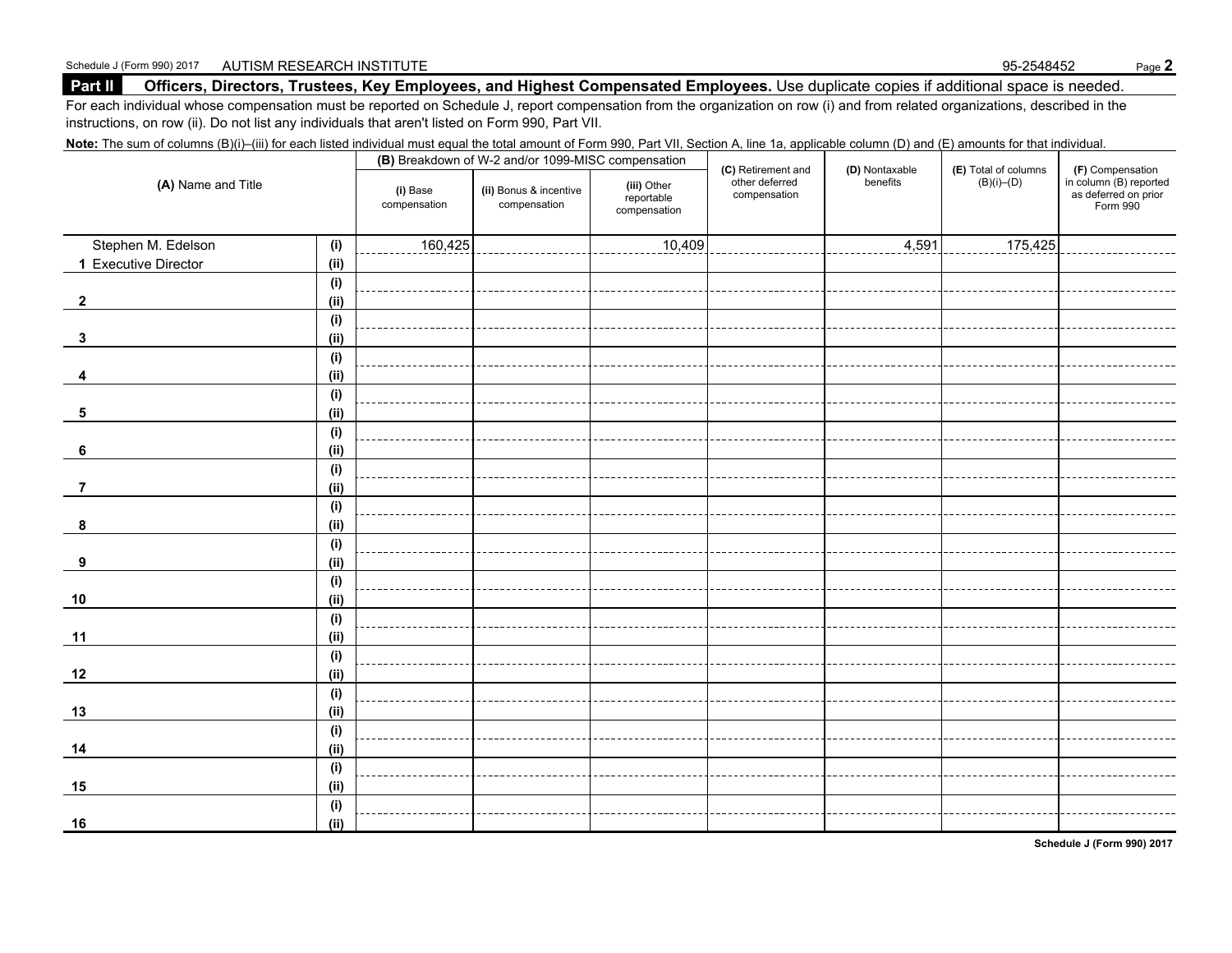| Schedule J (Form 990) 2017 AUTISM RESEARCH INSTITUTE                                                                                                                                                          | 95-2548452 | Page 3 |
|---------------------------------------------------------------------------------------------------------------------------------------------------------------------------------------------------------------|------------|--------|
| Part III Supplemental Information                                                                                                                                                                             |            |        |
| Provide the information, explanation, or descriptions required for Part I, lines 1a, 1b, 3, 4a, 4b, 4c, 5a, 5b, 6a, 6b, 7, and 8, and for Part II. Also complete this part<br>for any additional information. |            |        |
|                                                                                                                                                                                                               |            |        |
|                                                                                                                                                                                                               |            |        |
|                                                                                                                                                                                                               |            |        |
|                                                                                                                                                                                                               |            |        |
|                                                                                                                                                                                                               |            |        |
|                                                                                                                                                                                                               |            |        |
|                                                                                                                                                                                                               |            |        |
|                                                                                                                                                                                                               |            |        |
|                                                                                                                                                                                                               |            |        |
|                                                                                                                                                                                                               |            |        |
|                                                                                                                                                                                                               |            |        |
|                                                                                                                                                                                                               |            |        |
|                                                                                                                                                                                                               |            |        |
|                                                                                                                                                                                                               |            |        |
|                                                                                                                                                                                                               |            |        |
|                                                                                                                                                                                                               |            |        |
|                                                                                                                                                                                                               |            |        |
|                                                                                                                                                                                                               |            |        |
|                                                                                                                                                                                                               |            |        |
|                                                                                                                                                                                                               |            |        |

**Schedule J (Form 990) 2017**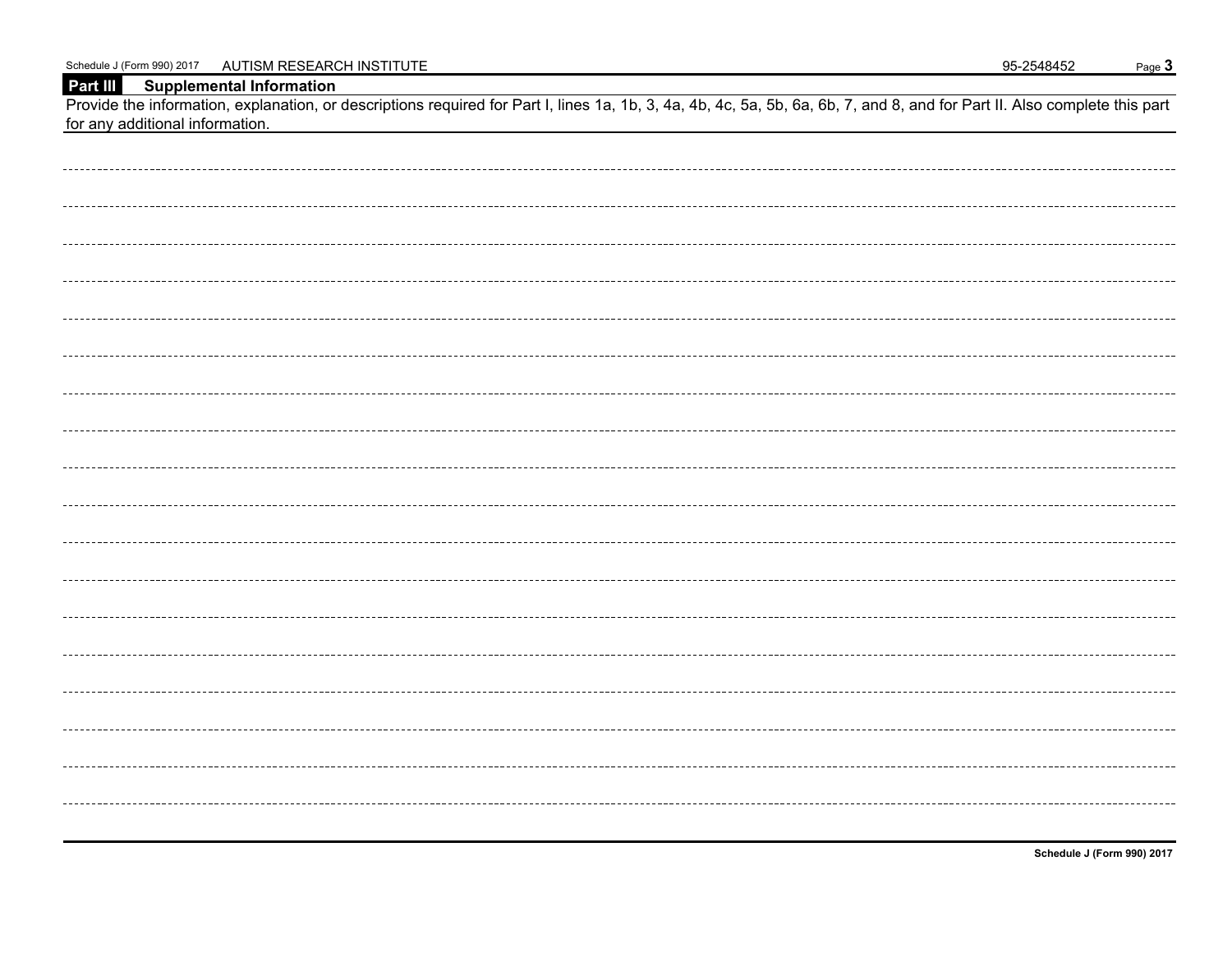| <b>SCHEDULE O</b><br>(Form 990 or 990-EZ)<br>Department of the Treasury | Supplemental Information to Form 990 or 990-EZ<br>Complete to provide information for responses to specific questions on<br>Form 990 or 990-EZ or to provide any additional information.<br>Attach to Form 990 or 990-EZ.<br>▶<br>Go to www.irs.gov/Form990 for the latest information. |            | OMB No. 1545-0047<br><b>Open to Public</b><br>Inspection |
|-------------------------------------------------------------------------|-----------------------------------------------------------------------------------------------------------------------------------------------------------------------------------------------------------------------------------------------------------------------------------------|------------|----------------------------------------------------------|
| Internal Revenue Service<br>Name of the organization                    |                                                                                                                                                                                                                                                                                         |            | <b>Employer identification number</b>                    |
| AUTISM RESEARCH INSTITUTE                                               |                                                                                                                                                                                                                                                                                         | 95-2548452 |                                                          |
|                                                                         | Form 990, Part VI, Line 11B: Completed tax return is made available to the ED for review and                                                                                                                                                                                            |            |                                                          |
|                                                                         | signature prior to filing the return. The Board of Directors are provided a copy for review                                                                                                                                                                                             |            |                                                          |
| prior to filing the return.                                             |                                                                                                                                                                                                                                                                                         |            |                                                          |
|                                                                         | Form 990, Part VI, Line 12C: Board addresses conflicts as the arise, along with reviewing the                                                                                                                                                                                           |            |                                                          |
| policy on an annual basis.                                              |                                                                                                                                                                                                                                                                                         |            |                                                          |
|                                                                         | Form 990, Part VI, Line 15A: A subcommittee was formed to investigate compensation for the                                                                                                                                                                                              |            |                                                          |
|                                                                         | same post at comparable institutions, weighed the performance and expertise of Dr. Edelson,                                                                                                                                                                                             |            |                                                          |
|                                                                         | and achieved consensus on an appropriate salary.                                                                                                                                                                                                                                        |            |                                                          |
|                                                                         | Form 990, Part VI, Line 19: Documentation provided upon request.                                                                                                                                                                                                                        |            |                                                          |
|                                                                         |                                                                                                                                                                                                                                                                                         |            |                                                          |
|                                                                         |                                                                                                                                                                                                                                                                                         |            |                                                          |
|                                                                         |                                                                                                                                                                                                                                                                                         |            |                                                          |
|                                                                         |                                                                                                                                                                                                                                                                                         |            |                                                          |
|                                                                         |                                                                                                                                                                                                                                                                                         |            |                                                          |
|                                                                         |                                                                                                                                                                                                                                                                                         |            |                                                          |
|                                                                         |                                                                                                                                                                                                                                                                                         |            |                                                          |
|                                                                         |                                                                                                                                                                                                                                                                                         |            |                                                          |
|                                                                         |                                                                                                                                                                                                                                                                                         |            |                                                          |
|                                                                         |                                                                                                                                                                                                                                                                                         |            |                                                          |
|                                                                         |                                                                                                                                                                                                                                                                                         |            |                                                          |
|                                                                         |                                                                                                                                                                                                                                                                                         |            |                                                          |
|                                                                         |                                                                                                                                                                                                                                                                                         |            |                                                          |
|                                                                         |                                                                                                                                                                                                                                                                                         |            |                                                          |
|                                                                         |                                                                                                                                                                                                                                                                                         |            |                                                          |
|                                                                         |                                                                                                                                                                                                                                                                                         |            |                                                          |
|                                                                         |                                                                                                                                                                                                                                                                                         |            |                                                          |
|                                                                         |                                                                                                                                                                                                                                                                                         |            |                                                          |
|                                                                         |                                                                                                                                                                                                                                                                                         |            |                                                          |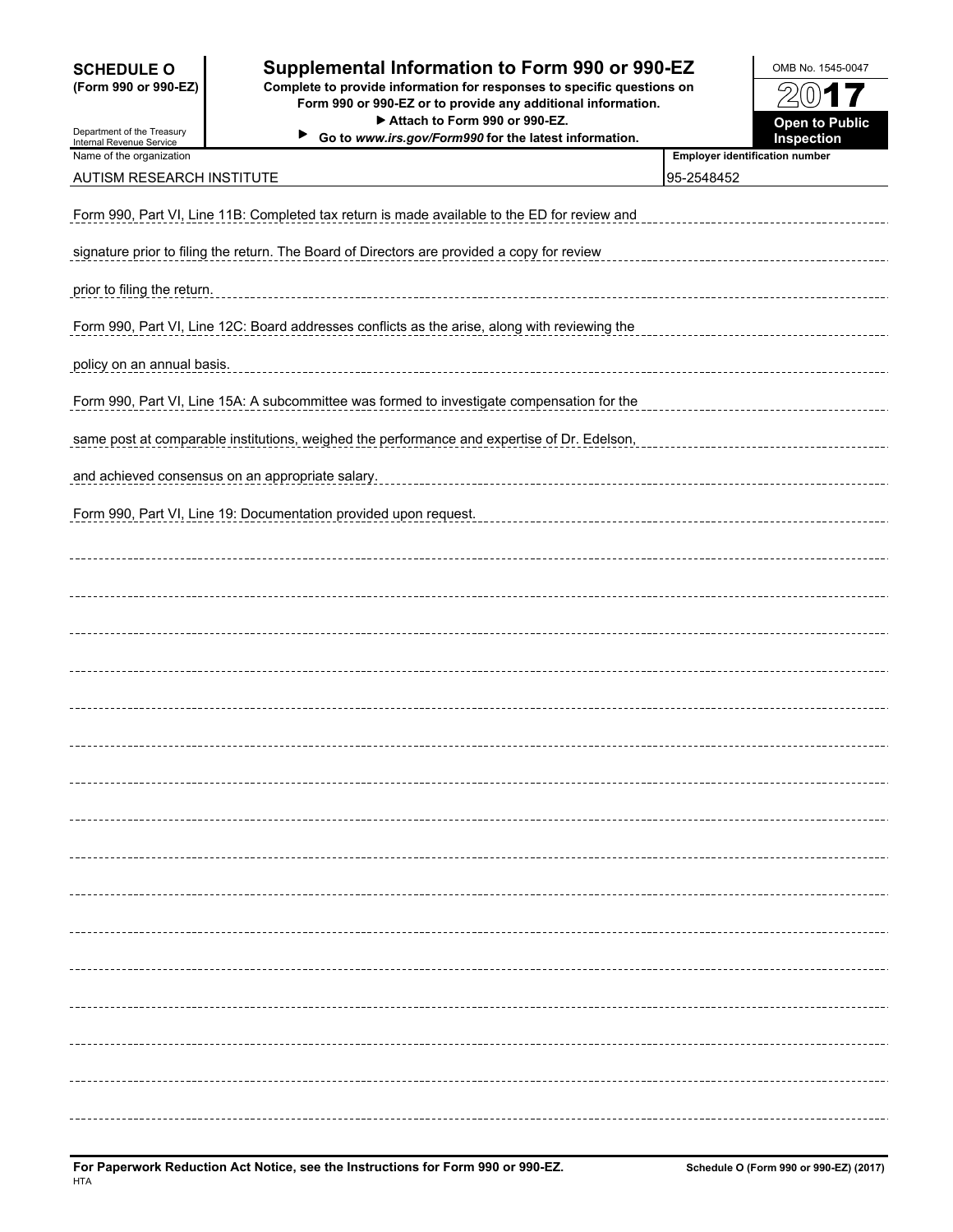| Schedule O (Form 990 or 990-EZ) (2017) | $\overline{2}$<br>Page         |
|----------------------------------------|--------------------------------|
| Name of the organization               | Employer identification number |
| AUTISM RESEARCH INSTITUTE              | 95-2548452                     |
|                                        |                                |
|                                        |                                |
|                                        |                                |
|                                        |                                |
|                                        |                                |
|                                        |                                |
|                                        |                                |
|                                        |                                |
|                                        |                                |
|                                        |                                |
|                                        |                                |
|                                        |                                |
|                                        |                                |
|                                        |                                |
|                                        |                                |
|                                        |                                |
|                                        |                                |
|                                        |                                |
|                                        |                                |
|                                        |                                |
|                                        |                                |
|                                        |                                |
|                                        |                                |
|                                        |                                |
|                                        |                                |
|                                        |                                |
|                                        |                                |
|                                        |                                |
|                                        |                                |
|                                        |                                |
|                                        |                                |
|                                        |                                |
|                                        |                                |
|                                        |                                |
|                                        |                                |
|                                        |                                |
|                                        |                                |
|                                        |                                |
|                                        |                                |
|                                        |                                |
|                                        |                                |
|                                        |                                |
|                                        |                                |
|                                        |                                |
|                                        |                                |
|                                        |                                |
|                                        |                                |
|                                        |                                |
|                                        |                                |
|                                        |                                |
|                                        |                                |
|                                        |                                |
|                                        |                                |
|                                        |                                |
|                                        |                                |
|                                        |                                |
|                                        |                                |
|                                        |                                |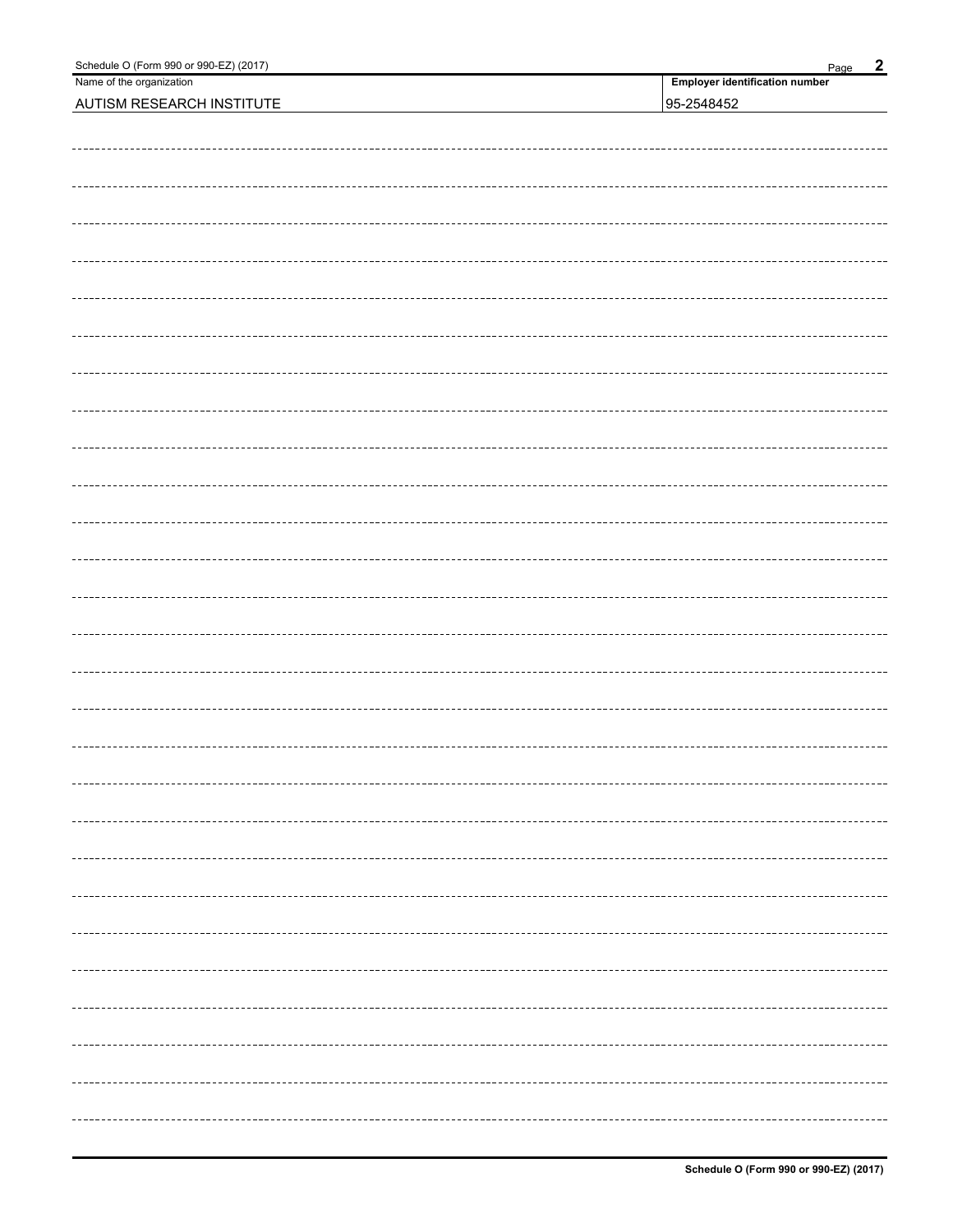#### **Part I, Ln 1 and Part III, Ln 1 (990) - Organization's Mission or Most Significant Activities**

Part I Line 1 - Briefly describe the organization's mission or most significant activities: **Limit to 220 characters.**

ARI WAS FOUNDED TO MEET THE NEEDS OF THE AUTISM COMMUNITY BY SPONSORING RESEARCH;NETWORKING WITH RESEARCHERS,CLINICIANS, AND PARENTS; AND DISSEMINATING INFORMATION REGARDING INDIVIDUALS OF ALL AGES ON THE AUTISM SPECTRUM

Part III Line 1 - Briefly describe the organization's mission: **Limit to 350 characters.**

THE MISSION OF THE AUTISM RESEARCH INSTITUTE IS TO IMPROVE THE HEALTH AND WELLBEING OF PEOPLE ON THE AUTISM SPECTRUM THROUGH RESEARCH AND THE EDUCATION OF PROFESSIONAL, THOSE WHO ARE AFFECTED AND THEIR FAMILIES.

### **Part VI, Line 20 (990) - Books in Possession Of**

| <b>Name</b>                |       |          | <b>IPhone Number</b>   |
|----------------------------|-------|----------|------------------------|
| <b>ISTEPHEN EDELSON</b>    |       |          | (619) 563-0915         |
| Address                    |       |          | <b>Foreign Country</b> |
| 14182 ADAMS AVENUE         |       |          |                        |
| City, Town, or Post Office | State | Zip Code |                        |
| <b>SAN DIEGO</b>           | ICA   | 92116    |                        |

#### **Part VII, Section B, Line 1 (990) - Highest Compensated Independent Contractors**

|                | Name and address of each independent contractor paid more than \$100,000                                                                                                                                                       |                                   | <b>Description of Services</b> | Compensation |
|----------------|--------------------------------------------------------------------------------------------------------------------------------------------------------------------------------------------------------------------------------|-----------------------------------|--------------------------------|--------------|
|                | Name                                                                                                                                                                                                                           |                                   |                                |              |
|                | Street                                                                                                                                                                                                                         |                                   |                                |              |
| $\mathbf{1}$ . | City                                                                                                                                                                                                                           | $ST$ $\angle ZIP$                 | Explanation                    |              |
|                | Check if Business                                                                                                                                                                                                              | Foreign Country <b>Example 20</b> |                                |              |
|                | Foreign Province                                                                                                                                                                                                               | Postal Code                       |                                |              |
|                |                                                                                                                                                                                                                                |                                   |                                |              |
|                |                                                                                                                                                                                                                                |                                   |                                |              |
| 2.             | City                                                                                                                                                                                                                           | $ST$ $ZIP$ $\_\_$                 | Explanation                    |              |
|                | Check if Business                                                                                                                                                                                                              |                                   |                                |              |
|                | Foreign Province <b>Example 20</b>                                                                                                                                                                                             | Postal Code                       |                                |              |
|                | Name and the contract of the contract of the contract of the contract of the contract of the contract of the contract of the contract of the contract of the contract of the contract of the contract of the contract of the c |                                   |                                |              |
|                |                                                                                                                                                                                                                                |                                   |                                |              |
| 3.             | <b>City</b>                                                                                                                                                                                                                    | ST ZIP                            | Explanation                    |              |
|                | Foreign Country<br>Check if Business                                                                                                                                                                                           |                                   |                                |              |
|                | Foreign Province                                                                                                                                                                                                               | Postal Code                       |                                |              |
|                | Name                                                                                                                                                                                                                           |                                   |                                |              |
|                | Street                                                                                                                                                                                                                         |                                   |                                |              |
| 4.             | <b>ST</b><br>City                                                                                                                                                                                                              | <b>ZIP</b>                        | Explanation                    |              |
|                | Foreign Country<br><b>Check if Business</b>                                                                                                                                                                                    |                                   |                                |              |
|                | Foreign Province                                                                                                                                                                                                               | Postal Code                       |                                |              |
|                | Name                                                                                                                                                                                                                           |                                   |                                |              |
|                | Street                                                                                                                                                                                                                         |                                   |                                |              |
| 5.             | City                                                                                                                                                                                                                           | <b>ST</b><br><b>ZIP</b>           | Explanation                    |              |
|                | Foreign Country<br><b>Check if Business</b>                                                                                                                                                                                    |                                   |                                |              |
|                | Foreign Province                                                                                                                                                                                                               | Postal Code                       |                                |              |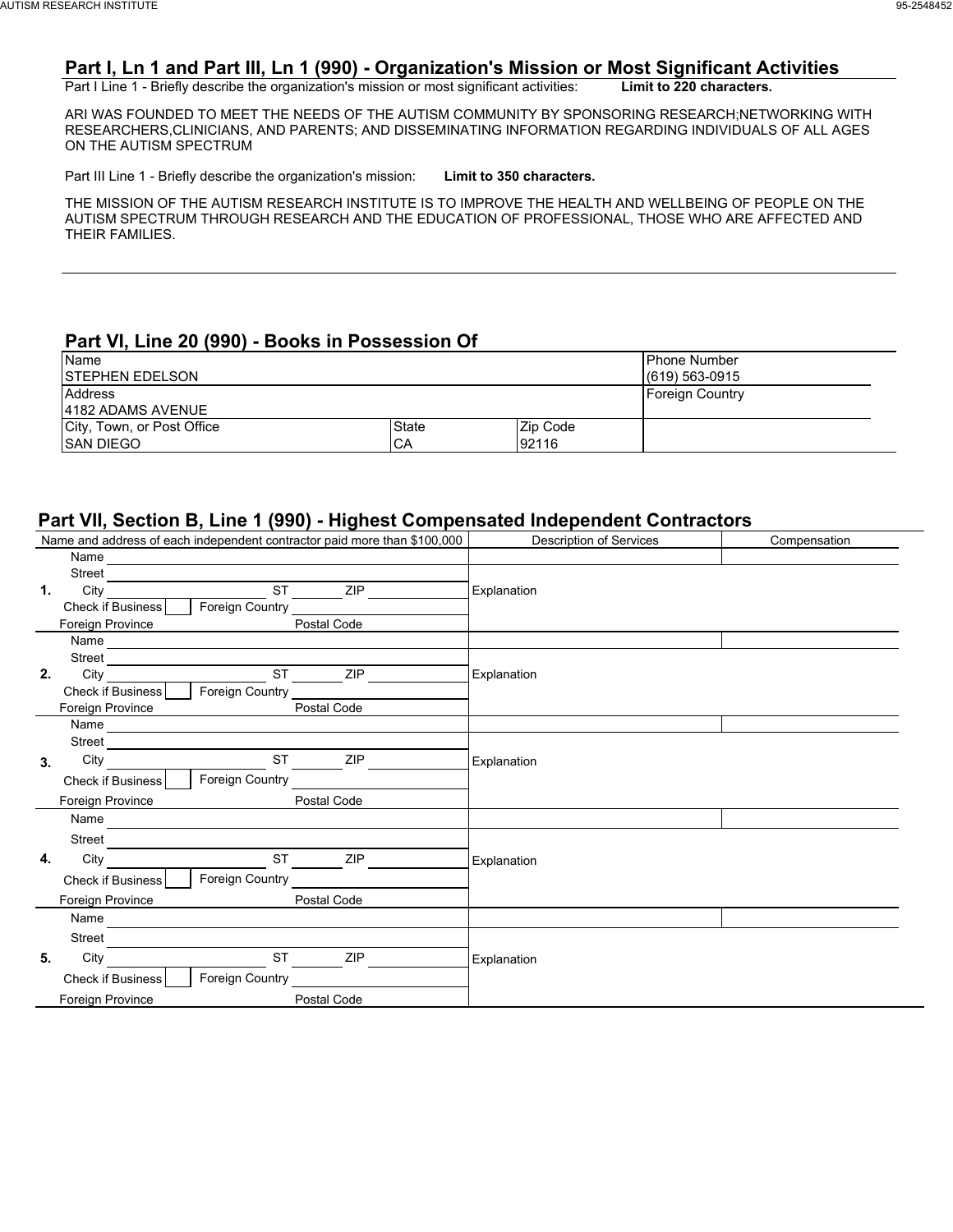# **Part VIII, Lines 1a-h (990) - Contributions, Gifts, Grants, and Other Amounts**

|                                                                                   | Cash    | <b>Noncash</b> |  |
|-----------------------------------------------------------------------------------|---------|----------------|--|
|                                                                                   |         |                |  |
|                                                                                   | 5,628   |                |  |
|                                                                                   |         |                |  |
|                                                                                   |         |                |  |
|                                                                                   |         |                |  |
| 6 All other contributions, gifts, grants, and similar amounts not included above: |         |                |  |
|                                                                                   | 670.255 |                |  |
|                                                                                   |         |                |  |
|                                                                                   |         |                |  |
|                                                                                   |         |                |  |
|                                                                                   |         |                |  |
|                                                                                   | 670,255 |                |  |
| Total.                                                                            | 675.883 |                |  |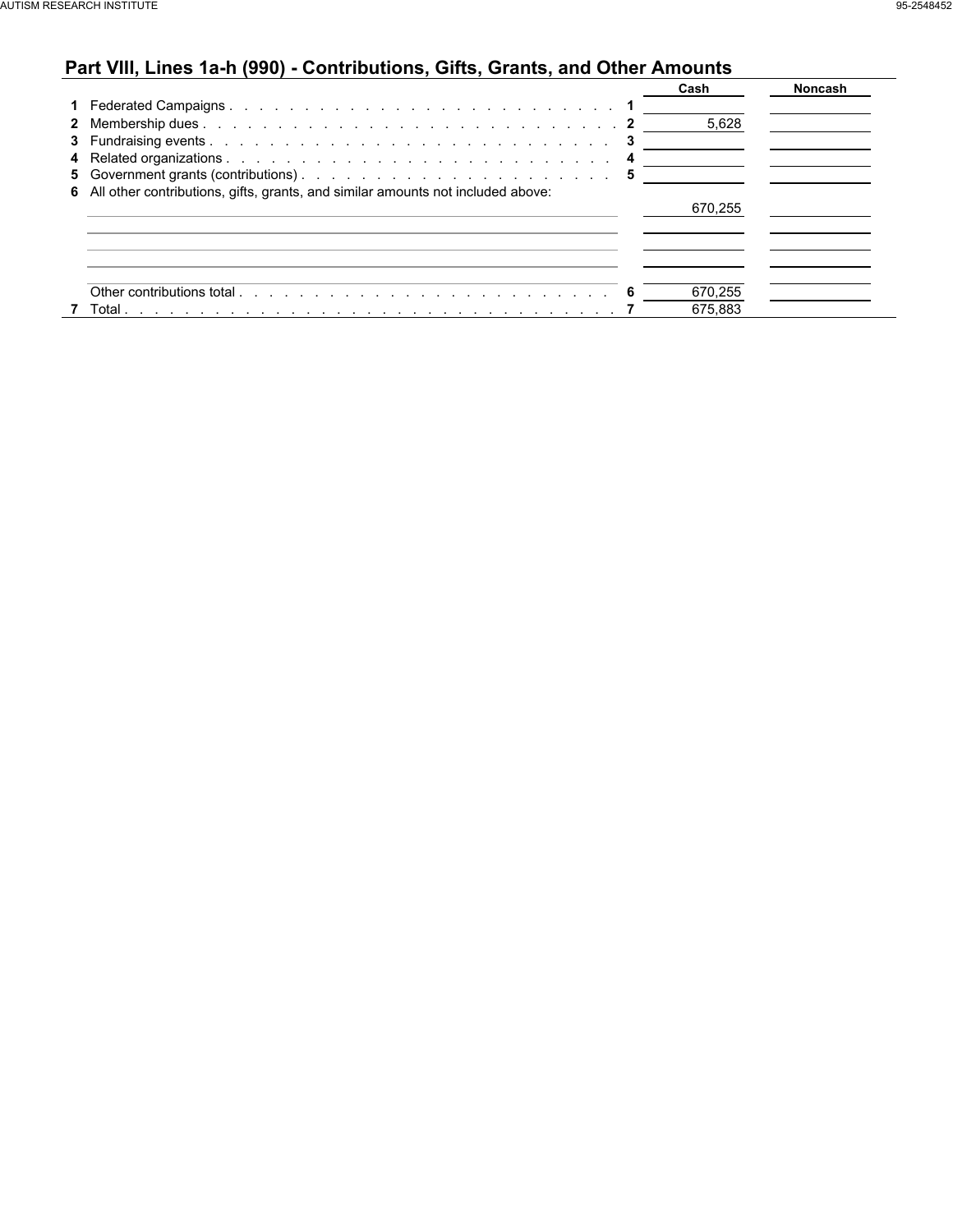# **Part VIII, Line 7 (990) - Gain/Loss from Sale of Assets Other than Inventory**

|                                 |                                     |            |                           |           |           |          |                 |                    |             | Cost, other<br>Gross<br>basis and expenses<br>sales |                     |             |              |                     |
|---------------------------------|-------------------------------------|------------|---------------------------|-----------|-----------|----------|-----------------|--------------------|-------------|-----------------------------------------------------|---------------------|-------------|--------------|---------------------|
| <b>Total Public Securities:</b> |                                     |            |                           |           |           |          |                 |                    | 13,042      |                                                     |                     |             |              |                     |
|                                 | <b>Total Non-Public Securities:</b> |            |                           |           |           |          |                 |                    |             |                                                     |                     |             |              |                     |
|                                 |                                     |            |                           |           |           |          |                 | Total Other Sales: |             |                                                     |                     |             |              |                     |
|                                 |                                     | Check if   | Check if                  |           |           |          |                 |                    |             |                                                     |                     | Expense     |              |                     |
|                                 |                                     |            | gain/loss is gain/loss is | Check if  |           |          |                 |                    |             |                                                     | Cost or other basis | of sale and |              |                     |
|                                 |                                     |            | from sale from sale of    | purchaser |           |          |                 |                    |             | (Enter one field only)                              |                     | cost of     |              |                     |
|                                 |                                     | of public  | non public                | is a      |           | Date     | Acquisition     | Date               | Gross sales |                                                     | Donated             | improve-    |              | Description of      |
| Description                     | CUSIP#                              | securities | securities                | business  | Purchaser | acquired | method          | sold               | price       | Cost                                                | value               | ments       | Depreciation | <b>Basis Method</b> |
| <b>INVESTMENTS</b>              |                                     |            |                           |           |           |          | <b>PURCHASE</b> |                    | 13,042      |                                                     |                     |             |              |                     |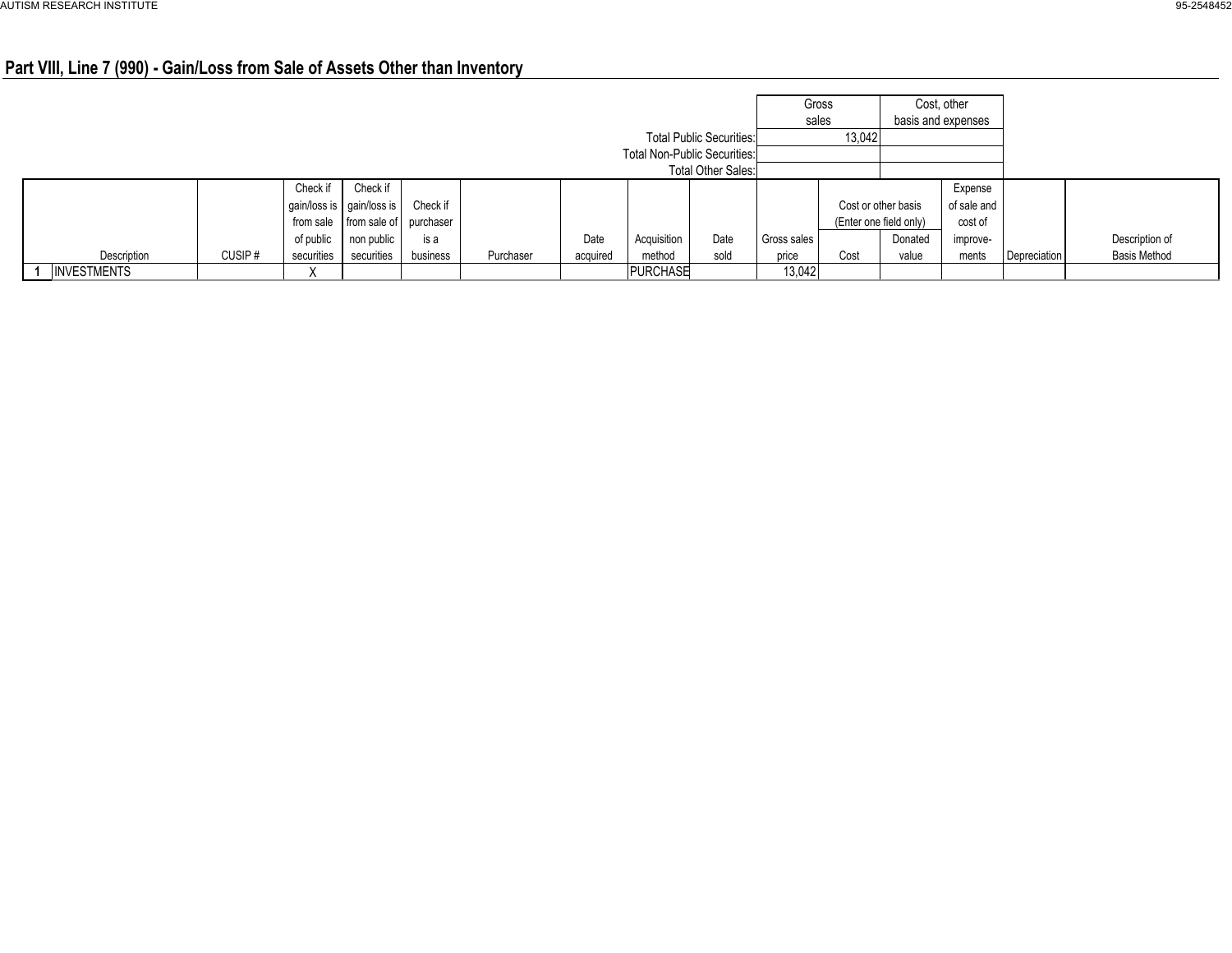## **Part VIII, Line 10 (990) - Gross Sales of Inventory**

| Total.   | 841                | 150        | 691 |
|----------|--------------------|------------|-----|
|          |                    | Cost of    |     |
| Category | <b>Gross Sales</b> | Goods Sold | Net |
|          | 841                | 150        | 691 |

## **Part IX, Line 22 (990) - Depreciation, Depletion, and Amortization**

|                | (A)   | (B)      | ιU.         | (D          |
|----------------|-------|----------|-------------|-------------|
|                | Total | Program  | Management  | Fundraising |
|                |       | services | and general |             |
| 1 Depreciation | 2.159 | .770     | 259         | 130         |
| 2 Depletion    |       |          |             |             |
| 3 Amortization |       |          |             |             |
| 4 Total        | 2.159 | .770     | 259         | 130         |
|                |       |          |             |             |

## **Part X, Line 3 (990) - Pledges and Grants Receivable**

|    |                                                     |           | Pledges and grants receivable |           | Allowance for doubtful accounts |
|----|-----------------------------------------------------|-----------|-------------------------------|-----------|---------------------------------|
|    |                                                     | Beginning | End                           | Beginning | End                             |
|    |                                                     | 10,081    | 1,950                         |           |                                 |
|    |                                                     |           |                               |           |                                 |
|    |                                                     |           |                               |           |                                 |
|    |                                                     |           |                               |           |                                 |
|    |                                                     |           |                               |           |                                 |
|    |                                                     |           |                               |           |                                 |
|    |                                                     |           |                               |           |                                 |
|    |                                                     |           |                               |           |                                 |
|    |                                                     |           |                               |           |                                 |
| 10 |                                                     | 10.       |                               |           |                                 |
|    | 11 Total pledges and grants receivable<br>$\sim$ 11 | 10,081    | 1,950                         |           |                                 |

## **Part X, Line 4 (990) - Accounts Receivable**

|    |                                                  |           | Accounts receivable |           | Allowance for doubtful accounts |
|----|--------------------------------------------------|-----------|---------------------|-----------|---------------------------------|
|    |                                                  | Beginning | End                 | Beginning | End                             |
|    |                                                  |           |                     |           |                                 |
|    |                                                  |           |                     |           |                                 |
|    |                                                  |           |                     |           |                                 |
|    |                                                  |           |                     |           |                                 |
|    |                                                  |           |                     |           |                                 |
|    |                                                  |           |                     |           |                                 |
|    |                                                  |           |                     |           |                                 |
|    | n                                                |           |                     |           |                                 |
|    |                                                  |           |                     |           |                                 |
| 10 | 10                                               |           |                     |           |                                 |
|    | 11 Total accounts receivable<br>$\frac{1}{2}$ 11 |           |                     |           |                                 |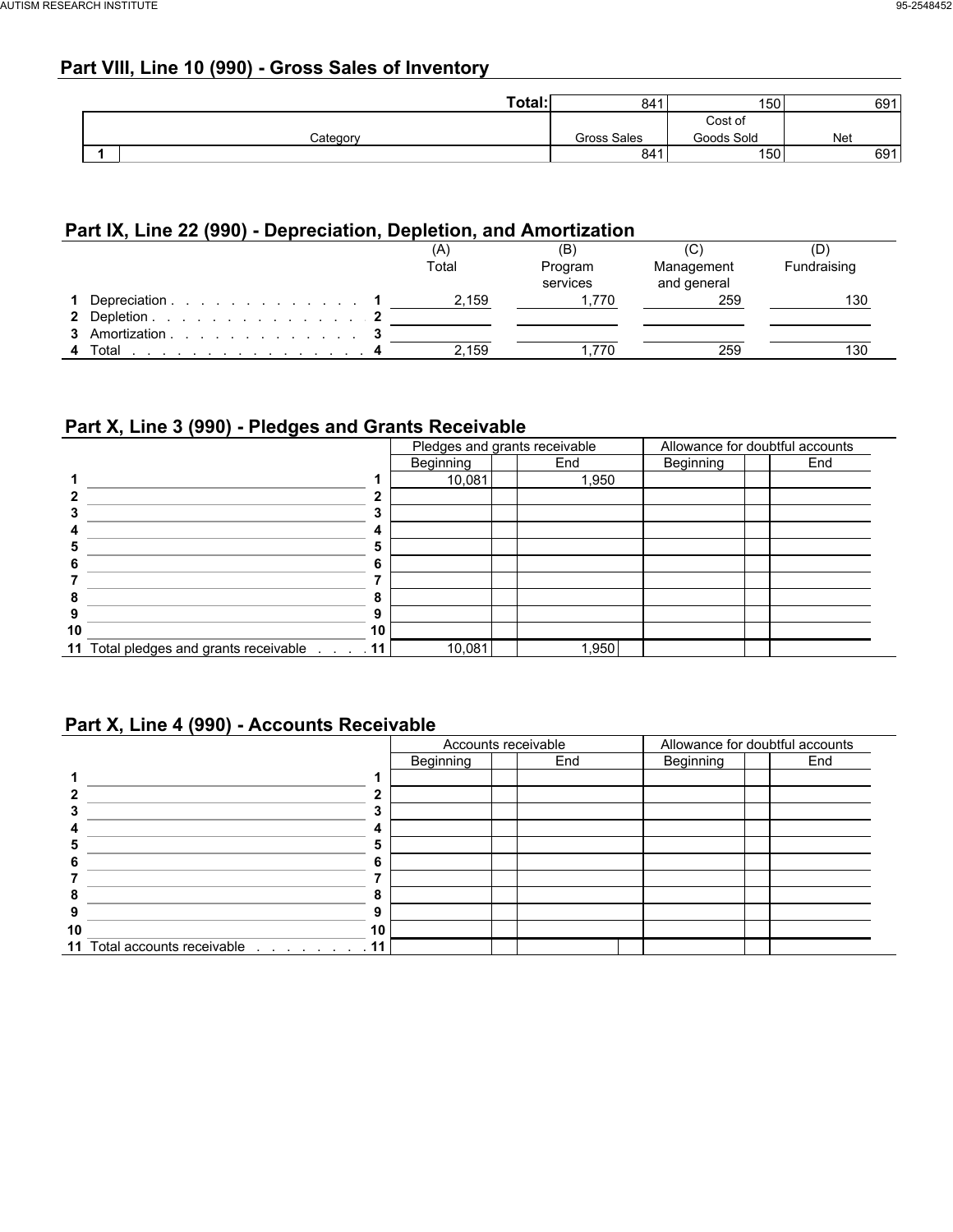## **Part X, Line 7 (990) - Other Notes**

| Total:          |          |               |             |              |                 |
|-----------------|----------|---------------|-------------|--------------|-----------------|
|                 |          |               |             | Allowance    |                 |
|                 |          | Net balance   |             | for doubtful |                 |
|                 | Original | due beginning | Balance due | accounts     |                 |
| Borrower's name | amount   | of vear       | end of vear | end of vear  | Purpose of loan |
|                 |          |               |             |              |                 |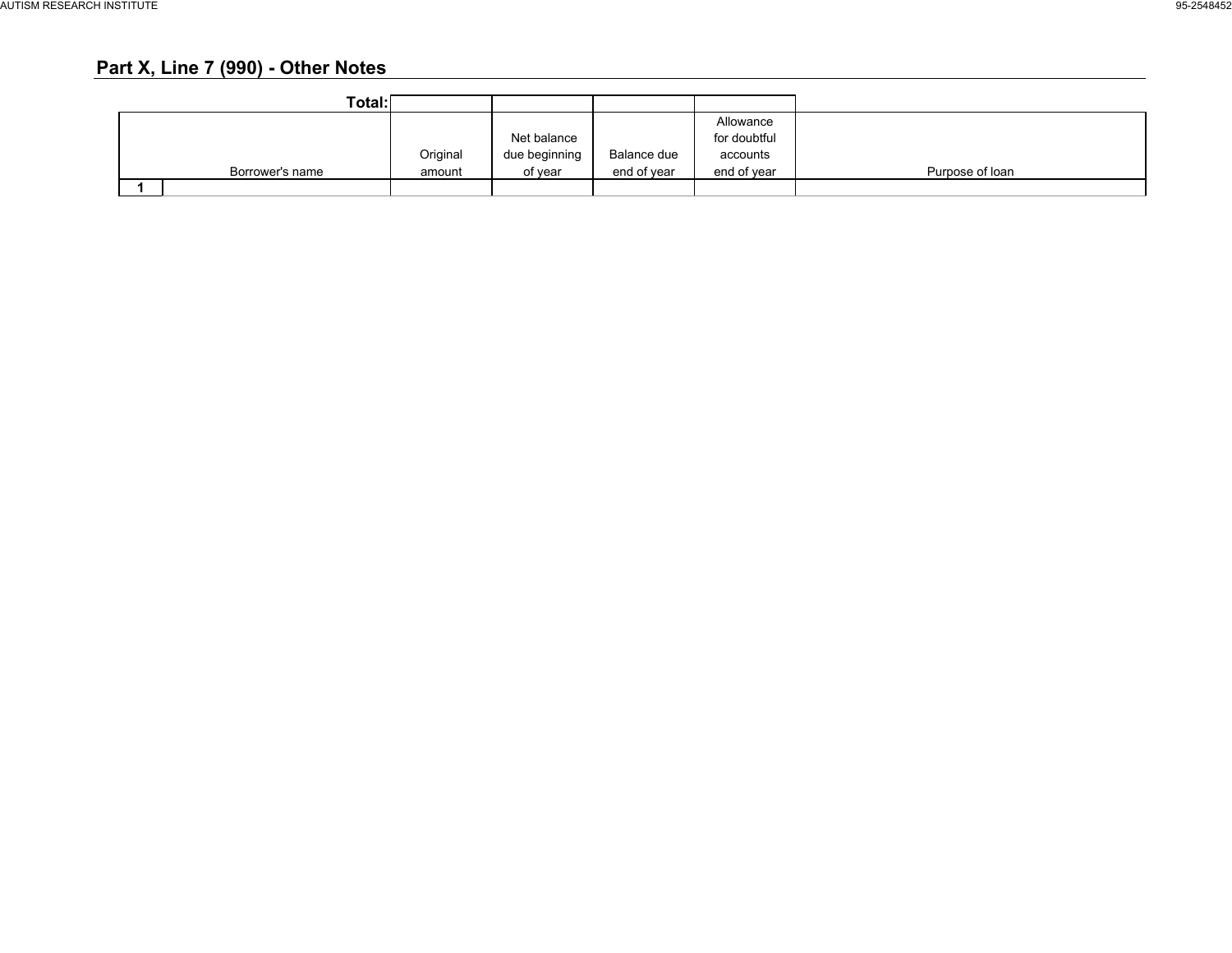# **Part X, Lines 10a and 10b (990) - Land, Buildings, and Equipment**

|                  |      |           |           |                      |       |            | Total:   | 124.544      | 167,964      | 92,270       | $-18,018$   | 16.415    | 14,256  |
|------------------|------|-----------|-----------|----------------------|-------|------------|----------|--------------|--------------|--------------|-------------|-----------|---------|
|                  |      |           | Leasehold |                      |       | Check i    | Check if |              | Beginning    | Ending       |             |           |         |
|                  |      |           | Improve-  |                      |       | Investment | Asset    | Cost/Other   | Accumulated  | Accumulated  | Disposals/  | Beginning | Ending  |
| Category or Item | Land | Buildinas | ments     | Equipment            | Other | Asset      | Disposed | <b>Basis</b> | Depreciation | Depreciation | Adiustments | Balance   | Balance |
|                  |      |           | . .       |                      |       |            |          | 18.018       | 4,300        | 5,501        |             | 13.718    | 12,517  |
|                  |      |           |           | $\ddot{\phantom{0}}$ |       |            |          | 106,526      | 163,664      | 86,769       | $-18,018$   | 2,697     | ,739    |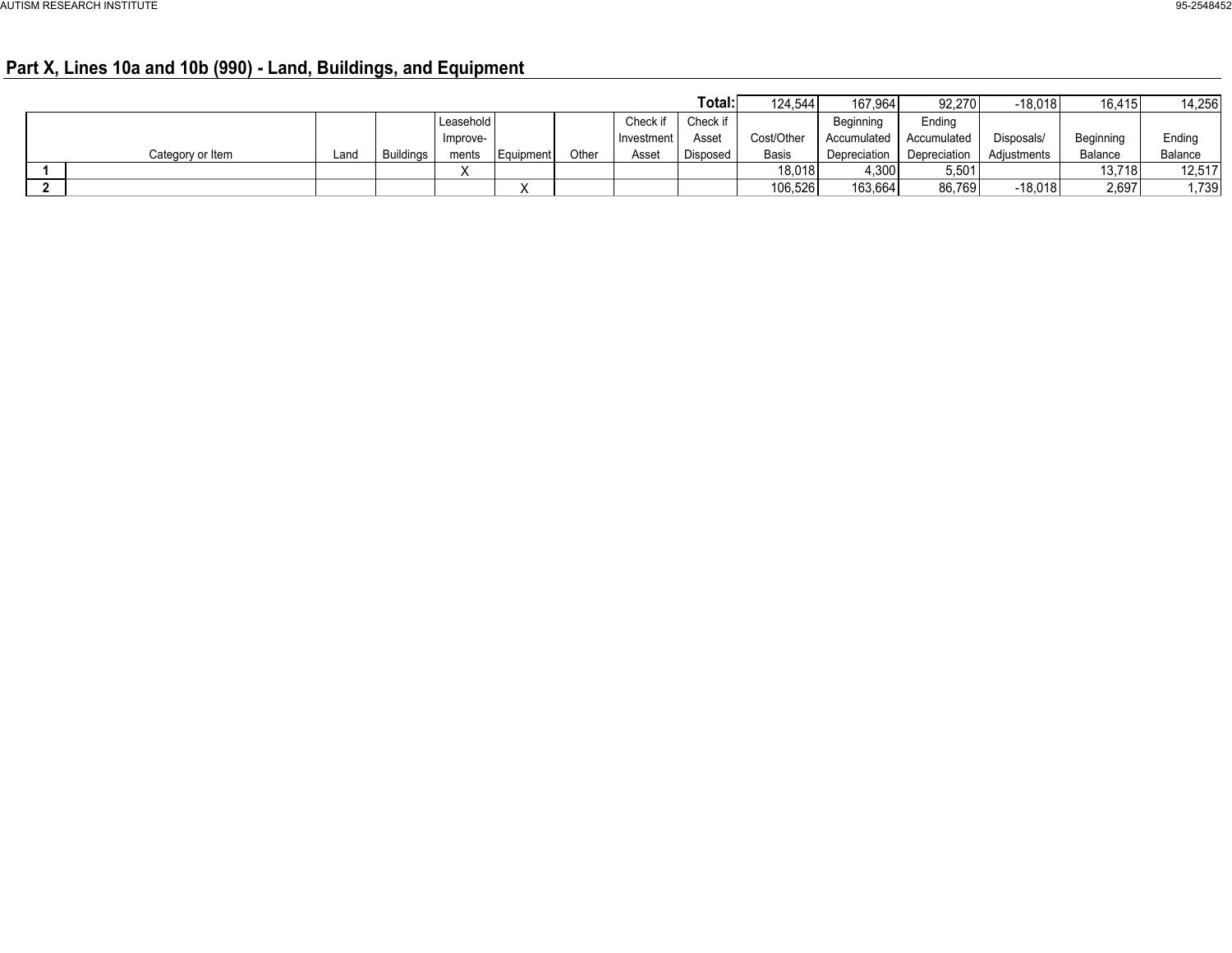## **Part X, Lines 11 and 12 (990) - Investments - Securities**

|                    |             |             |              | Total:     |            |                   |                   |
|--------------------|-------------|-------------|--------------|------------|------------|-------------------|-------------------|
|                    | Check if    |             | Check if     |            |            | Beginning         | Ending            |
|                    | Publicly    | Check if    | Closelv-Held | Number     | Value      | Balance           | Balance           |
|                    | Traded      | Financial   | Equity       | of Shares/ | at Time of | <b>Book Value</b> | <b>Book Value</b> |
| <b>Description</b> | Securities? | Derivatives | Interests    | Face Value | Donation   |                   |                   |
|                    |             |             |              |            |            |                   |                   |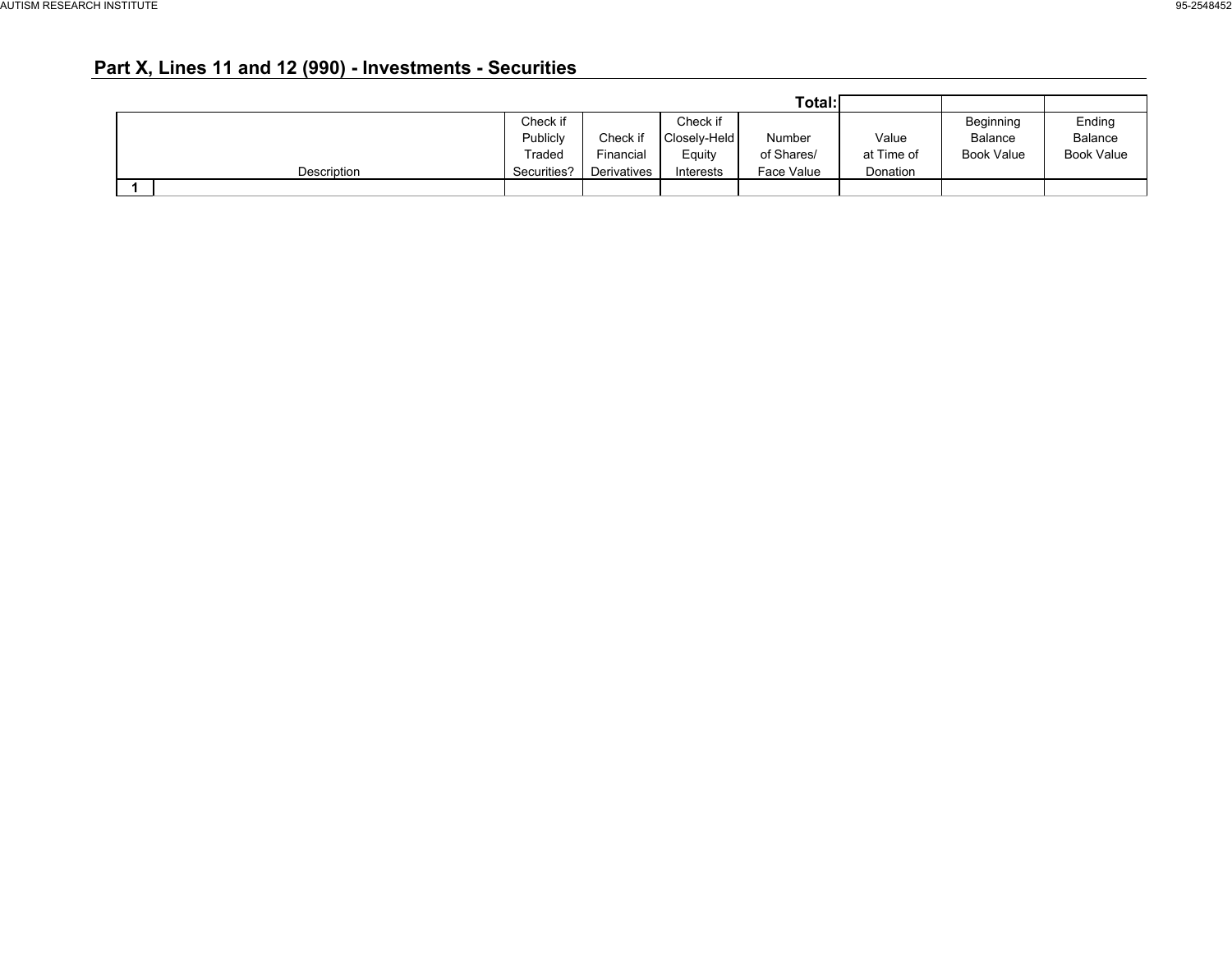#### **Part X, Line 13 (990) - Investments - Program Related**

| Total:      |            |           |        |
|-------------|------------|-----------|--------|
|             | Book value | Beginning | Ending |
| Description |            |           |        |
|             |            |           |        |

#### **Part X, Line 15 (990) - Other Assets**

| ----        |     |                  |
|-------------|-----|------------------|
| Description | □⌒~ | $T_{\rm m}$<br>. |
|             |     |                  |

### **Part X, Lines 23 and 24 (990) - Secured and Unsecured Notes Payable**

|  |               | Total:    |             |             |
|--|---------------|-----------|-------------|-------------|
|  |               |           | Balance due |             |
|  |               | Check if  | beginning   | Balance due |
|  | Lender's name | Unsecured | of vear     | end of year |
|  |               |           |             |             |

#### **Part X, Line 25 (990) - Other Liabilities**

| Гѧ∔ѧ                 |           |     |
|----------------------|-----------|-----|
| Description          | Beainning | End |
| Federal income taxes |           |     |
|                      |           |     |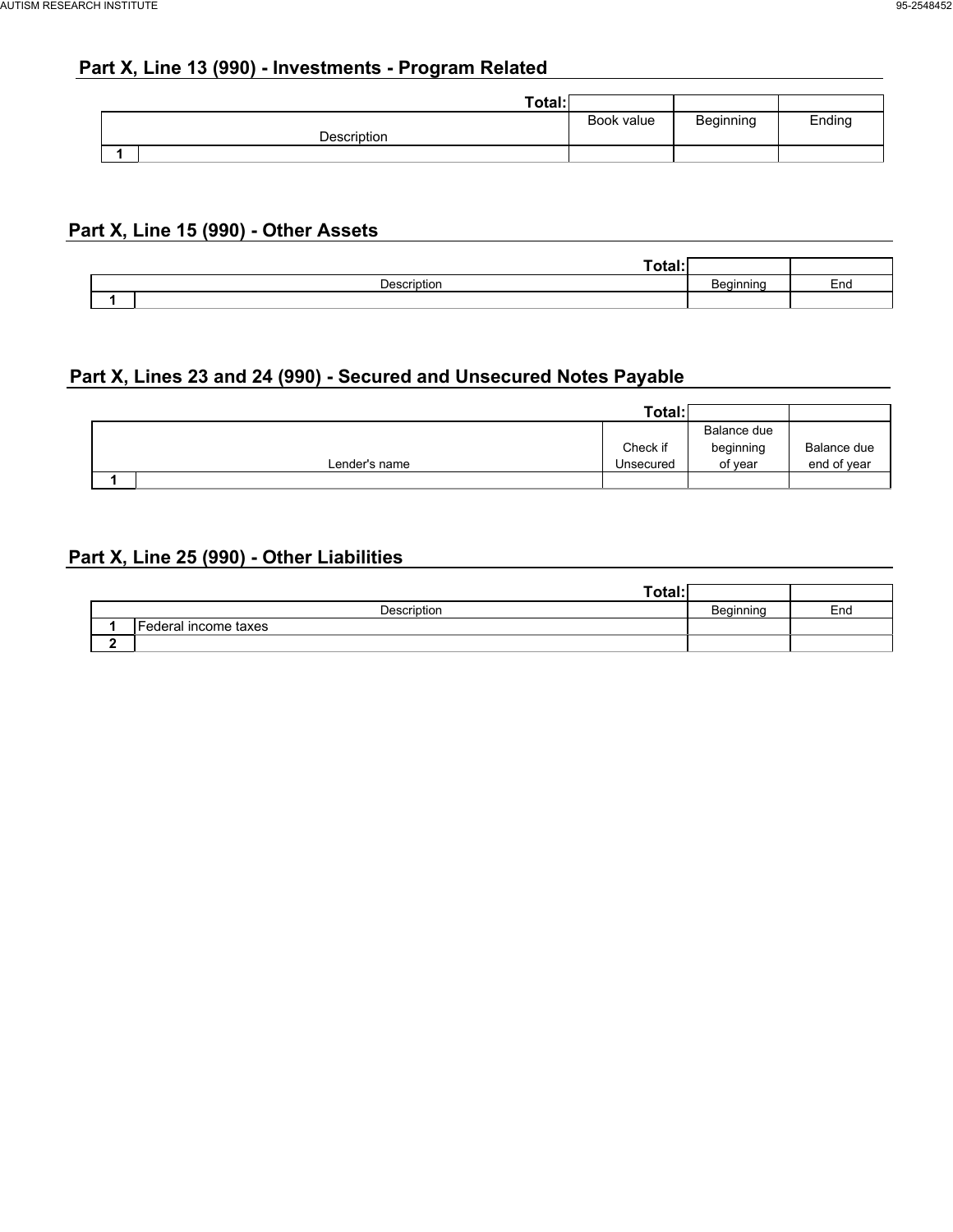# **Late Filing Penalty and Interest (990)**

|                                                                                                                                                                                                                                                                                                                                                  |          |                         |                |                                   |                   | 12/31/2017 |  |  |  |  |  |
|--------------------------------------------------------------------------------------------------------------------------------------------------------------------------------------------------------------------------------------------------------------------------------------------------------------------------------------------------|----------|-------------------------|----------------|-----------------------------------|-------------------|------------|--|--|--|--|--|
| Tax return due date response a response a response a response a response a response a response a response a re<br>Taxes due with return entries and the contract of the contract of the contract of the contract of the contract of the contract of the contract of the contract of the contract of the contract of the contract of the contract |          |                         |                |                                   |                   |            |  |  |  |  |  |
|                                                                                                                                                                                                                                                                                                                                                  |          |                         |                |                                   |                   |            |  |  |  |  |  |
| Late payment penalty and late interest do not apply.                                                                                                                                                                                                                                                                                             |          |                         |                |                                   |                   |            |  |  |  |  |  |
| <b>Late Payment Penalty</b>                                                                                                                                                                                                                                                                                                                      |          |                         |                |                                   |                   |            |  |  |  |  |  |
|                                                                                                                                                                                                                                                                                                                                                  |          |                         |                |                                   |                   |            |  |  |  |  |  |
| Enter the date that total payment will be made referred by a series of the series of the series of the series of the series of the series of the series of the series of the series of the series of the series of the series                                                                                                                    |          |                         |                |                                   |                   |            |  |  |  |  |  |
| Number of months late enterprise and and a series of the series of the series of the series of the series of the series of the series of the series of the series of the series of the series of the series of the series of t                                                                                                                   |          |                         |                |                                   |                   |            |  |  |  |  |  |
| Monthly penalty rate for late payment response to the control of the control of the control of the control of the control of the control of the control of the control of the control of the control of the control of the con                                                                                                                   |          |                         |                |                                   |                   |            |  |  |  |  |  |
| Total late payment penalty research in the control of the control of the control of the control of the control of the control of the control of the control of the control of the control of the control of the control of the                                                                                                                   |          |                         |                |                                   |                   |            |  |  |  |  |  |
| <b>Late Filing Penalty</b>                                                                                                                                                                                                                                                                                                                       |          |                         |                |                                   |                   |            |  |  |  |  |  |
| Enter the due date for the late filing penalty 5/15/2018                                                                                                                                                                                                                                                                                         |          |                         |                |                                   |                   |            |  |  |  |  |  |
| Enter the date the tax return will be filed $\ldots$                                                                                                                                                                                                                                                                                             |          |                         |                |                                   |                   |            |  |  |  |  |  |
|                                                                                                                                                                                                                                                                                                                                                  |          |                         |                | 808,857                           |                   |            |  |  |  |  |  |
|                                                                                                                                                                                                                                                                                                                                                  |          |                         |                |                                   |                   |            |  |  |  |  |  |
|                                                                                                                                                                                                                                                                                                                                                  |          |                         |                | 20                                |                   |            |  |  |  |  |  |
| Total late filing penalty research and contact the control of the control of the contact of the contact of the contact of the contact of the contact of the contact of the contact of the contact of the contact of the contac                                                                                                                   |          |                         |                |                                   |                   |            |  |  |  |  |  |
| <b>Late Interest</b>                                                                                                                                                                                                                                                                                                                             |          |                         |                |                                   |                   |            |  |  |  |  |  |
| Enter the due date for late interest.                                                                                                                                                                                                                                                                                                            |          |                         |                |                                   | 5/15/2018         |            |  |  |  |  |  |
| Number of days return will be late recognized a series and contact the late of the late of the late of the late                                                                                                                                                                                                                                  |          |                         |                |                                   |                   |            |  |  |  |  |  |
| Quarterly interest rate(s)                                                                                                                                                                                                                                                                                                                       |          |                         |                |                                   |                   |            |  |  |  |  |  |
|                                                                                                                                                                                                                                                                                                                                                  |          |                         | Number of Days | <b>Interest Rate</b><br>Per Annum | Late Interest Due |            |  |  |  |  |  |
| 1/1/2018                                                                                                                                                                                                                                                                                                                                         | to       | 3/31/2018               |                |                                   |                   |            |  |  |  |  |  |
| 4/1/2018<br>7/1/2018                                                                                                                                                                                                                                                                                                                             | to<br>to | 6/30/2018<br>9/30/2018  |                |                                   |                   |            |  |  |  |  |  |
| 10/1/2018                                                                                                                                                                                                                                                                                                                                        | to       | 12/31/2018              |                |                                   |                   |            |  |  |  |  |  |
| 1/1/2019                                                                                                                                                                                                                                                                                                                                         | to       | 3/31/2019               |                |                                   |                   |            |  |  |  |  |  |
| 4/1/2019                                                                                                                                                                                                                                                                                                                                         | to       | 6/30/2019               |                |                                   |                   |            |  |  |  |  |  |
| 7/1/2019                                                                                                                                                                                                                                                                                                                                         | to       | 9/30/2019               |                |                                   |                   |            |  |  |  |  |  |
| 10/1/2019                                                                                                                                                                                                                                                                                                                                        | to       | 12/31/2019              |                |                                   |                   |            |  |  |  |  |  |
| 1/1/2020                                                                                                                                                                                                                                                                                                                                         | to       | 3/31/2020               |                |                                   |                   |            |  |  |  |  |  |
| 4/1/2020<br>7/1/2020                                                                                                                                                                                                                                                                                                                             | to       | 6/30/2020               |                |                                   |                   |            |  |  |  |  |  |
| 10/1/2020                                                                                                                                                                                                                                                                                                                                        | to<br>to | 9/30/2020<br>12/31/2020 |                |                                   |                   |            |  |  |  |  |  |
| Total late interest                                                                                                                                                                                                                                                                                                                              |          |                         |                |                                   |                   |            |  |  |  |  |  |
|                                                                                                                                                                                                                                                                                                                                                  |          |                         |                |                                   |                   |            |  |  |  |  |  |
| Total Late Payment/Filing Penalty and Interest                                                                                                                                                                                                                                                                                                   |          |                         |                |                                   |                   |            |  |  |  |  |  |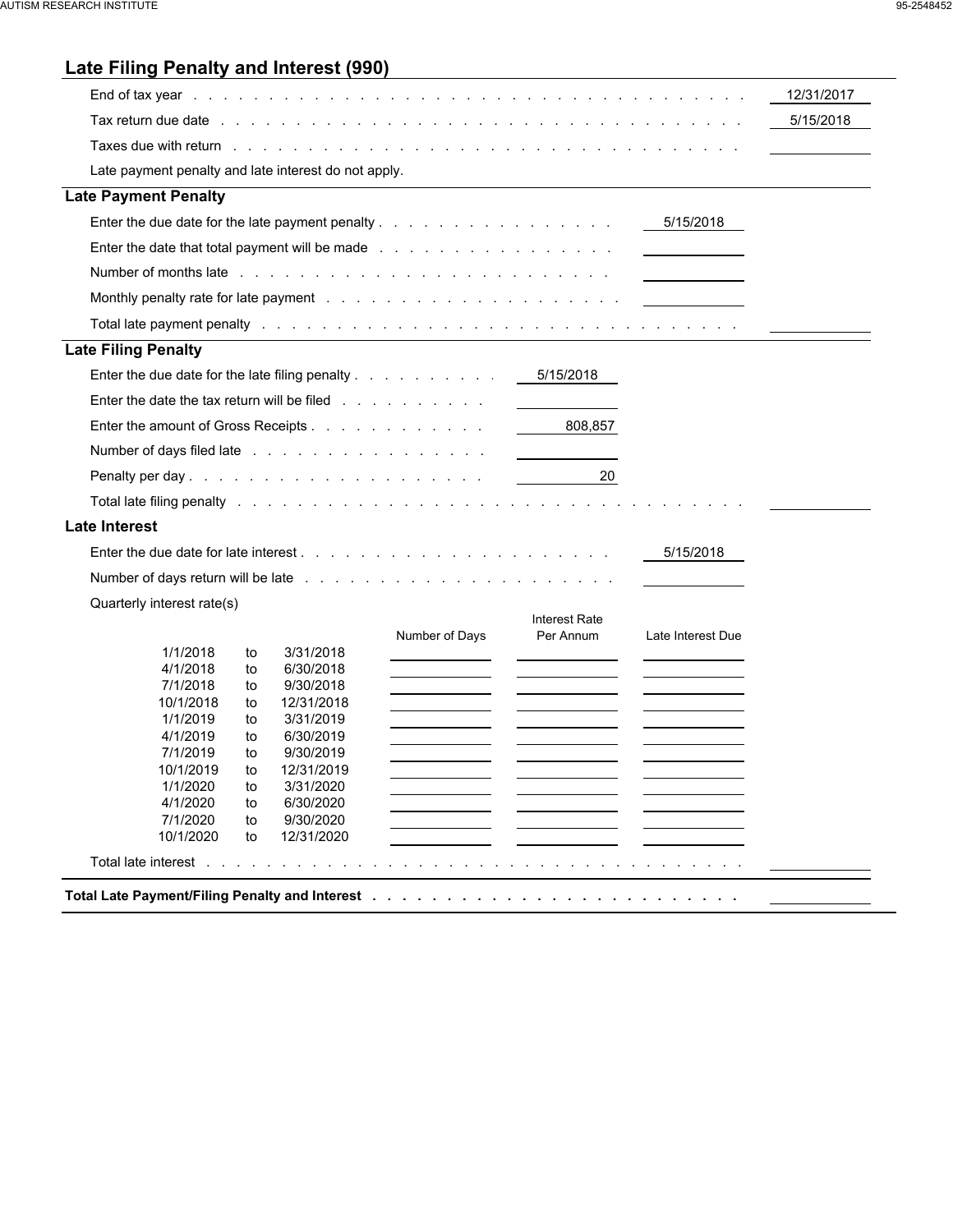## **Where to File (990)**

## CA **Enter the state's abbreviation.**

| If the organization's principal business,                                       | <b>Mail to this Address:</b>                                          |  |  |  |  |
|---------------------------------------------------------------------------------|-----------------------------------------------------------------------|--|--|--|--|
| office, or agency is located in:                                                |                                                                       |  |  |  |  |
| Note: The first line of the address should be Department of the Treasury.       |                                                                       |  |  |  |  |
| Note: The second line of the address should be Internal Revenue Service Center. |                                                                       |  |  |  |  |
| Inside the United States                                                        | Internal Revenue Service Center<br>Ogden, UT 84201-0027               |  |  |  |  |
| U.S. Possession or Foreign Country                                              | Internal Revenue Service Center<br>P.O. Box 409101<br>Ogden, UT 84409 |  |  |  |  |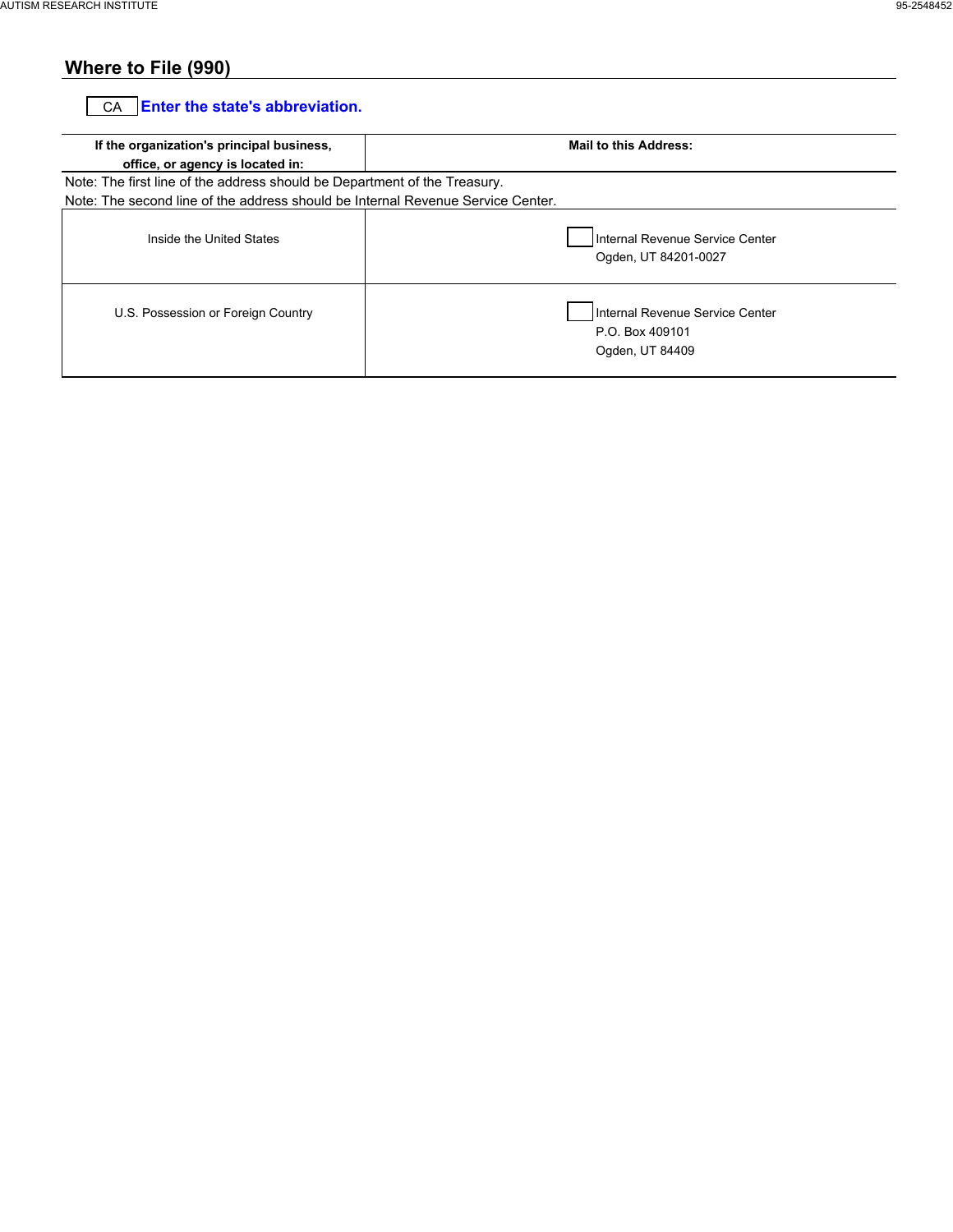# **Part VI (Sch A (990/990-EZ)) - Supplemental Information**

|   | Part                               | Section      | Line Number | Explanation                                     |
|---|------------------------------------|--------------|-------------|-------------------------------------------------|
| 1 | $\ensuremath{\mathsf{III}}\xspace$ | $\, {\bf B}$ | 12          | Sales of inventory and fundraising event income |
|   |                                    |              |             |                                                 |
|   |                                    |              |             |                                                 |
|   |                                    |              |             |                                                 |
|   |                                    |              |             |                                                 |
|   |                                    |              |             |                                                 |
|   |                                    |              |             |                                                 |
|   |                                    |              |             |                                                 |
|   |                                    |              |             |                                                 |
|   |                                    |              |             |                                                 |
|   |                                    |              |             |                                                 |
|   |                                    |              |             |                                                 |
|   |                                    |              |             |                                                 |
|   |                                    |              |             |                                                 |
|   |                                    |              |             |                                                 |
|   |                                    |              |             |                                                 |
|   |                                    |              |             |                                                 |
|   |                                    |              |             |                                                 |
|   |                                    |              |             |                                                 |
|   |                                    |              |             |                                                 |
|   |                                    |              |             |                                                 |
|   |                                    |              |             |                                                 |
|   |                                    |              |             |                                                 |
|   |                                    |              |             |                                                 |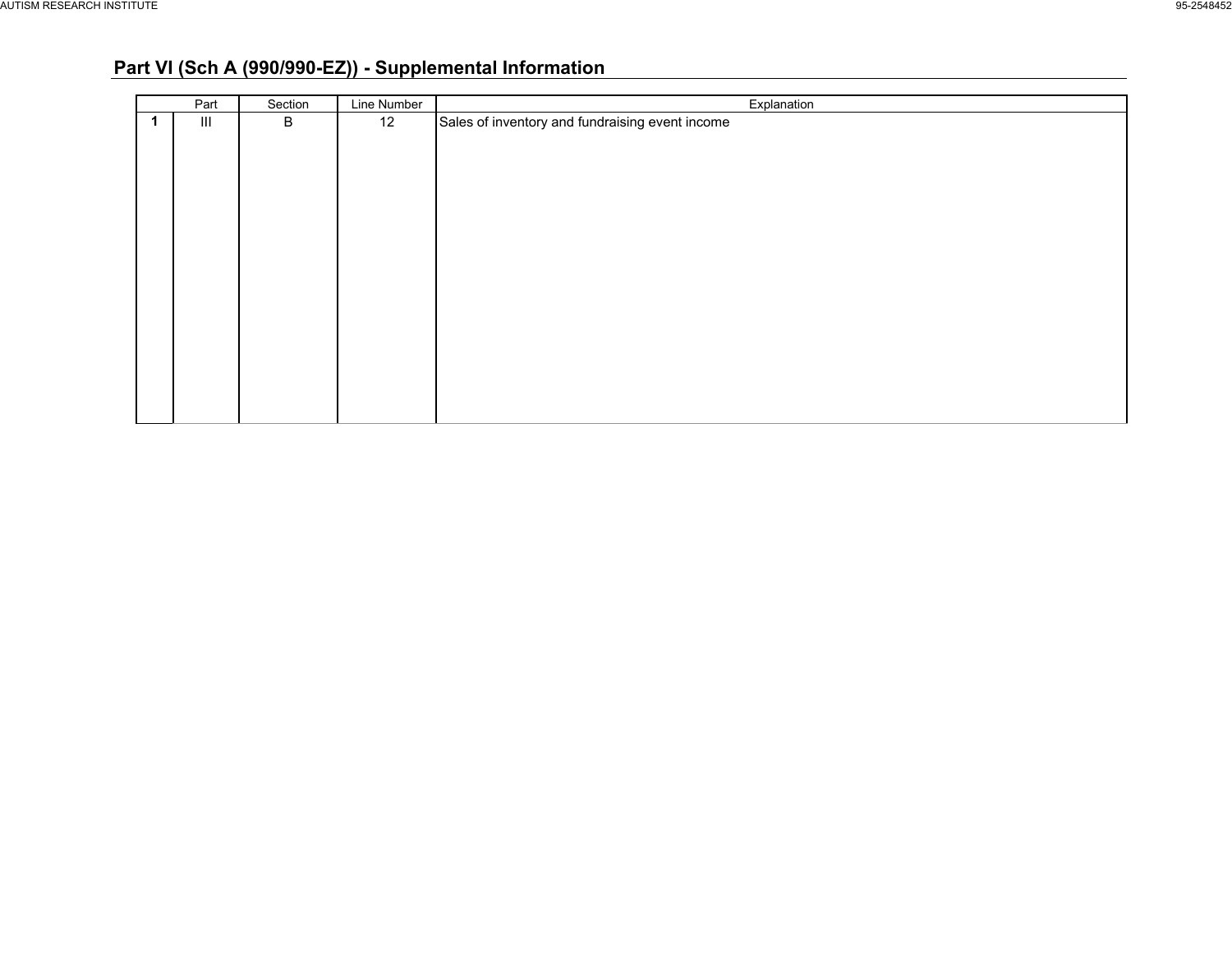# **Part XIII (Sch D (990)) - Supplemental Information**

|              | Part                  | Line Number    | Explanation                                                                                                                                                                                                                                                                                  |
|--------------|-----------------------|----------------|----------------------------------------------------------------------------------------------------------------------------------------------------------------------------------------------------------------------------------------------------------------------------------------------|
| $\mathbf 1$  | XI                    | 2d             | Sublease rental income/expense of \$7,150 net to zero for audit. \$1,300 adjustment to Accounts Receivable<br>performed in current year for audit, prior year for tax purposes. \$150 COGS included in revenue section of tax<br>return not audit. Net amount is \$5,700 (\$7,150-1300-150). |
| $\mathbf{2}$ | XII                   | 2d             | Sublease rental income/expense of \$7,150 net to zero for audit. \$150 COGS included in revenue section of tax<br>return not audit. Net amount is \$7,000 (\$7,150-150).                                                                                                                     |
| $\mathbf{3}$ | $\pmb{\mathsf{X}}$ ll | 4 <sub>b</sub> | rounding adjustment                                                                                                                                                                                                                                                                          |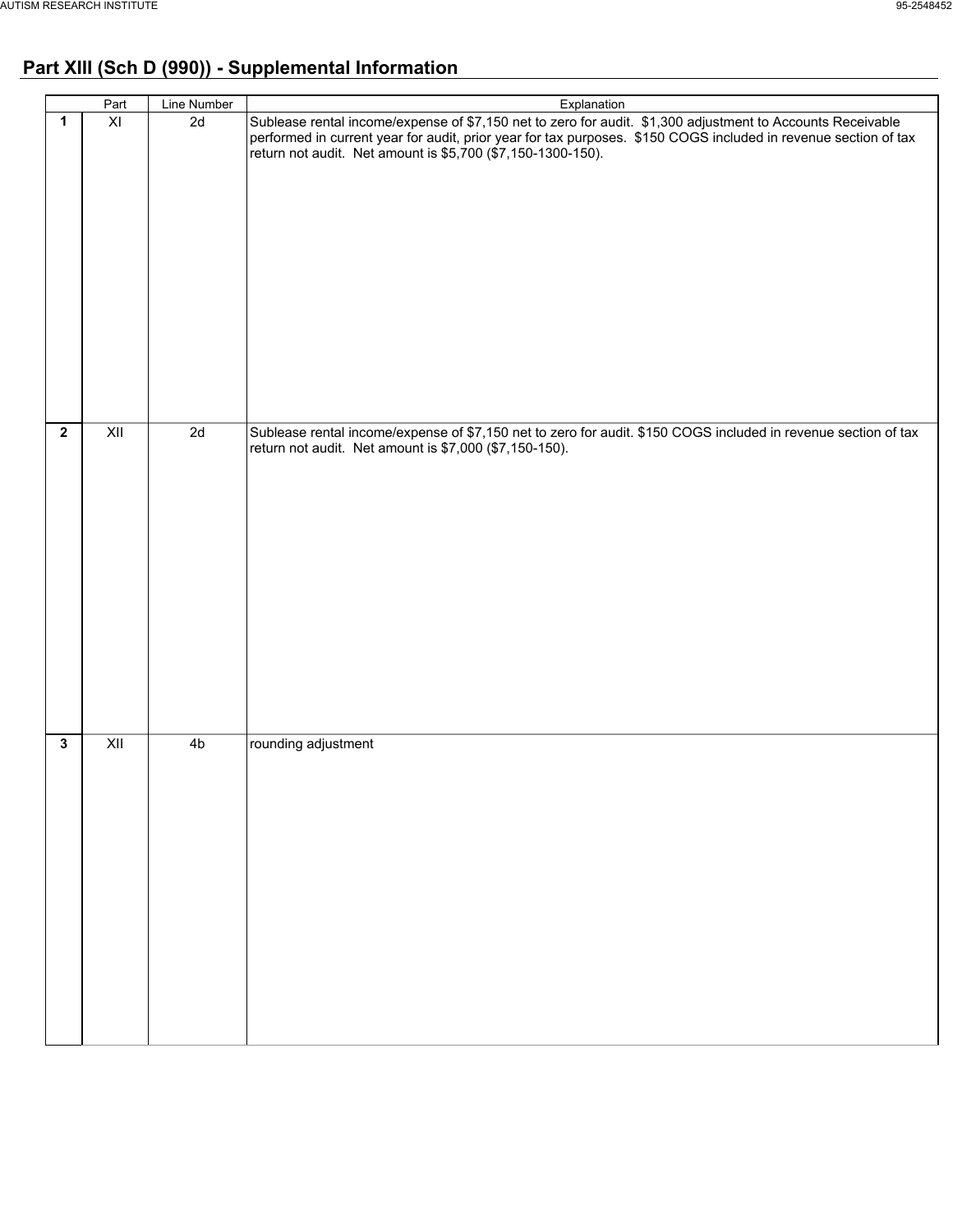# **Part I, Line 2b (Sch G (990/990EZ)) - High Paid Fundraisers**

|    | $\cdots$ , $\cdots$ = $\cdots$ (see $\cdots$ ) $\cdots$ ) $\cdots$ $\cdots$ $\cdots$ $\cdots$ $\cdots$ $\cdots$ $\cdots$ |               |        |         |       |     |                        |          |                |                                                 |                |                                    |                                    |
|----|--------------------------------------------------------------------------------------------------------------------------|---------------|--------|---------|-------|-----|------------------------|----------|----------------|-------------------------------------------------|----------------|------------------------------------|------------------------------------|
|    | Name of individual or entity                                                                                             | Check<br>if a |        | Address |       |     |                        |          | contributions? | Did fundraiser<br>have custody<br>or control of | Gross receipts | Amount paid to<br>(or retained by) | Amount paid to<br>(or retained by) |
|    | (fundraiser)                                                                                                             | business      | Street | City    | State | Zip | <b>Foreign Country</b> | Activity | Yes            | No                                              | from activity  | fundraiser                         | organization                       |
|    |                                                                                                                          |               |        |         |       |     |                        |          |                |                                                 |                |                                    |                                    |
|    |                                                                                                                          |               |        |         |       |     |                        |          |                |                                                 |                |                                    |                                    |
|    |                                                                                                                          |               |        |         |       |     |                        |          |                |                                                 |                |                                    |                                    |
|    |                                                                                                                          |               |        |         |       |     |                        |          |                |                                                 |                |                                    |                                    |
|    |                                                                                                                          |               |        |         |       |     |                        |          |                |                                                 |                |                                    |                                    |
|    |                                                                                                                          |               |        |         |       |     |                        |          |                |                                                 |                |                                    |                                    |
|    |                                                                                                                          |               |        |         |       |     |                        |          |                |                                                 |                |                                    |                                    |
|    |                                                                                                                          |               |        |         |       |     |                        |          |                |                                                 |                |                                    |                                    |
|    |                                                                                                                          |               |        |         |       |     |                        |          |                |                                                 |                |                                    |                                    |
| 10 |                                                                                                                          |               |        |         |       |     |                        |          |                |                                                 |                |                                    |                                    |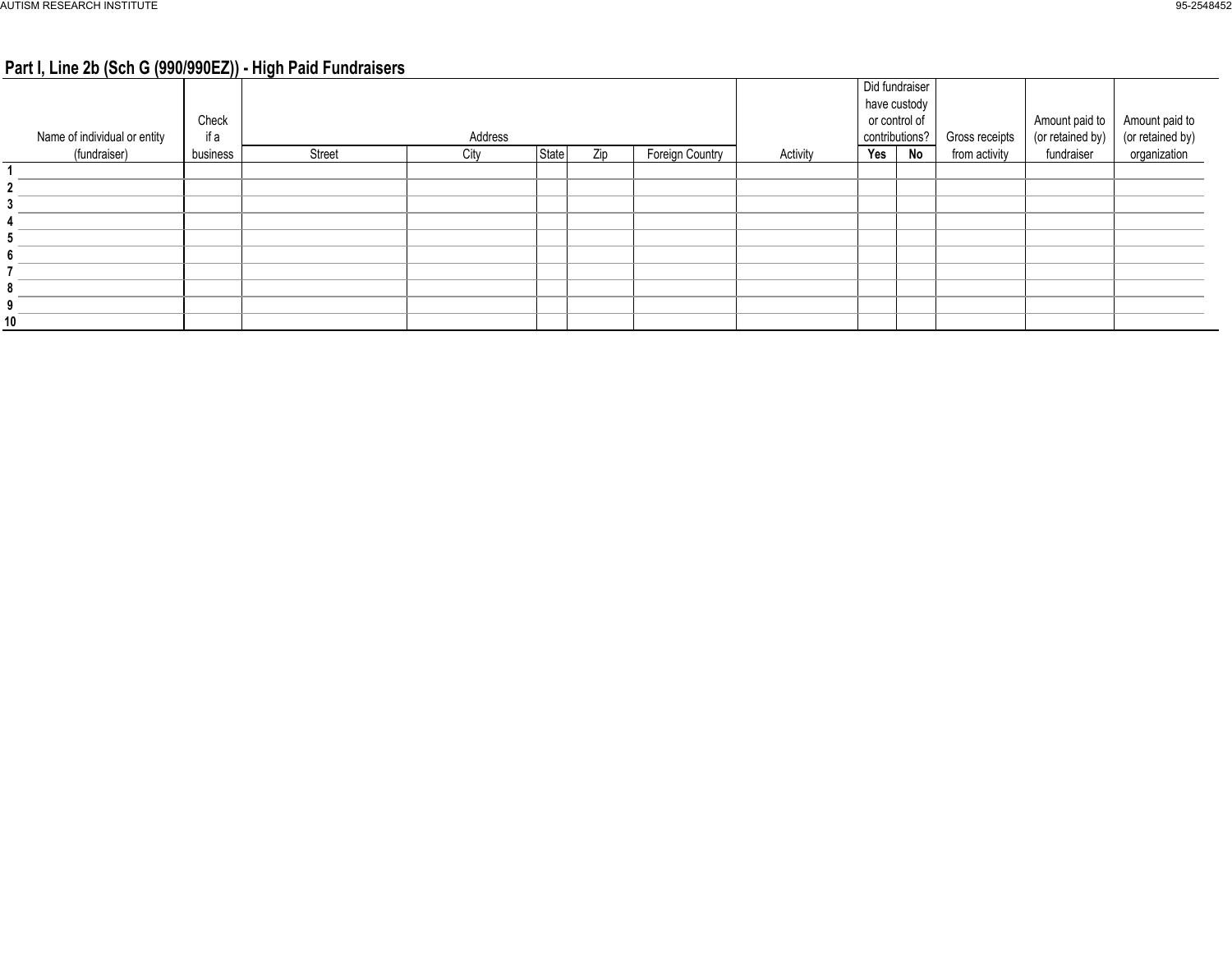## **Part I, Line 3 (Sch G (990/990EZ)) - States Where Registered or Licensed to Solicit Funds**

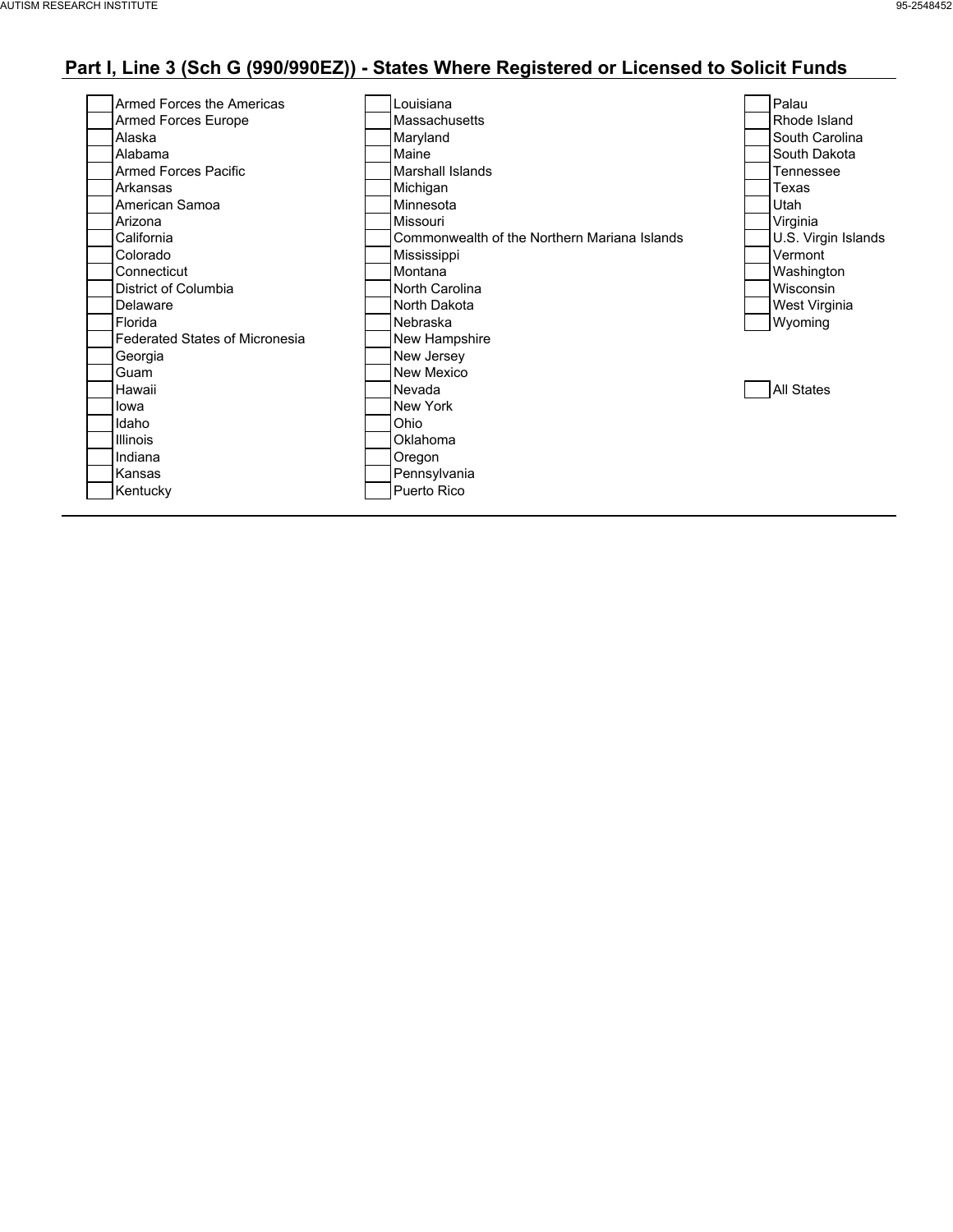## **Part II (Sch G (990/990EZ)) - Events**

| Totals:              | 90,921         |                   | 90,921       |             |                | 800                 |           |               | 47,832       |
|----------------------|----------------|-------------------|--------------|-------------|----------------|---------------------|-----------|---------------|--------------|
|                      |                | Less: (Charitable |              |             |                |                     | Food and  |               | Other direct |
| $\epsilon$ vent type | Gross receipts | contributions)    | Gross income | Cash prizes | Noncash prizes | Rent/facility costs | beverages | Entertainment | expenses     |
| Zoo Walk             | 90,921         |                   | 90,921       |             |                | 800                 |           |               | 47,832       |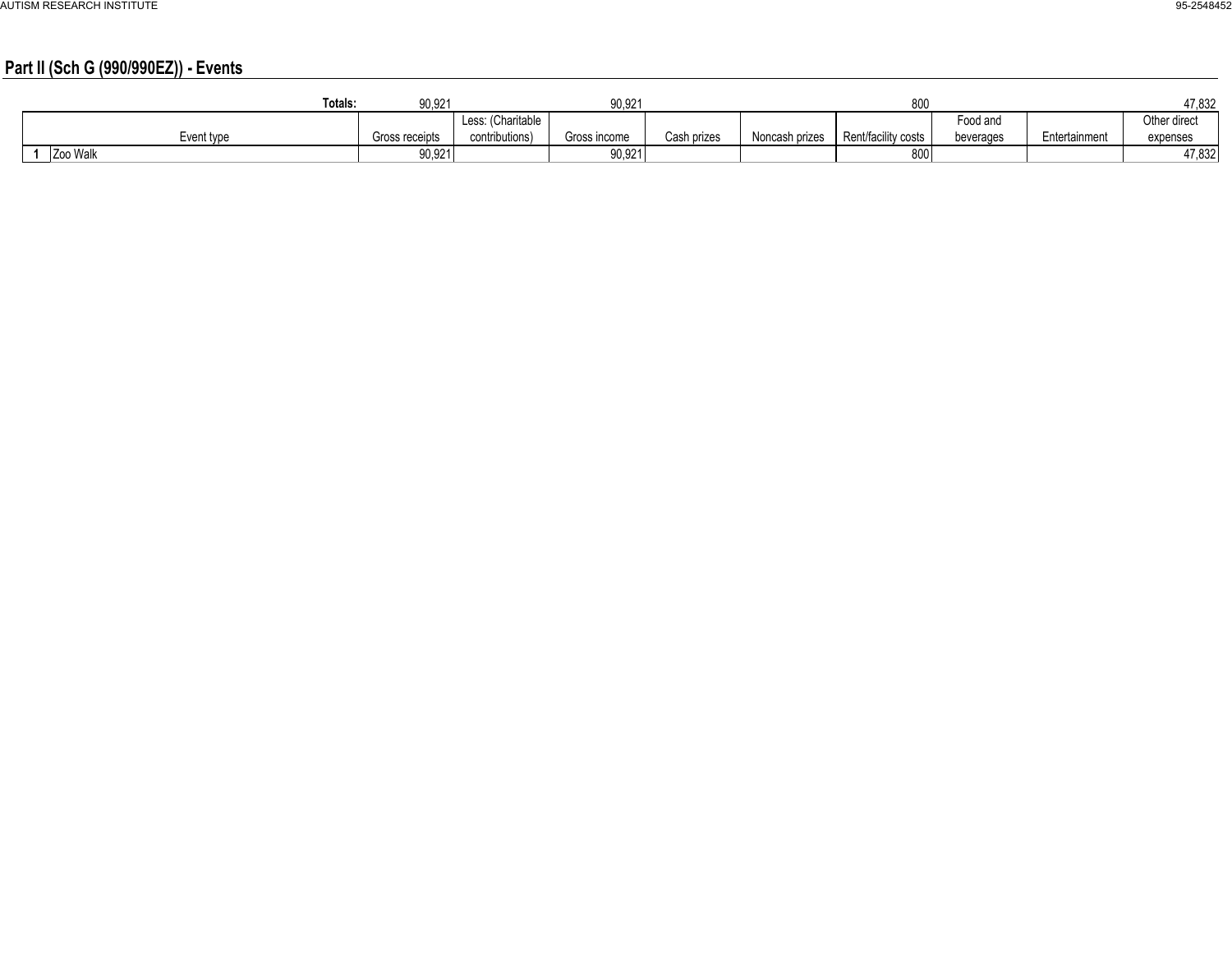| Part III (Sch G (990/990EZ)) - Gaming Information                                                                                                                                                                                                                                                                                                                                                                               |              |                                  |                                      |
|---------------------------------------------------------------------------------------------------------------------------------------------------------------------------------------------------------------------------------------------------------------------------------------------------------------------------------------------------------------------------------------------------------------------------------|--------------|----------------------------------|--------------------------------------|
| Does the organization operate gaming activities with nonmembers?<br>11.<br>Is the organization a grantor, beneficiary or trustee of a trust or a member of a partnership or other entity<br>12.<br>Indicate the percentage of gaming activity operated in:<br>13.<br>a.<br>b.                                                                                                                                                   |              |                                  | Yes<br><b>No</b><br>Yes<br><b>No</b> |
| Provide the name and address of the person who prepares the organization's gaming/special events books and records<br>14.<br>Name                                                                                                                                                                                                                                                                                               |              |                                  | Entity is a business                 |
| Address                                                                                                                                                                                                                                                                                                                                                                                                                         |              |                                  |                                      |
| City, Town, or Post Office                                                                                                                                                                                                                                                                                                                                                                                                      | <b>State</b> | Zip Code                         | Foreign Country                      |
| 15a. Does the organization have a contract with a third party from whom the organization receives gaming revenue?<br><b>Yes</b><br><b>No</b><br><b>b.</b> If "Yes," enter the amount of gaming revenue received by the organization<br>amount of gaming revenue retained by the third party<br>Provide the name and address of a third party from whom the organization receives gaming revenue<br>c.<br>Name<br><b>Address</b> | \$           |                                  | and the<br>Entity is a business      |
| City, Town, or Post Office                                                                                                                                                                                                                                                                                                                                                                                                      | <b>State</b> | Zip Code                         | <b>Foreign Country</b>               |
| <b>Gaming Manager Status</b><br>16.<br>Name                                                                                                                                                                                                                                                                                                                                                                                     |              |                                  | Entity is a business                 |
| Gaming manager compensation                                                                                                                                                                                                                                                                                                                                                                                                     |              | Description of services provided |                                      |
| Director/Officer                                                                                                                                                                                                                                                                                                                                                                                                                | Employee     |                                  | Independent Contractor               |
| Mandatory distributions:<br>17.<br>Is the organization required under state law to make charitable distributions from the gaming proceeds to<br>а.                                                                                                                                                                                                                                                                              |              |                                  | Yes<br><b>No</b>                     |
| Enter the amount of distributions required under state law to be distributed to other exempt organizations<br>b.<br>or spent in the organization's own exempt activities during the tax year                                                                                                                                                                                                                                    |              |                                  | \$                                   |

# **Part IV (Sch G (990/990EZ)) - Supplemental Information**

|                | Part | Line Number | Explanation |
|----------------|------|-------------|-------------|
| $\overline{1}$ |      |             |             |
|                |      |             |             |
|                |      |             |             |
|                |      |             |             |
|                |      |             |             |
|                |      |             |             |
|                |      |             |             |
|                |      |             |             |
|                |      |             |             |
|                |      |             |             |
|                |      |             |             |
|                |      |             |             |
|                |      |             |             |
|                |      |             |             |
|                |      |             |             |
|                |      |             |             |
|                |      |             |             |
|                |      |             |             |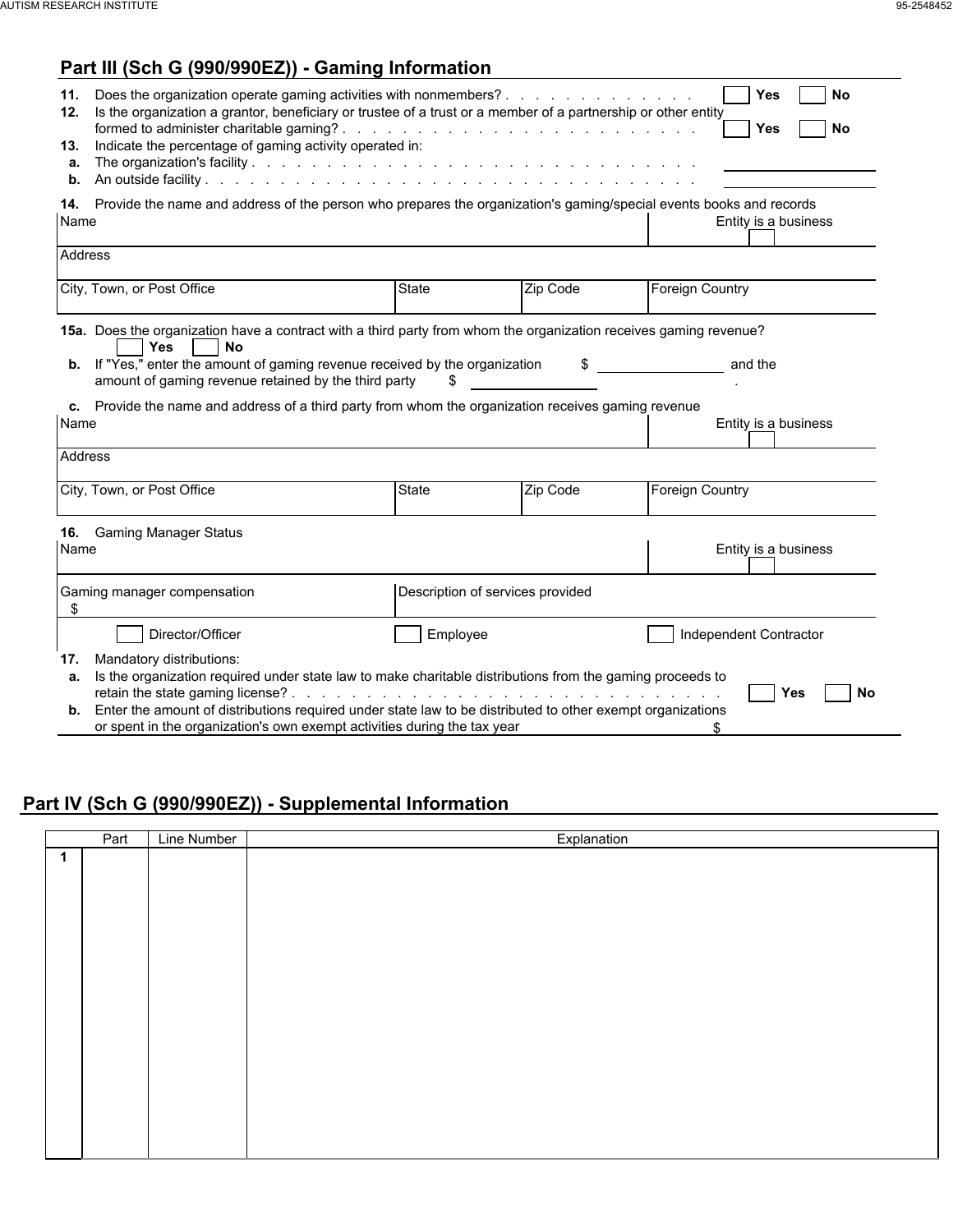# **Part IV (Sch I (990)) - Supplemental Information**

| Part | Line Number    | Explanation                                                                                                                                                                               |
|------|----------------|-------------------------------------------------------------------------------------------------------------------------------------------------------------------------------------------|
|      | $\overline{2}$ | The organization obtains a signed grant contract which stipulates required updates from the researchers. They<br>also required institutional review board approval from each institution. |
|      |                |                                                                                                                                                                                           |
|      |                |                                                                                                                                                                                           |
|      |                |                                                                                                                                                                                           |
|      |                |                                                                                                                                                                                           |
|      |                |                                                                                                                                                                                           |
|      |                |                                                                                                                                                                                           |
|      |                |                                                                                                                                                                                           |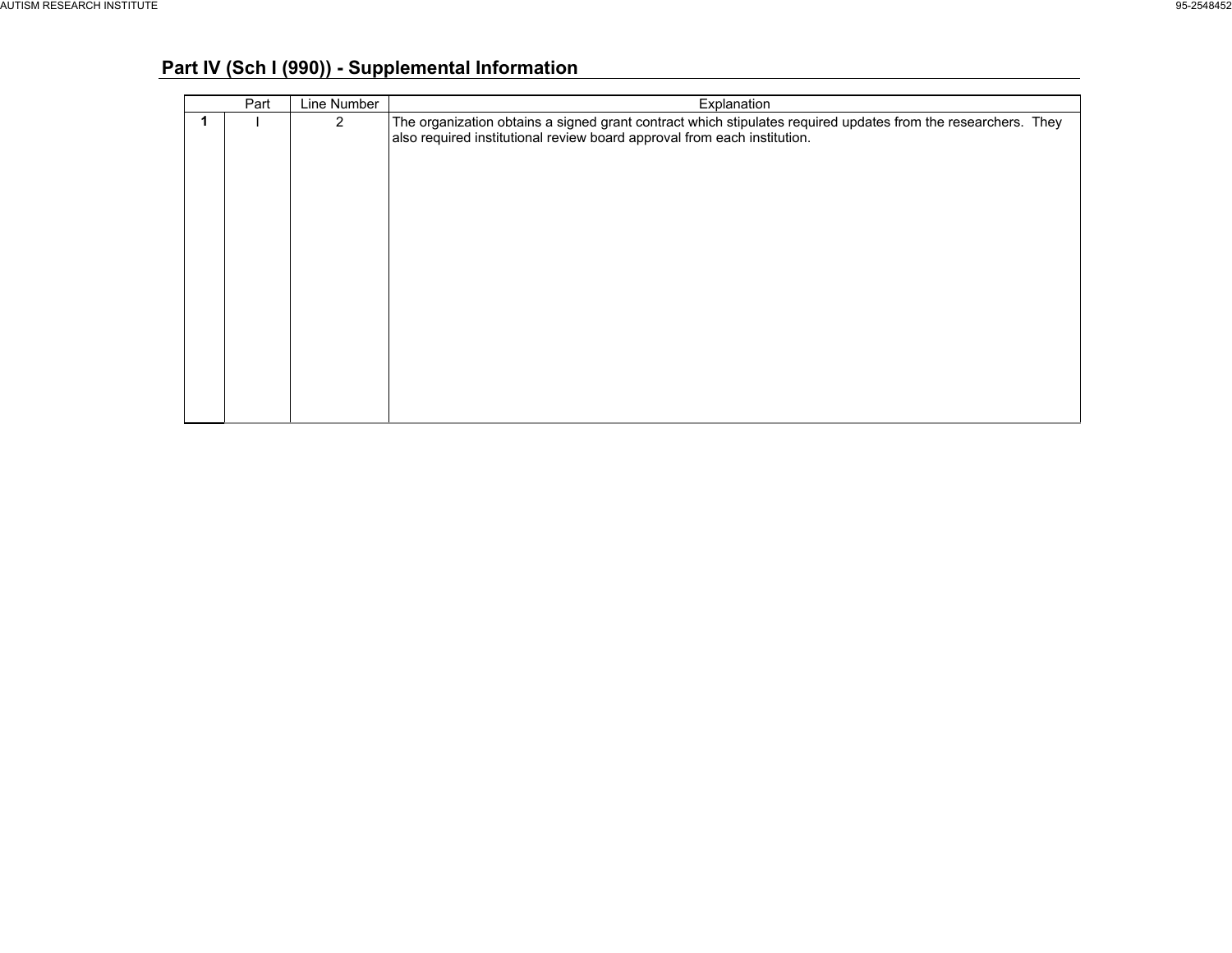# **Part III (Sch J (990)) - Supplemental Information**

| . .<br>r di v | _ |
|---------------|---|
|               |   |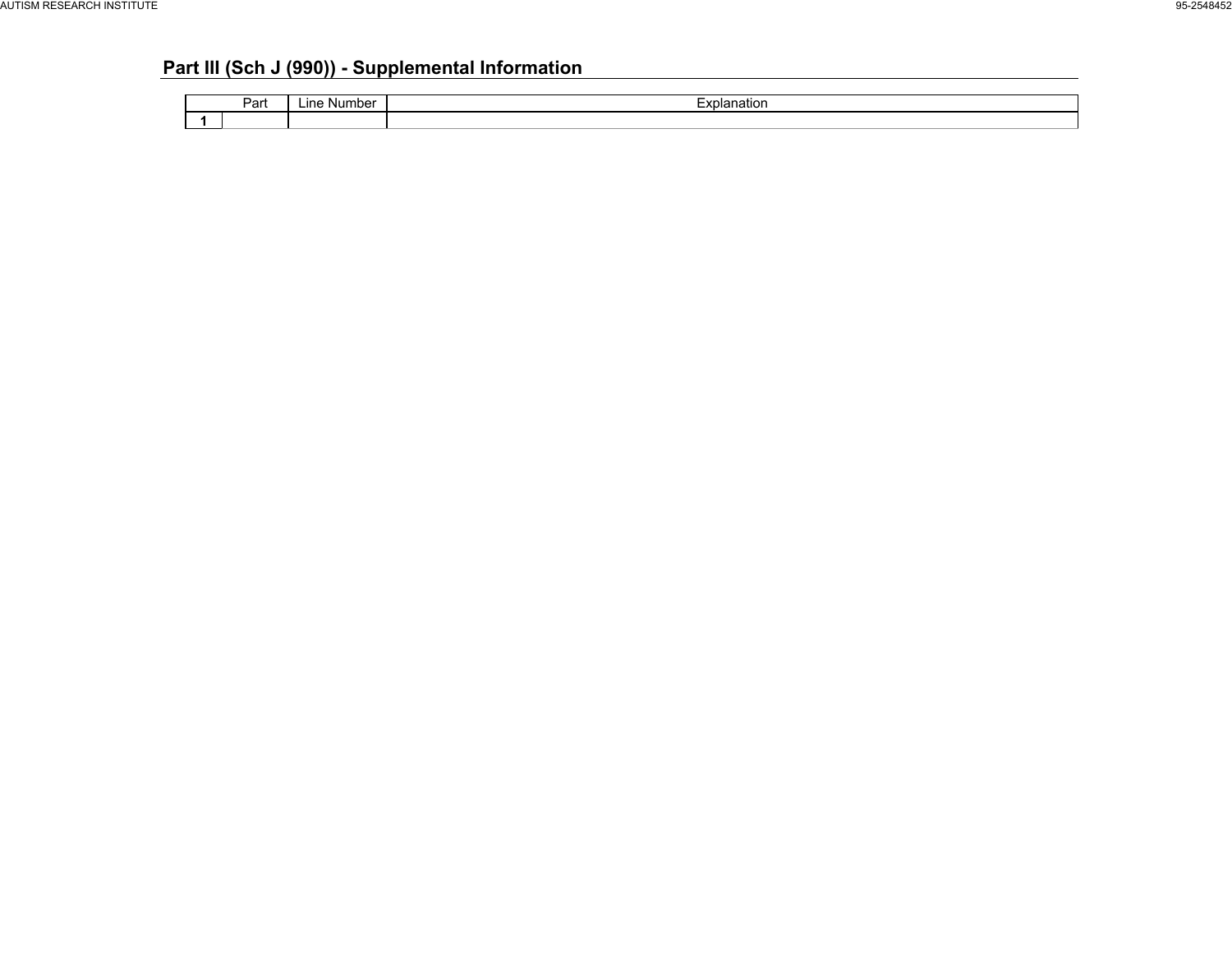# **(Sch O (990/990EZ)) - Supplemental Information**

|              | Form     | Part    | Section | Line       | Explanation                                                                                                                                                                                                      |
|--------------|----------|---------|---------|------------|------------------------------------------------------------------------------------------------------------------------------------------------------------------------------------------------------------------|
| $\mathbf 1$  | Form 990 | Part VI |         | 11B        | Completed tax return is made available to the ED for review and signature prior to filing<br>the return. The Board of Directors are provided a copy for review prior to filing the<br>return.                    |
| $\mathbf{2}$ | Form 990 | Part VI |         | 12C        | Board addresses conflicts as the arise, along with reviewing the policy on an annual<br>basis.                                                                                                                   |
| $\mathbf{3}$ | Form 990 | Part VI |         | <b>15A</b> | A subcommittee was formed to investigate compensation for the same post at<br>comparable institutions, weighed the performance and expertise of Dr. Edelson, and<br>achieved consensus on an appropriate salary. |